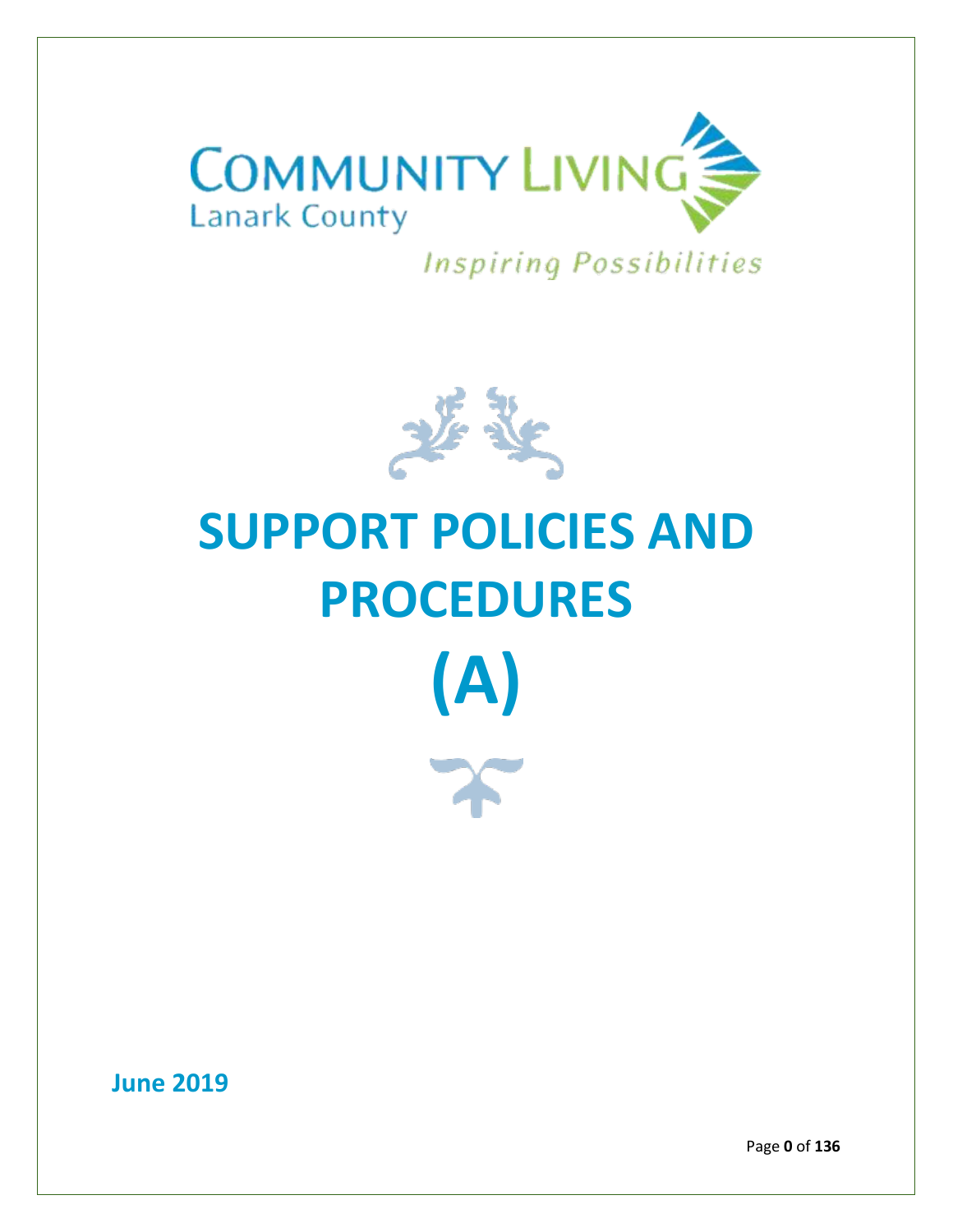# Contents<br>SUPPORT POL

| POLICY # A1.08 - SLEEPING ACCOMMODATIONS - RESIDENTIAL SETTINGS  12                  |  |
|--------------------------------------------------------------------------------------|--|
|                                                                                      |  |
|                                                                                      |  |
|                                                                                      |  |
|                                                                                      |  |
|                                                                                      |  |
|                                                                                      |  |
|                                                                                      |  |
|                                                                                      |  |
|                                                                                      |  |
|                                                                                      |  |
|                                                                                      |  |
| POLICY # A2.08 - SUPPORTING INDIVIDUALS WITH CHALLENGING BEHAVIOURS  24              |  |
| POLICY # A2.09 - SUPPORTING INDIVIDUALS WITH CHALLENGING BEHAVIOURS - SECURE         |  |
| POLICY # A2.10 - SUPPORTING INDIVIDUALS WITH CHALLENGING BEHAVIOURS - VIDEO          |  |
| POLICY # A2.11 - SUPPORTING INDIVIDUALS WITH CHALLENGING BEHAVIOURS - STAFF TRAINING |  |
|                                                                                      |  |
|                                                                                      |  |
|                                                                                      |  |
|                                                                                      |  |
| POLICY # A2.16 - INTERAGENCY/ INTERNAL COMMUNICATION - DAY SERVICES34                |  |
|                                                                                      |  |

Page **1** of **136**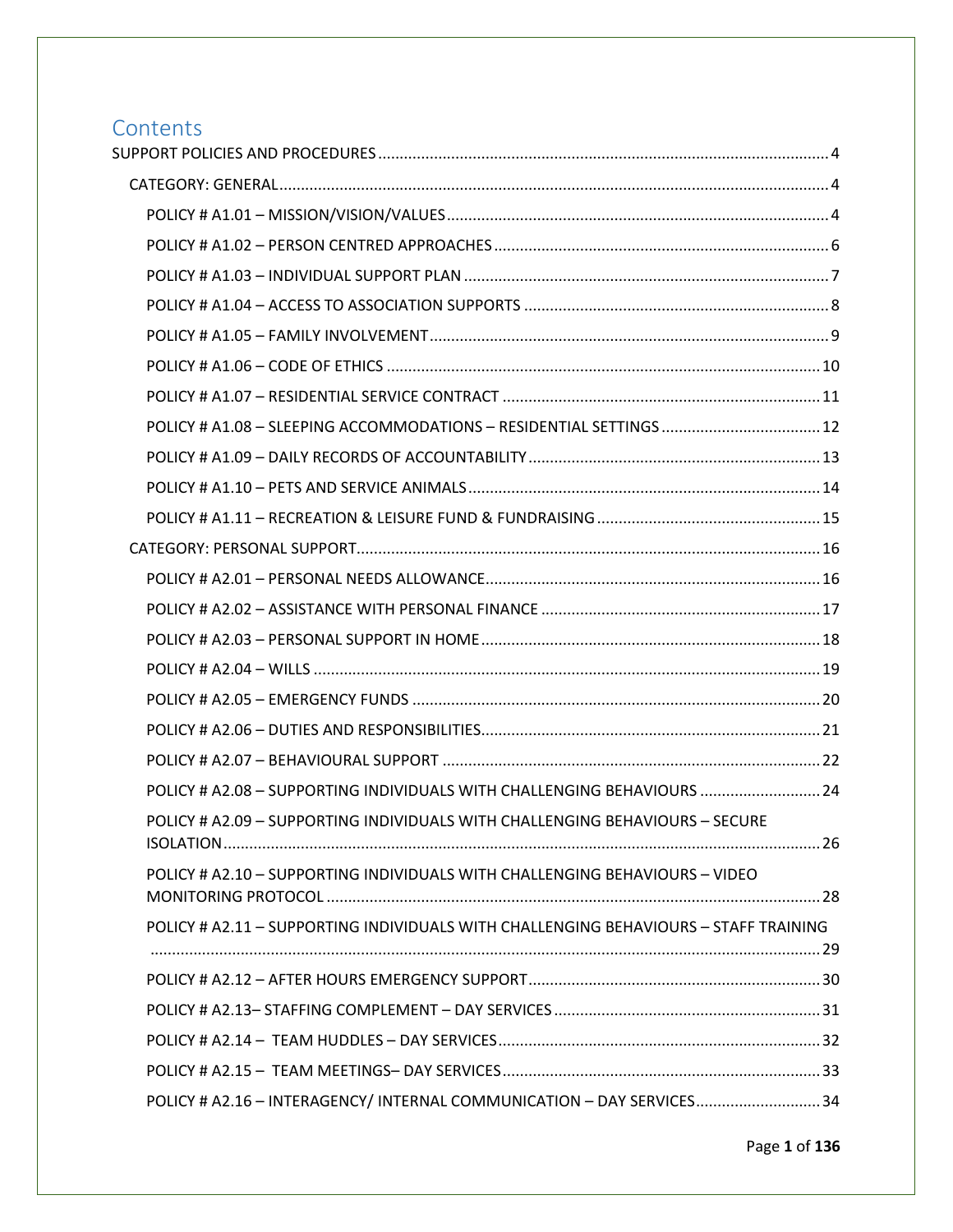| POLICY # A2.17 - ADVANCED END OF LIFE CARE PLANNING, DO NOT RESUSCITATE ORDERS (DNR), |  |
|---------------------------------------------------------------------------------------|--|
|                                                                                       |  |
|                                                                                       |  |
| POLICY # A3.01 - RATIONALE AND GUIDELINES FOR THE USE OF EXTERNAL AGENCIES 47         |  |
| POLICY # A3.02 - CALL FOR PROPOSALS FOR THE USE OF EXTERNAL AGENCIES (OPRS) 48        |  |
| POLICY # A3.03 - RATIONALE AND GUIDELINES FOR THE USE OF EXTERNAL AGENCIES 49         |  |
|                                                                                       |  |
|                                                                                       |  |
|                                                                                       |  |
|                                                                                       |  |
|                                                                                       |  |
|                                                                                       |  |
| POLICY # A3.10 - VETTING PROCESS FOR THE USE OF EXTERNAL AGENCIES (OPRs) 56           |  |
|                                                                                       |  |
|                                                                                       |  |
|                                                                                       |  |
|                                                                                       |  |
|                                                                                       |  |
|                                                                                       |  |
|                                                                                       |  |
|                                                                                       |  |
|                                                                                       |  |
|                                                                                       |  |
| POLICY # A4.10 - MINIMUM AND MAXIMUM TEMPERATURES IN ASSOCIATION HOMES 71             |  |
|                                                                                       |  |
|                                                                                       |  |
|                                                                                       |  |
|                                                                                       |  |
|                                                                                       |  |
|                                                                                       |  |
|                                                                                       |  |
|                                                                                       |  |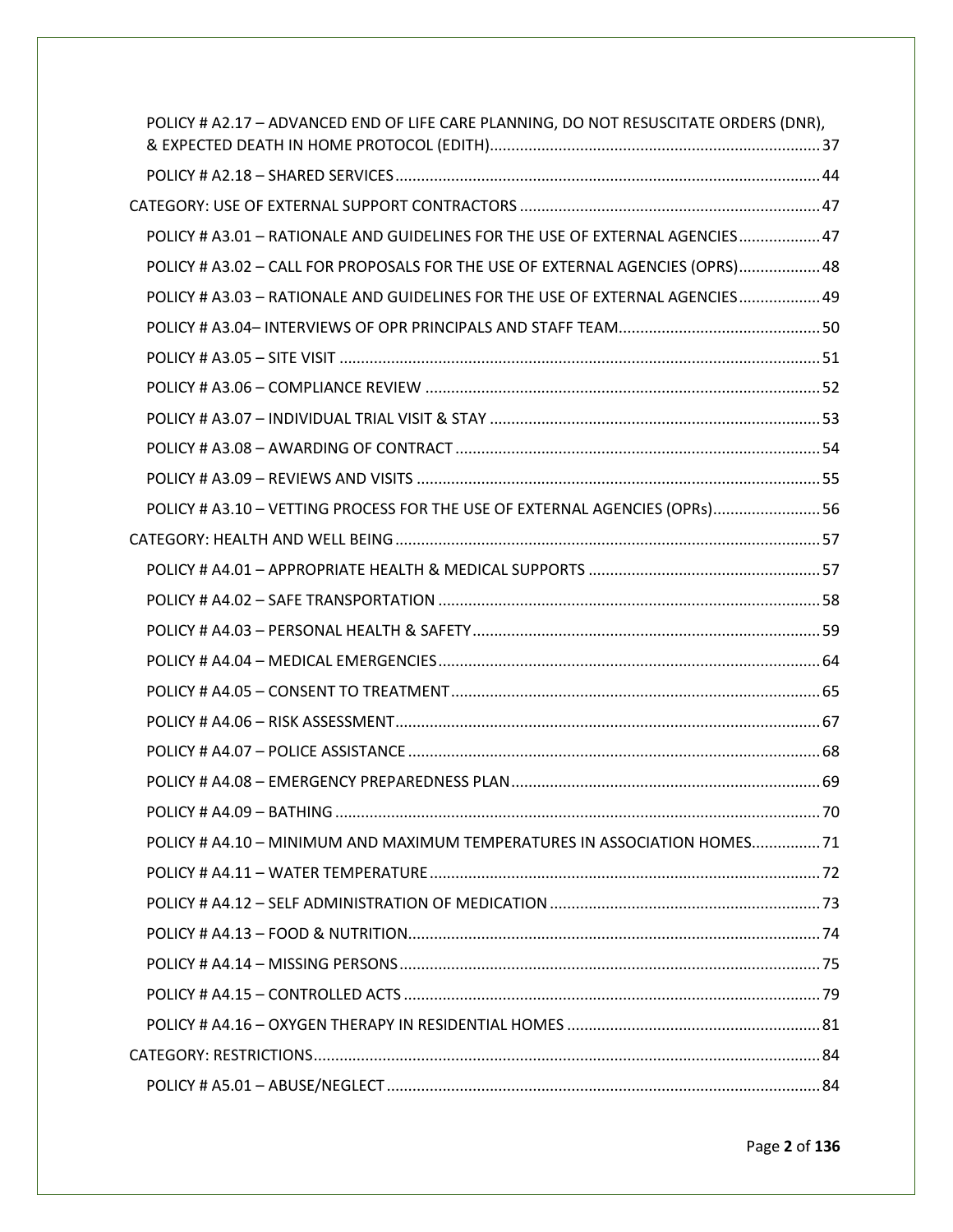| POLICY # A8.05 - GUIDELINES FOR SUPERVISION & MANAGING INDIVIDUAL'S MONEY  126 |  |
|--------------------------------------------------------------------------------|--|
|                                                                                |  |
| POLICY # A8.07 - PERSONAL INFORMATION PRIVACY FOR INDIVIDUALS SUPPORTED 128    |  |
| POLICY # A8.08 - PERSONAL HEALTH INFORMATION OF SUPPORTED INDIVIDUALS  130     |  |
|                                                                                |  |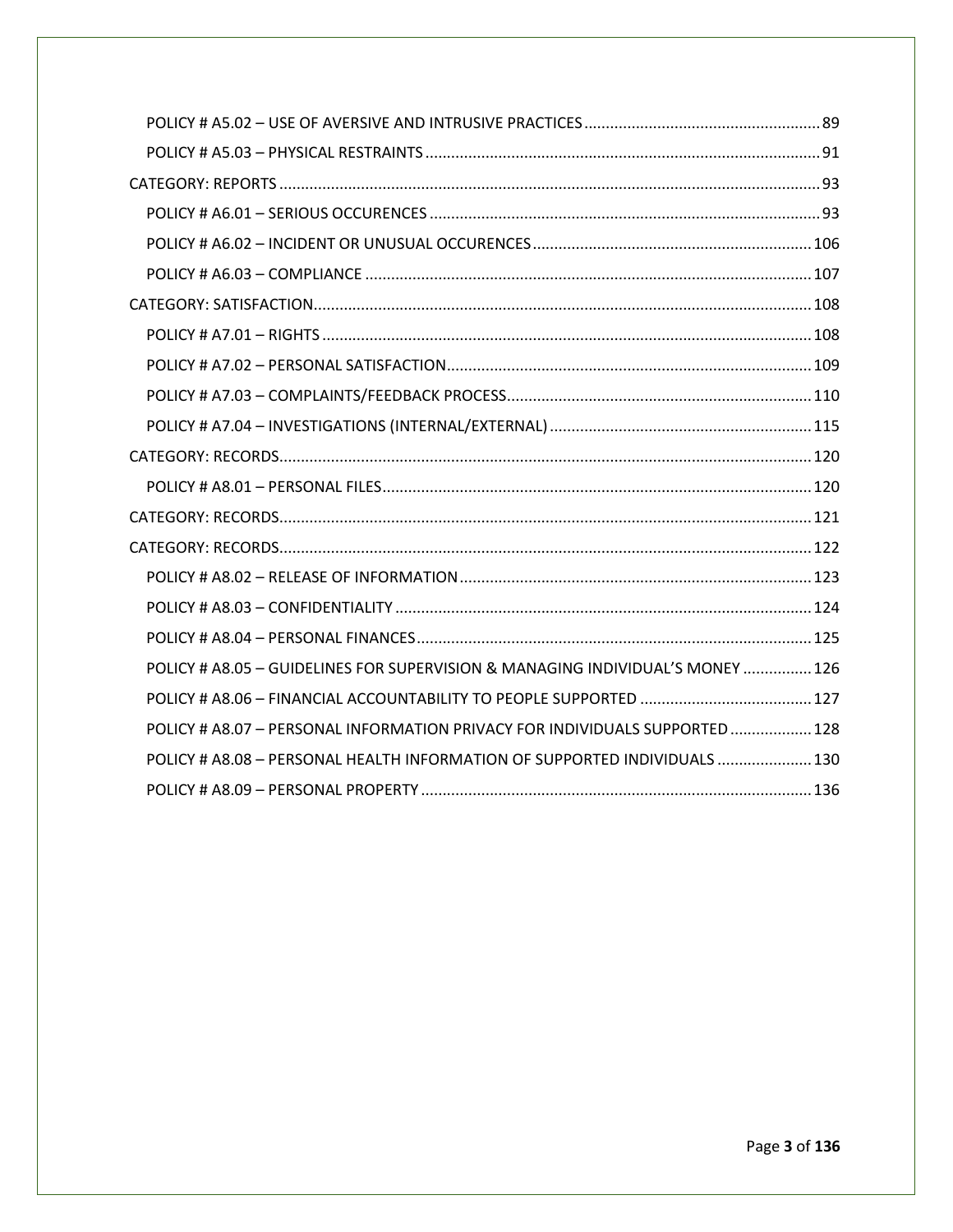# <span id="page-4-0"></span>**SUPPORT POLICIES AND PROCEDURES**

#### <span id="page-4-1"></span>**CATEGORY: GENERAL**

#### <span id="page-4-2"></span>**POLICY # A1.01 – MISSION/VISION/VALUES**

**PAGE:** 1 of 2 **REFERENCES: APPROVAL DATE: 10.07.2011 REVISION DATE: 01.07.2019 PROCEDURE APPROVAL DATE: 10.07.2011 REVISION DATE: AUTHORIZATION: Executive Director**

#### **POLICY:**

Supports and services provided by the Association shall be designed specifically for each person through person centred planning. Supports will be designed to reinforce the Associations Vision, Mission and Values and Beliefs.

#### **Mission**

"Community Living Association (Lanark County), is a charitable organization accountable to a community based membership and is dedicated to supporting individuals with intellectual disabilities to live a quality life in a state of dignity, with the opportunity to participate fully in their community and to contribute and benefit from societal engagement."

#### **Vision**

All Individuals regardless of abilities are treated with respect and dignity, have opportunities for personal development to fulfill their dreams and participate fully in their community.

#### **PROCEDURES**:

#### **Values and Beliefs**

#### Respect:

All individuals are valued and appreciated and are treated respectfully and fairly.

#### Dignity:

All individuals have inherent worth and are respected for their ability and not judged by their disabilities.

#### Caring:

We ensure that all individuals receive recognition and live in a state of respect and dignity.

#### Responsibility:

All individuals have rights and obligations and are entitled to the benefits of citizenship and are responsible for the obligations of citizenship.

#### Inclusion:

Individuals are accepted and included in the meaningful activities, rites and the fabric of families, groups, institutions and communities.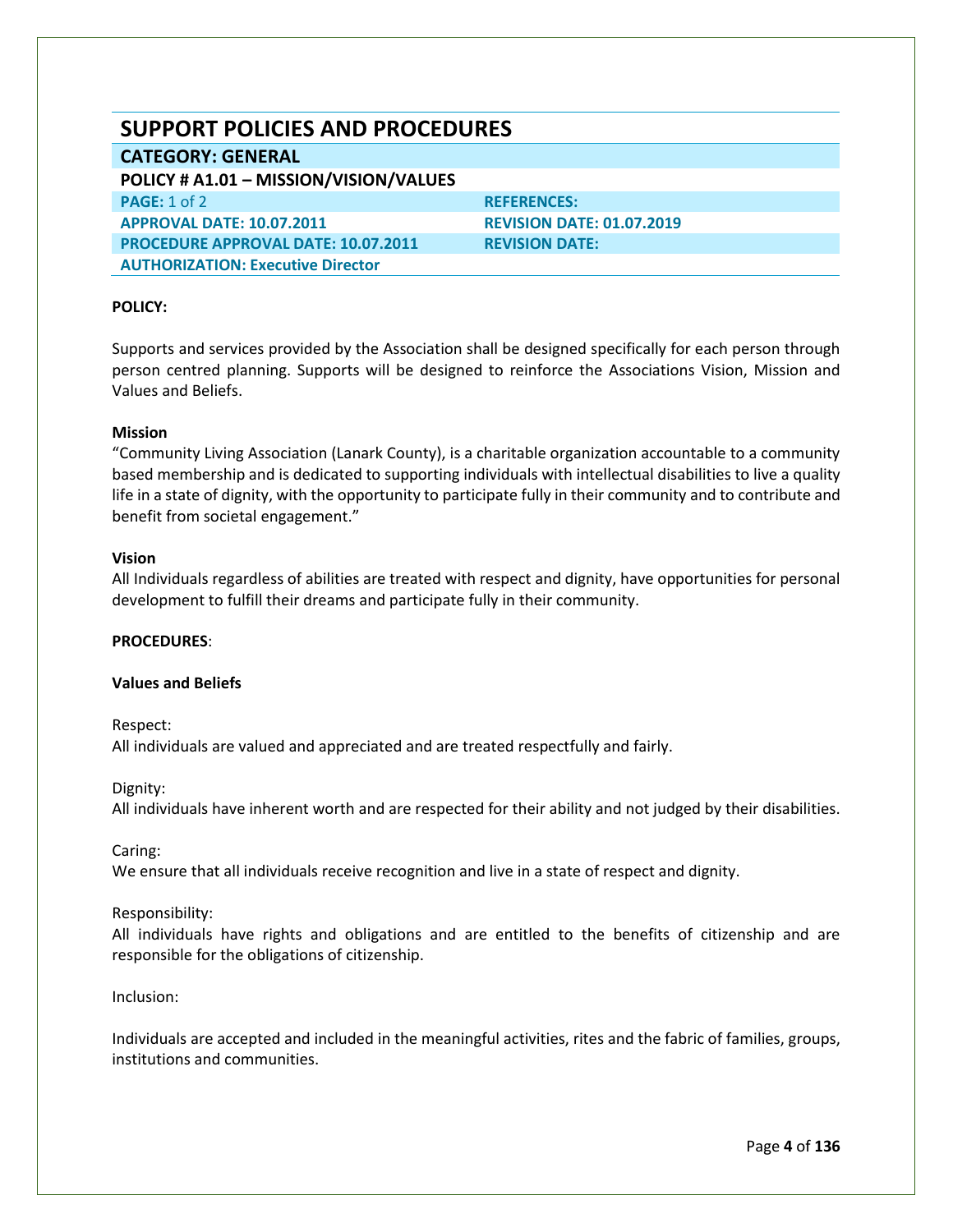## **SUPPORT POLICIES AND PROCEDURES CATEGORY: GENERAL POLICY # A1.01 – MISSION/VISION/VALUES PAGE:** 2 of 2 **REFERENCES:**

Team/Family:

We value the strength of team and family and recognize the benefit of the collective and the obligation of the individual to contribute to the health and well-being of their co-worker, team and family.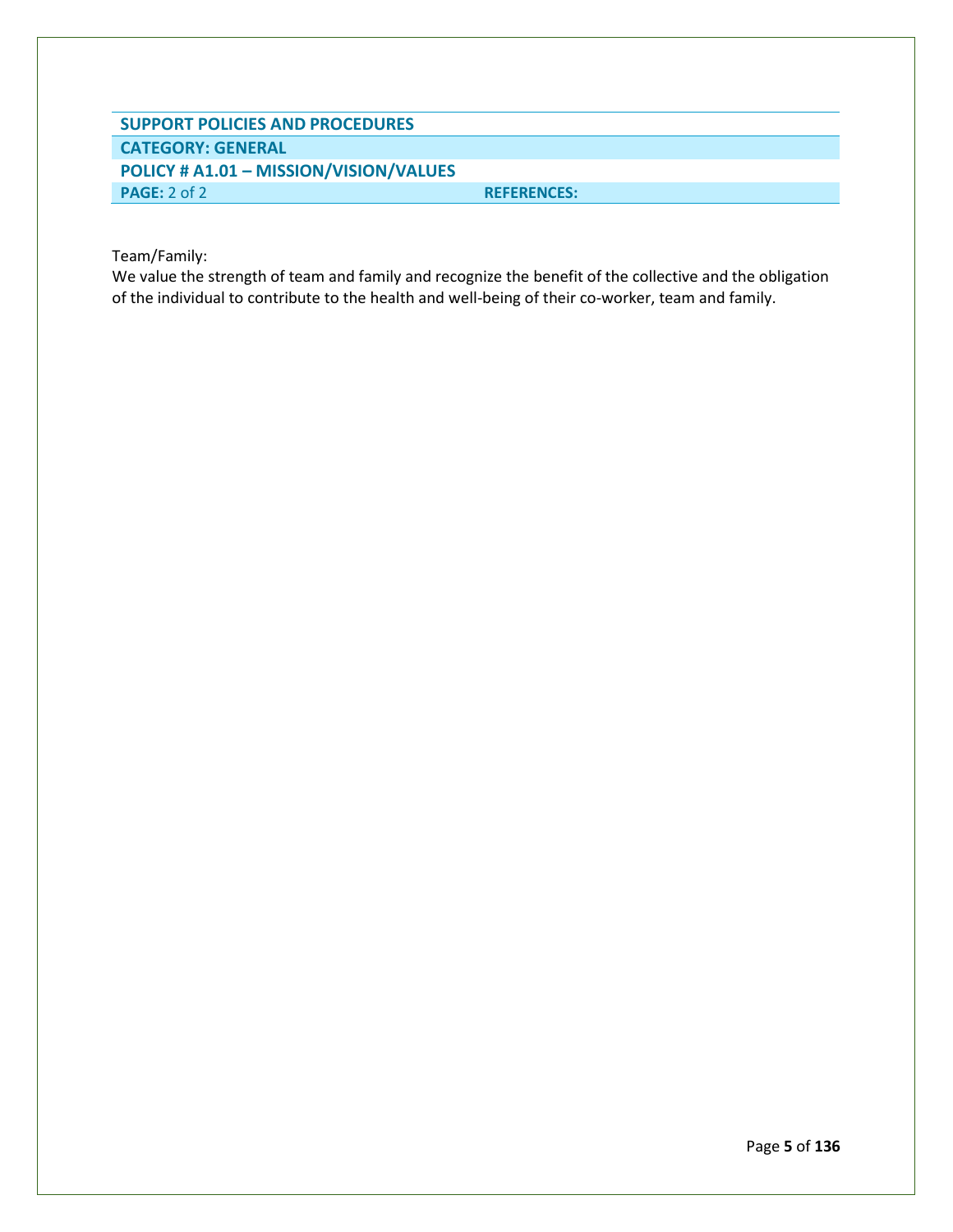<span id="page-6-0"></span>

| <b>SUPPORT POLICIES AND PROCEDURES</b>     |                                  |
|--------------------------------------------|----------------------------------|
| <b>CATEGORY: GENERAL</b>                   |                                  |
| POLICY # A1.02 - PERSON CENTRED APPROACHES |                                  |
| <b>PAGE: 1 of 1</b>                        | <b>REFERENCES:</b>               |
| <b>APPROVAL DATE: 10.07.2011</b>           | <b>REVISION DATE: 01.07.2019</b> |
| <b>PROCEDURE APPROVAL DATE: 10.07.2011</b> | <b>REVISION DATE: 01.07.2019</b> |
| <b>AUTHORIZATION: Executive Director</b>   |                                  |

Supports and services provided by the Association shall be designed specifically for each person through person centered planning. All supports will be individualized to meet each person's individual goals, needs and wishes.

- 1. The person shall be involved in all planning and decisions regarding the person's needs or wishes.
- 2. All planning, support and decision making shall focus on and be accountable to the person. The person shall be supported to direct the process.
- 3. An integral component of the individual support shall be the facilitation and fostering of an ongoing support network involving family, friends and others, as decided by the person (or the family in the case of a child).
- 4. In the case of adults, the person shall be encouraged and supported to involve family, friends and others as they may wish, in the planning process.
- 5. Planning and support shall be committed to connecting people to all aspects of the community in the most natural way possible.
- 6. Planning and support shall be an ongoing process, responding to the ever-changing needs and wishes of the person being supported.
- 7. Planning and support meetings or get-togethers shall be held as often as needed at a time and location of the person's choosing and shall be recorded in a manner that is meaningful and respectful.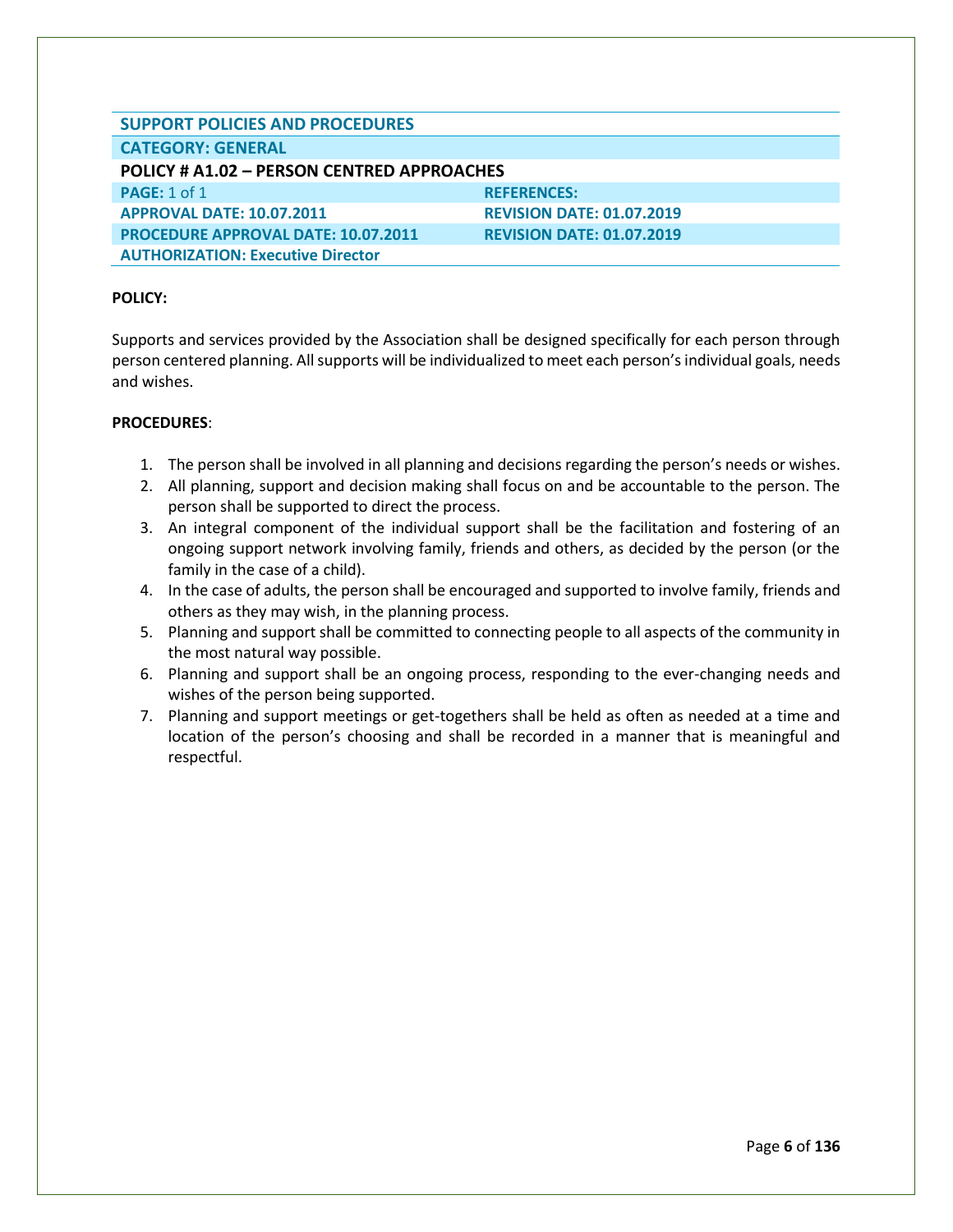<span id="page-7-0"></span>

| <b>SUPPORT POLICIES AND PROCEDURES</b>          |                                  |
|-------------------------------------------------|----------------------------------|
| <b>CATEGORY: GENERAL</b>                        |                                  |
| <b>POLICY # A1.03 - INDIVIDUAL SUPPORT PLAN</b> |                                  |
| <b>PAGE: 1 of 1</b>                             | <b>REFERENCES:</b>               |
| <b>APPROVAL DATE: 10.07.2011</b>                | <b>REVISION DATE: 01.07.2019</b> |
| <b>PROCEDURE APPROVAL DATE: 10.07.2011</b>      | <b>REVISION DATE: 01.07.2019</b> |
| <b>AUTHORIZATION: Executive Director</b>        |                                  |

An individualized "Individual Support Plan" shall be developed for each person being supported by the Association, in order to clarify the required supports and the responsibilities to provide those supports in order for a person to achieve personal goals.

- 1. The development of the Individual Support Plan shall come out of a person centred planning process.
- 2. The Individual Support Plan shall:
	- i. Summarize the person's desired goals and plans.
	- ii. Outline the strategies to reach the above goals and plans.
	- iii. Outline the commitments made by the various members of the support group, including the Association and other identified community organizations, to help the person achieve the goals and plans.
	- iv. Contain time lines in which all agree to meet their commitments to the person.
- 3. The Association shall ensure that there is a dispute solving mechanism available to solve any concerns that might arise out of the agreement.
- 4. The Individual Support Plan shall be reviewed and updated as required on at least an annual basis, although changes to the agreement may be made at any time through mutual determination.
- 5. The Individual Support Plan is a working document and must be continually referenced to ensure both Association accountability and relevance to the person.
- 6. The Individual Support Plan shall be developed and recorded in a manner that is clear and understood by all parties (e.g. Braille, audio-visual, symbols etc.).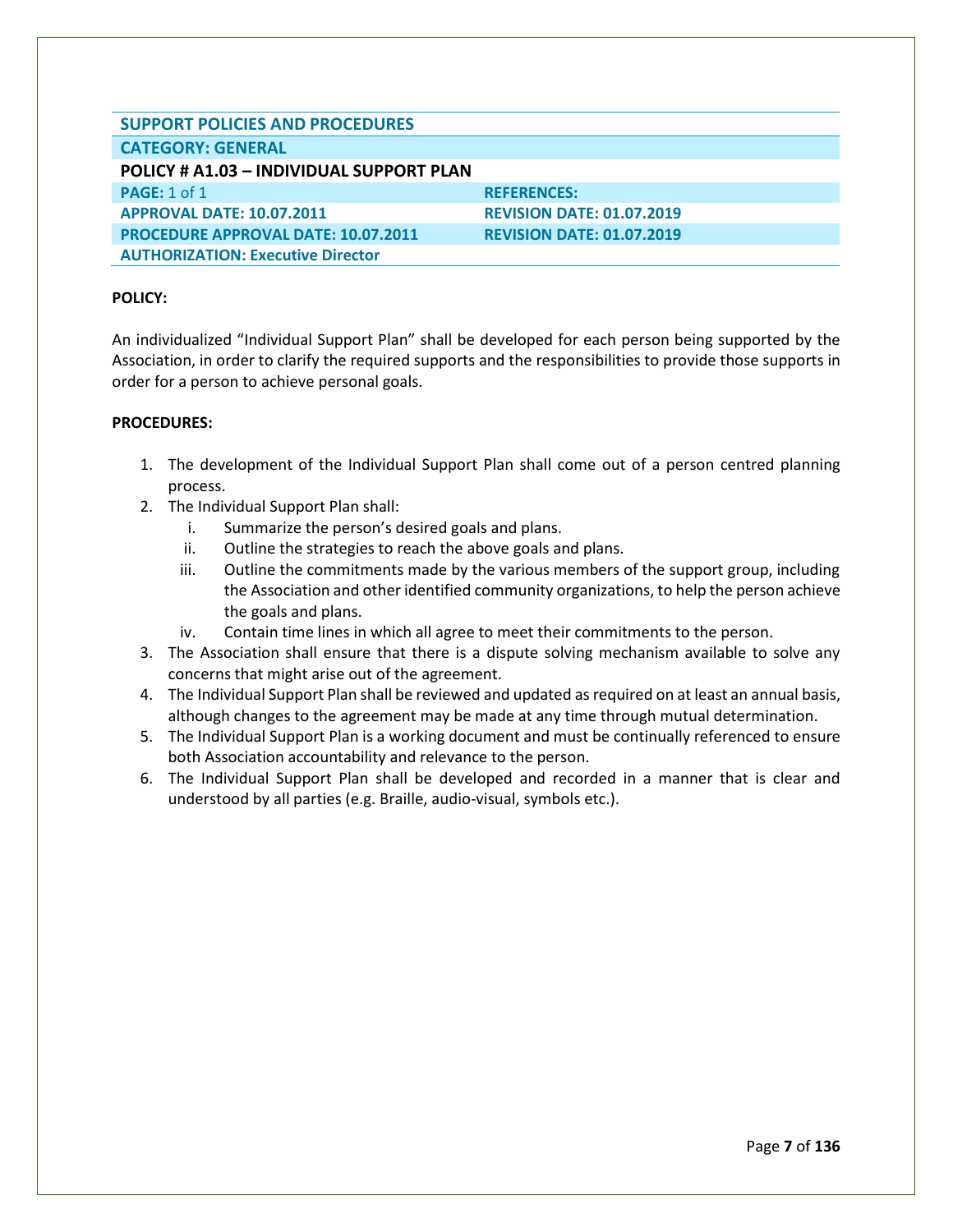<span id="page-8-0"></span>

| <b>SUPPORT POLICIES AND PROCEDURES</b>          |                                  |  |
|-------------------------------------------------|----------------------------------|--|
| <b>CATEGORY: GENERAL</b>                        |                                  |  |
| POLICY # A1.04 – ACCESS TO ASSOCIATION SUPPORTS |                                  |  |
| <b>PAGE: 1 of 1</b>                             | <b>REFERENCES:</b>               |  |
| <b>APPROVAL DATE: 10.07.2011</b>                | <b>REVISION DATE: 01.07.2019</b> |  |
| <b>PROCEDURE APPROVAL DATE: 10.07.2011</b>      | <b>REVISION DATE: 01.07.2019</b> |  |
| <b>AUTHORIZATION: Executive Director</b>        |                                  |  |

Access to Association supports will be made through the Lanark County Pressures and Priorities Committee or the "single point of access" as identified by the Ministry of Community and Social Services.

- 1. The procedures that will be followed shall be as defined by the Lanark County Pressures and Priorities Committee or the "single point of access" as identified by the Ministry of Community and Social Services.
- 2. Those individuals who are served exclusively through Passport funding, are excluded from this policy.
- 3. The following documents will be completed at intake to determine the supports that are required and the service's ability to deliver said supports:
	- i. Application for Services Intake
	- ii. Risk Assessment
	- iii. Skills and Competency
	- iv. Quality of Life
- 4. When an individual has been approved to receive supports from the Association, the individual and his/her support network shall receive an orientation to the Association's mission statement, service principles and the rights statement and package.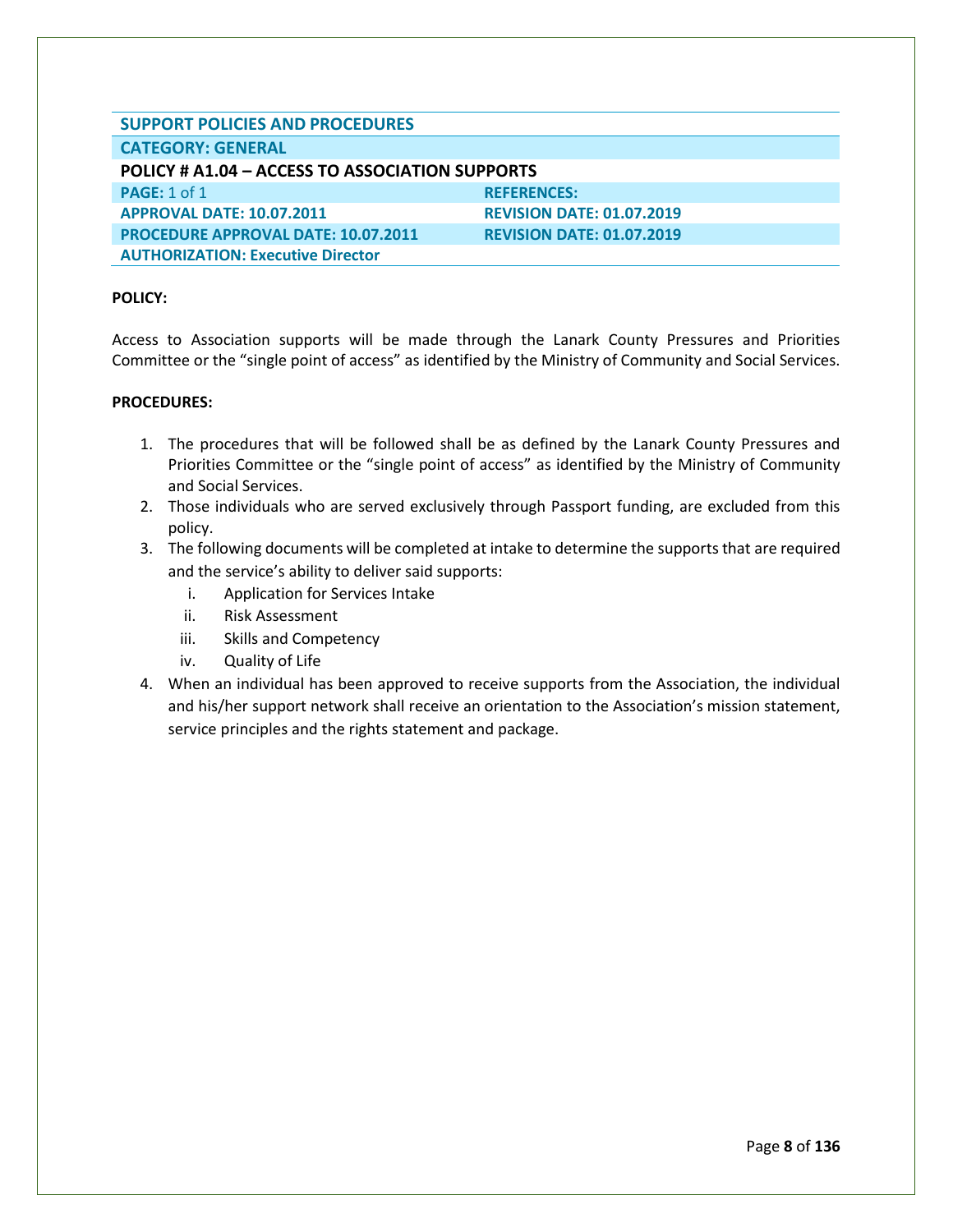<span id="page-9-0"></span>

| <b>SUPPORT POLICIES AND PROCEDURES</b>     |                                  |
|--------------------------------------------|----------------------------------|
| <b>CATEGORY: GENERAL</b>                   |                                  |
| <b>POLICY # A1.05 - FAMILY INVOLVEMENT</b> |                                  |
| <b>PAGE: 1 of 1</b>                        | <b>REFERENCES:</b>               |
| <b>APPROVAL DATE: 10.07.2011</b>           | <b>REVISION DATE:</b>            |
| <b>PROCEDURE APPROVAL DATE: 10.07.2011</b> | <b>REVISION DATE: 01.07.2019</b> |
| <b>AUTHORIZATION: Executive Director</b>   |                                  |

The Association shall honour and support every person's relationship with family.

- 1. The Association shall support and encourage people supported to stay connected and involved with their family members.
- 2. The Association shall encourage people supported to involve their family members in planning strategies for their life.
- 3. The Association shall encourage family members to become members of the Association.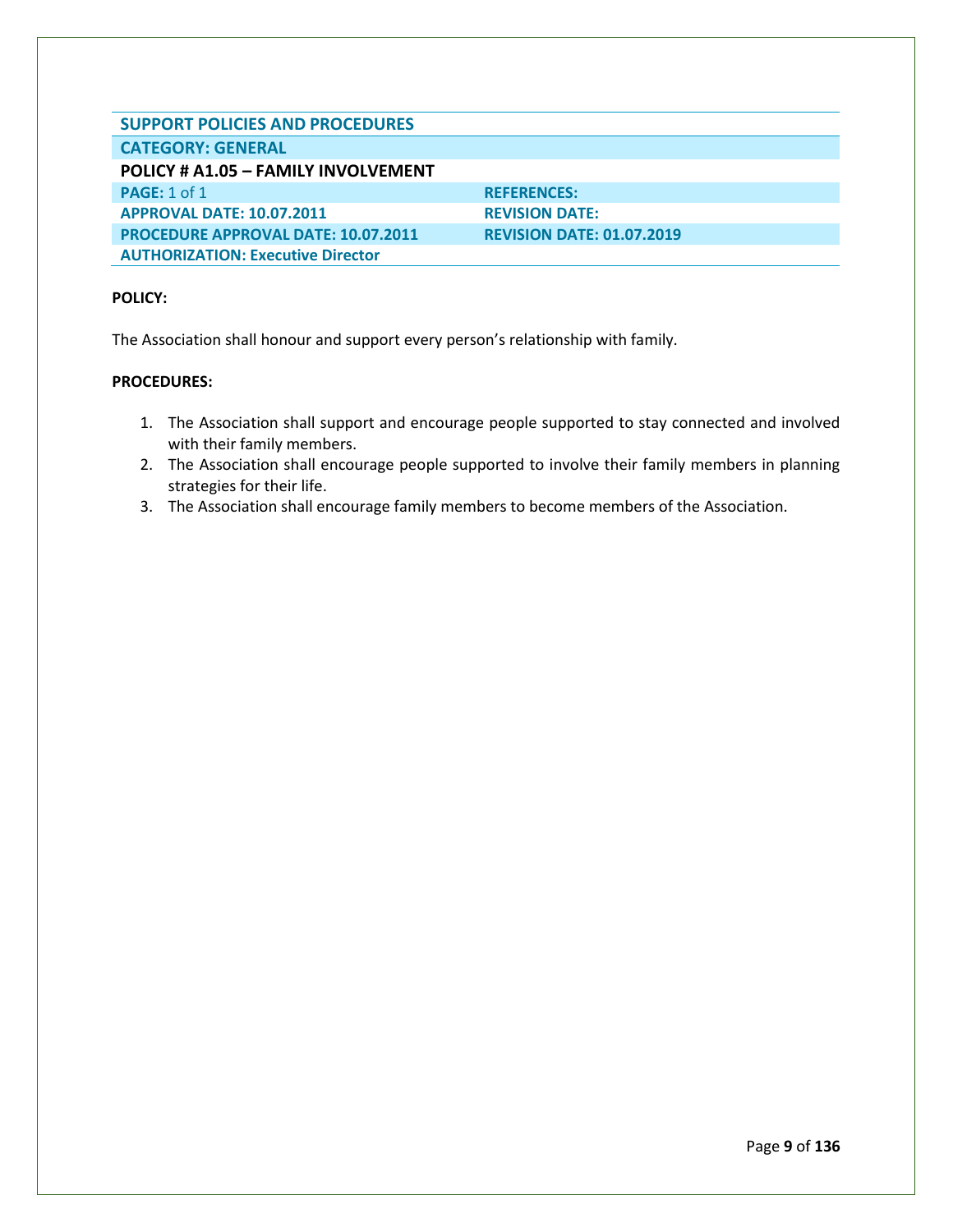<span id="page-10-0"></span>

| <b>SUPPORT POLICIES AND PROCEDURES</b>     |                       |
|--------------------------------------------|-----------------------|
| <b>CATEGORY: GENERAL</b>                   |                       |
| POLICY # A1.06 - CODE OF ETHICS            |                       |
| PAGE: $1$ of $1$                           | <b>REFERENCES:</b>    |
| <b>APPROVAL DATE: 10.07.2011</b>           | <b>REVISION DATE:</b> |
| <b>PROCEDURE APPROVAL DATE: 10.07.2011</b> | <b>REVISION DATE:</b> |
| <b>AUTHORIZATION: Executive Director</b>   |                       |

Employees of the Association shall be expected to abide by an approved Association Code of Ethics which shall be circulated to all employees.

#### **PROCEDURES:**

1. The Code of Ethics will be found in the Associations Human Resources Policy Section D5.01.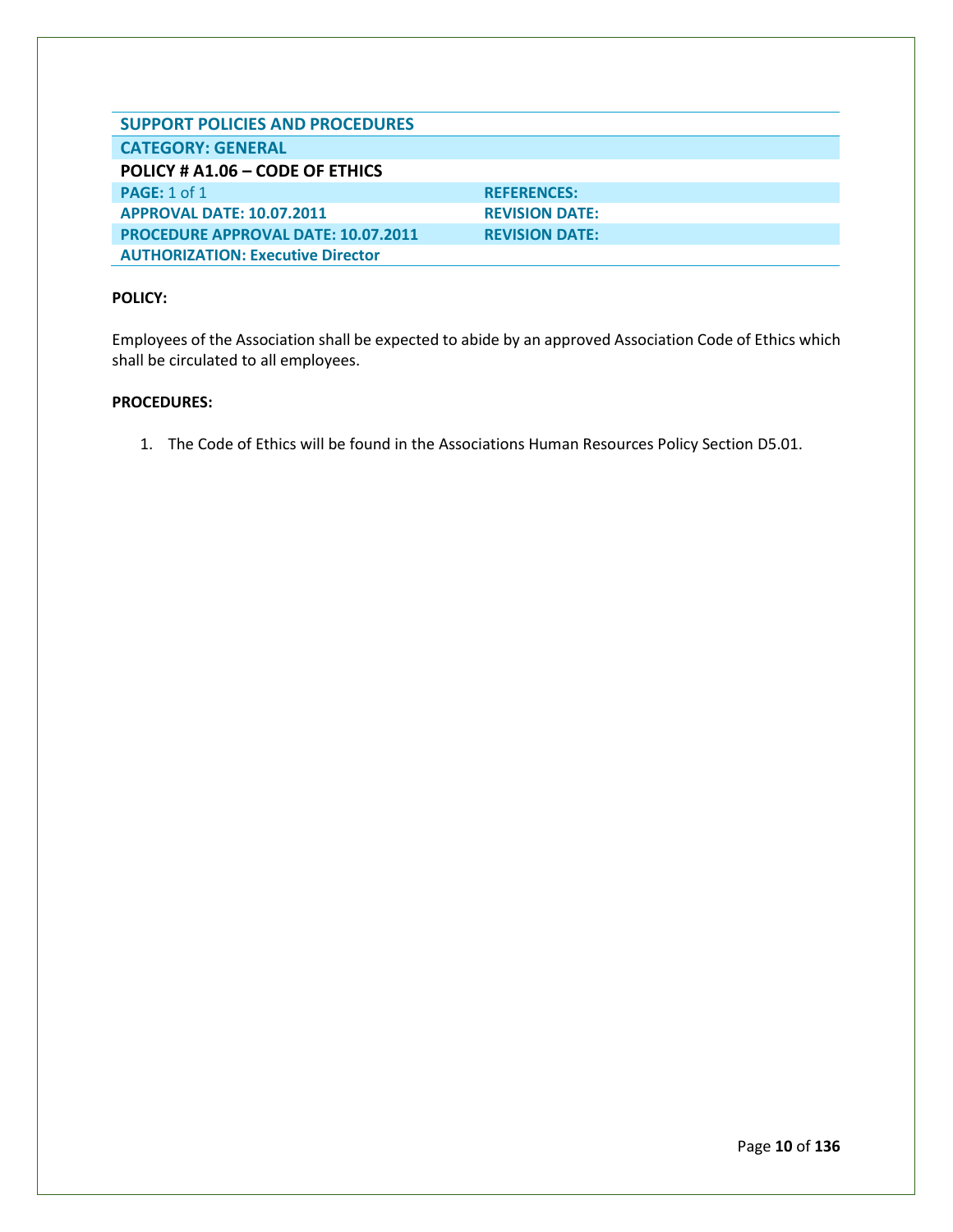<span id="page-11-0"></span>

| <b>SUPPORT POLICIES AND PROCEDURES</b>        |                       |
|-----------------------------------------------|-----------------------|
| <b>CATEGORY: GENERAL</b>                      |                       |
| POLICY # A1.07 - RESIDENTIAL SERVICE CONTRACT |                       |
| <b>PAGE: 1 of 1</b>                           | <b>REFERENCES:</b>    |
| <b>APPROVAL DATE: 10.07.2011</b>              | <b>REVISION DATE:</b> |
| <b>PROCEDURE APPROVAL DATE: 10.07.2011</b>    | <b>REVISION DATE:</b> |
| <b>AUTHORIZATION: Executive Director</b>      |                       |

All Individuals and family members or legal guardian served and supported by the Association in a residential home shall sign a service contract that clearly defines the responsibilities and commitments of the person, family members or decision makers and the Association.

- 1. When an Individual or family requests services, the Association shall clearly outline its philosophy and support delivery methodology so that decision makers can make an informed decision.
- 2. The Association shall clearly outline its requirements regarding supports and involvement from family members or decision makers.
	- i. The Association recognizes that family and natural relationships are integral to an Individual's quality of life and encourages family involvement in all facets of the Individual's life.
	- ii. The family member and Individual agree that all finances shall be controlled by the Individual, if they are competent, and that the family shall allow the Association or its representative to assist the Individual to prudently manage their finances.
	- iii. The Individual or designated decision maker shall agree to meet the financial obligations required to support the Individual in the home and as outlined in the Service Contract.
	- iv. The Individual or designated decision maker shall agree to allow the Association representative to attend all medical, clinical and other appointments if the agency deems it appropriate and necessary to provide supports and services.
- 3. The Individual and designated decision maker shall agree to abide by the operating rules of the home.
- 4. The Individual and designated decision maker acknowledge that other people live in the home and that they need to respect the needs and rights of all Individuals.
- 5. The Individual and decision maker acknowledge and respect that the Association must abide by regulations that may limit them from meeting certain service and support requests that conflict with these regulations.
- 6. The Individual and designated decision maker recognize and respect that the Association has limited resources that must be allocated equitably amongst the people that it supports in the home.
- 7. The Association will abide by the philosophy that group homes are peoples' homes and that they are entitled to all rights and privileges normally associated with living in one's home.
- 8. The Association commitments to supporting the individuals with excellent person centered supports within the allocated resources and the limitation of group living environments.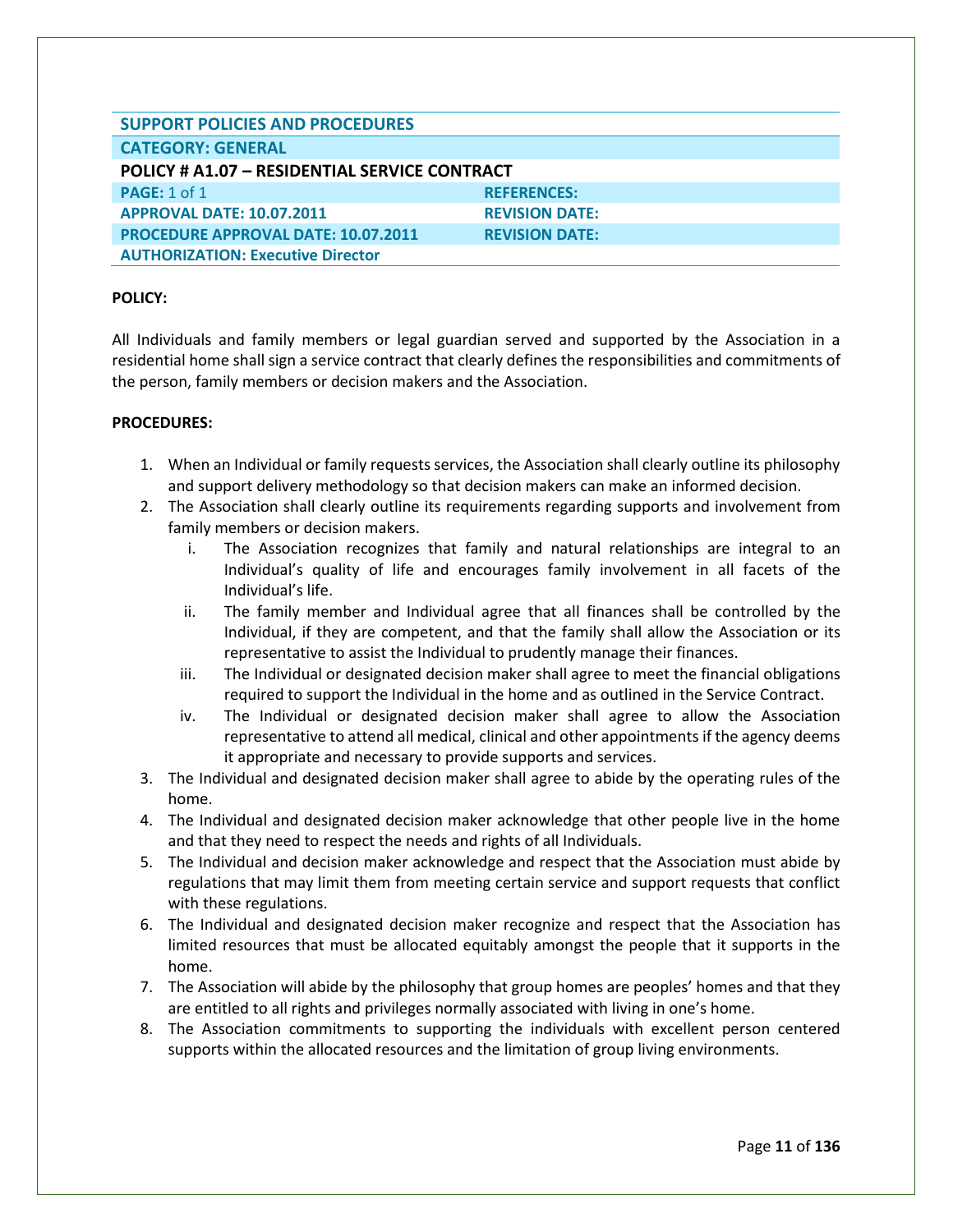<span id="page-12-0"></span>

| <b>SUPPORT POLICIES AND PROCEDURES</b>                                 |                                  |  |
|------------------------------------------------------------------------|----------------------------------|--|
| <b>CATEGORY: GENERAL</b>                                               |                                  |  |
| <b>POLICY # A1.08 - SLEEPING ACCOMMODATIONS - RESIDENTIAL SETTINGS</b> |                                  |  |
| <b>PAGE: 1 of 1</b>                                                    | <b>REFERENCES:</b>               |  |
| <b>APPROVAL DATE: 10.07.2011</b>                                       | <b>REVISION DATE:</b>            |  |
| <b>PROCEDURE APPROVAL DATE: 10.07.2011</b>                             | <b>REVISION DATE: 01.07.2019</b> |  |
| <b>AUTHORIZATION: Executive Director</b>                               |                                  |  |

The Association shall ensure appropriate sleeping accommodation for each person living in Association operated accommodation.

- 1. The Association will ensure each person living in a group home will have their own bedroom.
- 2. The person's bedroom will have at least the following.
	- a. a bed of appropriate size
	- b. a suitable mattress
	- c. bedding appropriate for the weather
	- d. Appropriate individual furniture and clothing storage
	- e. S=sufficient space to keep their personal possessions and to pursue hobbies and interests without unwanted intrusion form others.
	- f. an exterior window and window coverings.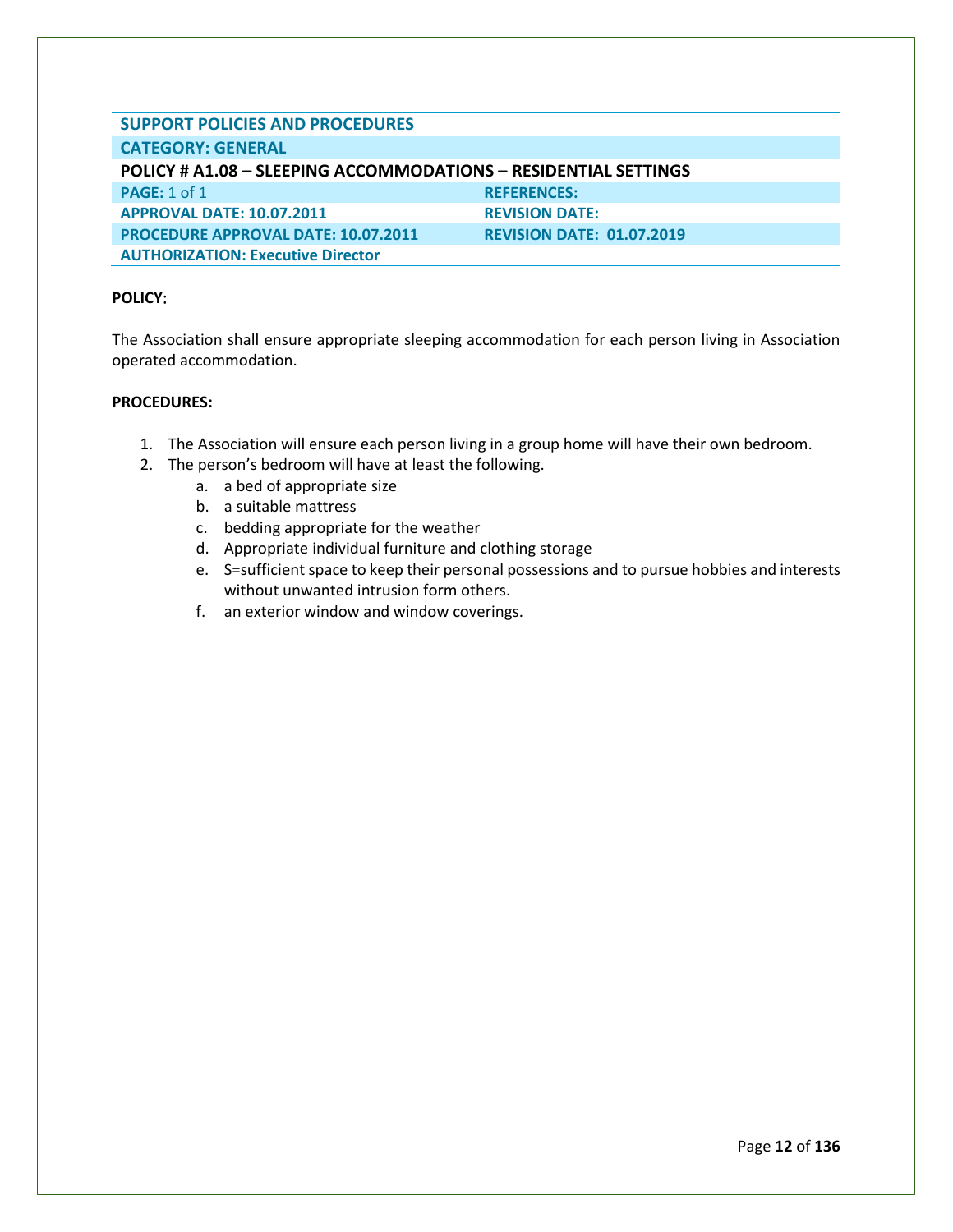<span id="page-13-0"></span>

| <b>SUPPORT POLICIES AND PROCEDURES</b>           |                                  |  |
|--------------------------------------------------|----------------------------------|--|
| <b>CATEGORY: GENERAL</b>                         |                                  |  |
| POLICY # A1.09 - DAILY RECORDS OF ACCOUNTABILITY |                                  |  |
| <b>PAGE: 1 of 1</b>                              | <b>REFERENCES:</b>               |  |
| <b>APPROVAL DATE: 10.07.2011</b>                 | <b>REVISION DATE:</b>            |  |
| <b>PROCEDURE APPROVAL DATE: 10.07.2011</b>       | <b>REVISION DATE: 01.07.2019</b> |  |
| <b>AUTHORIZATION: Executive Director</b>         |                                  |  |

The Association shall ensure that there is a process where employees are accountable to the people for whom the Association works.

- 1. Every person the Association works will have an individual plan on file that reinforces the support the person requires and wishes.
- 2. All staff are accountable to ensure that the plan is an active document and is followed and checked at least monthly.
- 3. Each Individual supported will have goals identified in their Individual Support Plan and who is responsible in ensuring the support happens.
- 4. It is the manager's responsibility to monitor and ensure all documentation is up to date and followed.
- 5. The Association will follow the Rights policy in ensuring supports are appropriate and that we are accountable to the people we work for.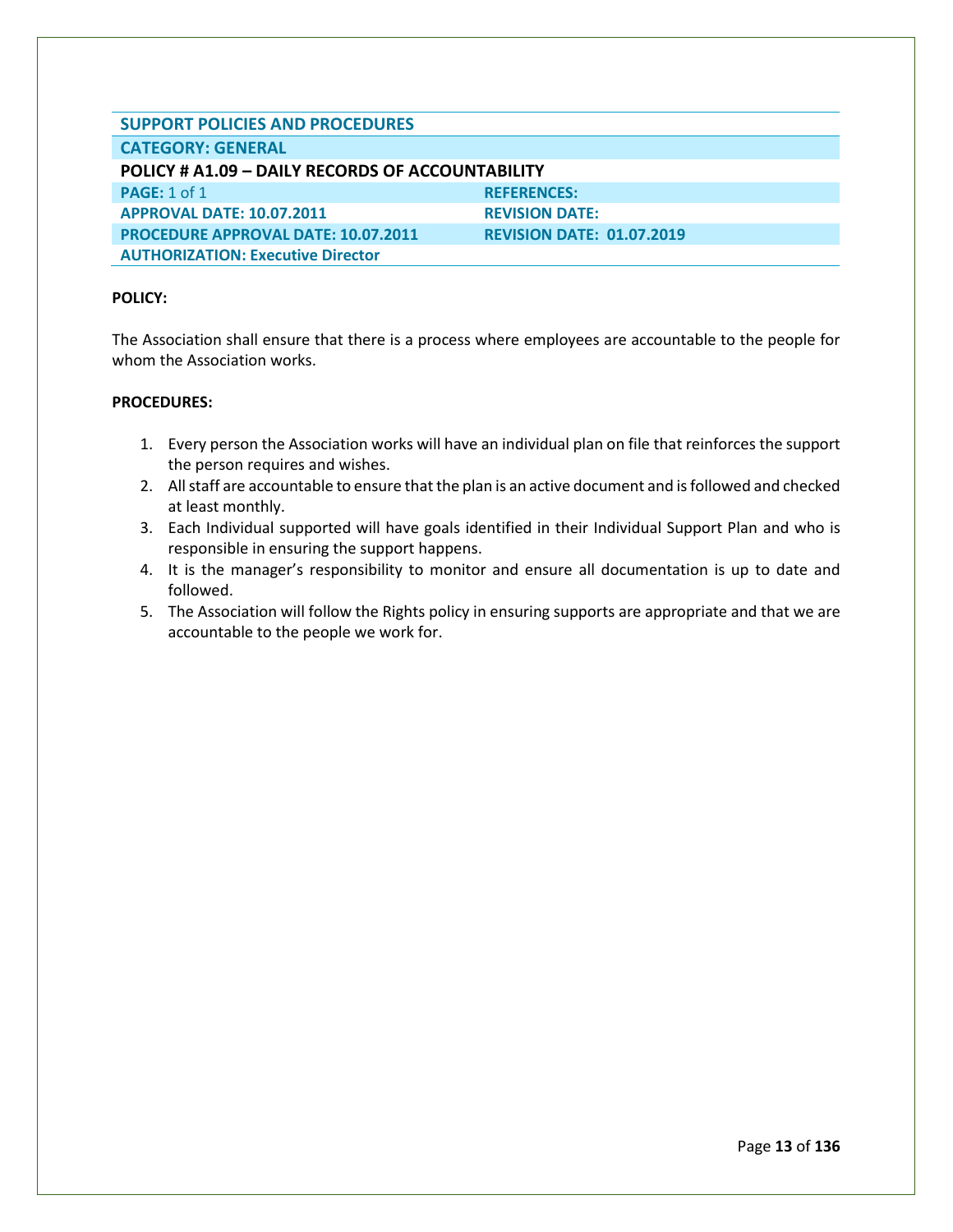<span id="page-14-0"></span>

| <b>SUPPORT POLICIES AND PROCEDURES</b>     |                                  |
|--------------------------------------------|----------------------------------|
| <b>CATEGORY: GENERAL</b>                   |                                  |
| POLICY # A1.10 - PETS AND SERVICE ANIMALS  |                                  |
| <b>PAGE: 1 of 1</b>                        | <b>REFERENCES:</b>               |
| <b>APPROVAL DATE: 10.07.2011</b>           | <b>REVISION DATE:</b>            |
| <b>PROCEDURE APPROVAL DATE: 10.07.2011</b> | <b>REVISION DATE: 01.07.2019</b> |
| <b>AUTHORIZATION: Executive Director</b>   |                                  |

It is the policy of Community Living Association (Lanark County) that people supported have the right to own pets. It is the role of Community Living Association (Lanark County) employees to assist the person supported to access information on the responsibilities associated with pet ownership, including the care and cost involved.

- 1. Where an individual want to acquire a pet, every effort will be made to acknowledge, support, and pursue that interest. In doing so, staff members of the Association will fulfill the following functions:
	- i. Listen to the individual who is expressing an interest in pet ownership and acknowledge that such interest has been heard.
	- ii. Explore that interest in greater detail with the person, supporting a process of understanding the nature of the interest and the context within which it is expressed.
	- iii. Counsel the individual in a supportive manner to ensure that he/she is fully aware of the responsibilities and the costs associated with owning a pet.
	- iv. Ensure that the individuals interest in pets is reflected in his/her Personal Plan and that the goals articulated in the plan deal with the issue.
	- v. Collaborate with the individual to consider the implications of pet ownership on others, particularly those who may share living space with that person.
	- vi. Support the individual to pursue his/her interest as necessary and appropriate.
	- vii. Support the person supported to acquire appropriate vaccinations and health maintenance for the pet.
- 2. In some instances, this right may be constrained by circumstances. Individuals who receive support from the Association Residential Services will need to be aware of the needs and interests of others who share their home. Those particular situations may prevent an individual from acquiring a pet. In group living arrangements, co-habitation obligates individuals to compromise on interests and priorities out of respect for housemates. For example, consideration for a housemate who is allergic to cats could, and should, prevent a resident from acquiring a cat.
- 3. In the event that a person supported requires a service animal, staff of the Association will assist the person to access the following and any other resources as are required for the health and welfare of the person.
	- i. Support the person to contact CNIB and other resources required.
	- ii. Support the person to gather all information required to assist the Individual in making an informed decision on owning a service animal.
	- iii. Support the person to acquire appropriate vaccination and health services for the service animal.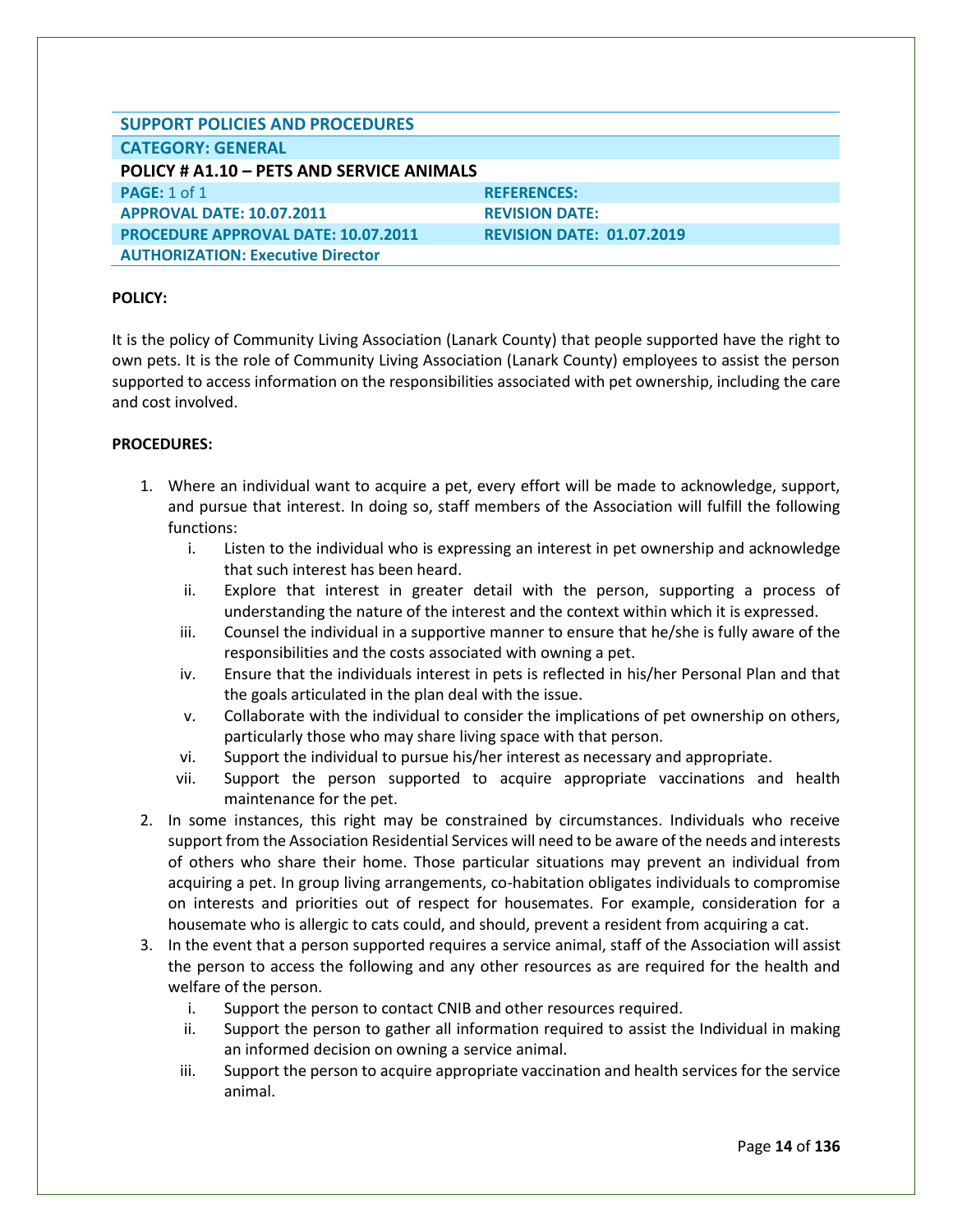<span id="page-15-0"></span>

| <b>SUPPORT POLICIES AND PROCEDURES</b>                   |                                  |  |
|----------------------------------------------------------|----------------------------------|--|
| <b>CATEGORY: GENERAL</b>                                 |                                  |  |
| POLICY # A1.11 - RECREATION & LEISURE FUND & FUNDRAISING |                                  |  |
| <b>PAGE: 1 of 1</b>                                      | <b>REFERENCES:</b>               |  |
| <b>APPROVAL DATE: 10.08.2012</b>                         | <b>REVISION DATE:</b>            |  |
| <b>PROCEDURE APPROVAL DATE: 10.08.2012</b>               | <b>REVISION DATE: 01.07.2019</b> |  |
| <b>AUTHORIZATION: Executive Director</b>                 |                                  |  |

Employees have demonstrated a willingness and eagerness to assist in developing additional resources to enhance service delivery in their services. The association encourages and applauds these initiatives. It is recognized that funds raised under the banner of Community Living Association and through the efforts of employees, volunteers and the Individuals we support.

The Recreational and Leisure Fund is for the expressed purpose of enhancing services to the Individuals we work for.

- 1. All fundraising must be approved by the Executive Director
- 2. All cash donations must be administered by the corporate office to comply with the appropriate donor stewardship and CR guidelines.
- 3. The association will set up a Recreation and Leisure Fund bank account for each location at a local bank for the expressed purpose of maintaining funds.
- 4. There will be three signing authorities for each account; an employee, an Individual we support, and a manager.
- 5. Expenditures from the fund shall be decided upon by the team and Individuals we work for.
- 6. The team shall seek approval of the manager for expenditures in excess of \$200.00
- 7. Staff shall keep an up to date ledger and will reconcile the account monthly through AIMS.
- 8. The manager shall review and sign off on the account monthly.
- 9. Employees shall not keep more than \$100.00 on site at any time.
- 10. Employees shall not borrow from the fund for personal use.
- 11. Funds may be used for:
	- a. Emergency supports of Individuals
	- b. Program supplies
	- c. Social events
	- d. Support of Individuals
	- e. Equipment and furnishings
	- f. Special requests recommended by the team and approved by the manager.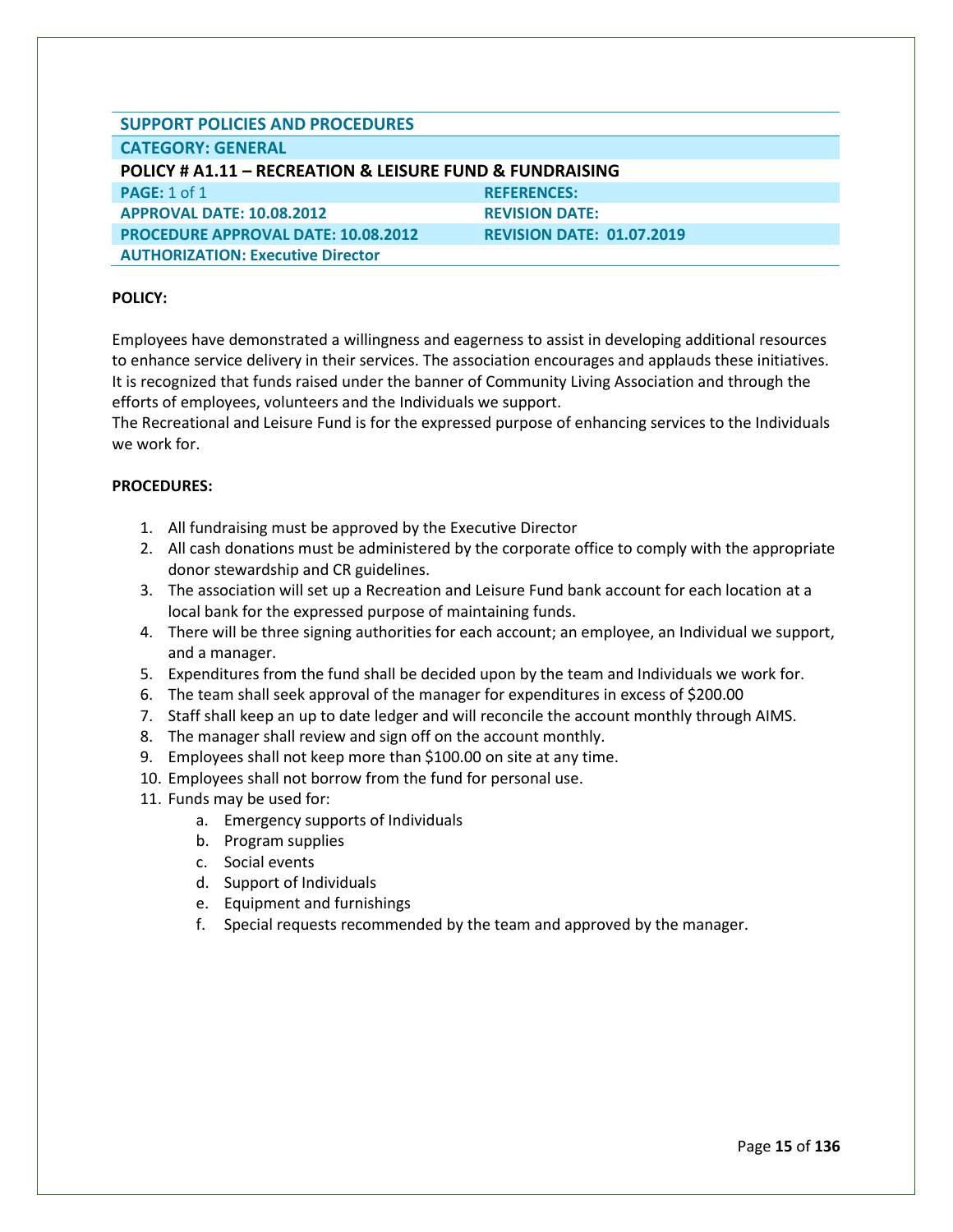<span id="page-16-1"></span><span id="page-16-0"></span>

| <b>SUPPORT POLICIES AND PROCEDURES</b>           |                       |  |
|--------------------------------------------------|-----------------------|--|
| <b>CATEGORY: PERSONAL SUPPORT</b>                |                       |  |
| <b>POLICY # A2.01 - PERSONAL NEEDS ALLOWANCE</b> |                       |  |
| <b>PAGE: 1 of 1</b>                              | <b>REFERENCES:</b>    |  |
| <b>APPROVAL DATE: 10.05.2007</b>                 | <b>REVISION DATE:</b> |  |
| <b>PROCEDURE APPROVAL DATE: 10.15.2006</b>       | <b>REVISION DATE:</b> |  |
| <b>AUTHORIZATION: Executive Director</b>         |                       |  |

The Association shall ensure that all people for whom it works maintain the appropriate personal needs allowance from the Ontario Disability Support Program (ODSP) cheque.

- 1. The ODSP cheque is deposited directly into the person's bank account.
- 2. The person pays the appropriate room and board as per the requirements and limitations of the ODSP.
- 3. The remaining amount (personal needs allowance) remains under control of the person for whom the Association works.
- 4. The Association shall assist the person in banking as required and in accordance with Association policies and procedures.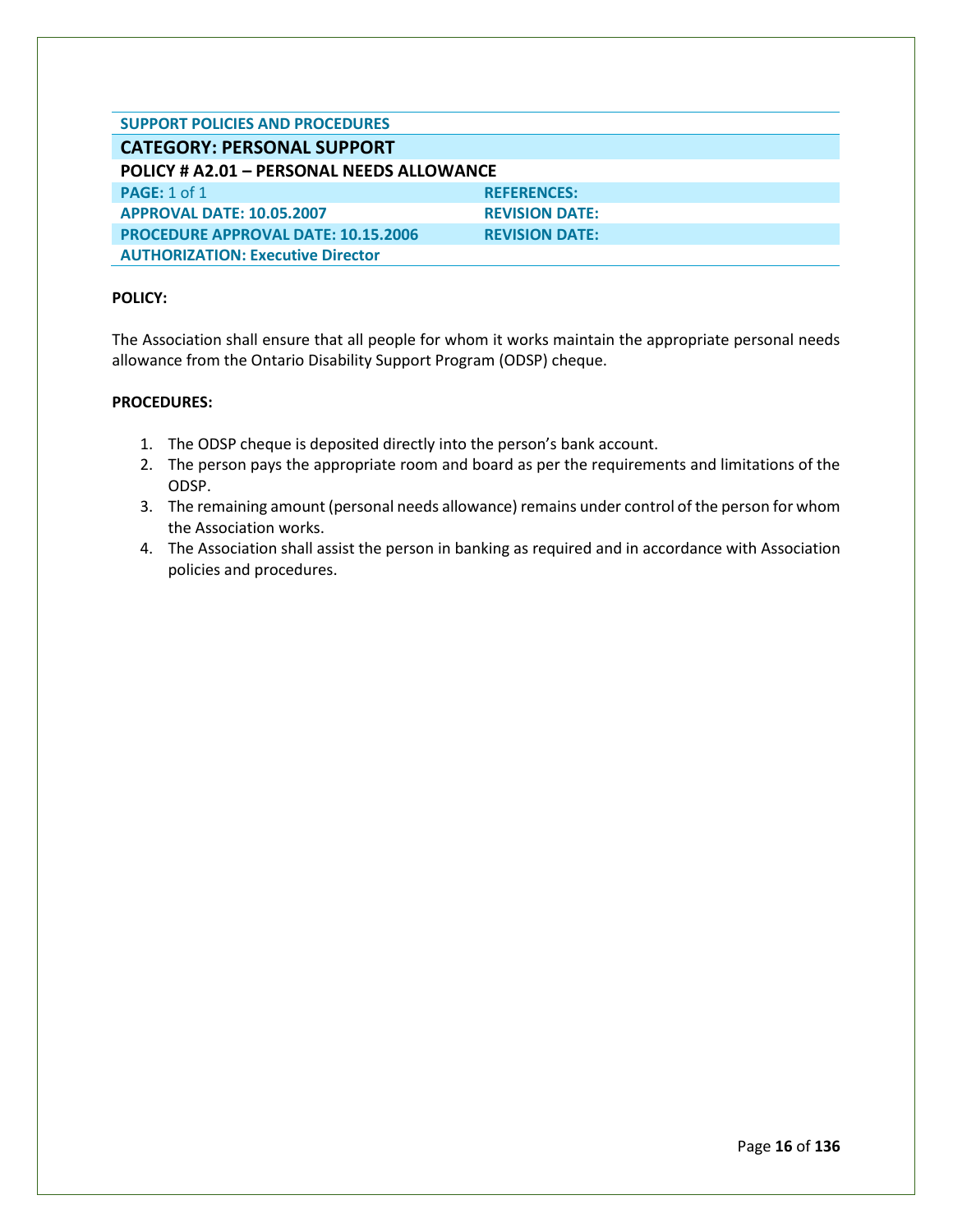<span id="page-17-0"></span>

| <b>SUPPORT POLICIES AND PROCEDURES</b>                   |                                  |  |
|----------------------------------------------------------|----------------------------------|--|
| <b>CATEGORY: PERSONAL SUPPORT</b>                        |                                  |  |
| <b>POLICY # A2.02 - ASSISTANCE WITH PERSONAL FINANCE</b> |                                  |  |
| <b>PAGE: 1 of 1</b>                                      | <b>REFERENCES:</b>               |  |
| <b>APPROVAL DATE: 10.07.2011</b>                         | <b>REVISION DATE:</b>            |  |
| <b>PROCEDURE APPROVAL DATE: 10.07.2011</b>               | <b>REVISION DATE: 01.07.2019</b> |  |
| <b>AUTHORIZATION: Executive Director</b>                 |                                  |  |

The Association shall offer assistance with personal finances to those people for whom it works who request or require it, to assist them in achieving and maintaining financial security as part of their endeavor to establish a desired healthy lifestyle.

- 1. Each person's financial affairs shall be kept in strict confidence as per policy on confidentiality.
- 2. Financial support requests that are identified by the person or personal support network shall be addressed within the Individual Support Plan as well as through a written request that shall be placed in the person's central file.
- 3. All personal financial support arrangements are to be time limited and reviewed at least annually as part of the person's personal support planning process.
- 4. Efforts should always be given to find the person generic or natural financial support arrangements (e.g. bank personnel, community counseling financial services etc.).
- 5. The Association or its employees shall not act as trustees of a person's financial affairs.
- 6. The Association employees shall not be co-signers or have joint or shared accounts with persons supported by the Association.
- 7. The PIN numbers, which access a person's bank account, are not to be known to Association support employees. If the person needs another person to have this information it should be someone from the personal support network.
- 8. To ensure accountability, an independent financial audit (required by the Ministry of Children, Community and Social Services) shall be completed annually by the Association's financial department; this independent review shall include a report to the Board of Directors.
- 9. Money exchanges between people served or supported and Association employees should be avoided whenever possible. If for some personal reason, such a transaction must occur, it should be witnessed and proper receipts issued to verify the transaction.
- 10. At the discretion of the person supported the staff shall assist with a monthly reconciliation of personal finances (using AIMS) and once completed the form shall be reviewed by the Manager.
- 11. The person's PIN money within a home shall be reconciled daily and shall be recorded in AIMS.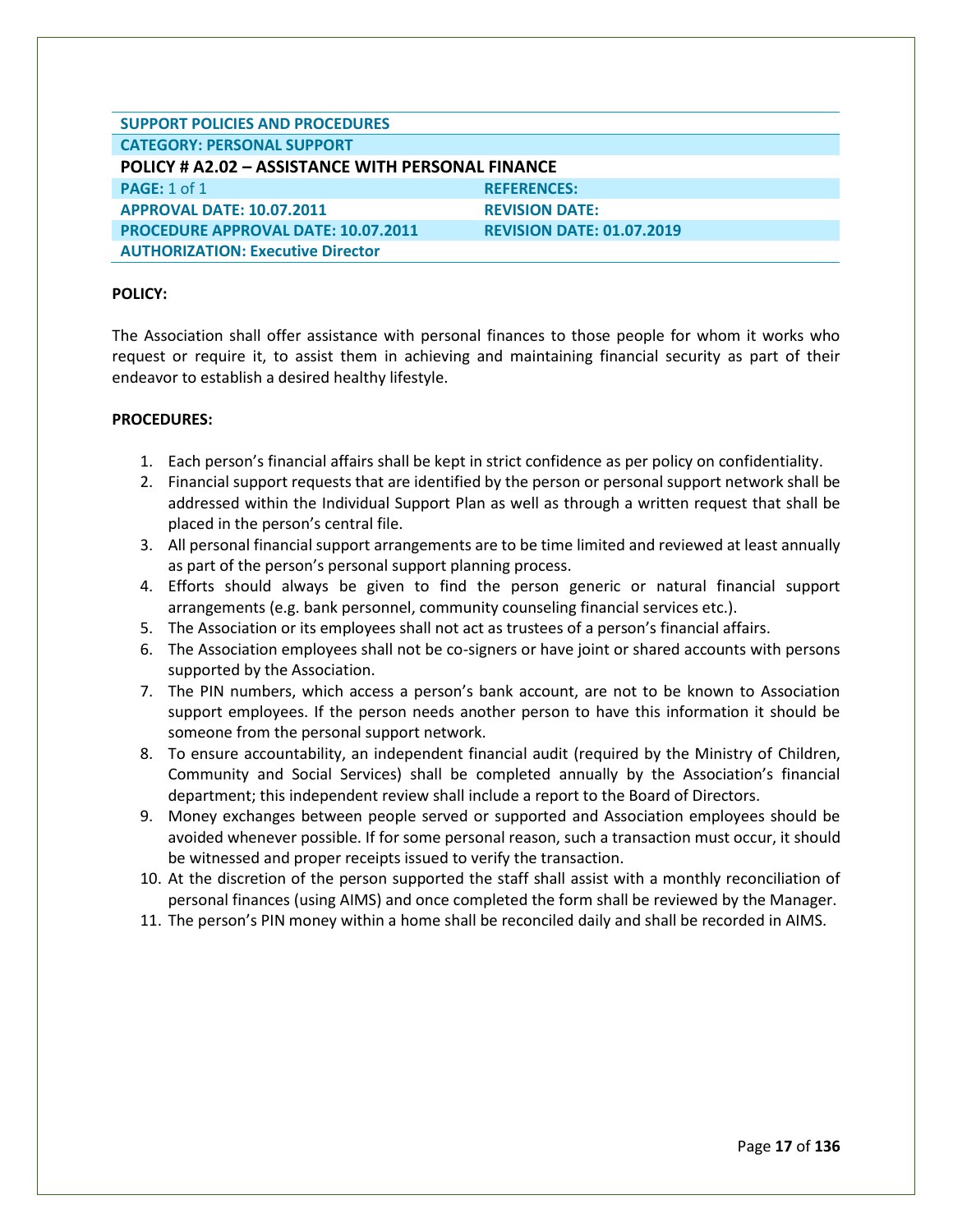<span id="page-18-0"></span>

| <b>SUPPORT POLICIES AND PROCEDURES</b>     |                       |  |
|--------------------------------------------|-----------------------|--|
| <b>CATEGORY: PERSONAL SUPPORT</b>          |                       |  |
| POLICY # A2.03 - PERSONAL SUPPORT IN HOME  |                       |  |
| <b>PAGE: 1 of 1</b>                        | <b>REFERENCES:</b>    |  |
| <b>APPROVAL DATE: 10.07.2011</b>           | <b>REVISION DATE:</b> |  |
| <b>PROCEDURE APPROVAL DATE: 10.07.2011</b> | <b>REVISION DATE:</b> |  |
| <b>AUTHORIZATION: Executive Director</b>   |                       |  |

The Association shall provide personal support in a person's own home in order to help the person maintain, or regain, as much independence in living as possible.

- 1. The Association shall provide personal support in the private home of people for whom it works:
	- i. With the consent of the person.
	- ii. Only when other more appropriate sources cannot provide the support.
	- iii. Only if the person requires the support to manage his or her home and property.
- 2. The support provided shall be as stipulated in the Individual Service Contract.
- 3. All support shall be provided with the aim of developing independence so that the person, if appropriate, will eventually manage without Association support.
- 4. Staff shall respect the autonomy of the person for whom they work and recognize at all times that they are a "visitor" in someone's home.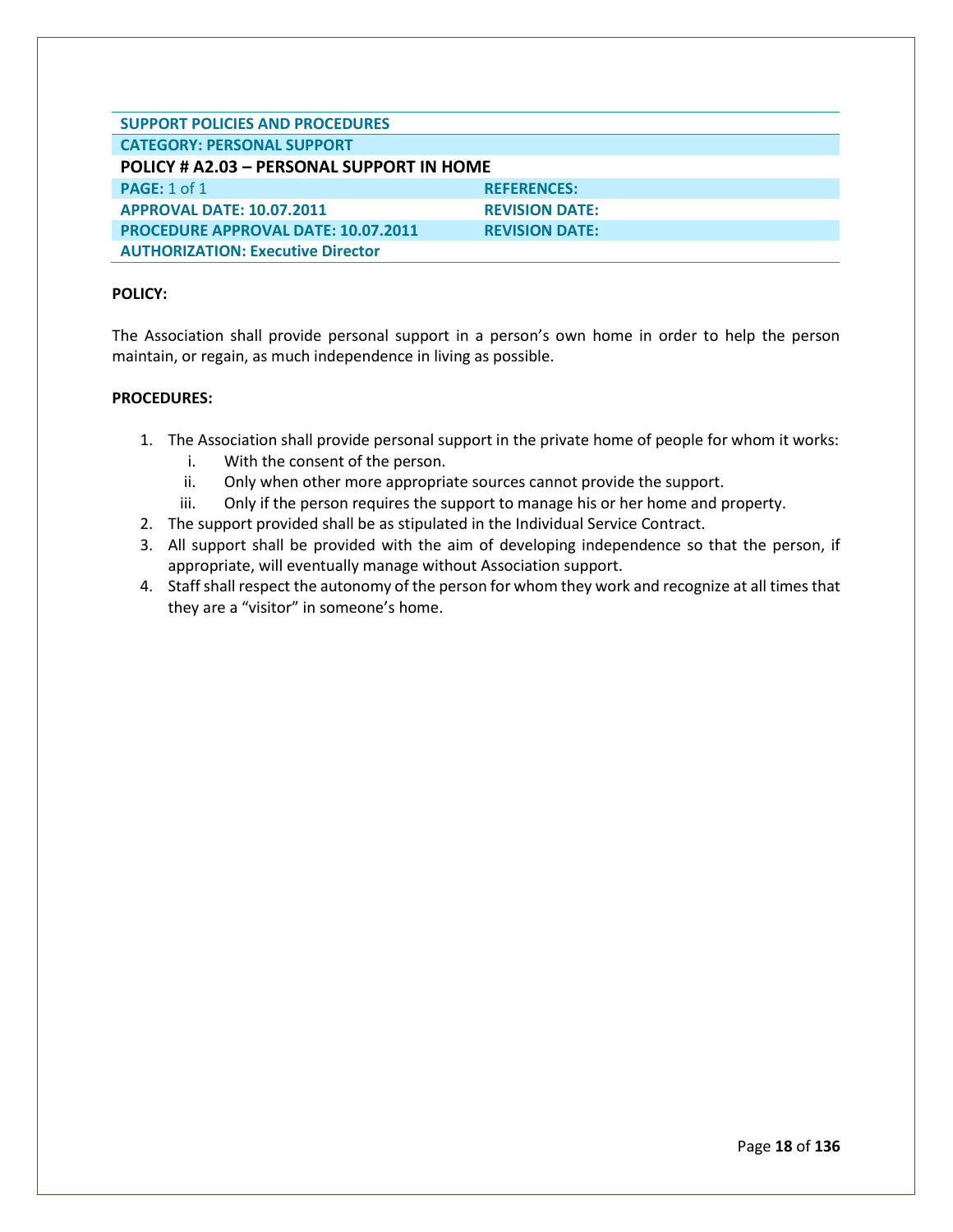<span id="page-19-0"></span>

| <b>SUPPORT POLICIES AND PROCEDURES</b>     |                       |
|--------------------------------------------|-----------------------|
| <b>CATEGORY: PERSONAL SUPPORT</b>          |                       |
| POLICY # $A2.04 - WILLS$                   |                       |
| <b>PAGE: 1 of 1</b>                        | <b>REFERENCES:</b>    |
| <b>APPROVAL DATE: 10.07.2011</b>           | <b>REVISION DATE:</b> |
| <b>PROCEDURE APPROVAL DATE: 10.07.2011</b> | <b>REVISION DATE:</b> |
| <b>AUTHORIZATION: Executive Director</b>   |                       |

The Association shall ensure that all persons over the age of eighteen are informed about the importance of having a current will in order to ensure the smooth transition/distribution of property after death.

- 1. A record of whether or not a person has a will shall be noted on the personal file.
- 2. Each person for whom the Association works shall be informed about the importance of having a will and the purpose of having a will.
- 3. Such discussion will involve the family at upon the request of the person supported.
- 4. A record of such discussion will be recorded and maintained in the personal file.
- 5. When necessary staff shall assist each person in obtaining the services of a lawyer or other legal practitioner as required.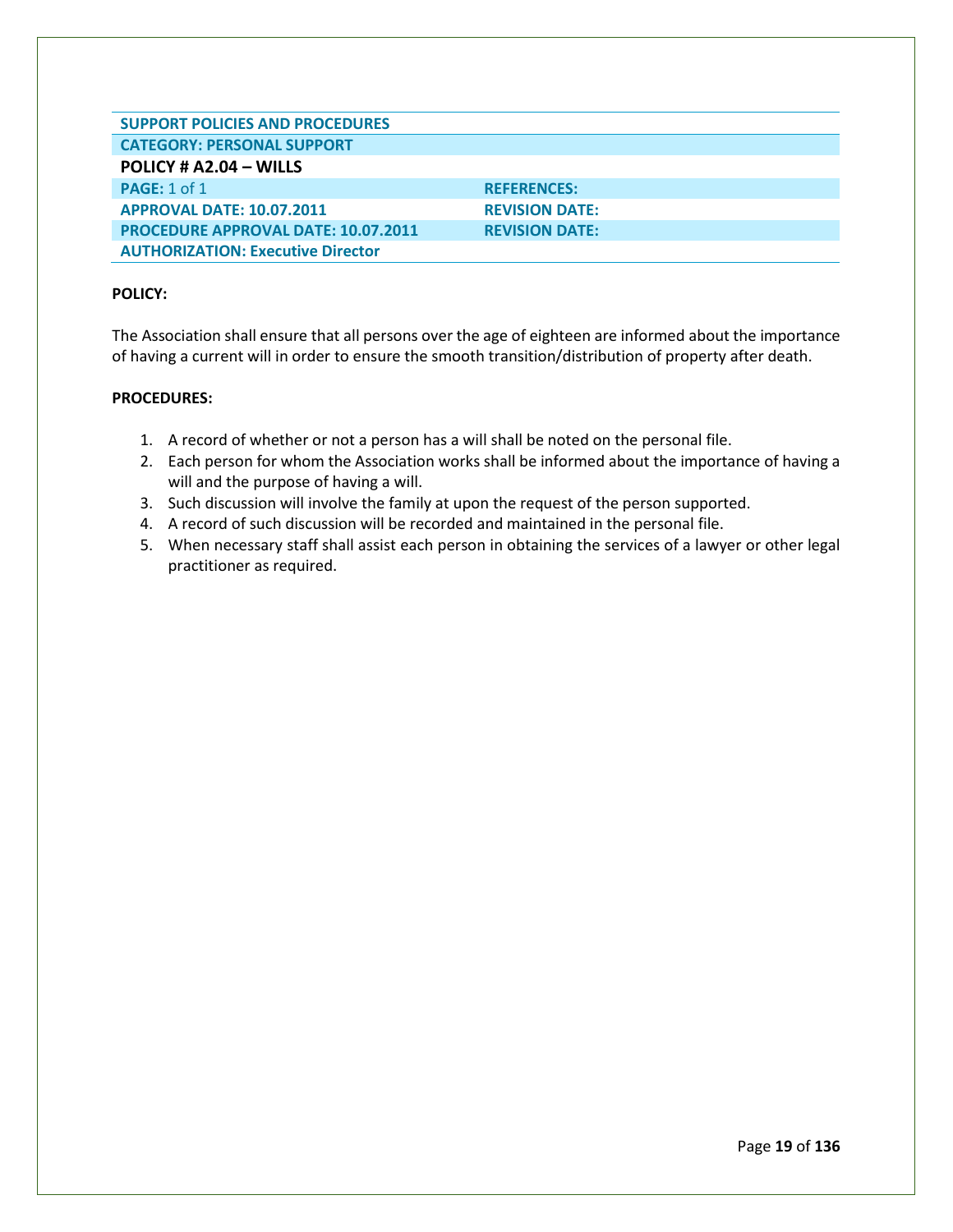<span id="page-20-0"></span>

| <b>SUPPORT POLICIES AND PROCEDURES</b>     |                       |
|--------------------------------------------|-----------------------|
| <b>CATEGORY: PERSONAL SUPPORT</b>          |                       |
| POLICY # A2.05 - EMERGENCY FUNDS           |                       |
| <b>PAGE: 1 of 1</b>                        | <b>REFERENCES:</b>    |
| <b>APPROVAL DATE: 10.15.2007</b>           | <b>REVISION DATE:</b> |
| <b>PROCEDURE APPROVAL DATE: 10.15.2007</b> | <b>REVISION DATE:</b> |
| <b>AUTHORIZATION: Executive Director</b>   |                       |

The Association shall maintain an emergency fund for the use of people for whom it works.

- 1. An emergency fund shall be maintained in an account separate from the Operating Account so that it may accrue in value from year to year.
- 2. A person for whom the Association works shall have access to the fund in the event of a financial crisis in his/her life.
- 3. The request shall be made to the appropriate Manager.
- 4. The Manager shall review the request to determine if it is an emergency and if relief is available from other resources.
- 5. A maximum of \$500 may be accessed
- 6. There will be an expectation that the money granted will be repaid.
- 7. If the Manager agrees that it is an appropriate request, the request shall be made in writing, and will include a schedule of re-payment.
- 8. If it a request for which there can be no repayment, the Executive Director shall approve the request. Once approved a memo shall be sent to the Manager of Finance and Administration to issue a cheque and establish a tracking system for repayment etc.
- 9. All details of the request shall be kept in the person's file.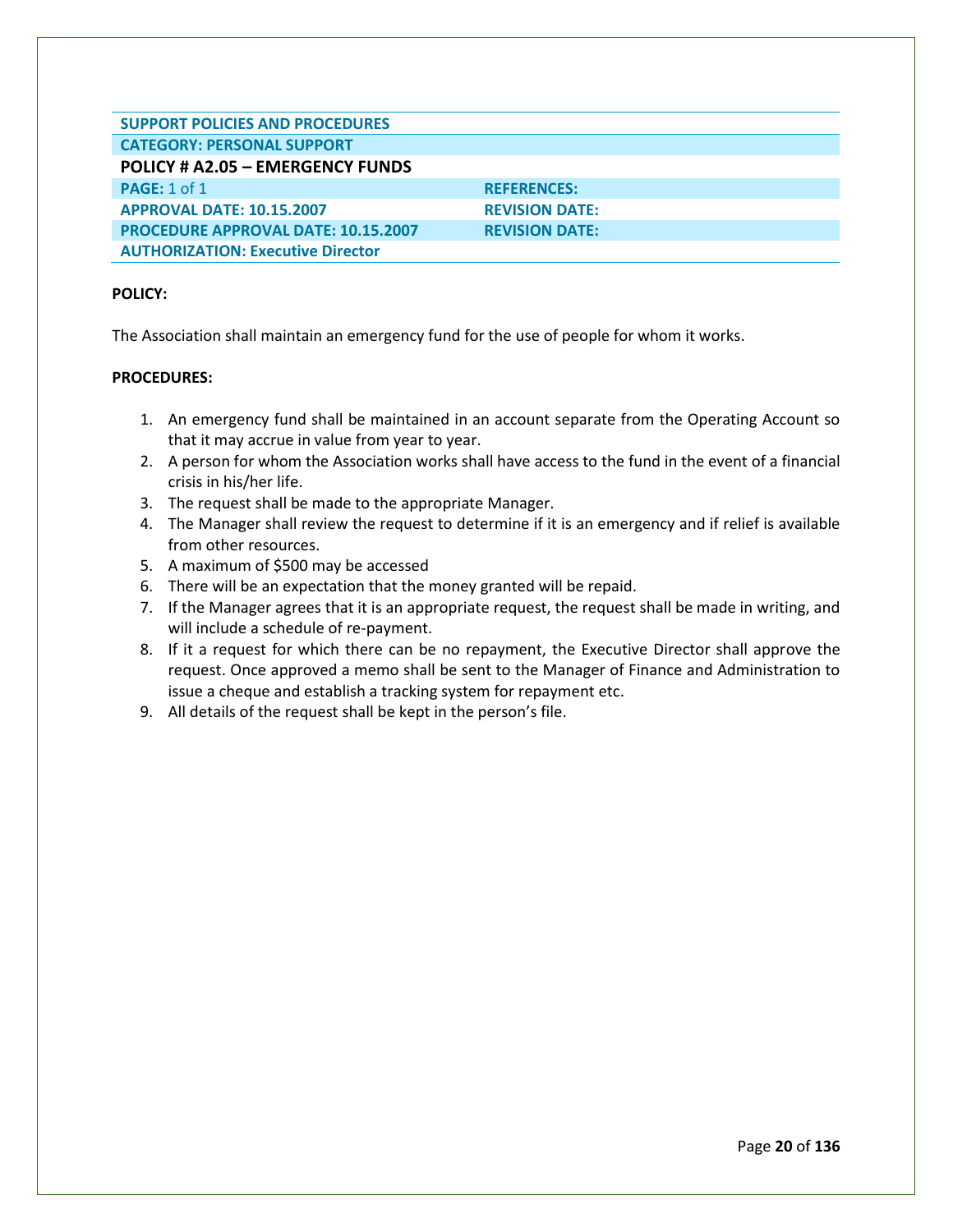<span id="page-21-0"></span>

| <b>SUPPORT POLICIES AND PROCEDURES</b>       |                                  |  |
|----------------------------------------------|----------------------------------|--|
| <b>CATEGORY: PERSONAL SUPPORT</b>            |                                  |  |
| POLICY # A2.06 - DUTIES AND RESPONSIBILITIES |                                  |  |
| <b>PAGE: 1 of 1</b>                          | <b>REFERENCES:</b>               |  |
| <b>APPROVAL DATE: 10.07.2011</b>             | <b>REVISION DATE: 01.07.2019</b> |  |
| <b>PROCEDURE APPROVAL DATE: 10.07.2011</b>   | <b>REVISION DATE: 01.07.2019</b> |  |
| <b>AUTHORIZATION: Executive Director</b>     |                                  |  |

Staff are tasked to complete duties and responsibilities as identified for each service location. A checklist shall be developed and implemented for each Association operated support location.

- 1. Duties and responsibilities will be completed at the time specified on the Duties and Responsibilities checklist, at least once every shift.
- 2. The date of the inspection must be written at the top of each itemized column on the form.
- 3. At the time of completion employees will initial the specific item on the checklist.
- 4. All employees will ensure the inspection and checklist is completed before leaving their shift.
- 5. Noncompliance to the identified duties and responsibilities may result in disciplinary action.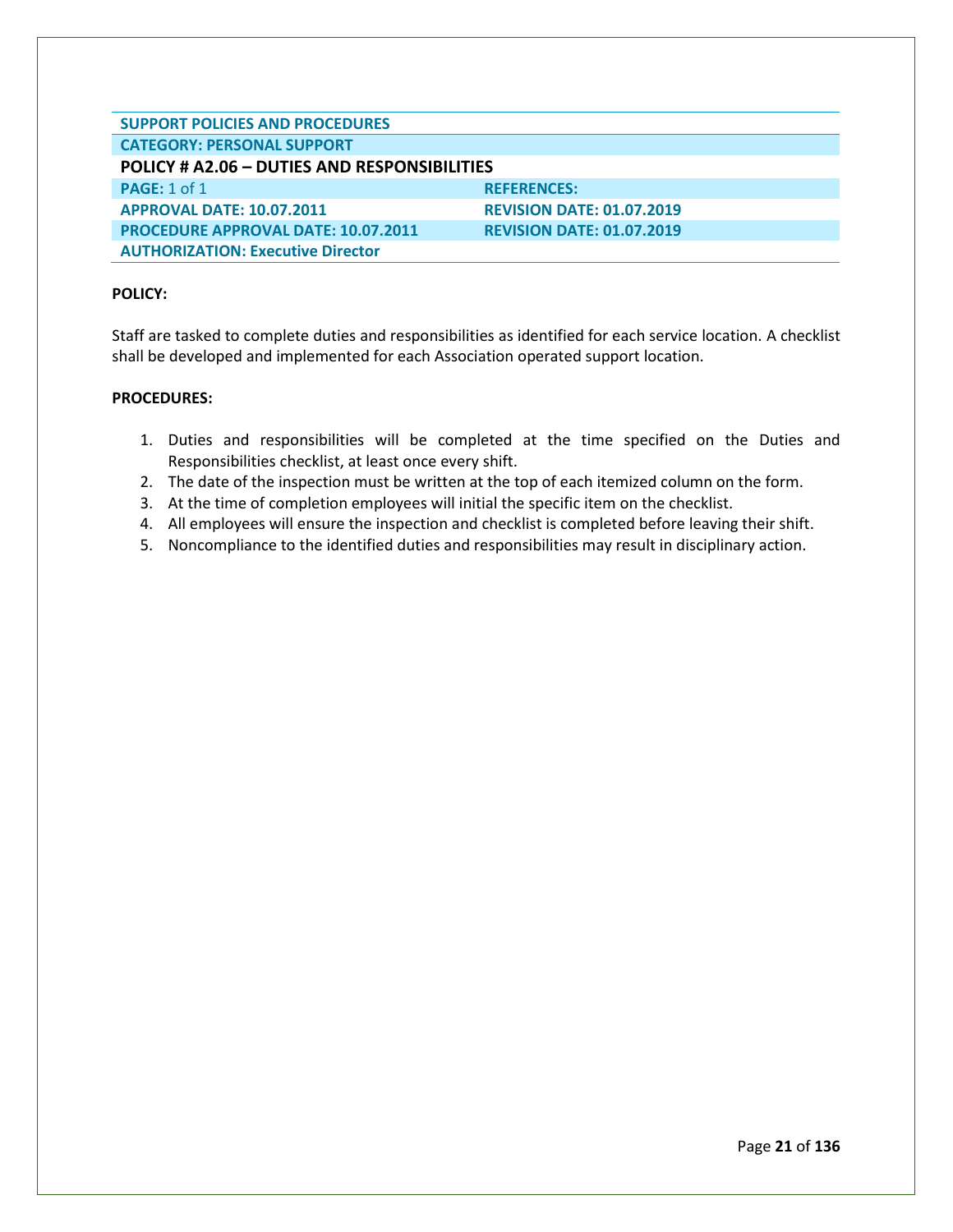<span id="page-22-0"></span>

| <b>SUPPORT POLICIES AND PROCEDURES</b>      |                                  |
|---------------------------------------------|----------------------------------|
| <b>CATEGORY: PERSONAL SUPPORT</b>           |                                  |
| <b>POLICY # A2.07 - BEHAVIOURAL SUPPORT</b> |                                  |
| <b>PAGE: 1 of 2</b>                         | <b>REFERENCES:</b>               |
| <b>APPROVAL DATE: 10.07.2011</b>            | <b>REVISION DATE:</b>            |
| <b>PROCEDURE APPROVAL DATE: 10.07.2011</b>  | <b>REVISION DATE: 01.07.2019</b> |
| <b>AUTHORIZATION: Executive Director</b>    |                                  |

The Association may ensure the development and/or implementation of behavioural support plans and strategies that are in the sole interest of the person for whom the Association works.

- 1. The person supported will be referred to a Behavioural Consultant or Psychologist.
- 2. A behavioural plan will be approved by a psychologist before implementation.
- 3. This plan may include:
	- i. Involvement of professional psychiatric or psychological assistance.
	- ii. Identification of back-up strategies for employees.
	- iii. Involvement of medical and/or hospital employees.
	- iv. Identification of managers to be notified immediately in case of altercations.
	- v. Identification of an advocate (parent, other family member, friend, etc.) and procedure for notifying the advocate when required.
	- vi. Identification of employee supports.
- 4. An Individual Support Plan will be developed for each person with a challenging behaviour, Identification of all PRN medications is required with clear strategies and protocol for use of medication.
- 5. Review and sign off of all Behaviour Support Plans is required by each employee working with that person annually.
- 6. Students and volunteers are not permitted to take part in any behaviour Intervention strategies.
- 7. All Behaviour Support Plans will have guidelines for consent as to who the plan can be shared with outside of Association staff. The Association will have a signed consent form to share information with external sources and placed in the Individual's personal file.
- 8. All Behaviour Support Plans will be reviewed by a third party review committee (refer to policy # A2.08).
- 9. Behavioural Support Plans will be developed with the involvement of the person with a challenging behaviour and/or where applicable, the persons acting on behalf of the Individual with a challenging behaviour, and the plan will have documentation of their involvement.
- 10. The Individual with a challenging behaviour and/or where applicable, the persons acting on behalf of the Individual with a challenging behaviour, will provide consent to the behaviour support plan and the strategies that it outlines.
- 11. The Behaviour Support Plan will include provisions from clinicians(s) who approved the plan, for the eventual fading out or elimination of intrusive behavioural interventions which may be outlined in the behavioural support plan.
- 12. Where Behavioural Support Plans do not identify when to notify the contact person of the Individual with challenging behaviours the Association shall ensure that there is an attached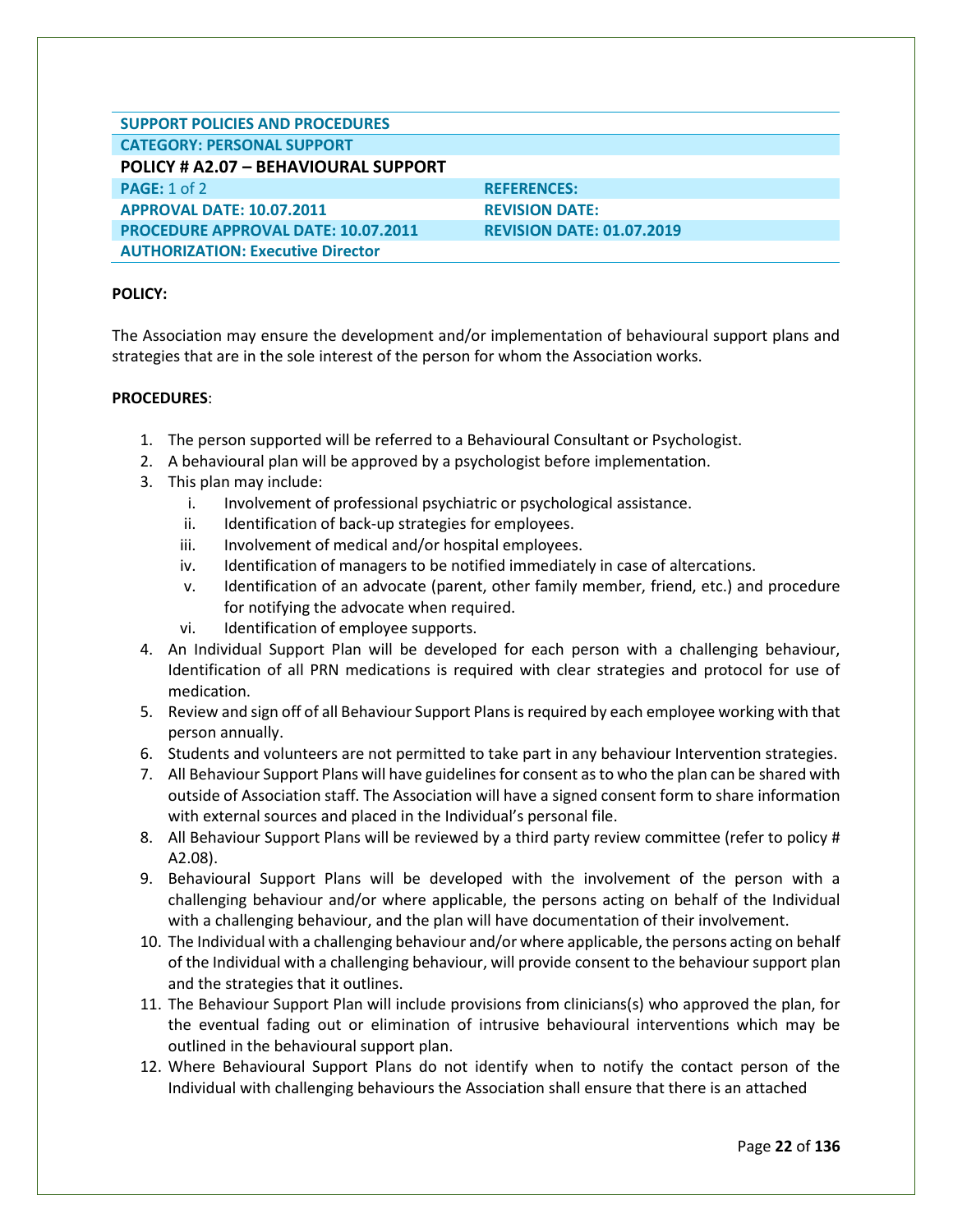#### **SUPPORT POLICIES AND PROCEDURES CATEGORY: PERSONAL SUPPORT POLICY # A2.07 – BEHAVIOURAL SUPPORT PAGE:** 2 of 2 **REFERENCES: Notification/Consent Form**

document to the Behaviour Support Plan identifying when to contact the persons acting on behalf

- of the Individual with a challenging behaviour to notify them of:
	- i. Regular updates and progress of the plan.
	- ii. Notification of intrusive behavioural interventions.
	- iii. Notice of crisis situations.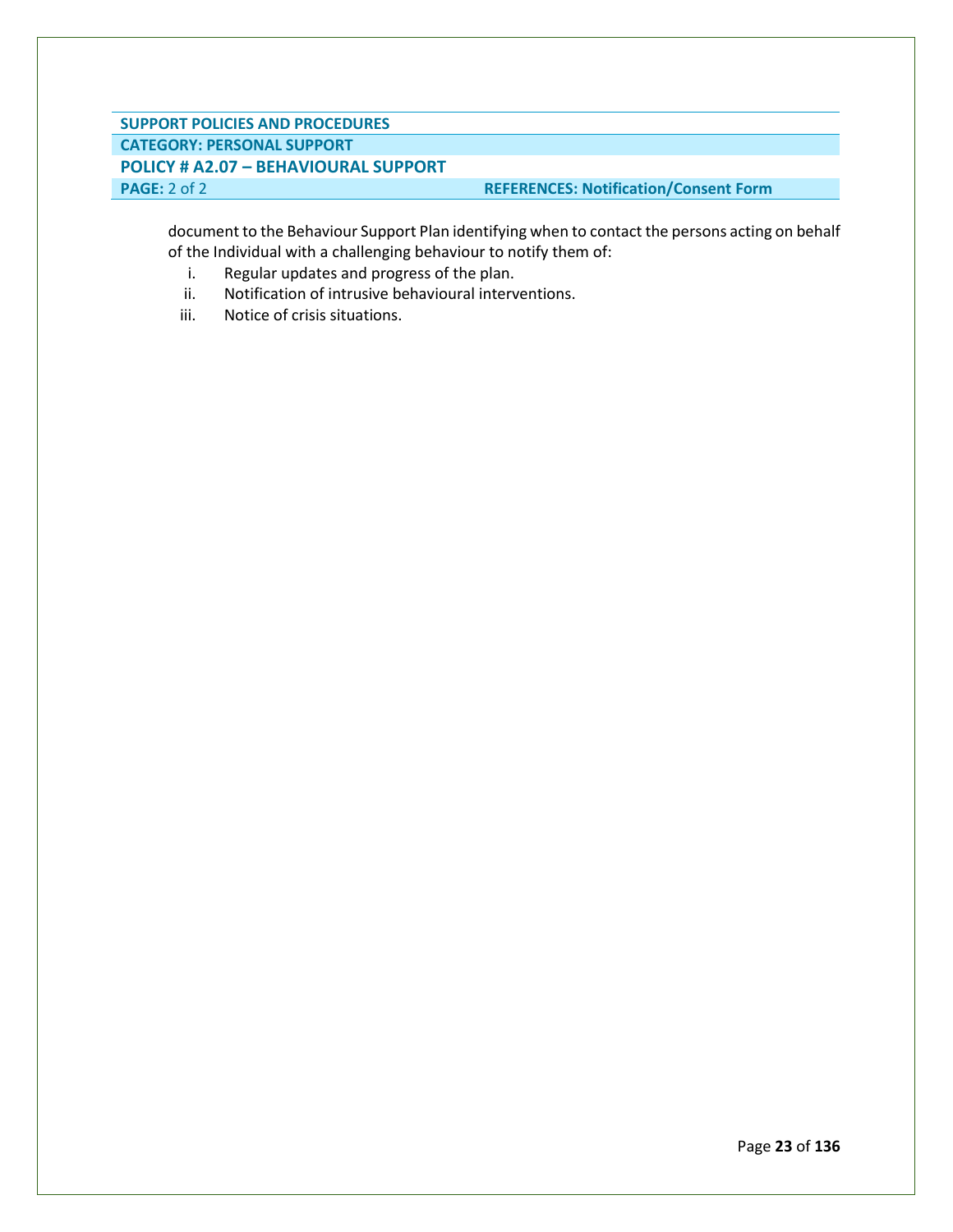<span id="page-24-0"></span>

| <b>SUPPORT POLICIES AND PROCEDURES</b>                                     |                                  |  |
|----------------------------------------------------------------------------|----------------------------------|--|
| <b>CATEGORY: PERSONAL SUPPORT</b>                                          |                                  |  |
| <b>POLICY # A2.08 - SUPPORTING INDIVIDUALS WITH CHALLENGING BEHAVIOURS</b> |                                  |  |
| <b>PAGE: 1 of 2</b>                                                        | <b>REFERENCES:</b>               |  |
| <b>APPROVAL DATE: 10.07.2011</b>                                           | <b>REVISION DATE:</b>            |  |
| <b>PROCEDURE APPROVAL DATE: 10.07.2011</b>                                 | <b>REVISION DATE: 01.07.2019</b> |  |
| <b>AUTHORIZATION: Executive Director</b>                                   |                                  |  |

The Association shall ensure that the development and implementation of Behavioural Support Plans to support Individuals with challenging behaviours will ensure the safety and security of the Individuals in the least intrusive manner.

#### **DEFINITIONS:**

Challenging Behaviour is defined as a behaviour that is aggressive or injurious to self or to others or that cause property damage or both and that limits the ability of the person with developmental disabilities to participate in daily life activities and in the community or to learn new skills or that is any combination of the above.

Prescribed Mediation, as an example of an intrusive procedure or action in Ontario regulation 299/10 is medication that is prescribed to assist the person in calming themselves with a clearly defined protocol developed by a physician as to when to administer the medication and how it is to be monitored and reviewed.

- 1. The Association will ensure that all Individuals receiving behavioural supports identified in a behavioural support plan due to challenging behaviours will have access to a third party review committee to complete an annual review of the Behavioural Support Plan.
- 2. The review committee's membership consists of:
	- 1 Behavioural Science Technician
	- $\bullet$  1 Psychometrist
	- 1 Behavioural Development Program Coordinator
	- 1 Psychologist
- 3. The Review Committee's membership's role and responsibilities are to ensure the Behaviour Support plans are:
	- i. Ethical and appropriate to the person's needs and assessments results based on professional guidelines are best practices.
	- ii. In compliance with the ministry's requirements outlined in the regulation to the services and supports to Promote the Social Inclusion of Persons with a Developmental Disability, 2008 and the policy directives.
- 4. The Review Committee shall include the involvement of a clinician with expertise in supporting adults with a developmental disability who have challenging behaviours.
- 5. The Review Committee will review all current behaviour support plans annually. A copy of the review will be sent back to the Individual and attached to their current Behaviour Support Plan.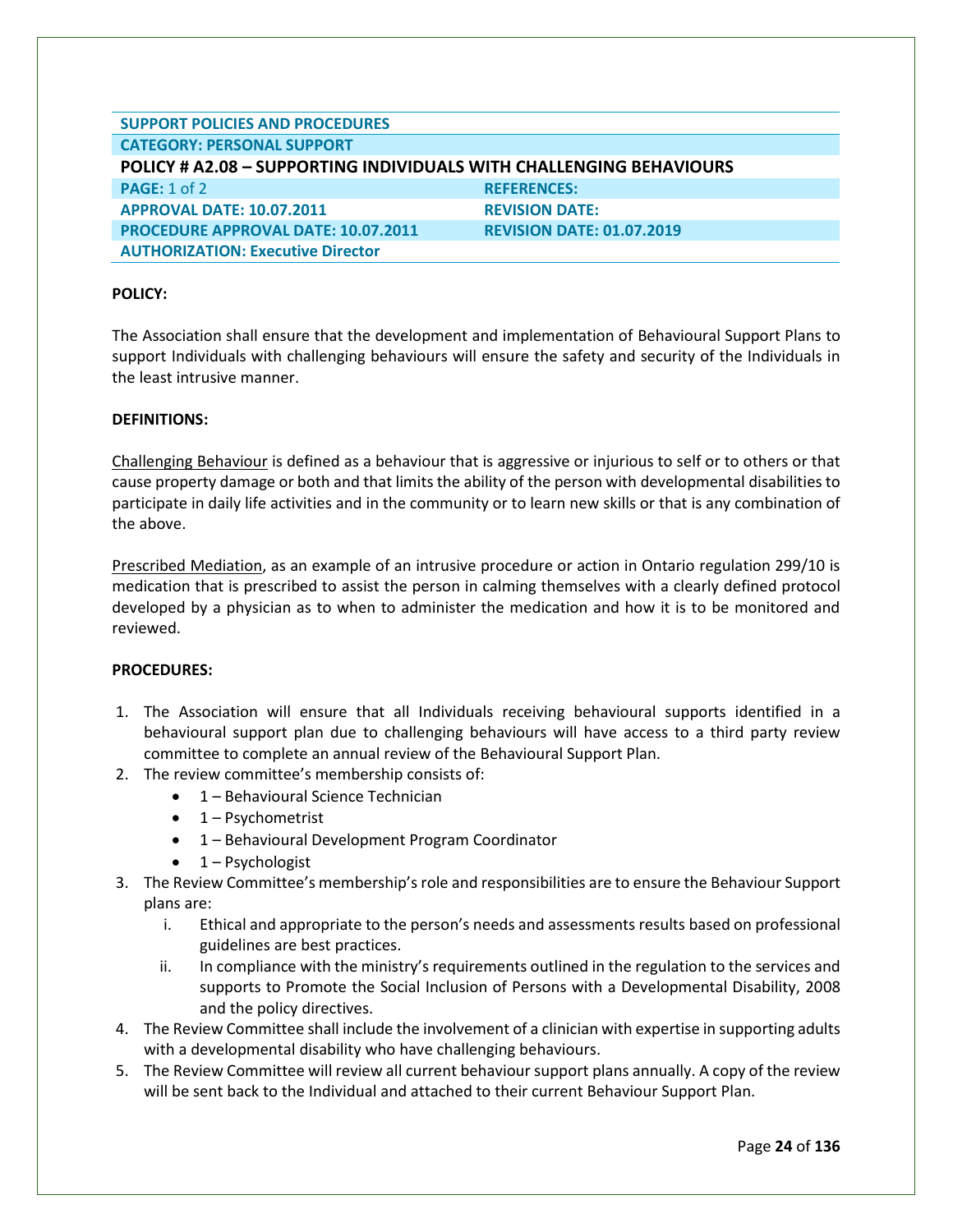#### **SUPPORT POLICIES AND PROCEDURES CATEGORY: PERSONAL SUPPORT POLICY # A2.08 – SUPPORTING INDIVIDUALS WITH CHALLENGING BEHAVIOURS PAGE:** 2 of 2 **REFERENCES: REFERENCES:**

Supports Provided by More than One Agency

1. When supports are shared between two agencies a memorandum of understanding "Supporting Individuals with Challenging Behaviours" will be developed with defined roles and responsibilities of both agencies. The agreement shall identify consistent strategies to ensure adherence to the behaviour support plan for the Individual.

Crisis Situations

1. If an Individual with challenging behaviours experiences three crisis situations within a twelvemonth period, the Association shall investigate the potential causes of the behaviour and factors that may have led to the crisis situations. The investigation may lead to a functional assessment of the Individual and the development of a behaviour support plan for the Individual.

Use of Prescribed Medication

- 1. The Association shall ensure that all medication prescribed to the person with a challenging behaviour is reviewed by the prescribing physician. The physician's findings and recommendations shall be included in the regular review of the Individual's behaviour support plan.
- 2. All medication received resulting from the following a Behaviour Support Plan will be charted with results to the effects at intervals of:
	- i. 30 minutes
	- ii. 60 minutes
	- iii. 2 hours.
- 3. Charting is to be reviewed with the Behaviourist quarterly.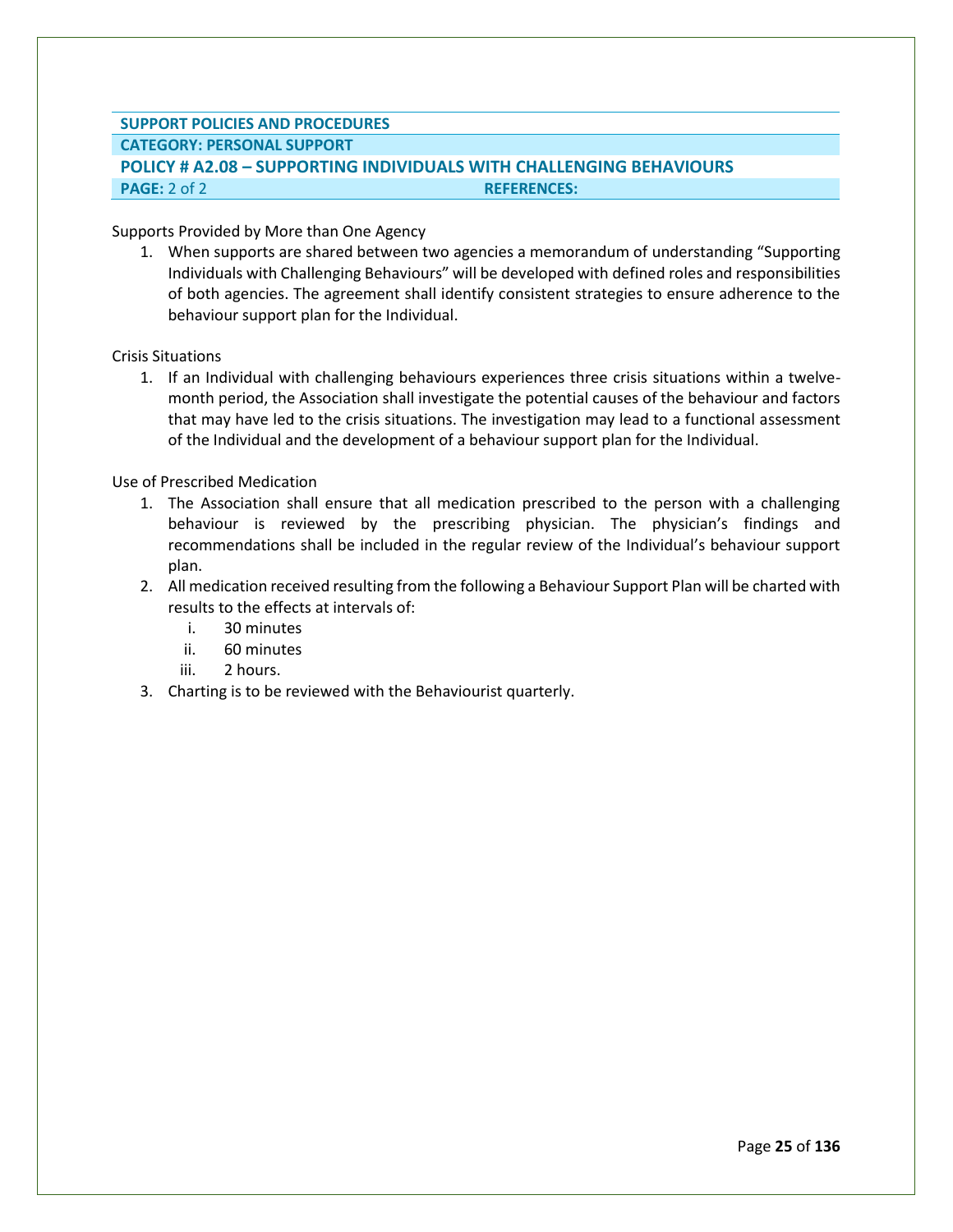#### **SUPPORT POLICIES AND PROCEDURES CATEGORY: PERSONAL SUPPORT**

<span id="page-26-0"></span>

| <b>POLICY # A2.09 - SUPPORTING INDIVIDUALS WITH CHALLENGING BEHAVIOURS - SECURE</b> |                                  |  |
|-------------------------------------------------------------------------------------|----------------------------------|--|
| <b>ISOLATION</b>                                                                    |                                  |  |
| PAGE: 1 of 2                                                                        | <b>REFERENCES:</b>               |  |
| <b>APPROVAL DATE: 10.07.2011</b>                                                    | <b>REVISION DATE:</b>            |  |
| <b>PROCEDURE APPROVAL DATE: 10.07.2011</b>                                          | <b>REVISION DATE: 01.07.2019</b> |  |
| <b>AUTHORIZATION: Executive Director</b>                                            |                                  |  |

#### **POLICY:**

The Association shall ensure that the development and/or implementation of behavioural support plans to support Individuals with challenging behaviours ensures the safety and security of the Individuals in the least intrusive manner.

- 1. If secure isolation/confinement time out due to challenging behaviour is identified in the Positive Behaviour Support Plans, periodic monitoring of every 1-2 minutes will be written into the plan with clear guidelines and protocols.
- 2. Positive Behaviour Support Plans shall identify the duration of the time that the person may spend in the secure isolation/time out area, any extension periods, and the total/maximum amount of time the person may spend in the secure area.
- 3. Documentation shall be kept for each time an Individual is in secure isolation, these records will be reviewed monthly to bi-monthly with the clinicians overseeing the plan. Trend analysis will be completed on an ongoing basis.
- 4. Debriefing will be conducted among all staff who were involved in the restraint or secure isolation/confinement time-out.
- 5. Employees will ensure debriefing occurs with all Individuals who were in the vicinity and witnessed the restraint. Documentation of the debriefing will be logged into the Association's AIMS database.
- 6. The employee on duty shall notify the Supervisor or Manager who oversees the behaviour support plan of a restraint or secured isolation/confinement time out.
- 7. The debriefing process is conducted with the Individual who was restrained or in secure isolation/confinement time out as soon as he/she is able to participate and to the extent that he/she is willing to participate. The debriefing will be structured to accommodate the person's psychological an emotional needs and cognitive capacity.
- 8. The debriefing process will be conducted within a reasonable time period of three business days after the restraint or secure isolation/confinement time out is carried out (including crisis situations). When circumstances do not permit a debriefing process to be conducted within a reasonable time period the debriefing process should be conducted as soon as possible. A record must be kept of the circumstances that preventing the debriefing process from being conducted within the reasonable time period.
- 9. Employees on duty shall inform other staff members of coming on duty to support the Individual of the restraint or secure isolation/confinement time out.
- 10. A serious occurrence report will be filled with the Ministry of Children, Community and Social Services when appropriate as per the serious occurrence reporting procedures.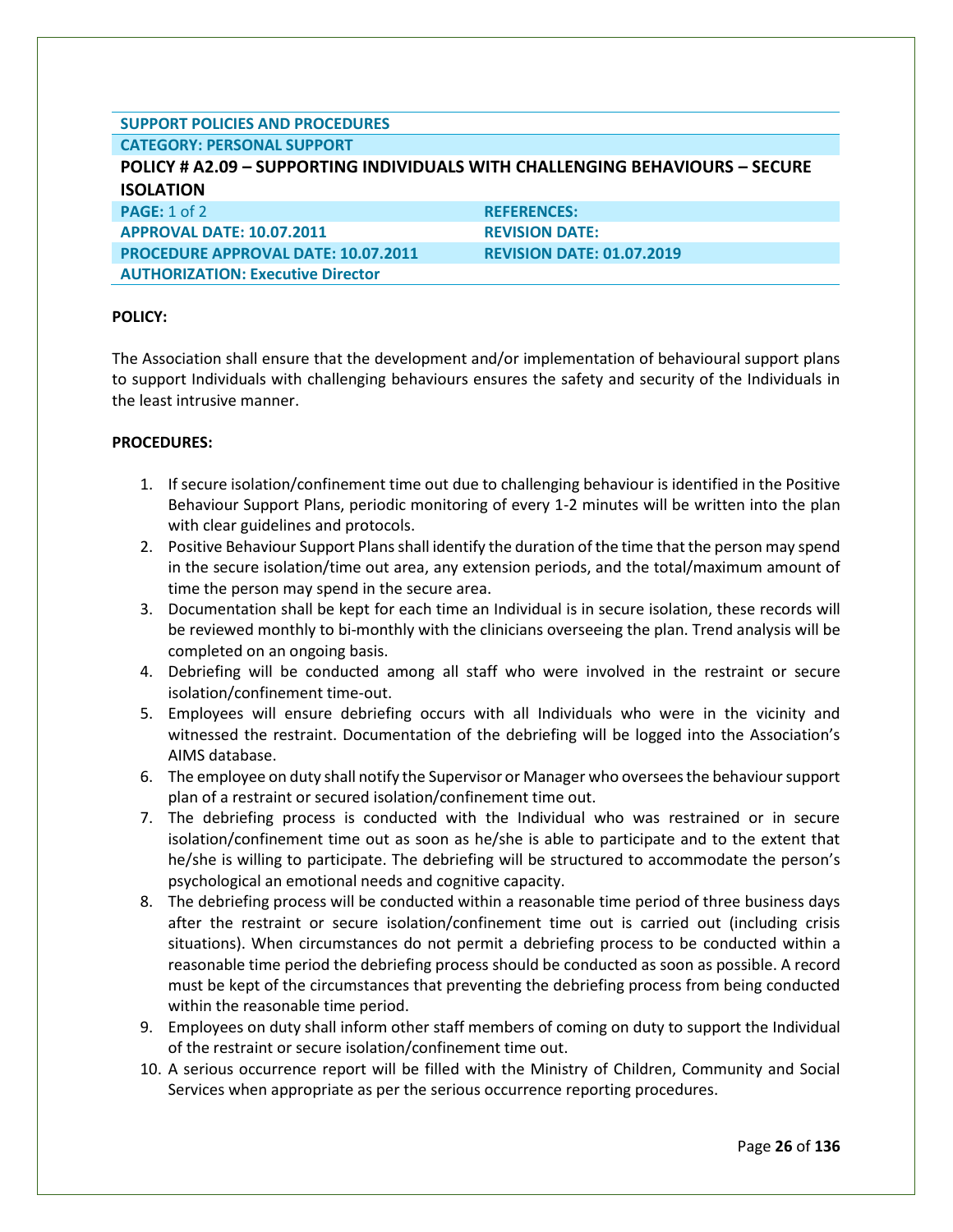#### **SUPPORT POLICIES AND PROCEDURES CATEGORY: PERSONAL SUPPORT POLICY # A2.09 – SUPPORTING INDIVIDUALS WITH CHALLENGING BEHAVIOURS – SECURE ISOLATION PAGE:** 2 of 2 **REFERENCES:**

Use of Restraint or Secure Isolation/Confinement Time Out General.

Restraint and secure isolation/confinement time out and prescribed medications are used in some situations with adults with developmental disabilities who have challenging behaviours to address their behaviour. The directive is aimed at ensuring a person's safety and well being during the use of a restraint, secure isolation/confinement time out, or with prescribed medication.

1. The Association shall ensure that the use of physical restraints, mechanical restraints and secure isolation time is stopped when there may be a risk that the restraint itself will endanger the health or safety of the Individual who is being restrained; or the supporting staff person(s) have assessed the Individual and situation and have determined that there is no longer clear and imminent risk that they Individual will injure his/herself or others.

Use of Restraint or Secure Isolation/Confinement Time Out Rooms

Where secure isolation/confinement time out is recommended to be used to address a person's challenging behaviour as part of their behaviour support plan are followed:

- 1. The Association shall ensure that all policies and procedure reflecting challenging behaviours and secure isolation are followed.
- 2. The Association shall ensure that its fire escape plan includes provisions for escape from a secure isolation/confinement time out room in the event of an emergency.
- 3. If the secure isolation/confinement time out has a lock on the door to prevent person from leaving the room the service shall ensure that the lock can be easily released from the outside in the event of an emergency.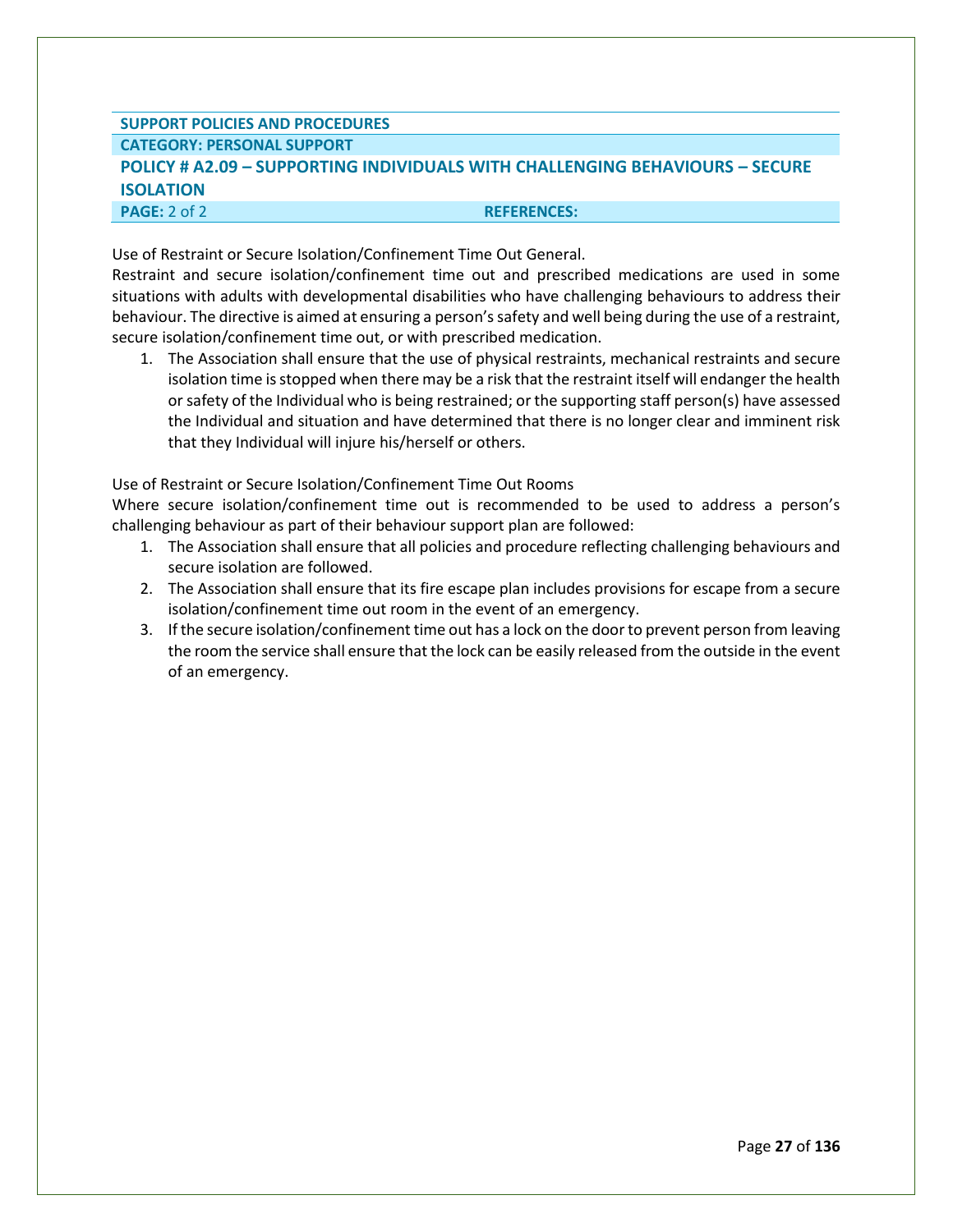#### **SUPPORT POLICIES AND PROCEDURES CATEGORY: PERSONAL SUPPORT**

<span id="page-28-0"></span>

| <b>CATEGORY: PERSUNAL SUPPORT</b>                                           |                                  |  |
|-----------------------------------------------------------------------------|----------------------------------|--|
| POLICY # A2.10 - SUPPORTING INDIVIDUALS WITH CHALLENGING BEHAVIOURS - VIDEO |                                  |  |
| <b>MONITORING PROTOCOL</b>                                                  |                                  |  |
| <b>PAGE:</b> 1 of 1                                                         | <b>REFERENCES:</b>               |  |
| <b>APPROVAL DATE: 10.2013</b>                                               | <b>REVISION DATE: 01.07.2019</b> |  |
| <b>PROCEDURE APPROVAL DATE: 10.2013</b>                                     | <b>REVISION DATE: 01.07.2019</b> |  |
|                                                                             |                                  |  |

**AUTHORIZATION: Executive Director**

#### **POLICY:**

All video monitoring must be approved by the Executive Director, the Individual being monitored and/or persons acting on their behalf prior to video monitoring is installed.

- 1. Clear guidelines for when and how the video monitoring is utilized will be developed specific to the Individual and identified in the Behaviour Support Plan.
- 2. The following must be included in the video monitoring protocol:
	- i. Purpose/outcome of the monitoring.
	- ii. When the monitor can be used and cannot be used.
	- iii. Tracking expectations of the monitor
	- iv. Review and documentation of the information collected.
	- v. Consent of the Individual and/or persons acting on their behalf.
	- vi. Consent as to whom the data may be shared with.
	- vii. When the monitor can and cannot be used.
	- viii. Rights restrictions if applicable. Means to address restrictions or purpose behind restrictions.
	- ix. How the long the monitoring system will be utilized.
	- x. Outcomes of monitoring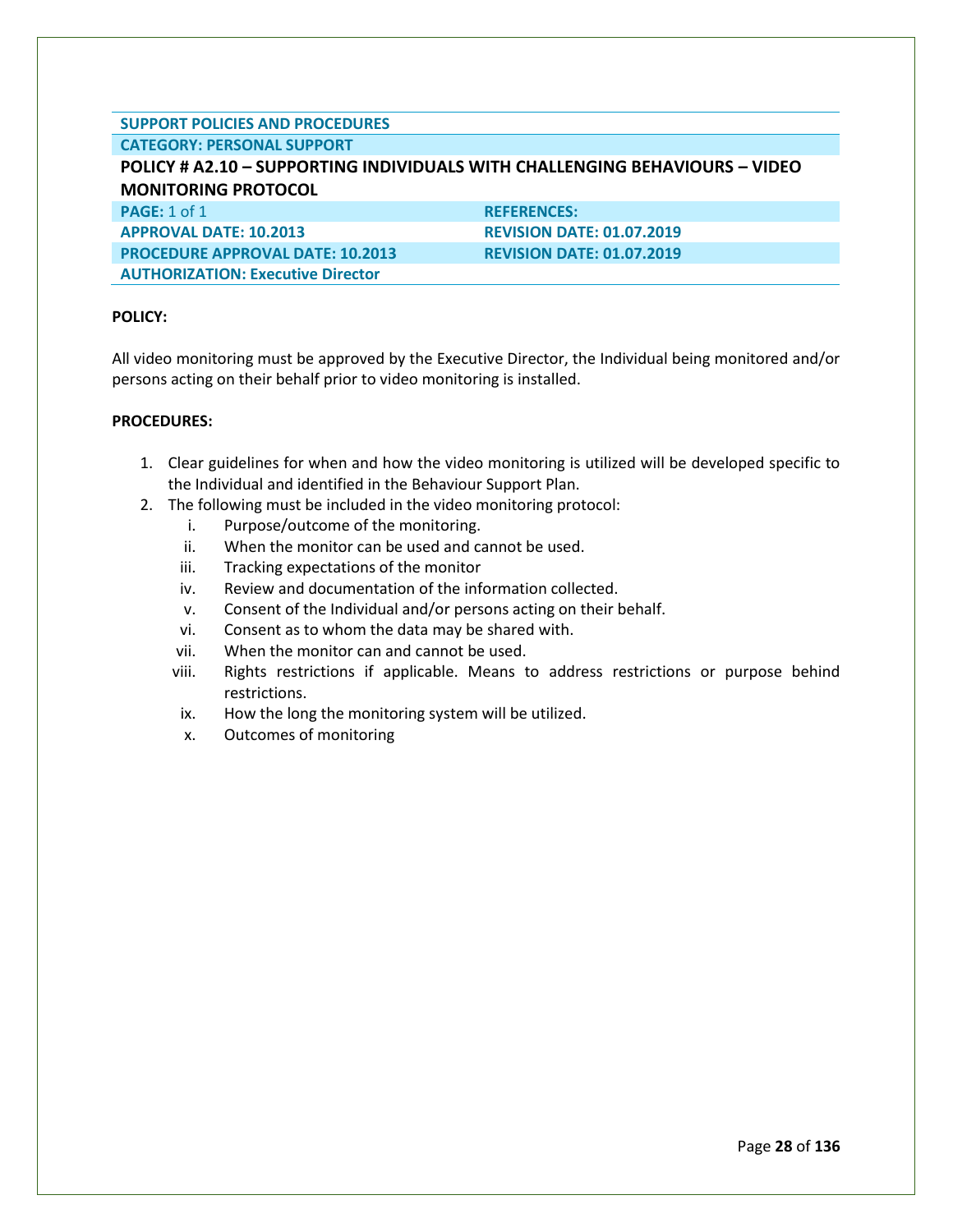#### **SUPPORT POLICIES AND PROCEDURES CATEGORY: PERSONAL SUPPORT**

**AUTHORIZATION: Executive Director**

### <span id="page-29-0"></span>**POLICY # A2.11 – SUPPORTING INDIVIDUALS WITH CHALLENGING BEHAVIOURS – STAFF TRAINING PAGE:** 1 of 1 **REFERENCES: APPROVAL DATE: 10.2013 REVISION DATE: PROCEDURE APPROVAL DATE: 10.2013 REVISION DATE: 01.07.2019**

#### **POLICY:**

The Association shall provide training to employees supporting persons with challenging behaviours where applicable.

- 1. Employees shall complete a non-violent physical crisis intervention training course before working alone with Individuals with challenging behaviours.
- 2. Employees will complete refresher courses as prescribed by the service provider of the course.
- 3. Employees will have an orientation to all behaviour support plans before working alone in the service. Orientation will be part of the original site orientation package.
- 4. Employees shall complete at minimum an annual review and sign off of behaviour support plans. Review dates to be forwarded for inclusion in the employee's personnel file.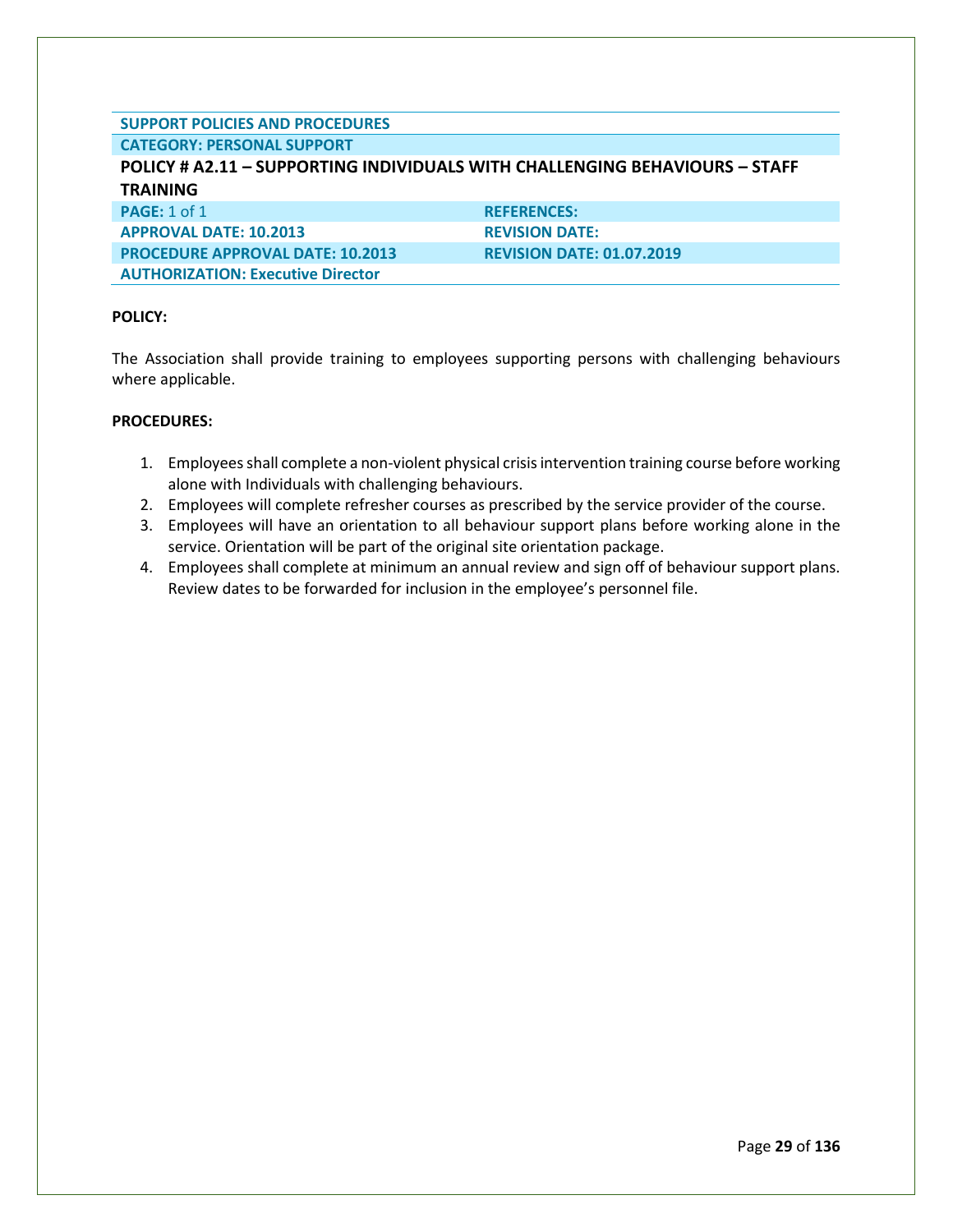<span id="page-30-0"></span>

| <b>SUPPORT POLICIES AND PROCEDURES</b>         |                                  |  |
|------------------------------------------------|----------------------------------|--|
| <b>CATEGORY: PERSONAL SUPPORT</b>              |                                  |  |
| POLICY # A2.12 - AFTER HOURS EMERGENCY SUPPORT |                                  |  |
| <b>PAGE: 1 of 1</b>                            | <b>REFERENCES:</b>               |  |
| <b>APPROVAL DATE: 10.07.2011</b>               | <b>REVISION DATE:</b>            |  |
| <b>PROCEDURE APPROVAL DATE: 10.07.2011</b>     | <b>REVISION DATE: 01.07.2019</b> |  |
| <b>AUTHORIZATION: Executive Director</b>       |                                  |  |

The Association shall ensure that there is after hour emergency supports available at all times.

- 1. The Association shall maintain a system that ensures after hour emergency supports are available at all times.
- 2. Emergency supports shall be accessed through the on call telephone number.
- 3. Employees are only to contact emergency support personnel when their regular Manager is not available; such as after regular working hours.
- 4. After regular working hours the emergency support personnel shall be contacted whenever a decision maker is required, even if an employee feels the need to talk to his/her regular Manager.
- 5. The decision to contact the regular Manager shall be made by the emergency support personnel.
- 6. Employees are to contact the On Call Manager only when necessary and not if the situation can wait until regular working hours when the regular Manager can be contacted.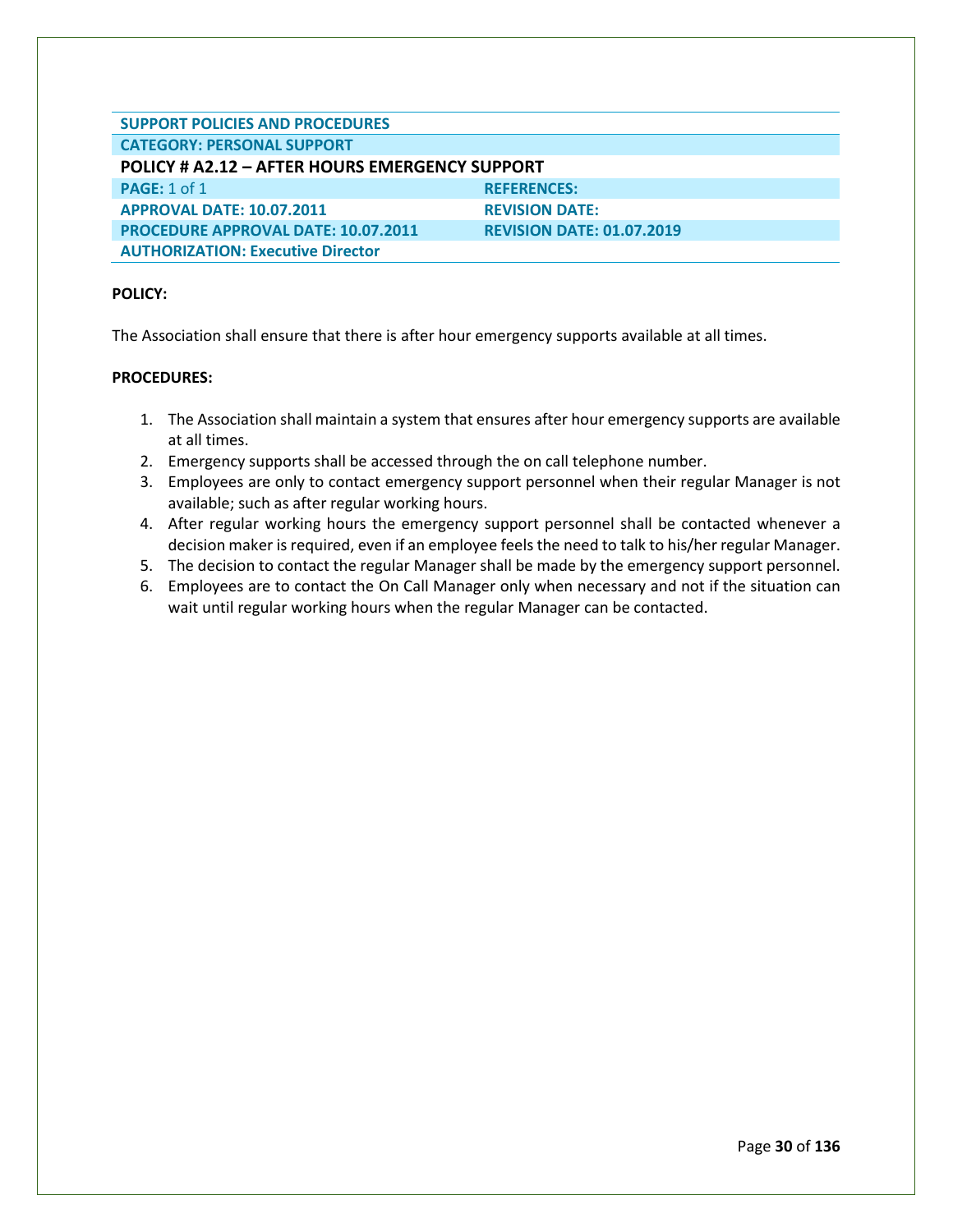<span id="page-31-0"></span>

| <b>SUPPORT POLICIES AND PROCEDURES</b>             |                       |  |
|----------------------------------------------------|-----------------------|--|
| <b>CATEGORY: PERSONAL SUPPORT</b>                  |                       |  |
| POLICY # A2.13- STAFFING COMPLEMENT - DAY SERVICES |                       |  |
| <b>PAGE: 1 of 1</b>                                | <b>REFERENCES:</b>    |  |
| <b>APPROVAL DATE: 03.13.2019</b>                   | <b>REVISION DATE:</b> |  |
| <b>PROCEDURE APPROVAL DATE: 03.13.2019</b>         | <b>REVISION DATE:</b> |  |
| <b>AUTHORIZATION: Executive Director</b>           |                       |  |

Each day service will have the appropriate staffing to deliver ongoing supports and services to the people that we work for.

#### **PROCEDURES:**

- 1. Management will continually review the staffing requirements necessary to deliver programs and services to the Individuals supported at the day service. The review will include:
	- i. Appropriate ratios for the activities that day (internal and external supports)
	- ii. Risk Assessments/Medical Protocols
	- iii. Appropriate complement of Facilitator 1's and Facilitator 2's and, when applicable, volunteers.
	- iv. Students/volunteers are not to be considered in ratios at any given time.
	- v. When in service those staff members with a 1:1 assignment, are to participate in supports when safe to do so.
	- vi. Staff and management will identify any staffing shortages and utilize on call lists when it is felt necessary to properly and safely deliver programs and supports.
- 2. Staffing Ratio Guidelines General
	- i. The manager shall determine staffing ratio's based on activity, risk, competencies and events.
	- ii. Minimal staffing ratios with high competent individuals within the CSS for internal programming shall be 12 to 1.
	- iii. In general, staff should never be left alone in the facility in case of an emergency.
	- iv. During lunch or other risky activities, ratio will be determined based on risk and staff assigned to specifically supervise those individuals deemed at risk.
	- v. Designated staff should be aware of the risk factors and trained to respond to the potential emergency.

Planned activities and programs shall be delayed until the service is able to meet the staffing ratio requirement.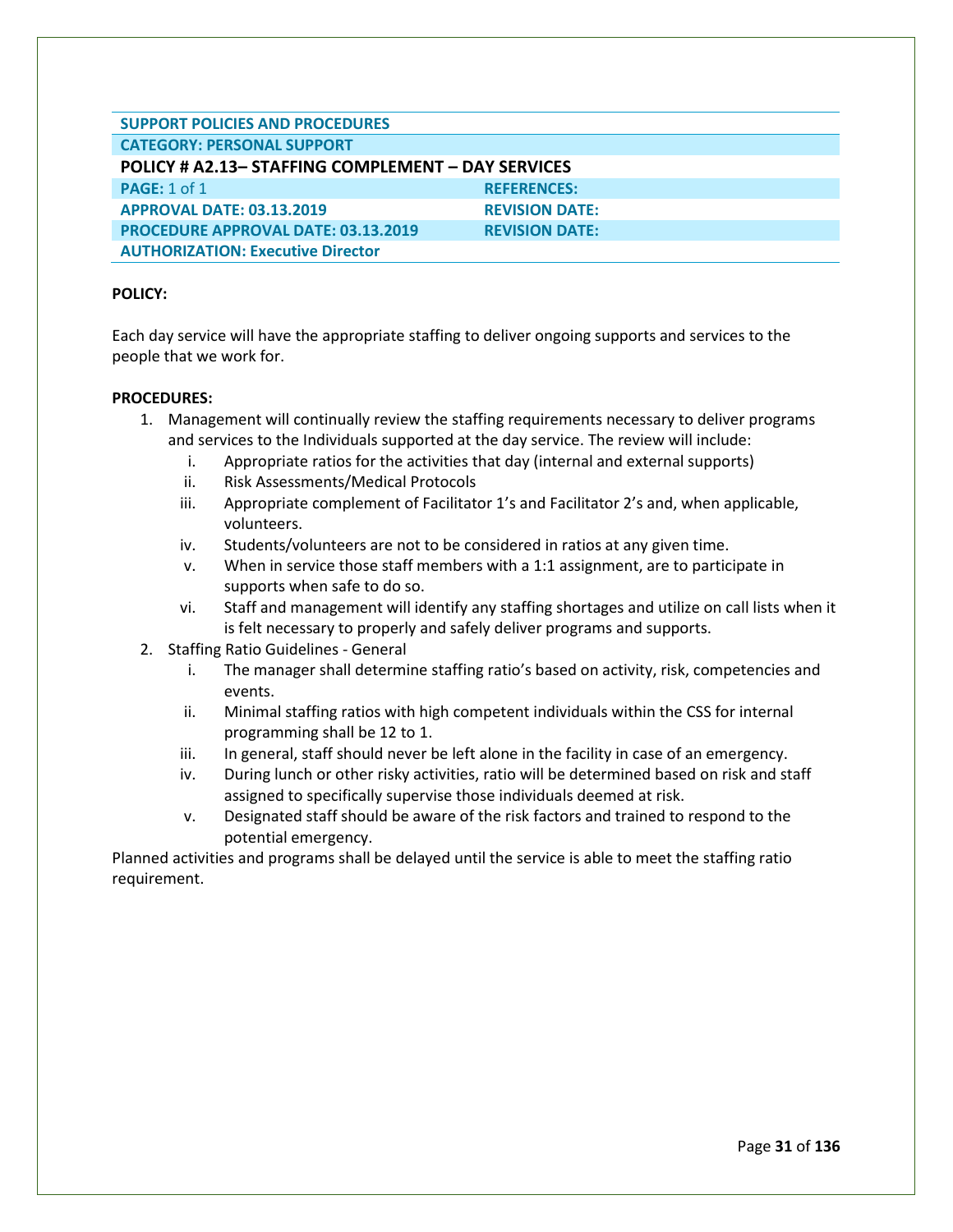<span id="page-32-0"></span>

| <b>SUPPORT POLICIES AND PROCEDURES</b>       |                       |
|----------------------------------------------|-----------------------|
|                                              |                       |
| <b>CATEGORY: PERSONAL SUPPORT</b>            |                       |
|                                              |                       |
| POLICY # A2.14 - TEAM HUDDLES - DAY SERVICES |                       |
| <b>PAGE: 1 of 1</b>                          | <b>REFERENCES:</b>    |
|                                              |                       |
| <b>APPROVAL DATE: 03.13.2019</b>             | <b>REVISION DATE:</b> |
|                                              |                       |
| <b>PROCEDURE APPROVAL DATE: 03.13.2019</b>   | <b>REVISION DATE:</b> |
|                                              |                       |
| <b>AUTHORIZATION: Executive Director</b>     |                       |
|                                              |                       |

The Association's day services will hold a start of shift team huddle in order to address supports and services for the day.

#### **PROCEDURE:**

- 1. Teams will huddle for a maximum of 10 minutes prior to start of shift supports in order to address the supports and services for the shift.
- 2. The Team Lead or a designated staff (assigned by the service Manager) will host the team huddle.
- 3. All staff on shift must attend team huddle (no exceptions).
- 4. The team huddle agenda will consist of the following:
	- i. Review the shift's schedule
	- ii. Challenges/changes required to supports
	- iii. Adequate staffing available at key points in the schedule (transportation, meals, etc.).
	- iv. Team assignments for the day and timelines
	- v. Reports, information and supplies available
	- vi. Necessary follow-ups for current shift/next shift
- 5. At shift change, it is imperative that the designated staff lead brief arriving staff of any issues/concerns that may affect their supports. The day's designated staff lead will hold a shift hand off meeting, briefing the next shift of what has transpired that day and any expectations that may affect the afternoon shift.
- 6. Any new information that was not addressed in the team huddle and that will affect the shift's supports will be identified on a white board displayed prominently within staff's office. The whiteboard will be used exclusively to capture changes/important information for that shift's supports.

#### Example:

- ➢ Team Huddle transpires
- $\triangleright$  Group Home pick up
- $\triangleright$  Group Home staff identifies change in supports for Individual and provides documentation.
- $\triangleright$  Staff member returns and writes change on the whiteboard and provides documentation to designated staff lead for documenting (AIMS, Risks and Caution's binder).
- $\triangleright$  Designated staff lead ensures all staff are alerted to change in support.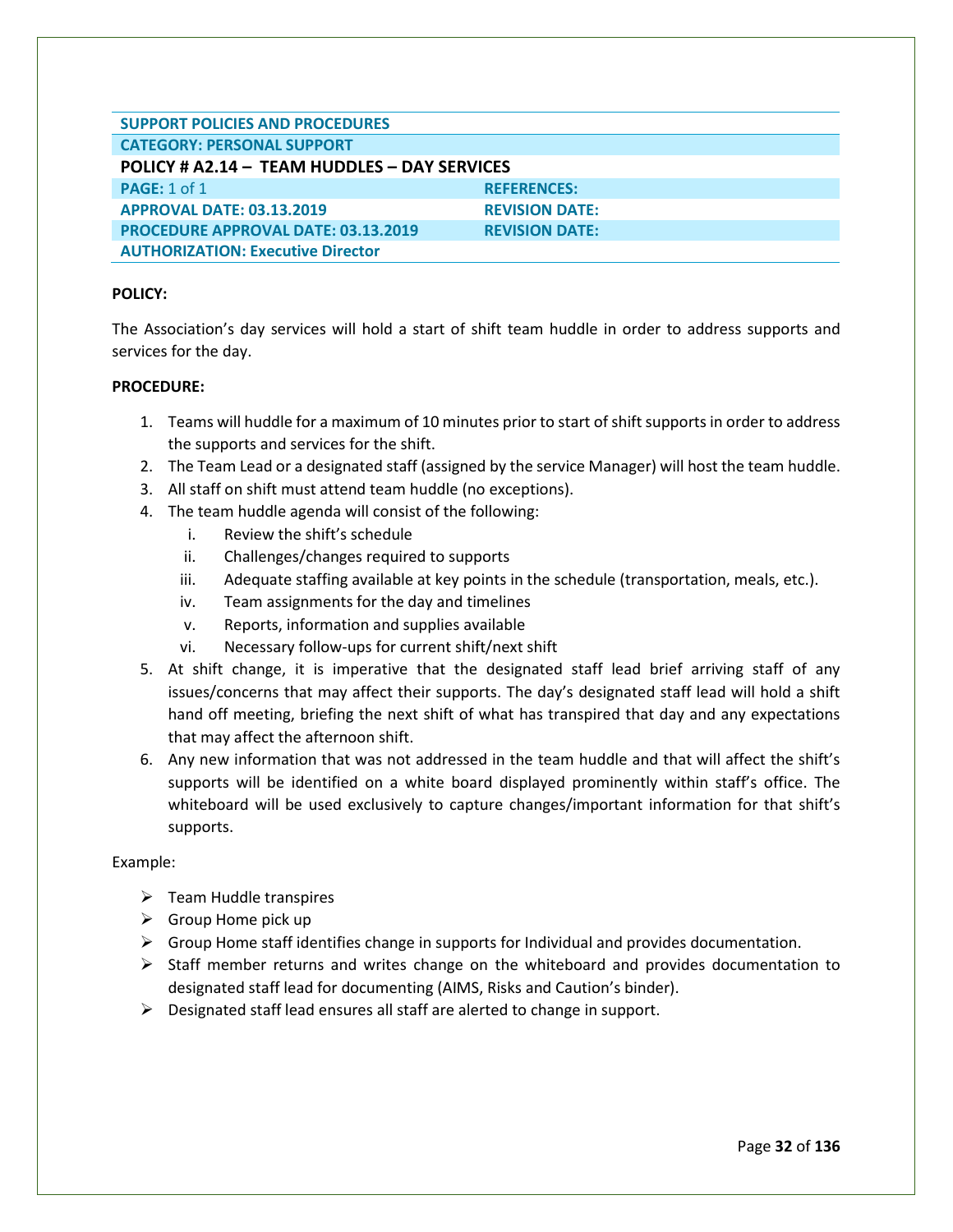<span id="page-33-0"></span>

| <b>SUPPORT POLICIES AND PROCEDURES</b>                                                                        |                                             |
|---------------------------------------------------------------------------------------------------------------|---------------------------------------------|
|                                                                                                               |                                             |
| <b>CATEGORY: PERSONAL SUPPORT</b>                                                                             |                                             |
| POLICY # A2.15 - TEAM MEETINGS- DAY SERVICES                                                                  |                                             |
|                                                                                                               |                                             |
|                                                                                                               |                                             |
| <b>APPROVAL DATE: 03.13.2019</b>                                                                              | <b>REVISION DATE:</b>                       |
|                                                                                                               |                                             |
|                                                                                                               |                                             |
|                                                                                                               |                                             |
| <b>PAGE: 1 of 1</b><br><b>PROCEDURE APPROVAL DATE: 03.13.2019</b><br><b>AUTHORIZATION: Executive Director</b> | <b>REFERENCES:</b><br><b>REVISION DATE:</b> |

In order to best support individuals, monthly team meetings will be held. The meetings will address issues that affect supports for individuals as well as ongoing operations of the service.

#### **PROTOCOL:**

- 1. The Manager will call monthly for each service.
- 2. The agenda will include at minimum the following standing items:
	- i. Priority Case Management (changes to supports including updated assessments and behaviour support plans) – Facilitator 1's/Team Leads
	- ii. Individual Goals and Objectives Update Facilitator 1's/Team Leads
	- iii. Operations Pressures and Priorities Manager
	- iv. Health and Safety (responsibility of Health and Safety representative)
	- v. Operational Dashboard Manager
	- vi. Budget Manager
	- vii. Recreation and Leisure Accounting Manager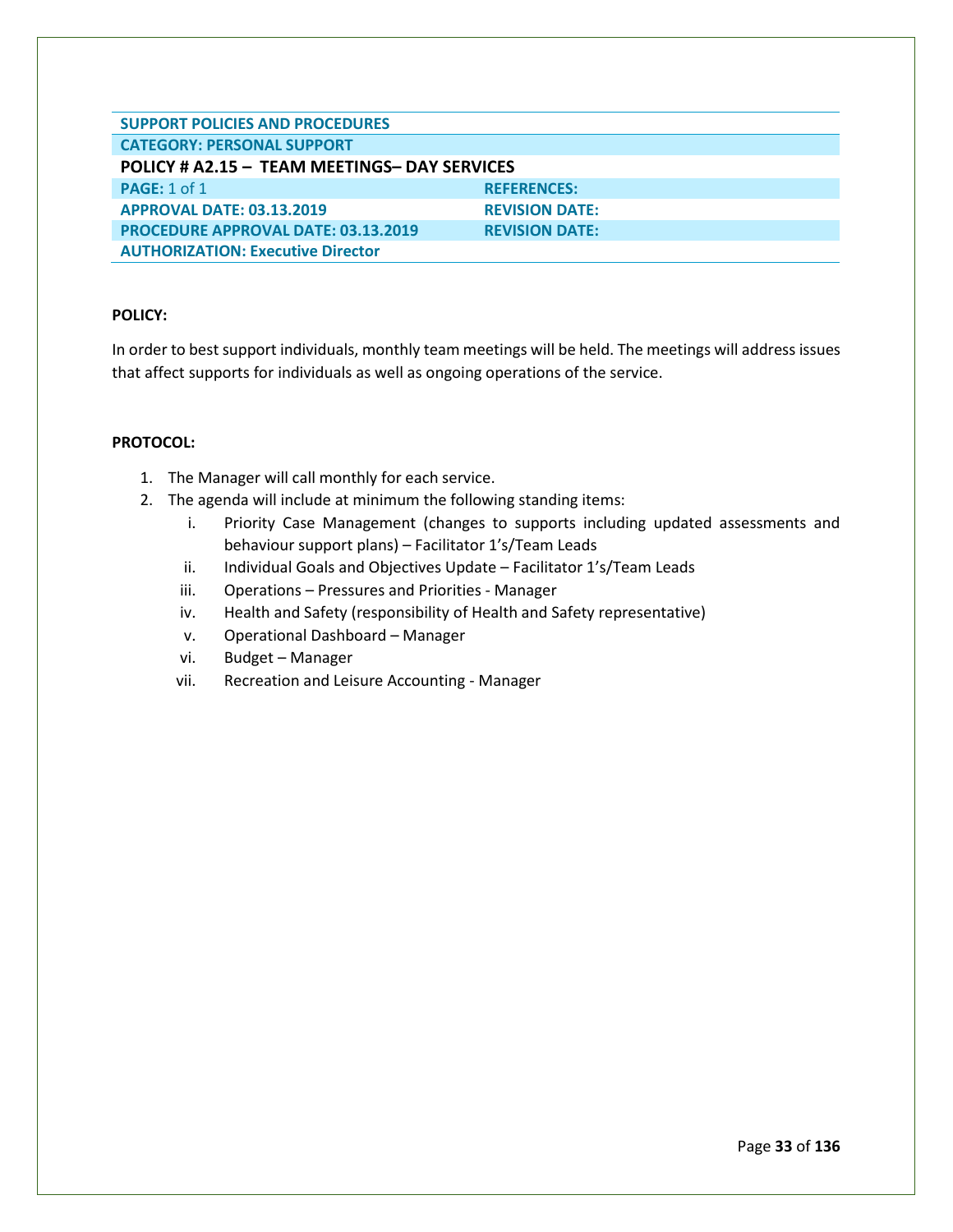<span id="page-34-0"></span>

| <b>SUPPORT POLICIES AND PROCEDURES</b>                              |                       |
|---------------------------------------------------------------------|-----------------------|
| <b>CATEGORY: PERSONAL SUPPORT</b>                                   |                       |
| POLICY # A2.16 - INTERAGENCY/ INTERNAL COMMUNICATION - DAY SERVICES |                       |
| <b>PAGE: 1 of 1</b>                                                 | <b>REFERENCES:</b>    |
| <b>APPROVAL DATE: 03.13.2019</b>                                    | <b>REVISION DATE:</b> |
| <b>PROCEDURE APPROVAL DATE: 03.13.2019</b>                          | <b>REVISION DATE:</b> |
| <b>AUTHORIZATION: Executive Director</b>                            |                       |

In order to best support the individuals between group home (the Association's or another agency) and day supports, consistent communication must occur.

#### **PROTOCOL**

- 1. A Memo of Understanding (see next page) between home and day supports will be created and reviewed at minimum annually. Any updates to the means of communicating pertinent support information will be updated immediately.
- 2. Pertinent information will not be left to being communicated verbally.
- 3. The Memo of Understanding (next page) will be created by the Association and contain at least the following:
	- a. Means of communication will be in the following formats:
		- i. Communication book reviewed and written in daily (or as required) with consent of the individual supported.
			- i. The page is to be dated with a subject line.
			- ii. Request for signature acting as a read receipt.
		- ii. Email Should the Individual not provide consent for a communication book, email correspondence will be utilized in keeping with confidentiality best practices (i.e. use of initials). The subject line of the email will identify the person's initials and the reason for the communication.
		- iii. The content of the email will be to the point and in keeping with the 5 W's.
			- i.  $Who$  are you referring to
			- ii. What is the subject/request.
			- iii. When is it pertinent or timelines/deadline for response.
			- iv. Where if necessary add places
			- v. Why you are emailing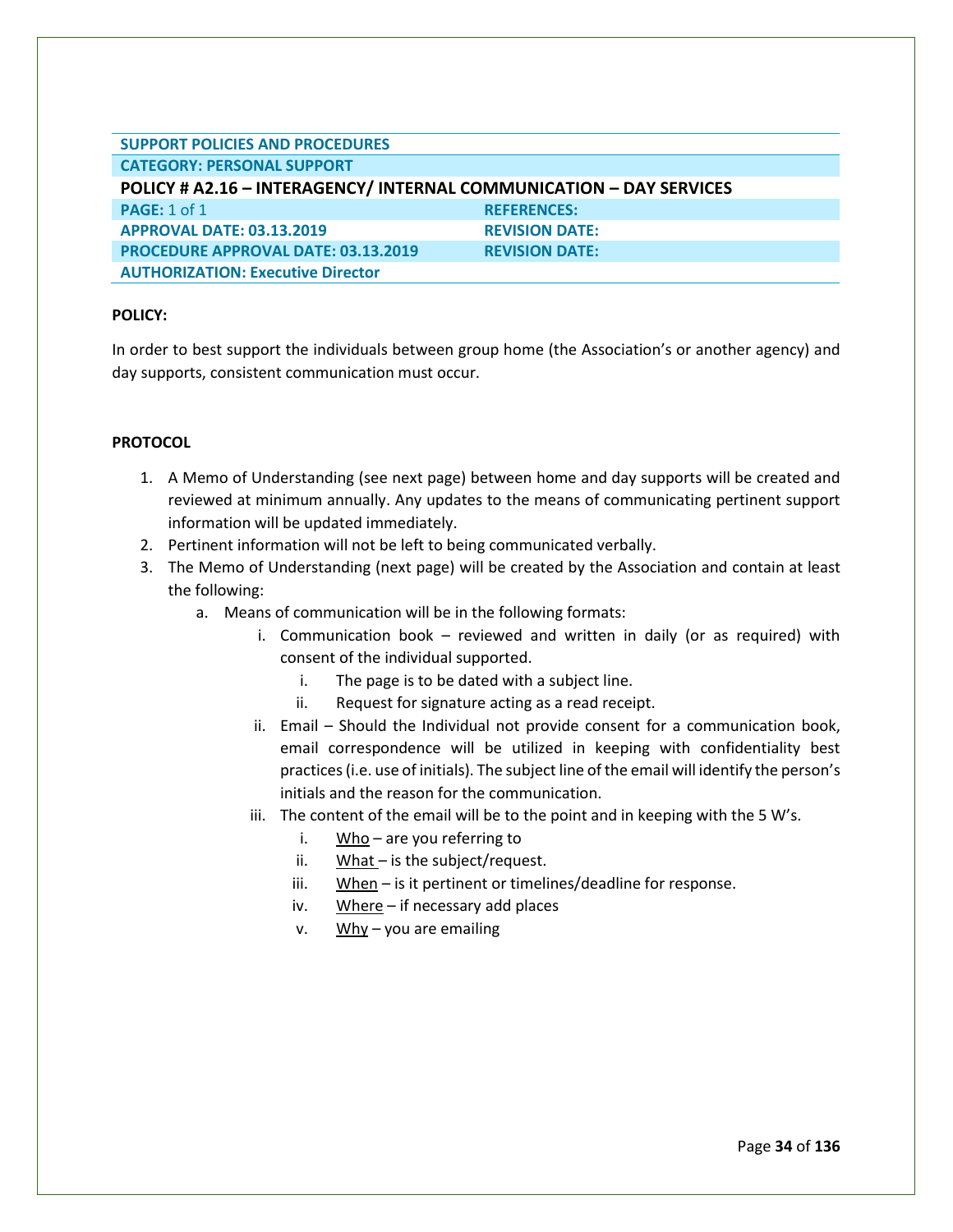| <b>COMMUNITY LIVING</b>            |
|------------------------------------|
| <b>Association (Lanark County)</b> |
| <b>Inspiring Possibilities</b>     |

# **MEMORANDUM OF UNDERSTANDING SHARED SERVICES**

**Community Living Association, Lanark County**

**SERVICE LOCATION: \_\_\_\_\_\_\_\_\_\_\_\_\_\_\_\_\_\_\_\_\_\_\_\_**

and

**\_\_\_\_\_\_\_\_\_\_\_\_\_\_\_\_\_\_\_\_\_\_\_\_\_\_\_\_\_\_\_\_\_\_\_\_\_\_\_\_\_\_\_\_\_ Partner Agency/Service**

**Shared Supports for: \_\_\_\_\_\_\_\_\_\_\_\_\_\_\_\_\_\_\_\_\_\_\_\_\_\_\_\_\_\_\_\_\_\_\_**

Date: **Date: Date: CONSISTENT ACCOUNT ACCOUNT ACCOUNT ACCOUNT ACCOUNT ACCOUNT ACCOUNT ACCOUNT ACCOUNT ACCOUNT ACCOUNT ACCOUNT ACCOUNT ACCOUNT ACCOUNT ACCOUNT ACCOUNT ACCOUNT ACCOUNT ACCOUNT ACCOUNT ACCOUNT ACCOUNT ACCO** 

Community Living Association, Lanark County and (partner agency/service) combined provide services for the Individual listed above.

As part of these services the two parties agree to:

- Share and update all pertinent information in order to support the above named Individual effectively and safely.
- Participate fully in any medical/clinical and planning meetings as required.
- Ensure that all medical and clinical assessments/ information is shared in a timely fashion.
- Communicate via an agreed upon format (book or email) as set out in CLA policies.
- Ensure that all financial requests for PIN/special event funds are received within a reasonable period of time.
- Ensure that all food/medication arrives in a format that allows for ease of use i.e. Individuals that require food that is pureed arrive with food in the correct consistency for consumption.
	- $\circ$  Where applicable, provides three additional meals (freezer ready) should the meal not be provided in the proper consistency on any given day.
- Other:
	- o \_\_\_\_\_\_\_\_\_\_\_\_\_\_\_\_\_\_\_\_\_\_\_\_\_\_\_\_\_\_\_\_\_\_\_\_\_\_\_\_\_\_\_\_\_\_\_\_\_\_\_\_\_\_\_\_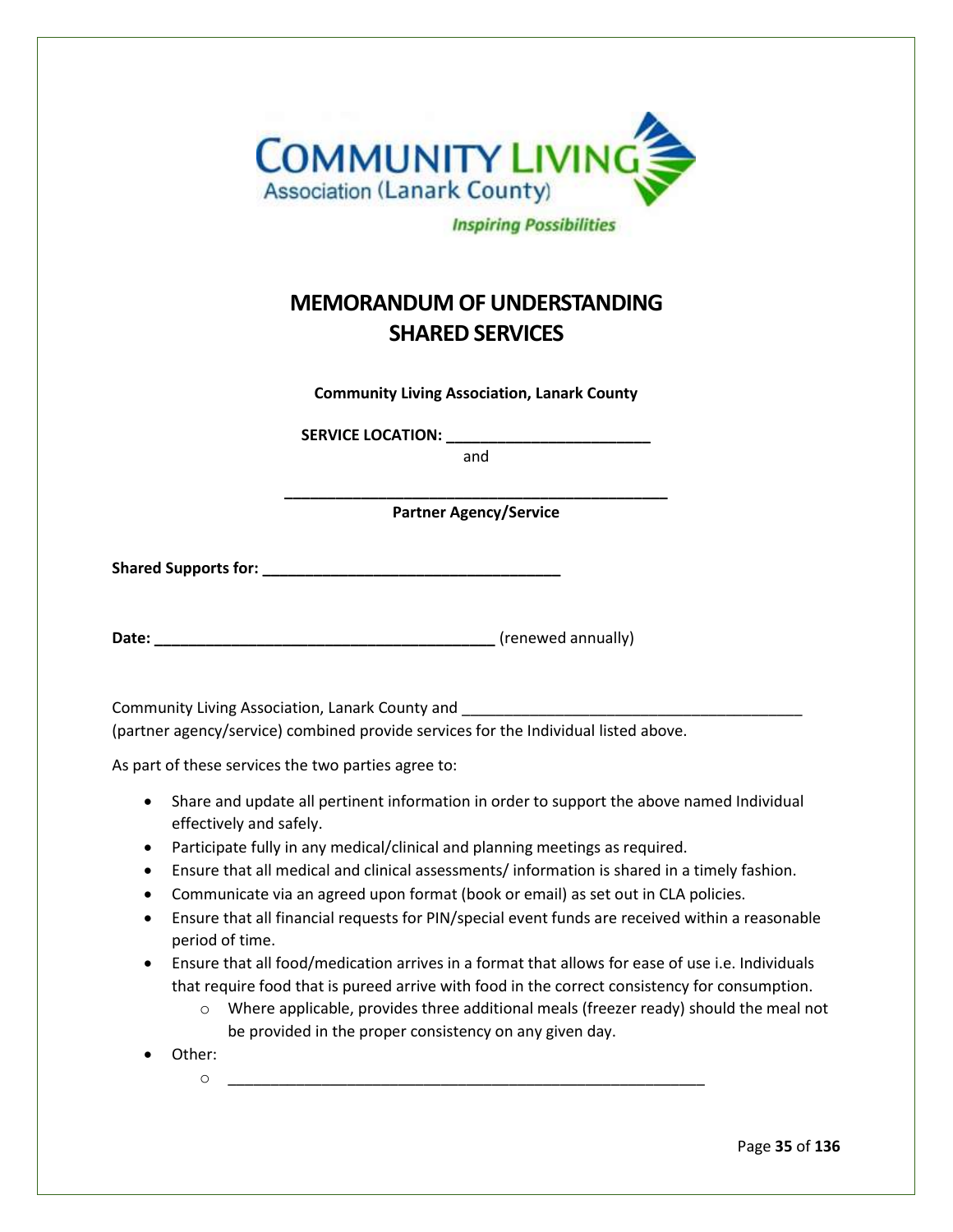| $\circ$<br>$\circ$                   |                                                                                                                                              |      |
|--------------------------------------|----------------------------------------------------------------------------------------------------------------------------------------------|------|
| $\circ$                              |                                                                                                                                              |      |
| <b>SIGNATURES</b>                    |                                                                                                                                              |      |
|                                      | On behalf of Community Living Association, Lanark County:                                                                                    |      |
|                                      |                                                                                                                                              |      |
|                                      |                                                                                                                                              |      |
| Signature                            | <u> 2002 - Johann John Stone, mars and de la partie de la partie de la partie de la partie de la partie de la par</u><br>Name (please print) | Date |
|                                      |                                                                                                                                              |      |
|                                      |                                                                                                                                              |      |
| On behalf of partner Agency/Service: |                                                                                                                                              |      |
|                                      |                                                                                                                                              |      |
|                                      |                                                                                                                                              |      |
| Signature                            | Name (please print)                                                                                                                          | Date |
|                                      |                                                                                                                                              |      |
|                                      |                                                                                                                                              |      |
|                                      |                                                                                                                                              |      |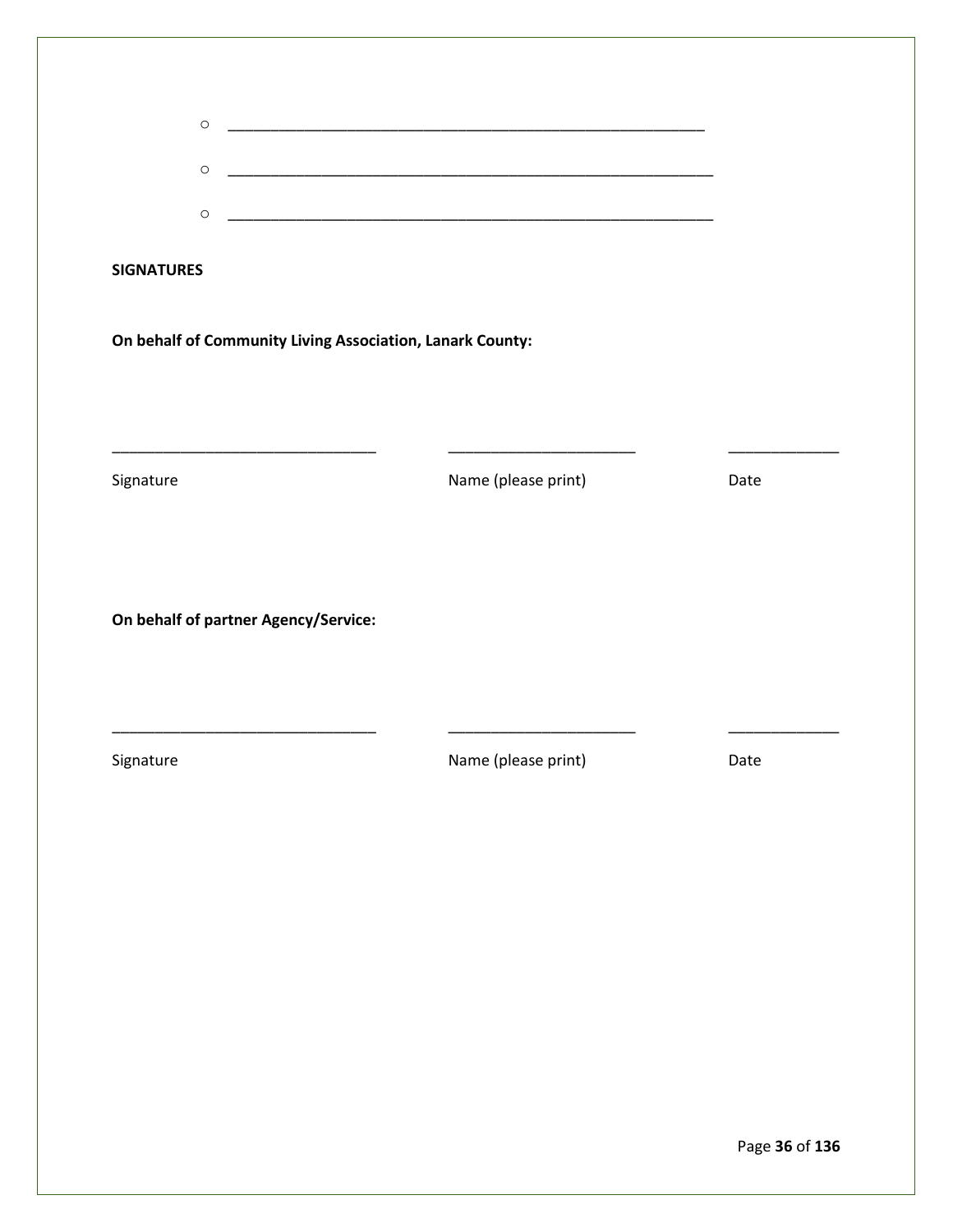#### **SUPPORT POLICIES AND PROCEDURES CATEGORY: PERSONAL SUPPORT**

# **POLICY # A2.17 – ADVANCED END OF LIFE CARE PLANNING, DO NOT RESUSCITATE ORDERS (DNR), & EXPECTED DEATH IN HOME PROTOCOL (EDITH) PAGE:** 1 of 7 **REFERENCES: APPROVAL DATE: 10.2019 REVISION DATE: PROCEDURE APPROVAL DATE: 10.2019 REVISION DATE: AUTHORIZATION: Executive Director**

# **PURPOSE / SCOPE:**

To respect the autonomy, wishes, values, and beliefs of the individuals we support and to ensure staff know how to process and implement advance care planning.

# DEFINITIONS:

"**Advance Care Directives"**: An Advance Care Directive is most often a document, written while the individual is well and able to make decisions, in which they state their wishes for medical or non-medical care, just in case the individual becomes unable to speak for themselves at some time in the future.

"**Advance Care Planning**": The process of reflection and communication where individuals consider what sort of treatment they may want at the end of life. It includes the deliberation and communication of wishes, values and beliefs between the individual, their loved ones, their substitute decision-maker and their healthcare provider(s) about end-of-life care.

"**Certifying Death**": The legal process of attesting to the fact, cause, and manner of someone's death, in writing, on the form prescribed by the local authority (i.e. complete the Medical Certificate of Death).

"**Do Not Resuscitate Order (DNR)**": An order to withhold resuscitation at the end of life. Only healthcare providers can issue DNRs.

"**Do Not Resuscitate Confirmation (DNR-C) Form**": A form to direct the practice of first responders in situations where a DNR is part of an individual's treatment plan. The Form must be completed and signed by a healthcare provider. When this form is issued, a paramedic or firefighter will not initiate basic or advanced CPR but will provide necessary comfort measures.

"**Power of Attorney**": A power of attorney is a legal document that gives someone (called an "attorney" or "proxy") the right to make decisions for another individual if that individual is no longer able to look after matters on their own.

"**Pronouncing Death**": Pronouncing a death means issuing an opinion that life has ceased based on a physical assessment of the patient.

"**Resuscitation**": An invasive and immediate lifesaving treatment that is administered to a client who has a sudden unexpected cardiac or respiratory arrest. It may include basic cardiac life support involving the application of artificial ventilation (such as mouth-to-mouth resuscitation and bagging) and chest compression. It may also include advanced cardiac life support, such as intubation and the application of a defibrillator.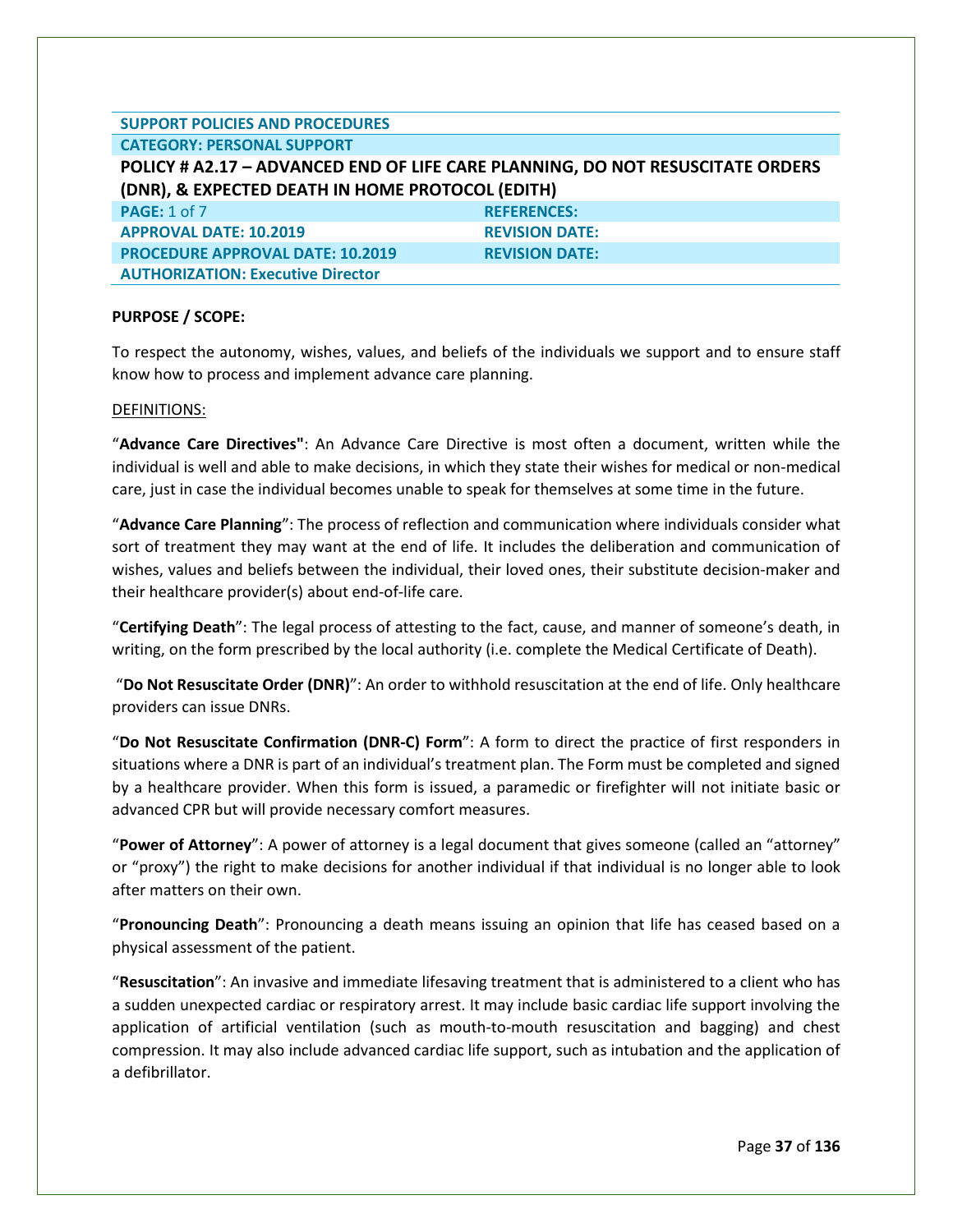# **SUPPORT POLICIES AND PROCEDURES CATEGORY: PERSONAL SUPPORT POLICY # A2.17 – ADVANCED END OF LIFE CARE PLANNING, DO NOT RESUSCITATE ORDERS (DNR), & EXPECTED DEATH IN HOME PROTOCOL (EDITH) PAGE: 2 of** 7 **REFERENCES:**

"**Substitute decision-maker**": Someone who makes healthcare decisions on behalf of a patient if they are incapable of healthcare decision-making. The *Health Care Consent Act, 1996*, sets out a hierarchy of people who may give or refuse consent on behalf of an incapable individual, as well as additional requirements that must be met in order for an individual to be eligible to act as substitute decision-maker.

# **POLICY:**

People we support are entitled to plan how they want to receive end of life care. The Association (within the financial abilities (e.g. costs of staffing, changes to environment, etc.) will respect the autonomy, wishes, values, and beliefs of the people it supports and/or of their loved ones and their substitute decision makersin order to assist with respectful end of life care when it is supported by a medical opinion or expressed in advance directives.

The Association staff and management is not part of the decision-making process regarding advance care planning, except for referring to resources. Advance care planning is conducted between the individual, their loved ones, their substitute decision-maker and their healthcare provider(s). Management will review all DNRs and Advance Care Directives before they are implemented in order to ensure that all information is clear, concise and within the abilities of the association to implement the wishes.

In Ontario, there is no legal definition of who is able to pronounce death. In cases where death was expected, nurses (Nurse Practitioners (NP), Registered Nurses (RN) and Registered Practical Nurses (RPN)) can pronounce death. However, only Medical Doctors (MD) and NPs (in specific circumstances) can certify death. In cases where death is unexpected, only an MD can pronounce and certify death.

# APPLICABLE LEGISLATION, STANDARDS, AND RESOURCES:

- *An Act to amend the Criminal Code and to make related amendments to other Acts (medical assistance in dying)* – [https://laws-lois.justice.gc.ca/eng/AnnualStatutes/2016\\_3/FullText.html](https://laws-lois.justice.gc.ca/eng/AnnualStatutes/2016_3/FullText.html)
- *Coroners Act* <https://www.ontario.ca/laws/statute/90c37#BK6>
- *Health Care Consent Act, 1996* <https://www.ontario.ca/laws/statute/96h02?search=health+care+consent+act>
- *Personal Health Information Protection Act, 2004* <https://www.ontario.ca/laws/statute/04p03>
- "Do Not Resuscitate Confirmation Form" Ministry of Health and Long-Term Care, Form Number: 014-4519-45 (Edition 2008/01) – [http://www.forms.ssb.gov.on.ca/mbs/ssb/forms/ssbforms.nsf/FormDetail?OpenForm&ENV=W](http://www.forms.ssb.gov.on.ca/mbs/ssb/forms/ssbforms.nsf/FormDetail?OpenForm&ENV=WWE&NO=014-4519-45) [WE&NO=014-4519-45](http://www.forms.ssb.gov.on.ca/mbs/ssb/forms/ssbforms.nsf/FormDetail?OpenForm&ENV=WWE&NO=014-4519-45)
- Advance Care Planning [https://d3n8a8pro7vhmx.cloudfront.net/dwdcanada/pages/3905/attachments/original/155810](https://d3n8a8pro7vhmx.cloudfront.net/dwdcanada/pages/3905/attachments/original/1558106674/20190507_ACP-Ontario.pdf?1558106674) [6674/20190507\\_ACP-Ontario.pdf?1558106674](https://d3n8a8pro7vhmx.cloudfront.net/dwdcanada/pages/3905/attachments/original/1558106674/20190507_ACP-Ontario.pdf?1558106674)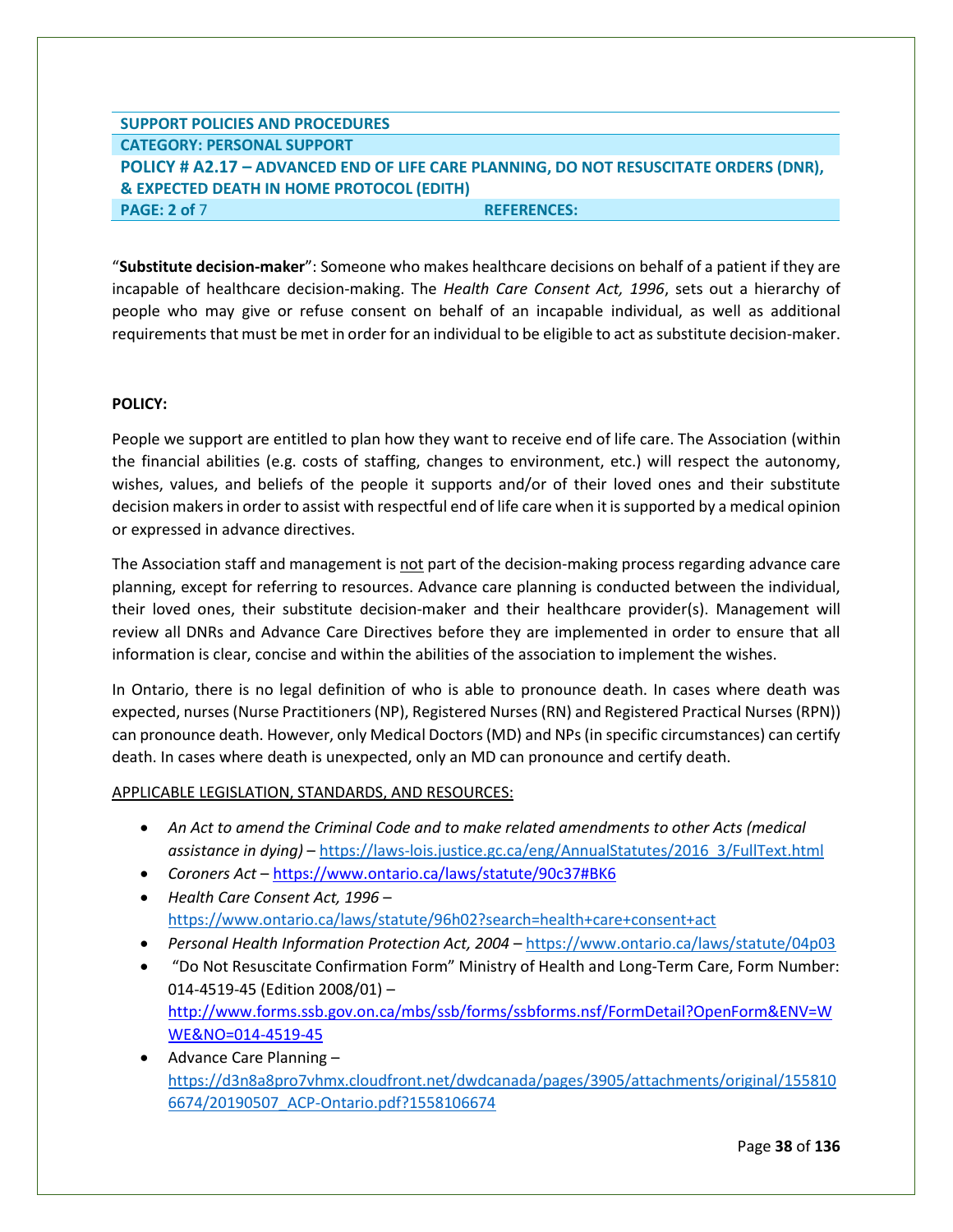# **SUPPORT POLICIES AND PROCEDURES CATEGORY: PERSONAL SUPPORT POLICY # A2.17 – ADVANCED END OF LIFE CARE PLANNING, DO NOT RESUSCITATE ORDERS (DNR), & EXPECTED DEATH IN HOME PROTOCOL (EDITH) PAGE:** 3 of 7 **REFERENCES: REFERENCES:**

• Advance Care Planning – Speak Up:<https://www.advancecareplanning.ca/>

## **PROCEDURE:**

#### ADVANCE CARE PLANNING AND DIRECTIVES

It is never too early for primary healthcare providers (MDs or NPs) to discuss advance care planning with their patients. As part of routine care, primary healthcare providers are encouraged to discuss with their patients: the importance and the benefits of advance care planning and choosing a substitute decisionmaker (by way of a power of attorney for care or other); the importance of documenting and disseminating Advance Care Directives to their loved ones, substitute decision-maker, and their healthcare provider(s); and, the importance of reviewing Advance Care Directives throughout one's life. Primary healthcare providers can assist their patients in creating an Advance Care Directive, which contemplates their wishes, values and beliefs regarding end-of-life care, which may or may not contain a DNR. For those directives containing a DNR, please refer to the following section of this policy.

Advance Care Directives do not constitute consent. Consent must always be given by the individual if that individual is capable or from the incapable person's substitute decision-maker. Advance Care plans or directives can help guide a substitute decision-maker in making decisions on behalf of an incapable individual. Moreover, an individual can always change their mind regarding an Advance Care Directive.

Although the Association staff may accompany an individual to their appointment with a healthcare provider in which advance care planning is discussed, they are not to be involved in the decision-making process regarding Advanced Care Directive. The decision is to be made by the individual or their substitute decision-maker.

Whenever the Association receives an Advance Care Directive for an individual it supports, a copy of the Advance Care Directive will be placed in that person's personal file, as well as in their "Care Plan Binder" and the Service Manager will be notified. A scanned copy of the advance care directive will also be uploaded to the server.

It is the responsibility of the Service Manager and Team Lead to ensure that all staff on shift (including casual on-call staff) are aware of the Advance Care Directive and familiarize themselves with it. If the Advance Care Directive contains a DNR, please refer to the following section of this policy.

#### DO NOT RESUSCITATE ORDERS – RESIDENTIAL PROGRAM

Where, after discussing the option of a DNR, the primary healthcare provider issues a DNR for an individual supported in a residential program by the Association as part of that person's treatment plan or Advanced Care Directive, a DNR-C Form may also be completed by that healthcare provider. As with Advance Care Directives, the Association staff do not participate in the decision-making process regarding DNRs.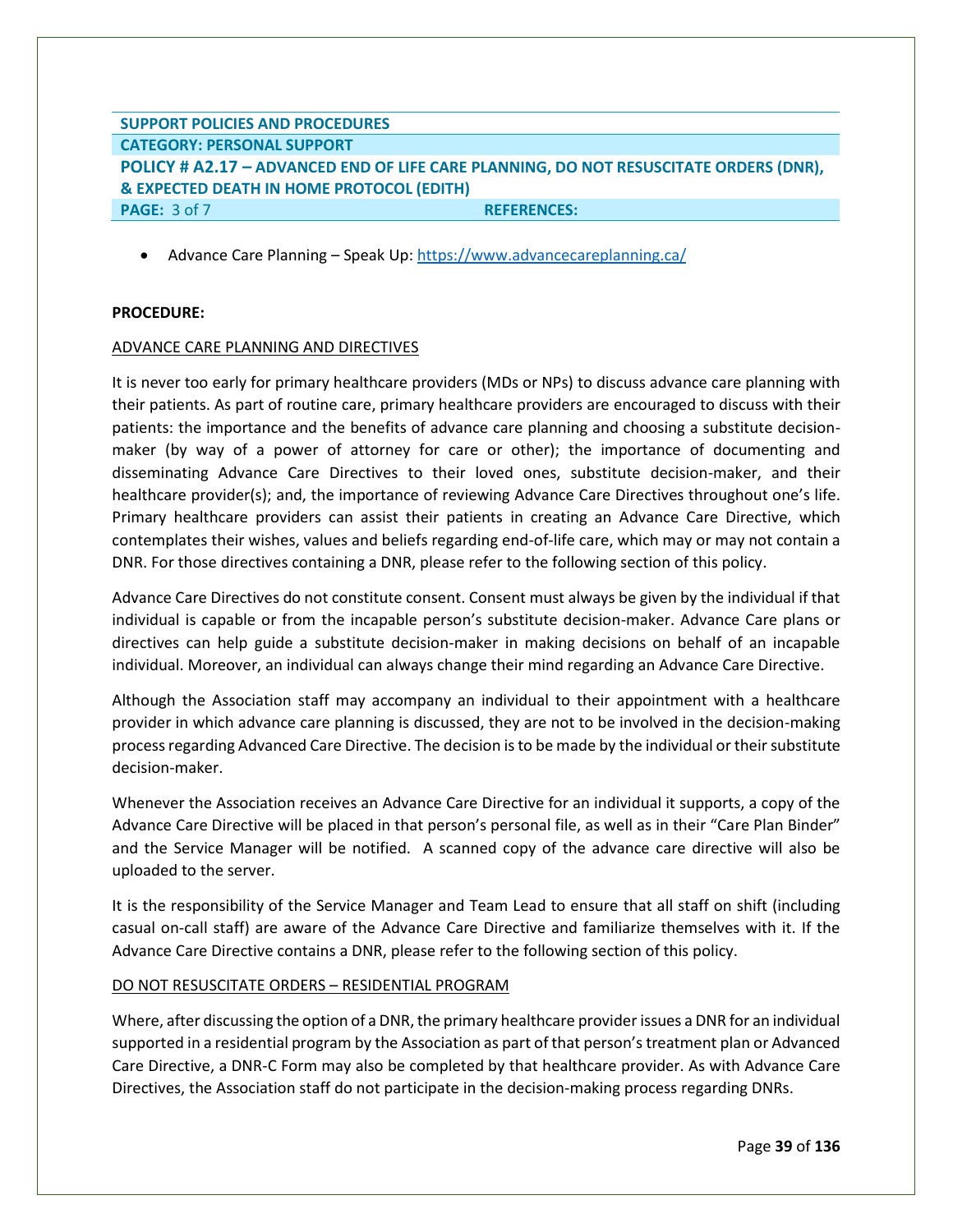# **SUPPORT POLICIES AND PROCEDURES CATEGORY: PERSONAL SUPPORT POLICY # A2.17 – ADVANCED END OF LIFE CARE PLANNING, DO NOT RESUSCITATE ORDERS (DNR), & EXPECTED DEATH IN HOME PROTOCOL (EDITH) PAGE:** 4 of 7 **REFERENCES: REFERENCES:**

Whenever the Association receives signed copies of a DNR-C Form for an individual it supports, a copy of the form will be placed in that person's personal file and the Service Manager will be notified. A scanned copy of the form will also be uploaded to the server and another copy will be put in a sheet protector and placed in the front of the "Care Plan Binder" for easy access by all staff.

It is the responsibility of the Service Manager and Team Lead to ensure that all staff on shift (including casual on-call staff) are aware of the DNR-C Form and of the protocols that should be followed if that person stops breathing or presents without a pulse.

In the event the person who has a DNR-C Form on file stops breathing or their heart stops beating while they are in the care of the Association, the following procedures must be followed:

- 1. Call 911
- 2. Call the Palliative Care Team (if applicable).
- 3. Conduct a breathing assessment and check responsiveness but DO NOT INITIATE CPR.
- 4. If it is clear that the individual is deceased, do not move the body or anything else in the room.
- 5. If two staff members are available, one must wait for the first responders at the front door with the DNR-C Form, which is to be presented to the first responders as soon as they enter the building.
- 6. Inform first responders that although the individual has a DNR, the death was unexpected so it is our policy to call first responders.
- 7. First responders will conduct an assessment and, if the individual is deceased, they will contact the police who will then call the coroner to certify death.
- 8. Contact the service manager or on-call staff immediately. The manager will coordinate with the police to notify the family.
- 9. A Serious Occurrence report must be completed.
- 10. The manager will arrange for debriefing and counselling support for the staff, as needed.

# DYING AT HOME - EXPECTED DEATH IN HOME PROTOCOL (EDITH)

The Expected Death in the Home Protocol (EDITH) supports end of life care in the home and an individual's expressed wishes for no resuscitation when their heart stops beating or they stop breathing.

Expected death is the natural and inevitable end to an irreversible illness. Death is recognized as an expected outcome. Supportive and sensitive communication should have taken place between all those involved, and an Advance Care Directive should be in place as an end-of-life plan.

The EDITH Protocol supports the development of an Advance Care Directive to identify the approach for pronouncement and certification of death in the home to allow for the timely removal of the body. The primary healthcare provider (MD or NP) agrees to make arrangements to complete the Medical Certificate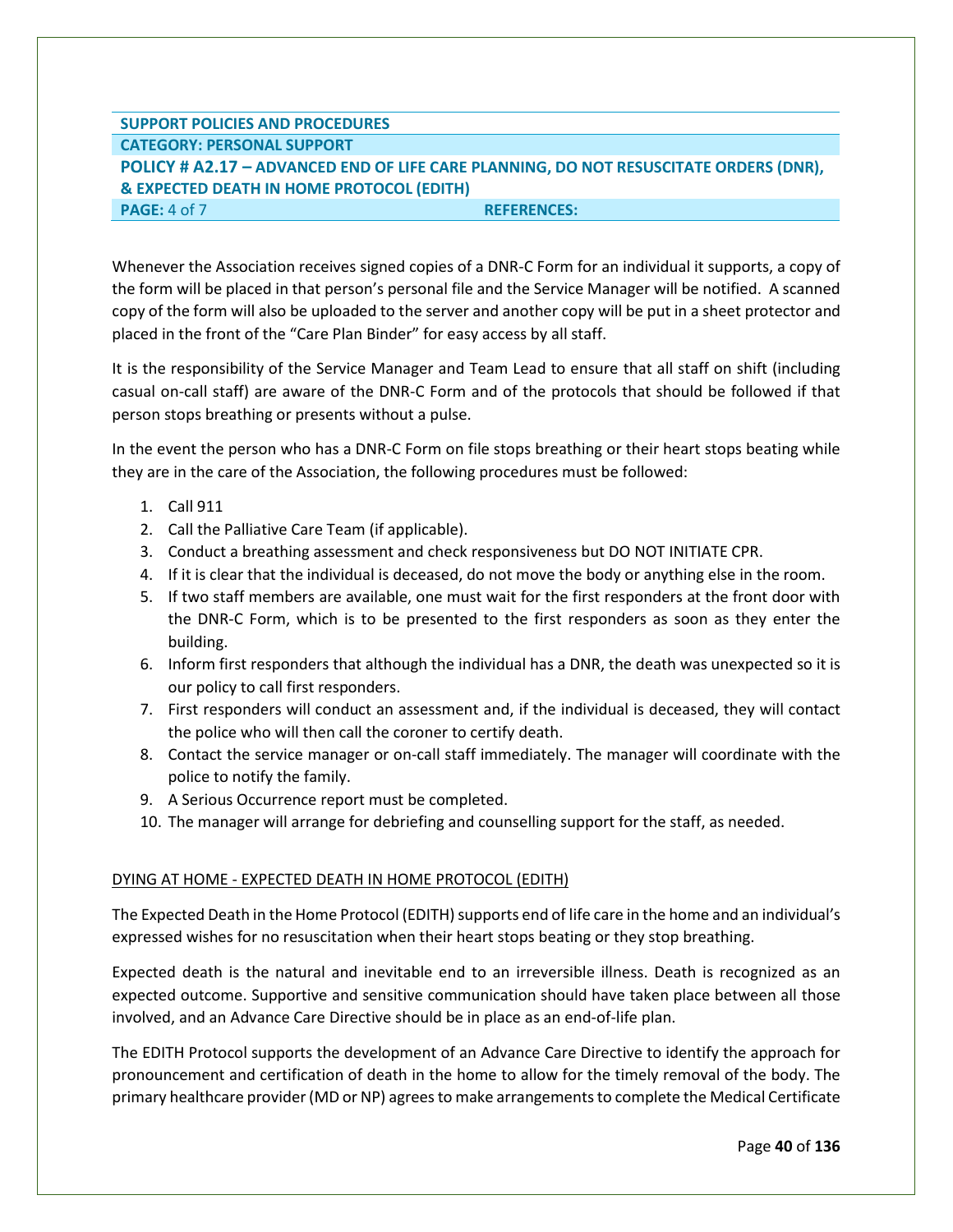# **SUPPORT POLICIES AND PROCEDURES CATEGORY: PERSONAL SUPPORT POLICY # A2.17 – ADVANCED END OF LIFE CARE PLANNING, DO NOT RESUSCITATE ORDERS (DNR), & EXPECTED DEATH IN HOME PROTOCOL (EDITH) PAGE:**  $5$  of 7 **REFERENCES: REFERENCES:**

of Death (MCOD) within 24 hours. This reduces the stress for the family when death occurs and supports healthcare providers to care for end of life patients in the community setting.

Use of the EDITH form does not replace the partial completion of the MCOD or the DNR-C Form. The use of the EDITH protocol will reduce the inappropriate use of Emergency Services such as Police, EMS, Fire and the Coroner.

If there are challenges obtaining the information to support an EDITH there should be an escalation of the issue to the Association management, who will notify the rest of the team, as appropriate.

# *A. Completion of the End of Life Care Plan and the EDITH Protocol*

An individual, along with their loved ones and/or their substitute decision-maker, may request that the Association assist them with a plan to die at home. Upon consultation with the Executive Director and, if it is within existing resources (e.g. financial, human resources), the Association will support the implementation of the EDITH Protocol by following these steps.

- 1. The Service Manager will notify the Executive Director whenever an EDITH protocol is being proposed before it is put in place. The Service Manager will notify the Executive Director of any staff who finds themselves in a conflict of interests with this protocol on moral or ethical grounds.
- 2. The Service Manager, following authorization from the Executive Director, will notify the Team Lead, who will be responsible for contacting the local Community Care Access Centre (CCAC) to access the Complex Care Team (Palliative Care team). The Team Lead will be the primary contact for the Association with the Complex Care Team.
- 3. The Palliative Care Team will compile (with input from the family and staff) an individualized End of Life Care Plan, including Advanced Care Directives, indicating that the patient has an expressed wish for no resuscitation when their heart stops beating or they stop breathing. The individualized End of Life Care Plan will outline the following:
	- i. The person's wishes, values and beliefs regarding end-of-life care;
	- ii. The Association staff's roles and responsibilities  $-$  i.e. whom to call when the individual is experiencing a medical issue and ensuring that staff follow the Advanced Care Directives.
	- iii. Direction from the primary healthcare provider regarding which secondary medical conditions will be treated – i.e. pneumonia, urinary tract infections, and seizures.
	- iv. Direction from the primary healthcare provider on how and where medical conditions are to be treated – i.e. oral medications vs. intravenous treatment, treatment at home vs. hospital emergency department;
	- v. Who to call when death occurs and in particular not to call 911.
	- vi. The family and/or substitute decision-maker's preferences regarding notification in the event of death or imminent death.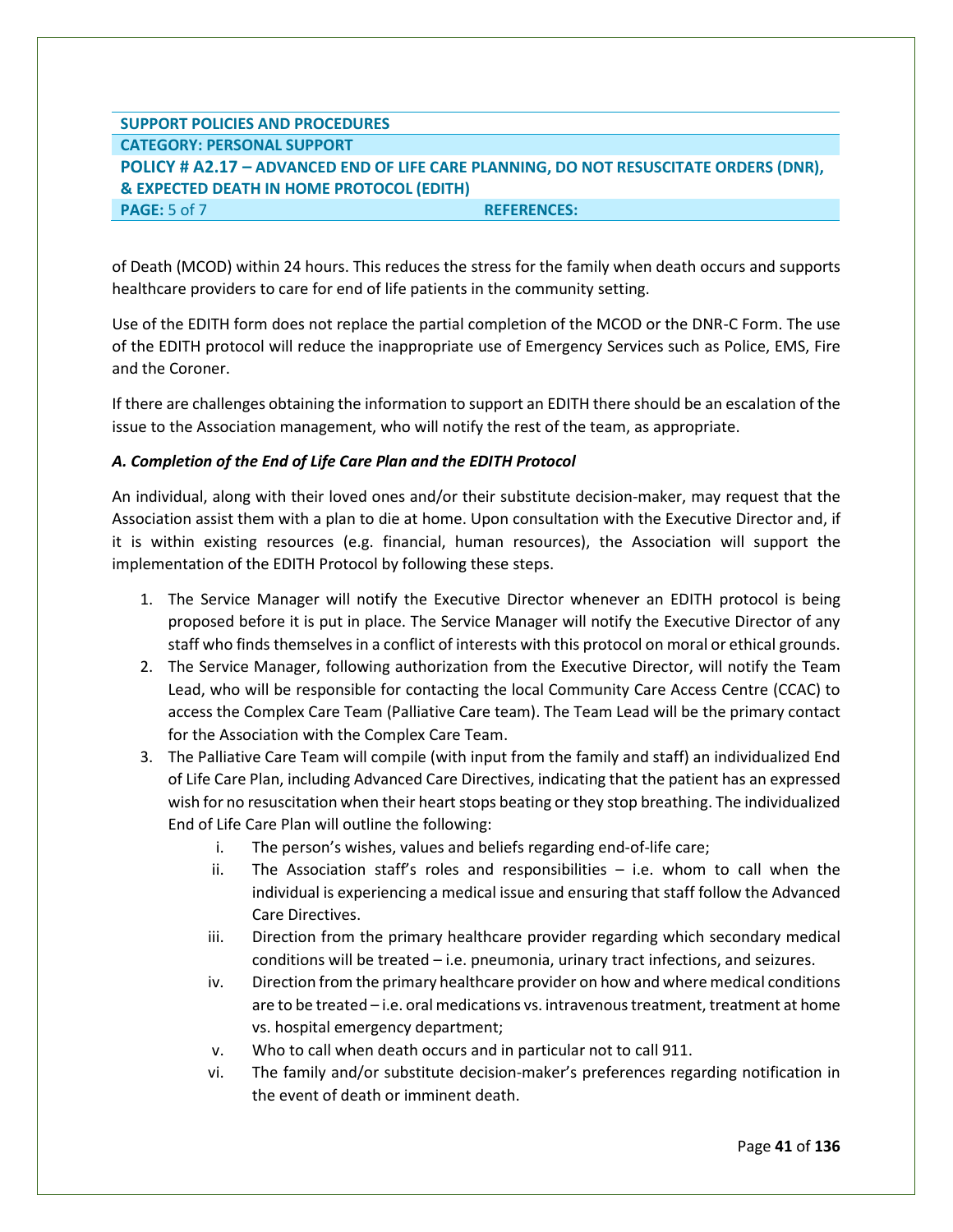# **SUPPORT POLICIES AND PROCEDURES**

# **CATEGORY: PERSONAL SUPPORT**

# **POLICY # A2.17 – ADVANCED END OF LIFE CARE PLANNING, DO NOT RESUSCITATE ORDERS (DNR), & EXPECTED DEATH IN HOME PROTOCOL (EDITH)**

#### **PAGE:** 6 of 7 **REFERENCES:**

- 4. Unless there is already a plan for certification and pronouncement of death in the patient's file, the Team Lead will consult with the individual's primary healthcare provider (MD or NP) and a palliative care physician to confirm the appropriateness of the EDITH protocol in the circumstances and to confirm roles. The primary healthcare provider is responsible for initiating a partial Medical Certificate of Death.
- 5. For individuals that wish to access Medical Assistance in Dying (MAID), the Team Lead, along with the individual's healthcare team, will support a seamless individualized process that will be complimentary to EDITH.
- 6. The CCAC will undertake all arrangements required under the EDITH protocol, including:
	- i. Ensuring there is a plan for pronouncement and certification of death by contacting the primary healthcare provider;
	- ii. Confirming with the individual and their family or substitute decision-maker that the funeral home has been contacted and is aware of the completion of the plan for EDITH;
	- iii. Documenting the plan for pronouncement and certification of death and the funeral home information on the EDITH form and signing and dating it.
	- iv. Notifying members of the care team by removing and sending them the pink copy of the EDITH form.
	- v. Ensuring the original copy of the EDITH form remains in the home for the Association staff.
- 7. The EDITH protocol will include any DNR directives.
- 8. The Service Manager or designate will arrange for support and education around palliative care issues and will be provided to staff/management as needed or requested.

# *B. Pronouncement and Certification of Death*

In accordance with the Ontario *Coroners' Act*, where a person dies while a resident in a supported group living residence or an intensive support residence under the *Services and Supports to Promote the Social Inclusion of Persons with Developmental Disabilities Act, 2008*, the person in charge of the home or the palliative nurse shall immediately give notice of the death to a coroner, and the coroner shall investigate the circumstances of the death and, if as a result of the investigation he or she is of the opinion that an inquest ought to be held, the coroner shall hold an inquest upon the body.

When death occurs, the Association staff will:

- 1. Follow the EDITH protocol and call the primary healthcare provider (MD or NP whichever one is indicated in the plan) to pronounce death;
- 2. Notify the Team Lead and Service Manager (or the On-call Manager for after hour support);
- 3. Notify the family and other staff members (if they are not in attendance) according to the expressed wishes of the deceased individual as documented in the End of Life Care Plan;
- 4. Ensure all members of the End of Life Care Team are aware that death has occurred;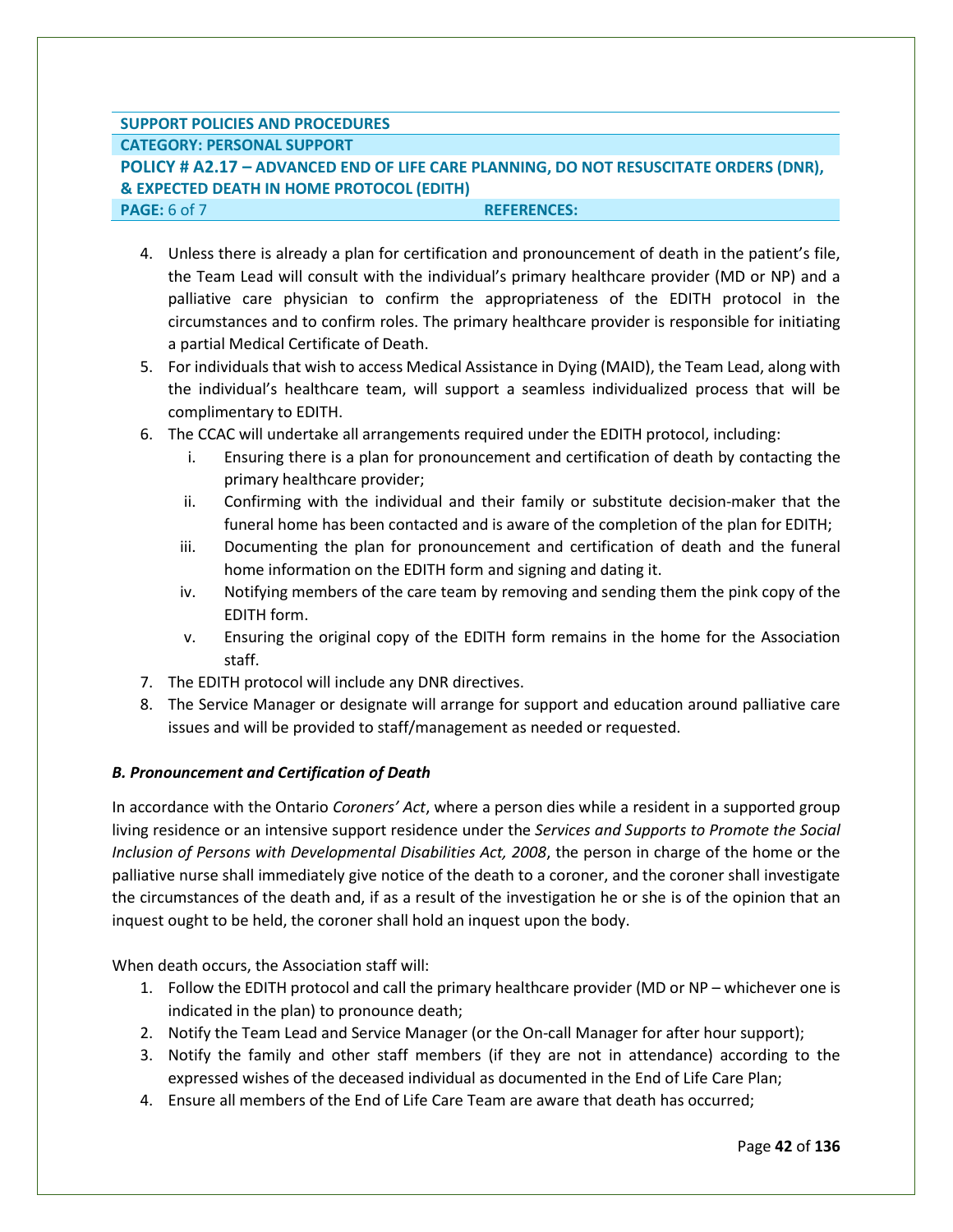| <b>SUPPORT POLICIES AND PROCEDURES</b>                                                |                    |
|---------------------------------------------------------------------------------------|--------------------|
| <b>CATEGORY: PERSONAL SUPPORT</b>                                                     |                    |
| POLICY # A2.17 - ADVANCED END OF LIFE CARE PLANNING, DO NOT RESUSCITATE ORDERS (DNR), |                    |
| & EXPECTED DEATH IN HOME PROTOCOL (EDITH)                                             |                    |
| <b>PAGE:</b> 7 of 7                                                                   | <b>REFERENCES:</b> |

5. Complete an incident report before the end of their shift and submit through the AIMS. Management will complete a Serious Occurrence Report and submit it through the appropriate channels and within the appropriate timelines as directed by the Ministry of Children, Community and Social Services.

If the MD attends to pronounce death, they will sign the Medical Certificate of Death at that time. If the NP attends to pronounce death, the MD (or Coroner) will sign the Medical Certificate of Death within 24 hours of death at the funeral. Currently, in Ontario all MAID deaths are to be reported to the Coroner.

In the case of Coroner involvement, the body must remain in the home until the Coroner speaks to the primary healthcare provider and authorizes release of the body. In those cases, the coroner will contact the funeral home to arrange the removal of the person's body in keeping with the individual's or family/substitute decision maker's wishes.

After the individual passes away, debriefing will be provided to all members of the staff team through either the Association's Employee Assistance Program, Palliative Care Services or any other appropriate resource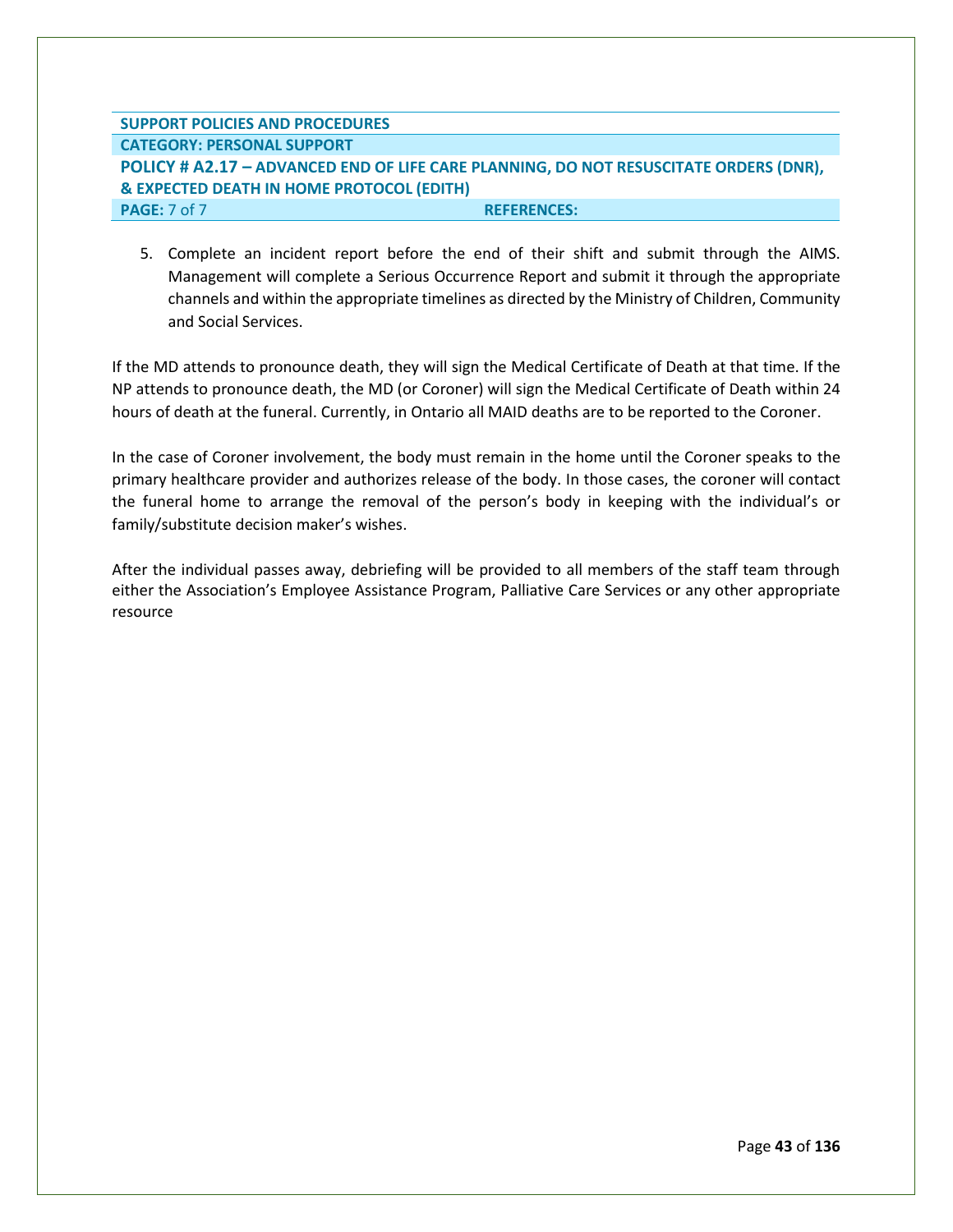| <b>SUPPORT POLICIES AND PROCEDURES</b>   |                       |
|------------------------------------------|-----------------------|
| <b>CATEGORY: PERSONAL SUPPORT</b>        |                       |
| <b>POLICY # A2.18 - SHARED SERVICES</b>  |                       |
| <b>PAGE: 1 of 1</b>                      | <b>REFERENCES:</b>    |
| <b>APPROVAL DATE: 10.2019</b>            | <b>REVISION DATE:</b> |
| <b>PROCEDURE APPROVAL DATE: 10.2019</b>  | <b>REVISION DATE:</b> |
| <b>AUTHORIZATION: Executive Director</b> |                       |

When an individual receives supports from two or more service locations (both internally and externally) a person-centred memorandum of understanding must be in place prior to receiving service. The memorandum must include copies of all medical and clinical assessments that may affect/direct supports. The memorandum must be updated at a minimum annually, or whenever supports are revised.

#### **PROCEDURE**

- 1. Upon entry into service, the F1 or Team Lead will meet with the individual and the other support team (i.e. residential lead agency) to determine supports while in service.
- 2. The F1 or Team Lead will utilize the memorandum template to develop a person-centred memorandum for the individual and will have the other service (i.e. residential lead agency) review and sign off on content.
- 3. The F1 or Team Lead will enter all pertinent information into AIMS (Internal Notification feature) and upload said memorandum and any assessments into the individual's file.
- 4. Individuals must not start service until proper medical and clinical assessments are received.
- 5. All risk and cautions will be added to the Risk and Cautions binder.
- 6. An internal notification is to be sent in AIMS to all applicable staff and management.
- 7. Within one week, all staff must acknowledge via signature having and read and understood the memorandum.
- 8. Whenever supports are revised (i.e. new assessments), the memorandum is to be updated and the revised memorandum, along with any supporting documentation, will be uploaded in the individual's server file, followed by revisions in AIMS and in the Risk and Cautions binder.
- 9. The Individual must not return to service until such time as revised medical and clinical assessments have been received.
- 10. A new internal notification is to be sent in AIMS to all applicable staff and management.
- 11. All staff must acknowledge having read and understood the revised memorandum.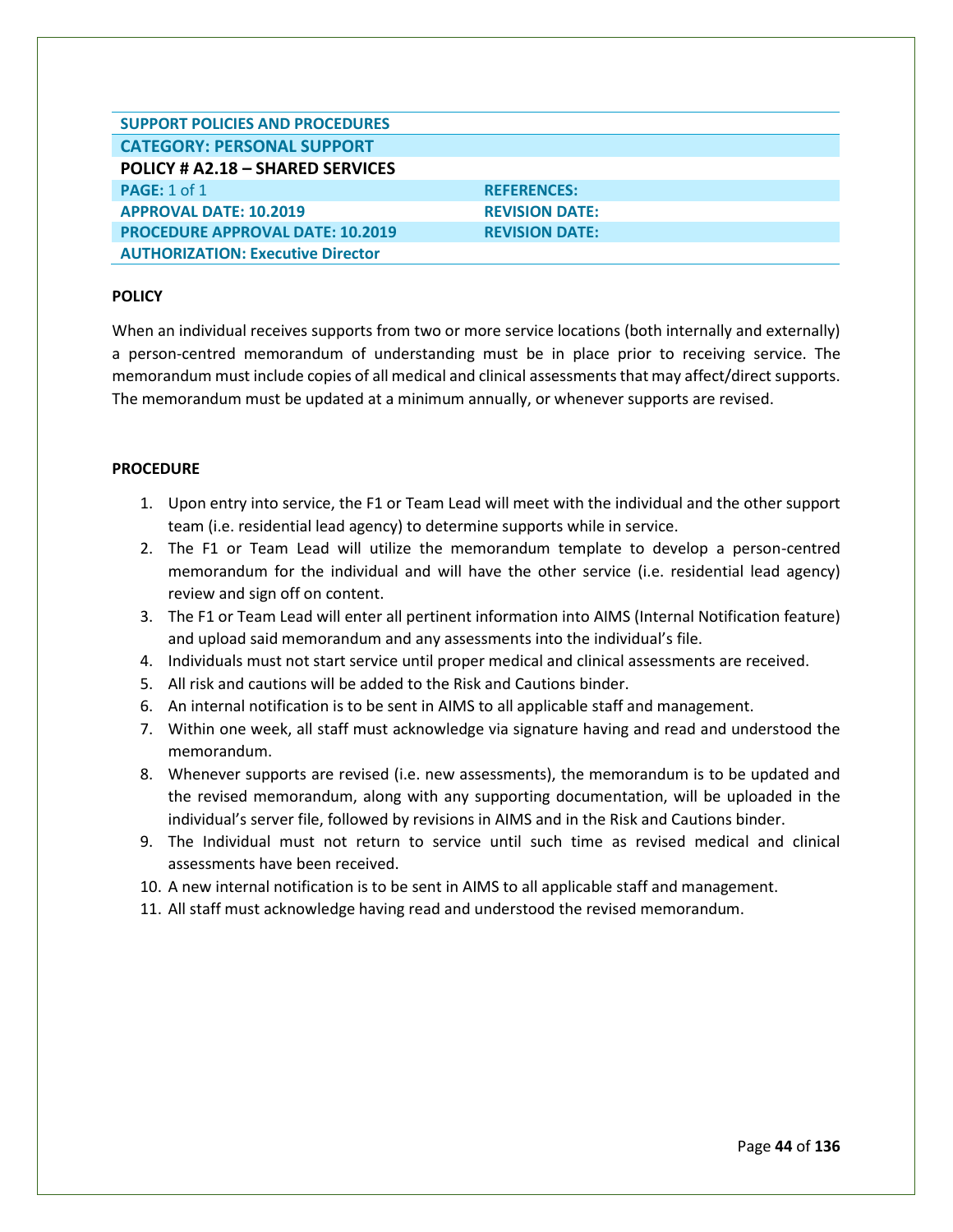

# **Inspiring Possibilities MEMORANDUM OF UNDERSTANDING SHARED SERVICES**

**Community Living Association, Lanark County**

**SERVICE LOCATION: \_\_\_\_\_\_\_\_\_\_\_\_\_\_\_\_\_\_\_\_\_\_\_\_**

and

**\_\_\_\_\_\_\_\_\_\_\_\_\_\_\_\_\_\_\_\_\_\_\_\_\_\_\_\_\_\_\_\_\_\_\_\_\_\_\_\_\_\_\_\_\_ Partner Agency/Service**

**Shared Supports for:** *CONDER 2004* 

| Date: | (renewed annually) |  |
|-------|--------------------|--|
|       |                    |  |

Community Living Association, Lanark County and (partner agency/service) combined provide services for the Individual listed above.

As part of these services the two parties agree to:

- Share and update all pertinent information in order to support the above named Individual effectively and safely.
- Participate fully in any medical/clinical and planning meetings as required.
- Ensure that all medical and clinical assessments/ information is shared in a timely fashion.
- Communicate via an agreed upon format (book or email) as set out in CLA policies.
- Ensure that all financial requests for PIN/special event funds are received within a reasonable period of time.
- Ensure that all food/medication arrives in a format that allows for ease of use i.e. Individuals that require food that is pureed arrive with food in the correct consistency for consumption.
	- $\circ$  Where applicable, provides three additional meals (freezer ready) should the meal not be provided in the proper consistency on any given day.
- Other:
	- o \_\_\_\_\_\_\_\_\_\_\_\_\_\_\_\_\_\_\_\_\_\_\_\_\_\_\_\_\_\_\_\_\_\_\_\_\_\_\_\_\_\_\_\_\_\_\_\_\_\_\_\_\_\_\_\_
	- o \_\_\_\_\_\_\_\_\_\_\_\_\_\_\_\_\_\_\_\_\_\_\_\_\_\_\_\_\_\_\_\_\_\_\_\_\_\_\_\_\_\_\_\_\_\_\_\_\_\_\_\_\_\_\_\_

Page **45** of **136**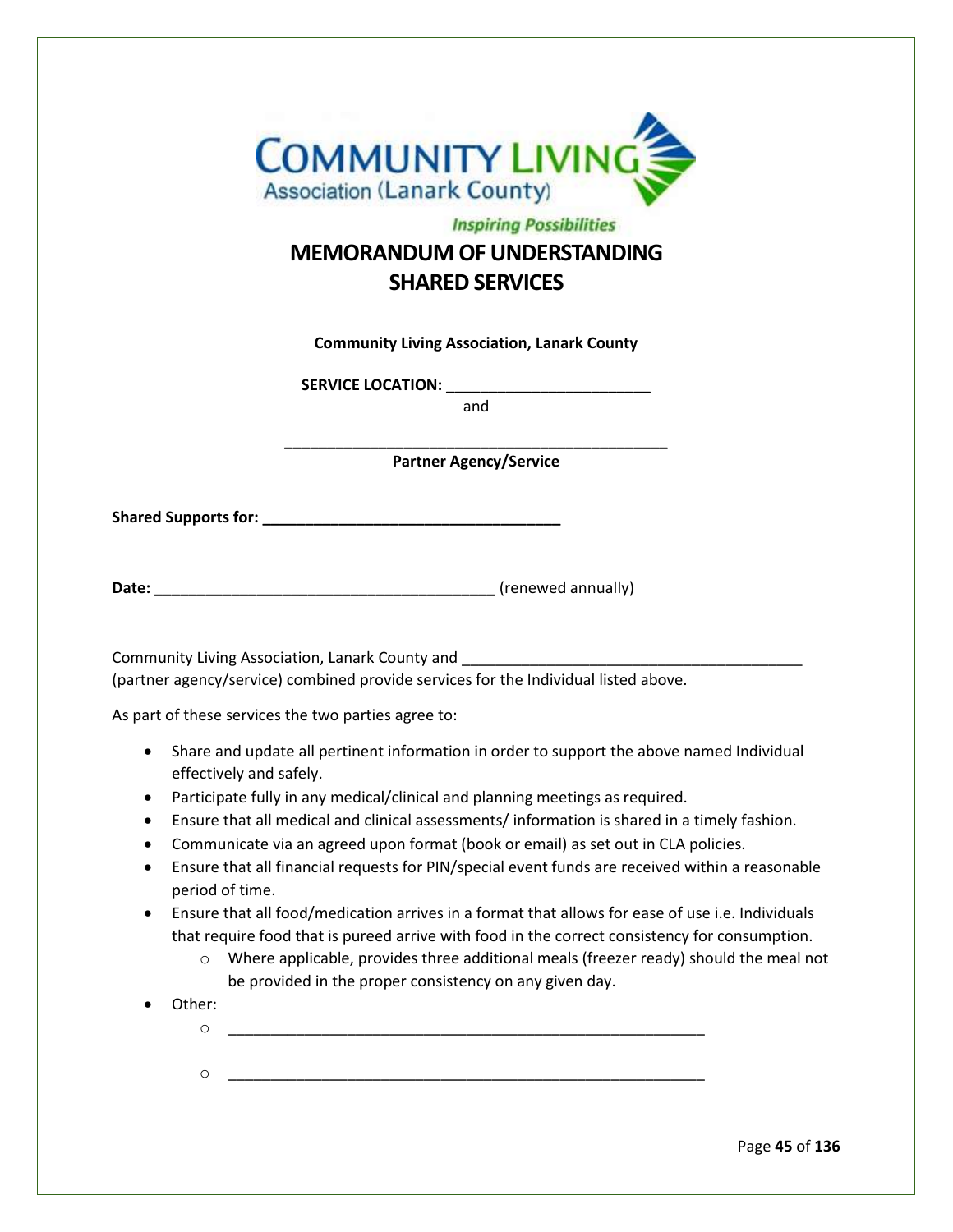| $\circ$                              |                                                           |      |
|--------------------------------------|-----------------------------------------------------------|------|
| $\circ$                              |                                                           |      |
| <b>SIGNATURES</b>                    |                                                           |      |
|                                      | On behalf of Community Living Association, Lanark County: |      |
|                                      |                                                           |      |
|                                      |                                                           |      |
|                                      | <u> 1989 - Johann Barn, mars ann an t-</u>                |      |
| Signature                            | Name (please print)                                       | Date |
|                                      |                                                           |      |
|                                      |                                                           |      |
| On behalf of partner Agency/Service: |                                                           |      |
|                                      |                                                           |      |
|                                      |                                                           |      |
|                                      |                                                           |      |
| Signature                            | Name (please print)                                       | Date |
|                                      |                                                           |      |
|                                      |                                                           |      |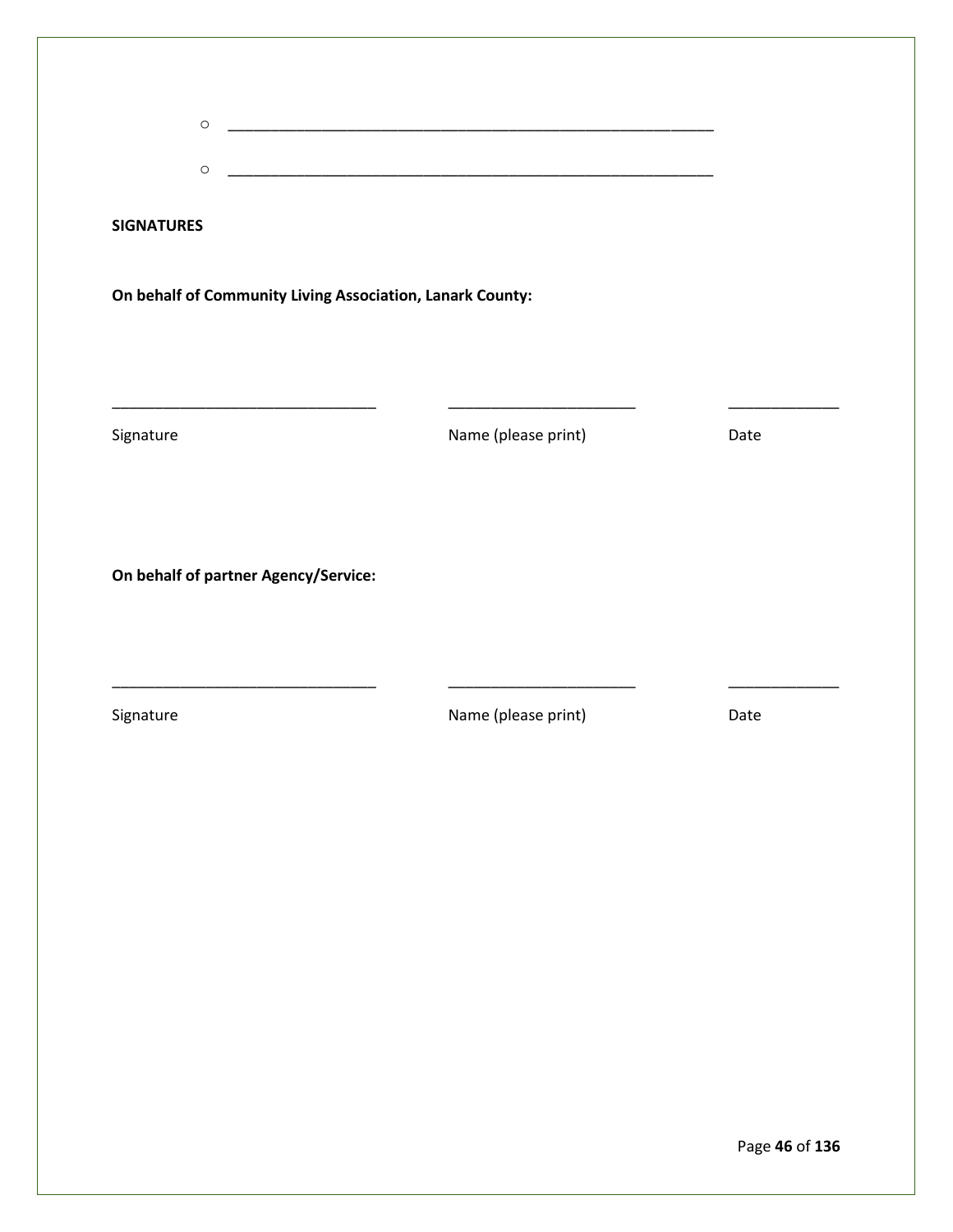# **SUPPORT POLICIES AND PROCEDURES**

**AUTHORIZATION: Executive Director**

**CATEGORY: USE OF EXTERNAL SUPPORT CONTRACTORS POLICY # A3.01 – RATIONALE AND GUIDELINES FOR THE USE OF EXTERNAL AGENCIES PAGE:** 1 of 1 **REFERENCES: APPROVAL DATE: 06.18.2018 REVISION DATE: PROCEDURE APPROVAL DATE: 06.18.2018 REVISION DATE:** 

## **POLICY:**

The Association will use an OPR as a last resort when CLA or other DS sector publicly funded organizations cannot provide the supports required by the person. CLA will ensure that the mission and values support philosophies are complementary.

- 1. CLA will use a private operator only when it cannot provide the service and supports themselves due to the lack of resources or lack of competencies to support the person in a safe and secure manner.
- 2. CLA in consultation with stakeholders will determine the services and supports required in the best interest of the Individual.
- 3. The OPR has the Staff expertise and other related resources to support the individuals in an effective manner that is consistent with CLA's requirements and goals.
- 4. The OPR has a positive corporate reputation and a proven record of successfully supporting individuals with an intellectual disability.
- 5. The OPR has complementary Mission, Values and Programmatic Philosophies.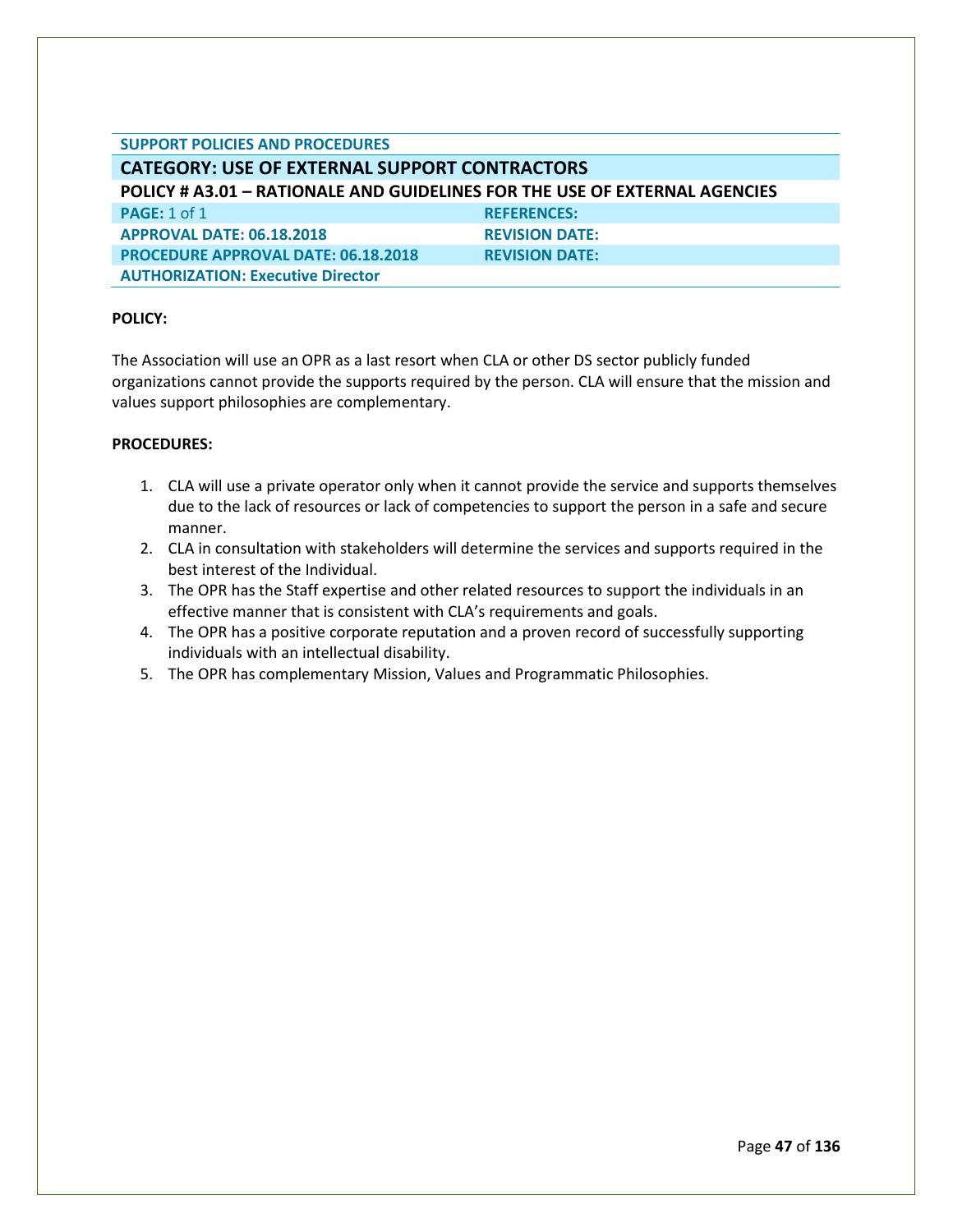# **SUPPORT POLICIES AND PROCEDURES CATEGORY: USE OF EXTERNAL SUPPORT CONTRACTORS POLICY # A3.02 – CALL FOR PROPOSALS FOR THE USE OF EXTERNAL AGENCIES (OPRS) PAGE:** 1 of 1 **REFERENCES: APPROVAL DATE: 06.18.2018 REVISION DATE: PROCEDURE APPROVAL DATE: 06.18.2018 REVISION DATE: AUTHORIZATION: Executive Director**

# **POLICY:**

CLA will ensure that that OPRs will are able to meet minimum programmatic and business standards.

- 1. Private Operators subcontracting business or individual supports from CLA shall respond to a call for proposals and submit an Expression of Interest.
- 2. The Call for Proposal will include:
	- i. All of elements in the Expression of Interest
	- ii. Description of Physical Asset/Residence.
	- iii. Statement to the effect: As soon as a contract is awarded, the OPR or Private Operator is considered an extension of CLA and is subject to all the pertinent regulations that CLA is bond to.
- 3. Call for Proposal(s) will be individualized reflecting the specific services and supports required for the person supported.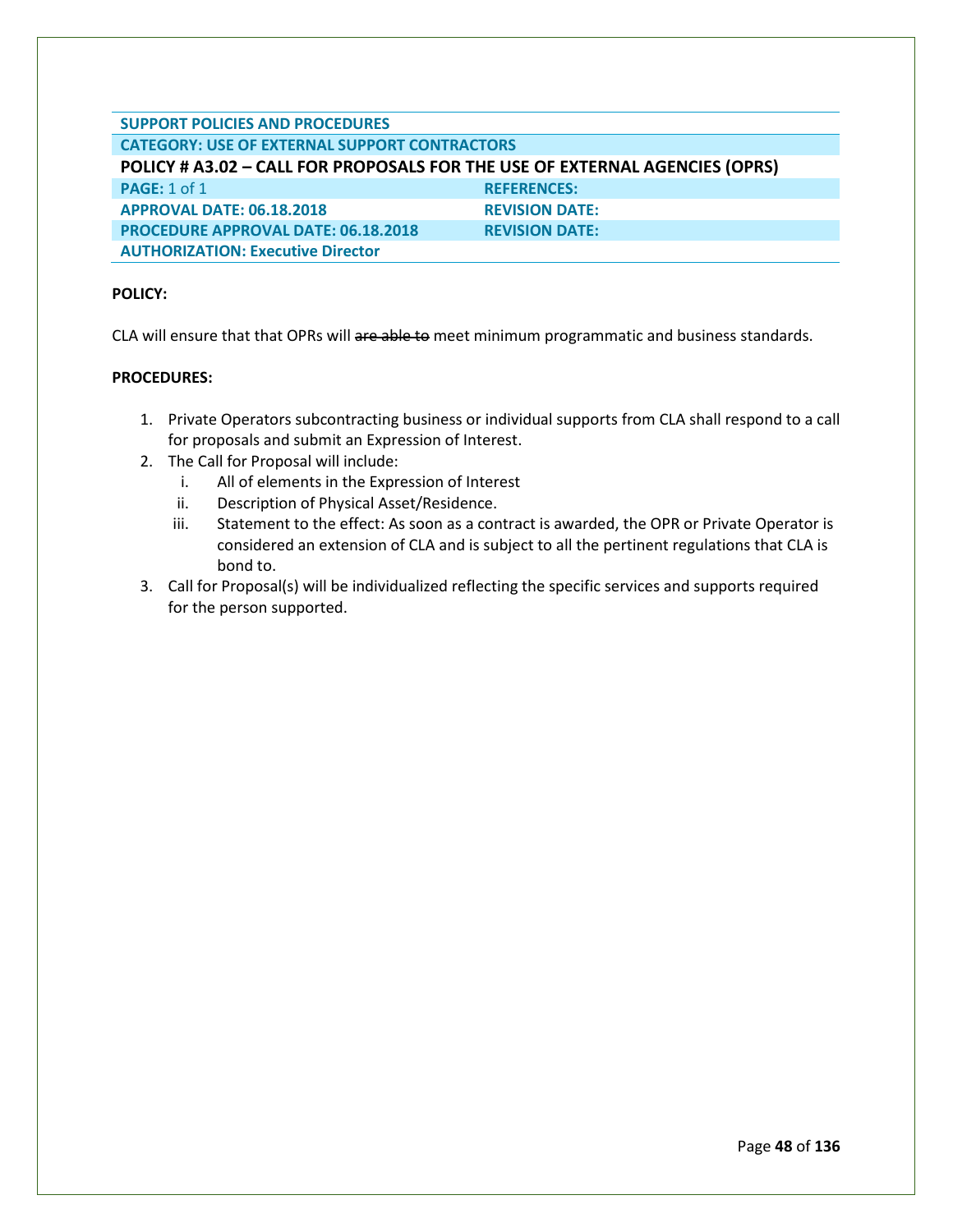#### **SUPPORT POLICIES AND PROCEDURES CATEGORY: USE OF EXTERNAL SUPPORT CONTRACTORS**

# **POLICY # A3.03 – RATIONALE AND GUIDELINES FOR THE USE OF EXTERNAL AGENCIES**

| <b>PAGE:</b> 1 of 1                        | <b>REFERENCES:</b>    |
|--------------------------------------------|-----------------------|
| APPROVAL DATE: 06.18.2018                  | <b>REVISION DATE:</b> |
| <b>PROCEDURE APPROVAL DATE: 06.18.2018</b> | <b>REVISION DATE:</b> |
| <b>AUTHORIZATION: Executive Director</b>   |                       |

# **POLICY:**

CLA will ensure that that OPRs will meet minimum programmatic and business standards.

# **PROCEDURES:**

- 1. Private Operators subcontracting business or individual supports from CLA shall respond to a call for proposals and submit an Expression of Interest.
- 2. The Expression of Interest shall include the following:
	- a. A brief confidential description of the Service and Supports required.
	- b. Provide the reason for the OPR's interest
	- c. Agency Description
		- i. Organizational Mission and Philosophy
		- ii. Programs and Supports
		- iii. Organizational History
		- iv. Confidential Financial Profile 2 years of audited statements
		- v. Attach promotional material if it is available
	- d. Proposed Support Plan which will include the following:
		- i. A Person centered program based on the "Clinically Informed Person Centered Plan"
		- ii. All supports and services included in the plan and daily support of the person.
		- iii. Identified community based program and supports.
		- iv. Identified the provisions to connect to family and natural supports.
	- e. Staffing: A detailed description and schedule of staffing resources, including
		- i. Staffing resources designated to ongoing residential care;
		- ii. Enhanced staffing requirements for the initial transitional period.
		- iii. Staffing resources to facilitate travel to community-based day programming and/or regular social/recreational activities.
		- iv. Identify support staff, and provide information regarding background, education and qualifications.
	- f. Financial Data
		- i. Provide a detailed budget for the transition period
		- ii. If relevant provide a detailed annual budget inclusive of transition cost.
		- iii. If relevant provide a projected budget for year 2 of the plan. Note: the budget must identify all cost items:

i.e. – Staffing costs, benefits, Supplies, Food, Transportation, Clothing, etc**.**

- g. References
	- i. Provide 2 references from families or decision makers of individuals you have supported within the past 2 years.
	- ii. Provide 2 references from agencies that have utilized your services.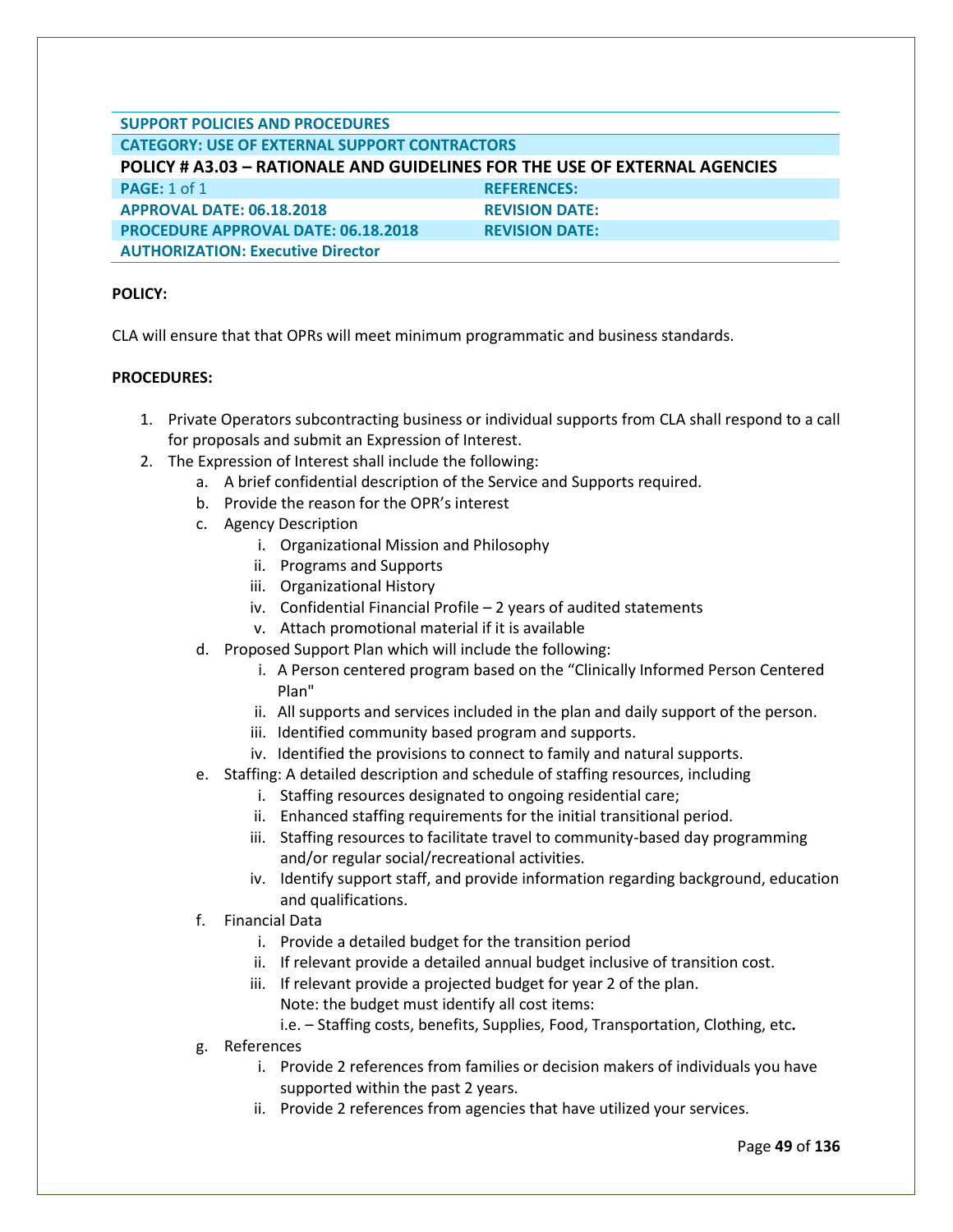# **SUPPORT POLICIES AND PROCEDURES CATEGORY: USE OF EXTERNAL SUPPORT CONTRACTORS POLICY # A3.04– INTERVIEWS OF OPR PRINCIPALS AND STAFF TEAM PAGE:** 1 of 1 **REFERENCES: APPROVAL DATE: 06.18.2018 REVISION DATE: PROCEDURE APPROVAL DATE: 06.18.2018 REVISION DATE: AUTHORIZATION: Executive Director**

# **POLICY**:

CLA shall ensure that there is a fit with the OPRs principals and with the assigned staff team.

- 1. Once the best proposal(s) is selected, CLA will conduct an interview with the OPR.
- 2. Invested Stakeholders shall be invited to review the proposal and to participate in the interview process.
- 3. Interview shall explore in more detail the elements of the proposal and clarify any issues or other points in the proposal that may need to be clarified.
- 4. The interview is to be used to determine the fit between the family or decision maker and the OPR.
- 5. At an appropriate time and before the contract is signed, family, the individuals shall meet and interview the principal members of the staff team.
- 6. CLA will have the final decision to engage with the OPR.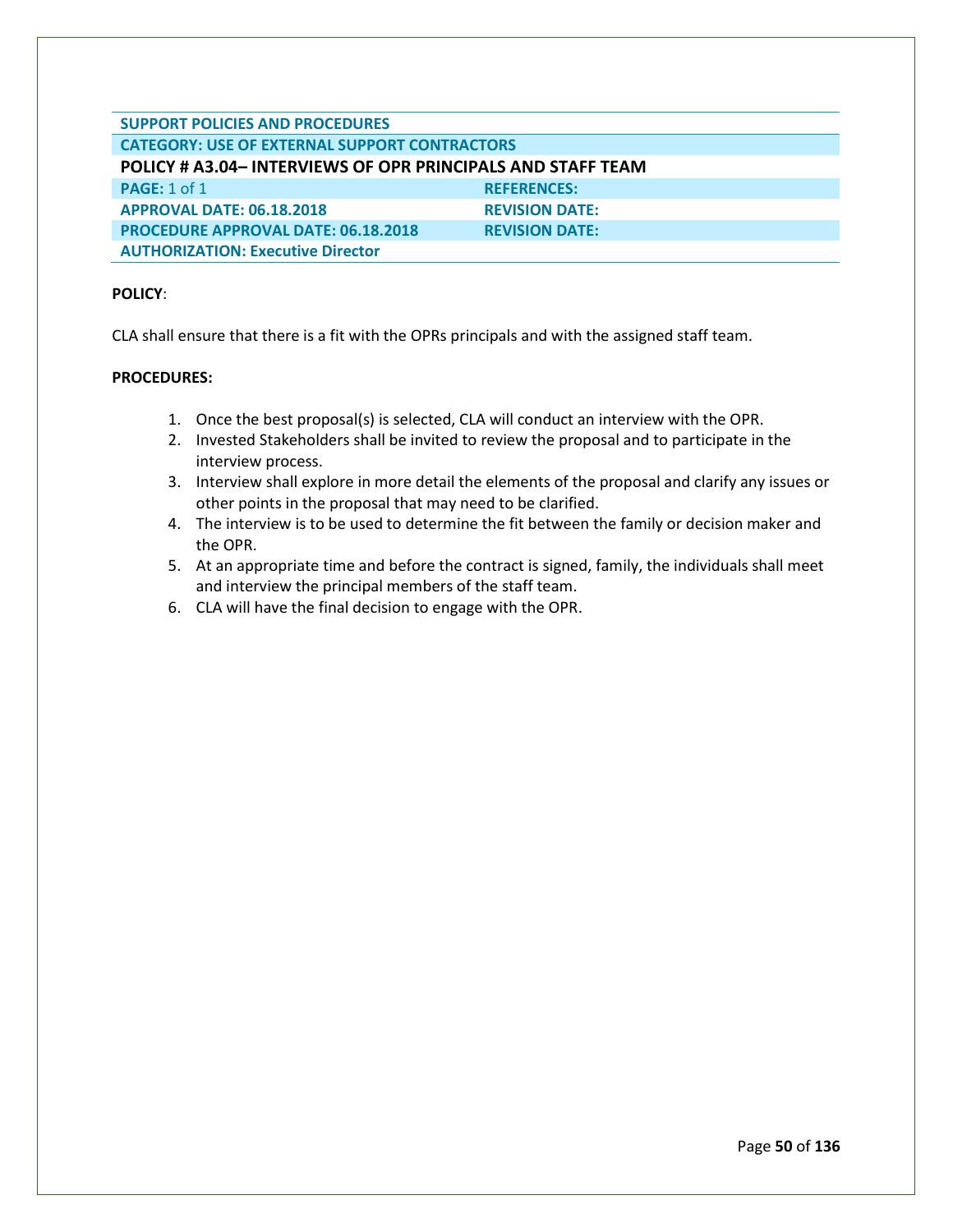| <b>SUPPORT POLICIES AND PROCEDURES</b>               |                       |  |
|------------------------------------------------------|-----------------------|--|
| <b>CATEGORY: USE OF EXTERNAL SUPPORT CONTRACTORS</b> |                       |  |
| POLICY # A3.05 - SITE VISIT                          |                       |  |
| <b>PAGE: 1 of 1</b>                                  | <b>REFERENCES:</b>    |  |
| <b>APPROVAL DATE: 06.18.2018</b>                     | <b>REVISION DATE:</b> |  |
| <b>PROCEDURE APPROVAL DATE: 06.18.2018</b>           | <b>REVISION DATE:</b> |  |
| <b>AUTHORIZATION: Executive Director</b>             |                       |  |

Preamble: As soon as a contract is awarded, the OPR or Private Operator is considered an extension of CLA and is subject to all the pertinent regulations that CLA is bond to, as cited in the Request for Proposals.

CLA shall ensure that the site is safe and secure and appropriate for the proposed supports and services.

- 1. CLA staff shall ensure the following for the site:
	- i. Cleanliness and tidiness the site/home is clean and tidy and well organized.
	- ii. Clearly identified duties and responsibilities in regards to cleanliness.
	- iii. Maintenance that the site is well maintained and regular and periodic maintenance is good.
	- iv. Maintenance Records are up to date on equipment and regular maintenance for the home/site.
	- v. Vehicles are well maintained and there is record for regular maintenance.
	- vi. Documented Health and Safety checks are conducted by staff and that the site in adhering to MOL regulations.
	- vii. Hazardous material is clearly labeled and stored appropriately.
	- viii. Evidence of emergency preparedness and evacuation procedures.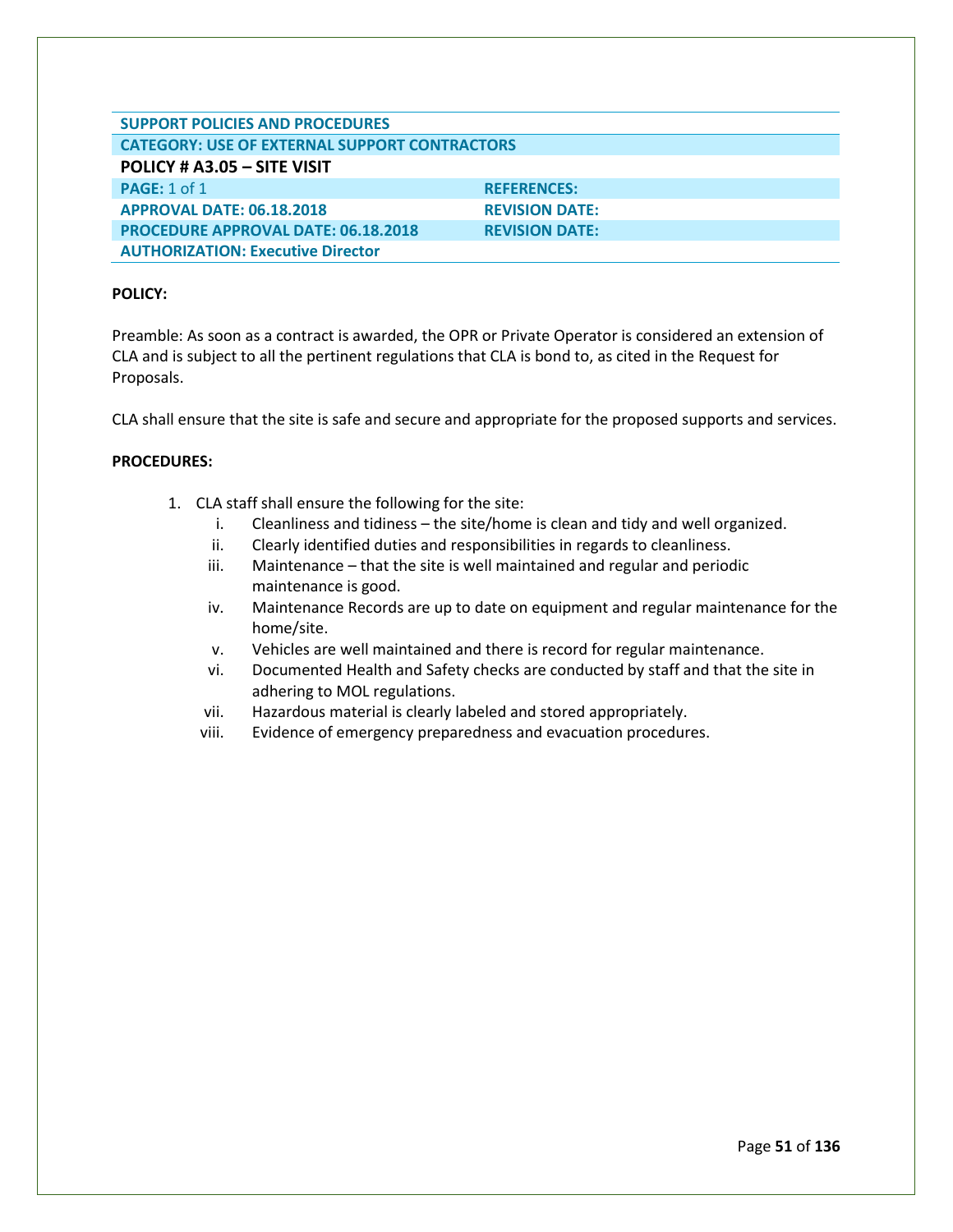| <b>SUPPORT POLICIES AND PROCEDURES</b>               |                       |  |
|------------------------------------------------------|-----------------------|--|
| <b>CATEGORY: USE OF EXTERNAL SUPPORT CONTRACTORS</b> |                       |  |
| POLICY # A3.06 - COMPLIANCE REVIEW                   |                       |  |
| <b>PAGE: 1 of 1</b>                                  | <b>REFERENCES:</b>    |  |
| <b>APPROVAL DATE: 06.18.2018</b>                     | <b>REVISION DATE:</b> |  |
| <b>PROCEDURE APPROVAL DATE: 06.18.2018</b>           | <b>REVISION DATE:</b> |  |
| <b>AUTHORIZATION: Executive Director</b>             |                       |  |

Preamble: As soon as a contract is awarded, the OPR or Private Operator is considered an extension of CLA and is subject to all the pertinent regulations that CLA is subject to.

CLA shall ensure that the Private Operator meets or exceeds Regulations 299/10 Quality Assurance Measures (QAM)

## **PROCEDURES:**

- 1. CLA shall request and review the OPR's Policy and Procedures in regard to Service and Supports. The OPR will clearly demonstrate that it has policies and procedures that address the Regulations.
- 2. CLA shall review Staff Records specifically overall education and training, Annual reviews and certification, CRC, First Aid, CPR, training in physical restraints. CLA will pay attention to the staff that will be working with the individual that it supports. These checks shall include a reference check. Review documentation for training and education in regard to the specific needs of the individual.
- 3. Individual Records (refer to regulations to identify specific regulations.
- 4. Overall records and documentation
- 5. Site inspection

If the OPR cannot meet or fulfill regulations, they will be provided 48 hours to respond to the assessment and to take corrective action.

The OPR may have already had a Compliance review completed by another organization. In which case that organization can provide proof of compliance and CLA shall follow up with the Agency that conducted the review.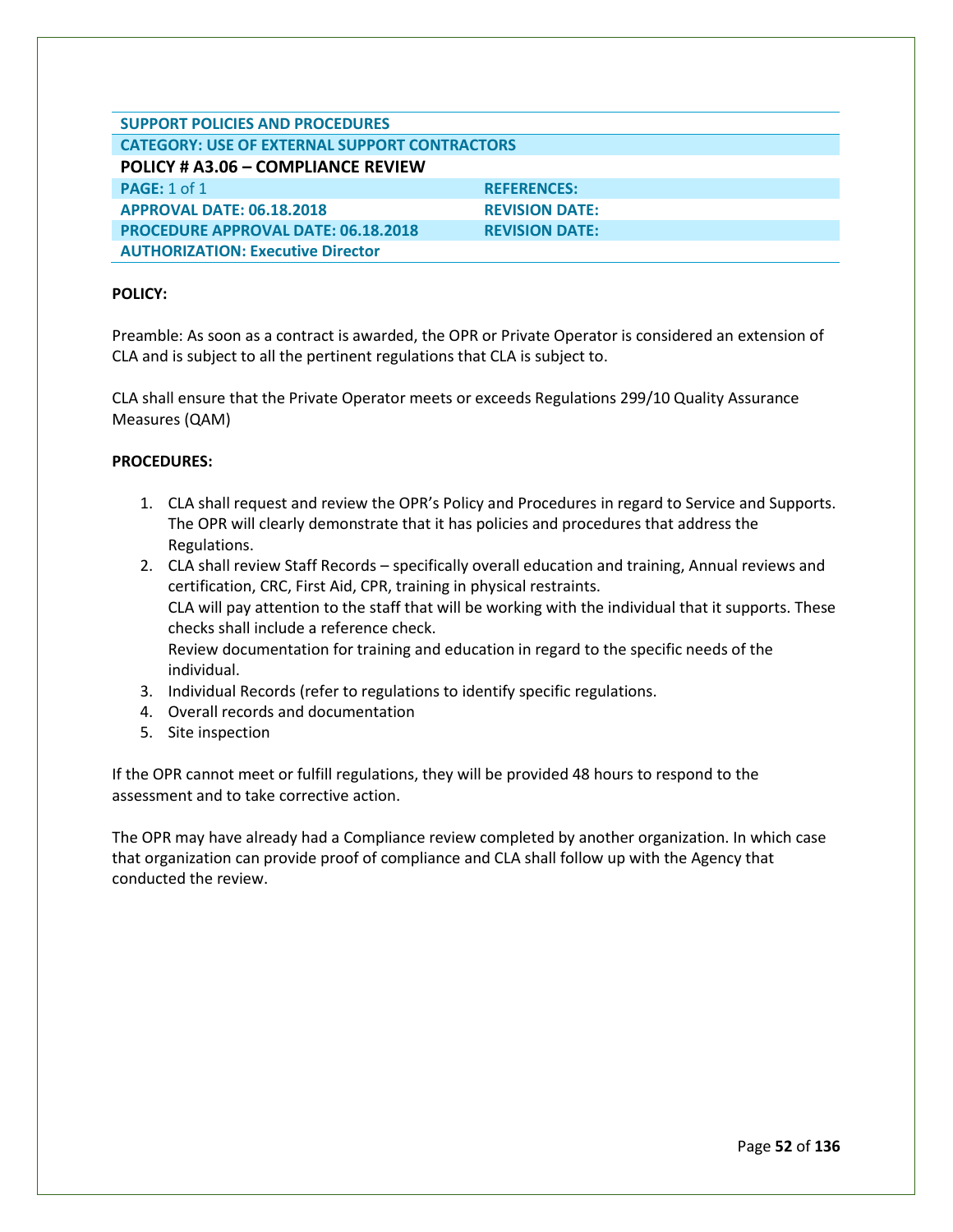| <b>SUPPORT POLICIES AND PROCEDURES</b>               |                       |  |
|------------------------------------------------------|-----------------------|--|
| <b>CATEGORY: USE OF EXTERNAL SUPPORT CONTRACTORS</b> |                       |  |
| POLICY # A3.07 - INDIVIDUAL TRIAL VISIT & STAY       |                       |  |
| <b>PAGE: 1 of 1</b>                                  | <b>REFERENCES:</b>    |  |
| <b>APPROVAL DATE: 06.18.2018</b>                     | <b>REVISION DATE:</b> |  |
| <b>PROCEDURE APPROVAL DATE: 06.18.2018</b>           | <b>REVISION DATE:</b> |  |
| <b>AUTHORIZATION: Executive Director</b>             |                       |  |

Whenever possible the individual supported should have input into the decision of where they are going to live. CLA will continue to provide Individuals the experiences to allow for informed decision making.

- 1. The individual will be provided minimally 24 to 48 hour stay at the home or to participate in programs and Day Services to determine as to whether the individual, the agency and the proposed staff team is compatible.
- 2. During the trial visit, the agency will provide similar supports and activities as the ones that they are contemplating for on-going supports.
- 3. Once the visit is complete the family, the individual, and an agency representative shall decide if this placement is a good fit.
- 4. Ultimately CLA will have the final say in the OPR placement.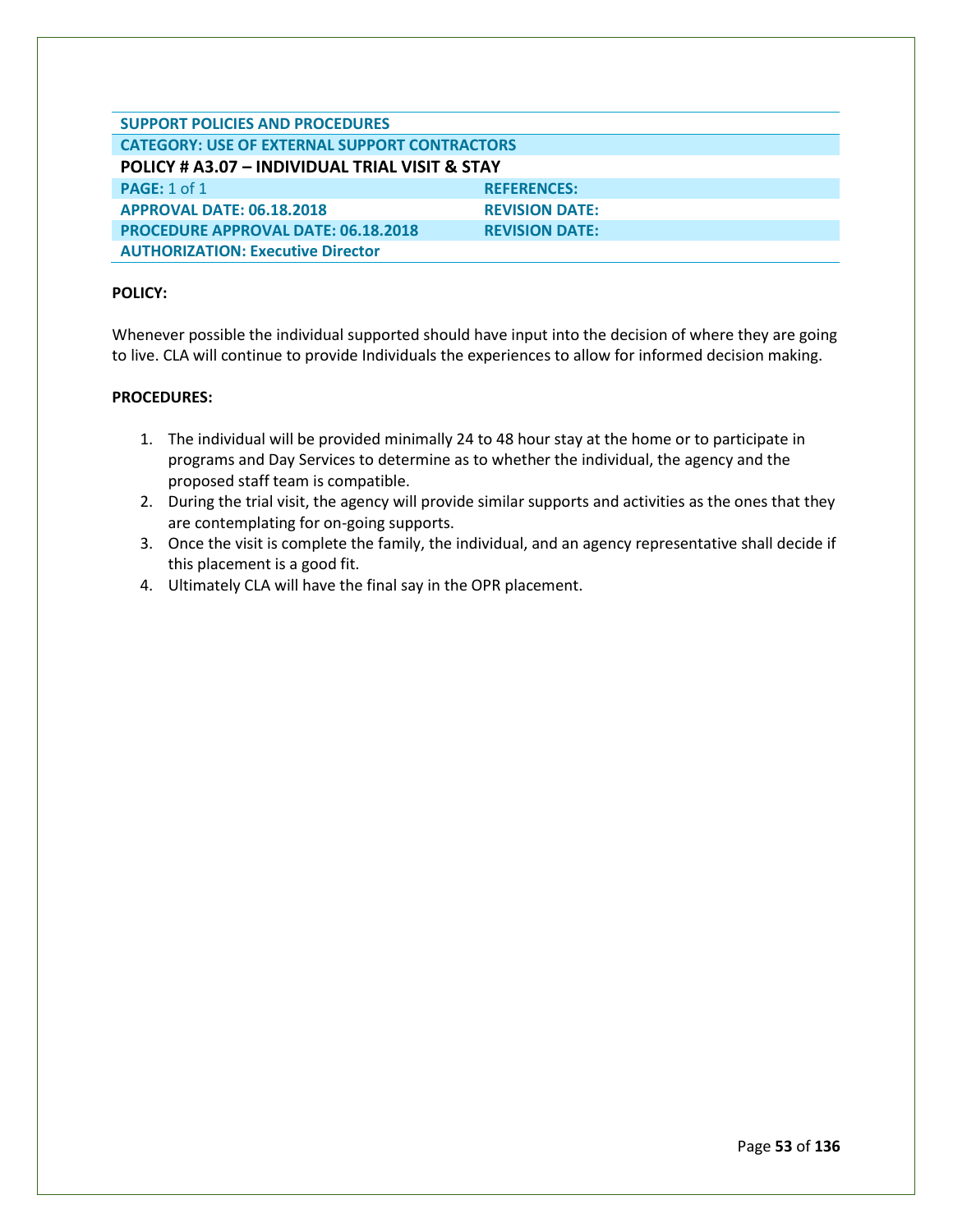| <b>SUPPORT POLICIES AND PROCEDURES</b>               |                       |  |
|------------------------------------------------------|-----------------------|--|
| <b>CATEGORY: USE OF EXTERNAL SUPPORT CONTRACTORS</b> |                       |  |
| POLICY # A3.08 - AWARDING OF CONTRACT                |                       |  |
| <b>PAGE: 1 of 1</b>                                  | <b>REFERENCES:</b>    |  |
| <b>APPROVAL DATE: 06.18.2018</b>                     | <b>REVISION DATE:</b> |  |
| <b>PROCEDURE APPROVAL DATE: 06.18.2018</b>           | <b>REVISION DATE:</b> |  |
| <b>AUTHORIZATION: Executive Director</b>             |                       |  |

The contract for services shall ensure that the Private Operator can provide quality service and supports that meet or exceed regulations and that fulfill the goals and objectives of CLA, in consultation with of the major stakeholders.

# **PROCEDURES:**

The contract shall be awarded only when the OPR has met the following conditions:

- 1. They have successfully completed the proposal and interview stages.
- 2. Successful reference checks with current users of the services.
- 3. Successful reference checks with other organizations in the DS Sector.
- 4. Proof of organizational and financial stability.
- 5. Successful completion of QAM review
- 6. Successful completion of trial visit and/or stay.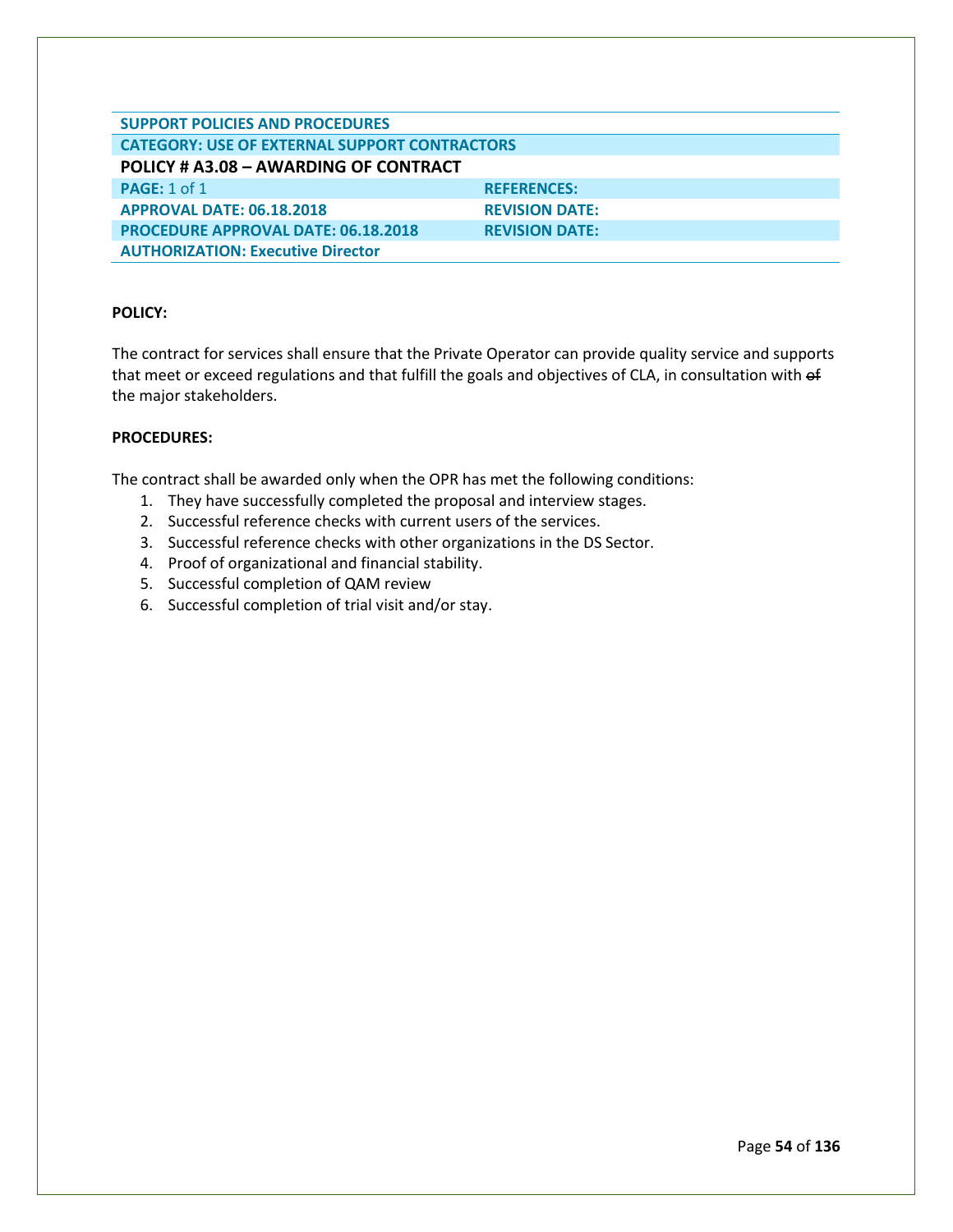| <b>SUPPORT POLICIES AND PROCEDURES</b>               |                       |  |
|------------------------------------------------------|-----------------------|--|
| <b>CATEGORY: USE OF EXTERNAL SUPPORT CONTRACTORS</b> |                       |  |
| POLICY # A3.09 - REVIEWS AND VISITS                  |                       |  |
| <b>PAGE: 1 of 1</b>                                  | <b>REFERENCES:</b>    |  |
| <b>APPROVAL DATE: 06.18.2018</b>                     | <b>REVISION DATE:</b> |  |
| <b>PROCEDURE APPROVAL DATE: 06.18.2018</b>           | <b>REVISION DATE:</b> |  |
| <b>AUTHORIZATION: Executive Director</b>             |                       |  |

CLA shall ensure consistent quality delivery of service and supports in compliance with the contract, support plan goals and Ontario Regulations 299/10. (QAM)

- 1. CLA will formally review the contract annually and request proof of QAM compliance, Support Plan goal achievement and other as may be required.
- 2. CLA shall conduct 6 visits per year- these will be on site visits and 1 visit will be unannounced. During these visits CLA will do all the site visits checks, MARS sheet and check on journal notes, conduct financial banks statement check, check on all medical contacts.
- 3. CLA will meet with family or with the individual independent of the Private Operator and ascertain satisfaction with services and ensure the safety of the individual.
- 4. If there are areas of concerns the OPR will be given written request to correct the situation within 3 days
- 5. If the individual is deemed to be at risk or the visits uncovers any abuse, the individual shall be removed from the private operator immediately.
- 6. The stakeholders shall implement any recommendations resulting from these reviews or visits to improve planning and supports for the individual.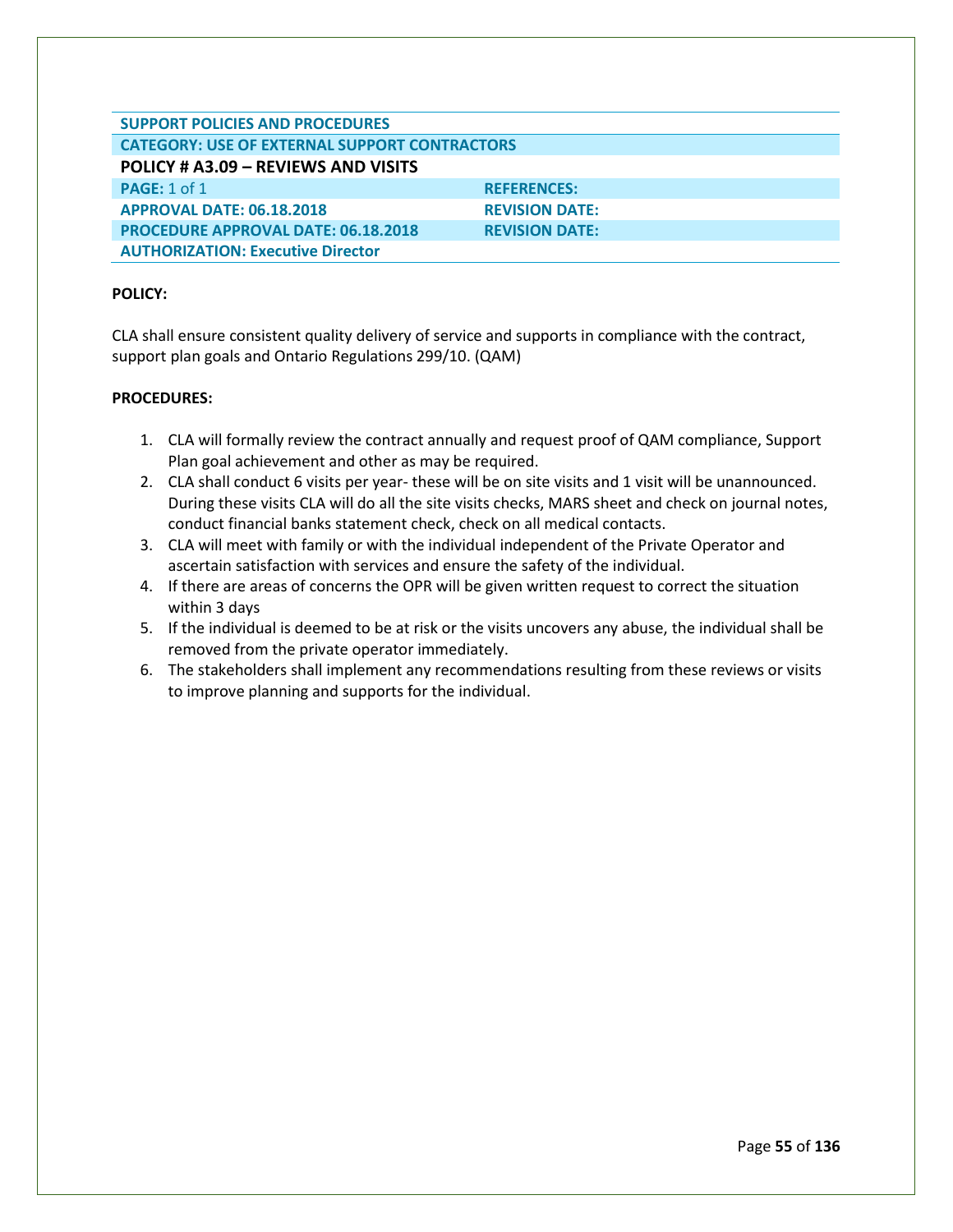| <b>SUPPORT POLICIES AND PROCEDURES</b>                                   |                       |  |
|--------------------------------------------------------------------------|-----------------------|--|
| <b>CATEGORY: USE OF EXTERNAL SUPPORT CONTRACTORS</b>                     |                       |  |
| POLICY # A3.10 - VETTING PROCESS FOR THE USE OF EXTERNAL AGENCIES (OPRs) |                       |  |
| <b>PAGE: 1 of 1</b>                                                      | <b>REFERENCES:</b>    |  |
| <b>APPROVAL DATE: 06.18.2018</b>                                         | <b>REVISION DATE:</b> |  |
| <b>PROCEDURE APPROVAL DATE: 06.18.2018</b>                               | <b>REVISION DATE:</b> |  |
| <b>AUTHORIZATION: Executive Director</b>                                 |                       |  |

The contract for services shall ensure that the Private Operator can provide quality service and supports that meet or exceed regulations and that fulfill the goals and objectives of CLA, in consultation with the major stakeholders.

- 1. Call for Proposals (Policy 9.02)
- 2. Expression of Interest submitted (Policy 9.03)
- 3. Interviews conducted with preferred proposals (Policy 9.04)
- 4. Site Visit (Policy 9.05 & Policy 9.06)
- 5. Trial Visit (Policy 9.07)
- 6. Contract Awarded (Policy 9.08)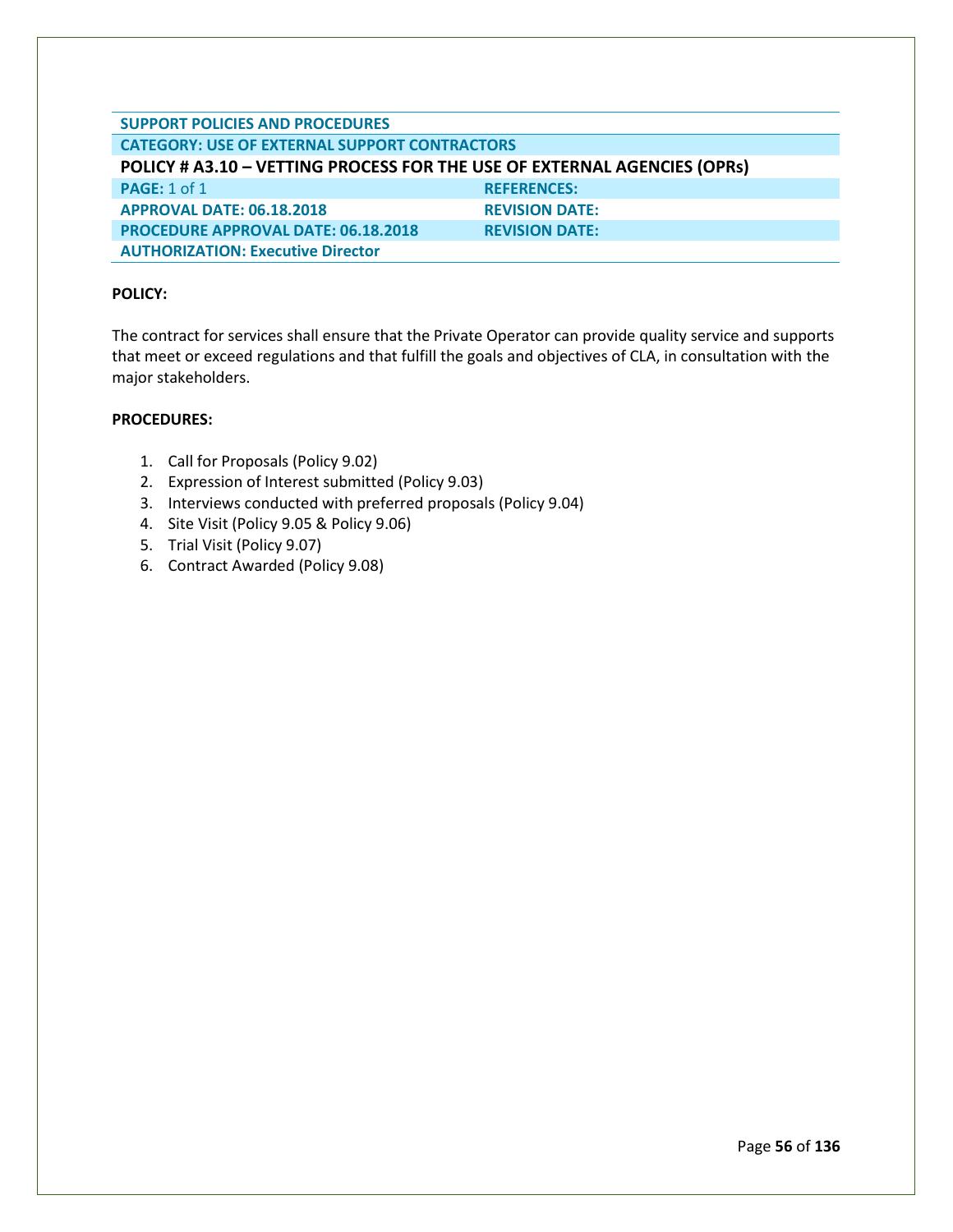| <b>SUPPORT POLICIES AND PROCEDURES</b>                            |                                  |
|-------------------------------------------------------------------|----------------------------------|
| <b>CATEGORY: HEALTH AND WELL BEING</b>                            |                                  |
| <b>POLICY # A4.01 - APPROPRIATE HEALTH &amp; MEDICAL SUPPORTS</b> |                                  |
| <b>PAGE: 1 of 1</b>                                               | <b>REFERENCES:</b>               |
| <b>APPROVAL DATE: 10.07.2011</b>                                  | <b>REVISION DATE:</b>            |
| <b>PROCEDURE APPROVAL DATE: 10.07.2011</b>                        | <b>REVISION DATE: 01.07.2019</b> |
| <b>AUTHORIZATION: Executive Director</b>                          |                                  |

The Association shall ensure that all people for whom it works have access to appropriate health and medical services so that they can make informed choices about their health and that they have access to appropriate medical services.

- 1. Each person shall have a personal physician.
- 2. Each person shall have a personal dentist.
- 3. Each person shall have an annual physical check-up.
- 4. In the event that the personal physician refers a person to specialists, the Association shall ensure that such referral occurs in a timely manner and that appointments are maintained.
- 5. In the event of an emergency, appropriate help shall be obtained (see policy on Emergencies).
- 6. All medical appointments or professional appointments shall be documented on the Medical Contact form. This form will accompany each person to all medical appointments.
- 7. All medical appointments will be discussed with the person supported before the appointment; the person supported will have the opportunity to sign the medical contact form. In the event that a person refused medical treatment as prescribed by a medical doctor or specialist every effort shall be made to provide the person with additional information for informed choice.
- 8. An incident report form will be completed and the manager notified immediately for all refusals for medical treatment by a medical doctor or specialist.
	- i. A meeting will be held with the person and their significant others or advocates implementing a plan of action for follow up.
	- ii. The outcome of the follow up will be documented in the person's file notes.
- 9. Documentation of the outcome of the appointment will be summarized after each appointment. All follow up will be documented and arrangements made for such follow up.
- 10. All medical recommendations and medical professional orders will be followed by all staff supporting the people the Association works for.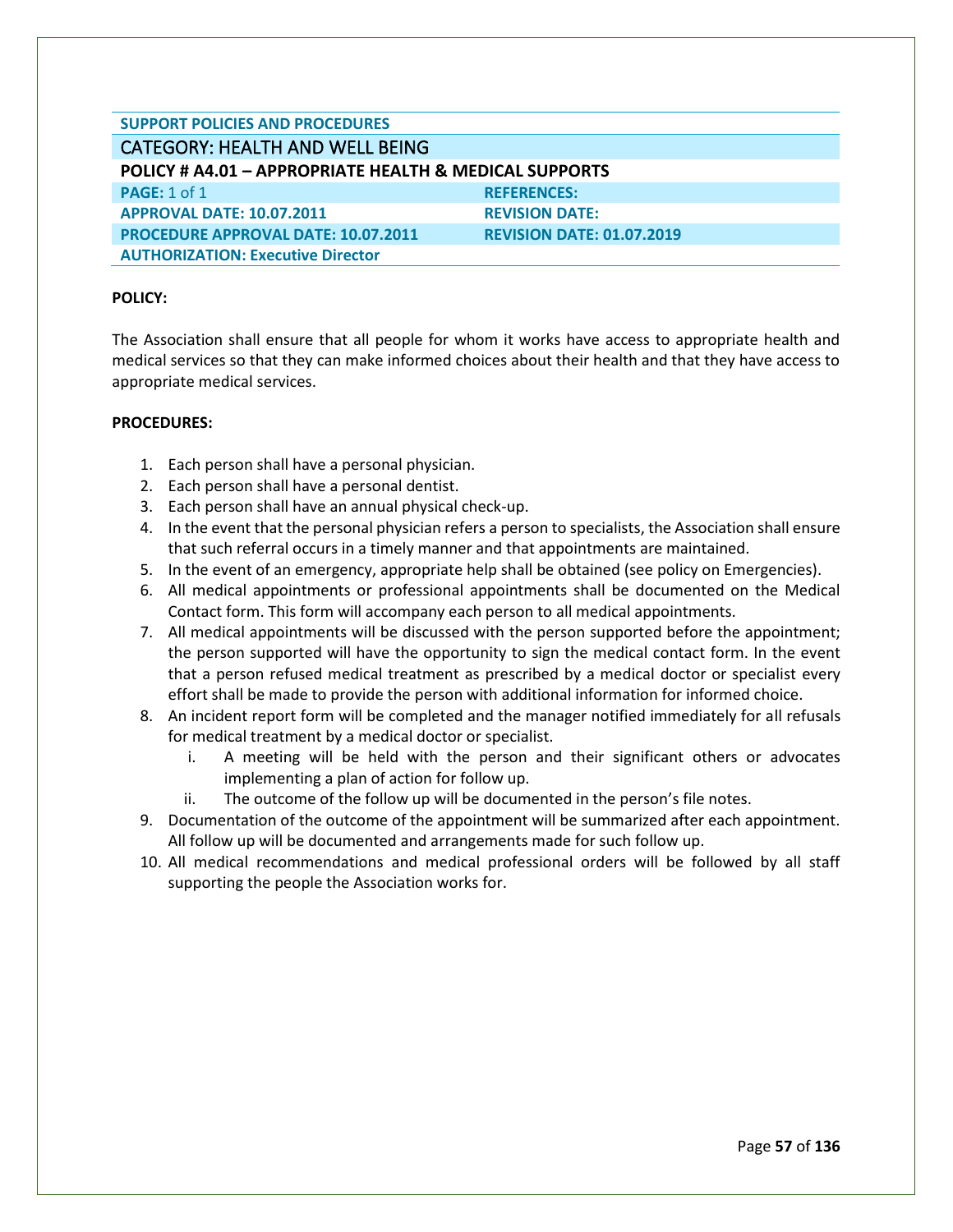| <b>SUPPORT POLICIES AND PROCEDURES</b>    |                                              |
|-------------------------------------------|----------------------------------------------|
| <b>CATEGORY: HEALTH AND WELL BEING</b>    |                                              |
| POLICY # A4.02 - SAFE TRANSPORTATION      |                                              |
| <b>PAGE: 1 of 1</b>                       | <b>REFERENCES: Vehicle Circle Check Form</b> |
| <b>APPROVAL DATE: 10.07.2011</b>          | <b>REVISION DATE:</b>                        |
| <b>PROCEDURE APPROVAL DATE: 1007.2011</b> | <b>REVISION DATE:</b>                        |
| <b>AUTHORIZATION: Executive Director</b>  |                                              |

The Association shall ensure that transportation provided to people for whom it works shall be done so in the safest possible manner.

- 1. Employees driving Association vehicles shall have a Class G permanent driver's license.
- 2. Prior to operating an Association vehicle, a Vehicle Circle Check shall be completed using the Vehicle Circle Check Form.
- 3. The driver and all passengers shall be seat belted before the vehicle is placed in motion.
- 4. All wheelchairs shall be secured before the vehicle is placed in motion.
- 5. All articles shall be safely stowed or secured before the vehicle is placed in motion.
- 6. A cell phone shall be carried on all trips.
- 7. The driver shall not operate the cell phone while operating the vehicle.
- 8. Appropriate insurance shall be in effect for all vehicles, Association or staff owned.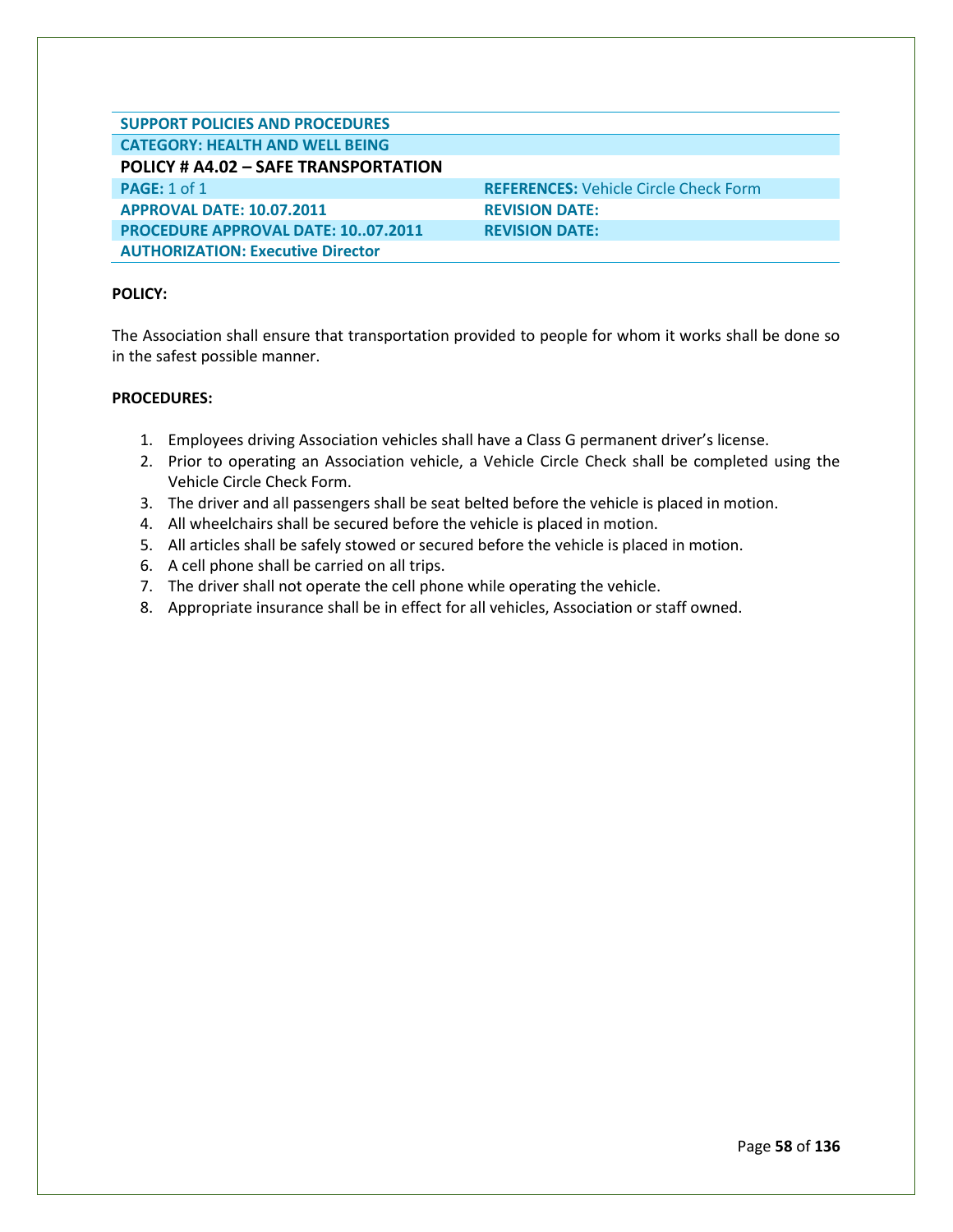| <b>SUPPORT POLICIES AND PROCEDURES</b>    |                                  |
|-------------------------------------------|----------------------------------|
| <b>CATEGORY: HEALTH AND WELL BEING</b>    |                                  |
| POLICY # A4.03 - PERSONAL HEALTH & SAFETY |                                  |
| <b>PAGE: 1 of 5</b>                       | <b>REFERENCES:</b>               |
| <b>APPROVAL DATE: 10.07.2011</b>          | <b>REVISION DATE:</b>            |
| <b>PROCEDURE APPROVAL DATE: 1007.2011</b> | <b>REVISION DATE: 11.05.2013</b> |
| <b>AUTHORIZATION: Executive Director</b>  |                                  |

The Association recognizes people's rights to self-determination and control over their own decisions and actions. The Association shall try to ensure that people are free to exercise their rights and that they meet their responsibilities as citizens of their communities The Association also recognizes that in certain situations, persons may require assistance in decision making and support in order to maintain their health and safety (as well as the health and safety of others) and their community responsibilities.

## **PROCEDURES:**

## **Personal Health of People Supported by the Association**

- 1. The Association, through its supports and services, shall ensure people supported have access to public health information that will assist the person to make informed choices.
- 2. It is the responsibility of Association employees to teach or to arrange for training on health topics that pertain to the health interests and needs of people supported.
- 3. When outside professional support is required, assistance shall be provided in accessing that support (e.g. doctors, hospitals, dentists, etc.) and assisting the person to obtain it in a timely fashion.
- 4. The Association shall develop personal health and safety protocols for each person who requires them. This shall be done with the assistance and knowledge of the person, kept in a known place and all employees supporting the person shall be made aware of the existence of such protocols.

#### **Maintaining Home Cleanliness**

- 1. Procedures regarding home cleanliness apply to all persons that the Association supports residentially with the exception of those persons who reside with their families, with associate families and in home-sharing arrangements.
- 2. It is the responsibility of Association employees to teach the people they support about the importance and benefits of maintaining a safe and healthy living environment, with specific reference to the following issues:
	- i. Fulfilling their responsibilities as citizens;
	- ii. Showing respect for their housemates, support employees and guests
	- iii. Compliance with the Landlord and Tenant Act and the individual Tenancy Agreement (where applicable) as well as the Support Agreement with the Association as it relates to standards of cleanliness;
	- iv. Outlining the benefits/losses of maintaining a clean/unkempt home with respect to how this affects their image, self-esteem, the perception of others, their opportunities for acceptance and inclusion, their health and safety, etc.
- 3. It shall be the responsibility of all employees and support network to develop instructional methods designed to assist the people they support to learn how to complete all standard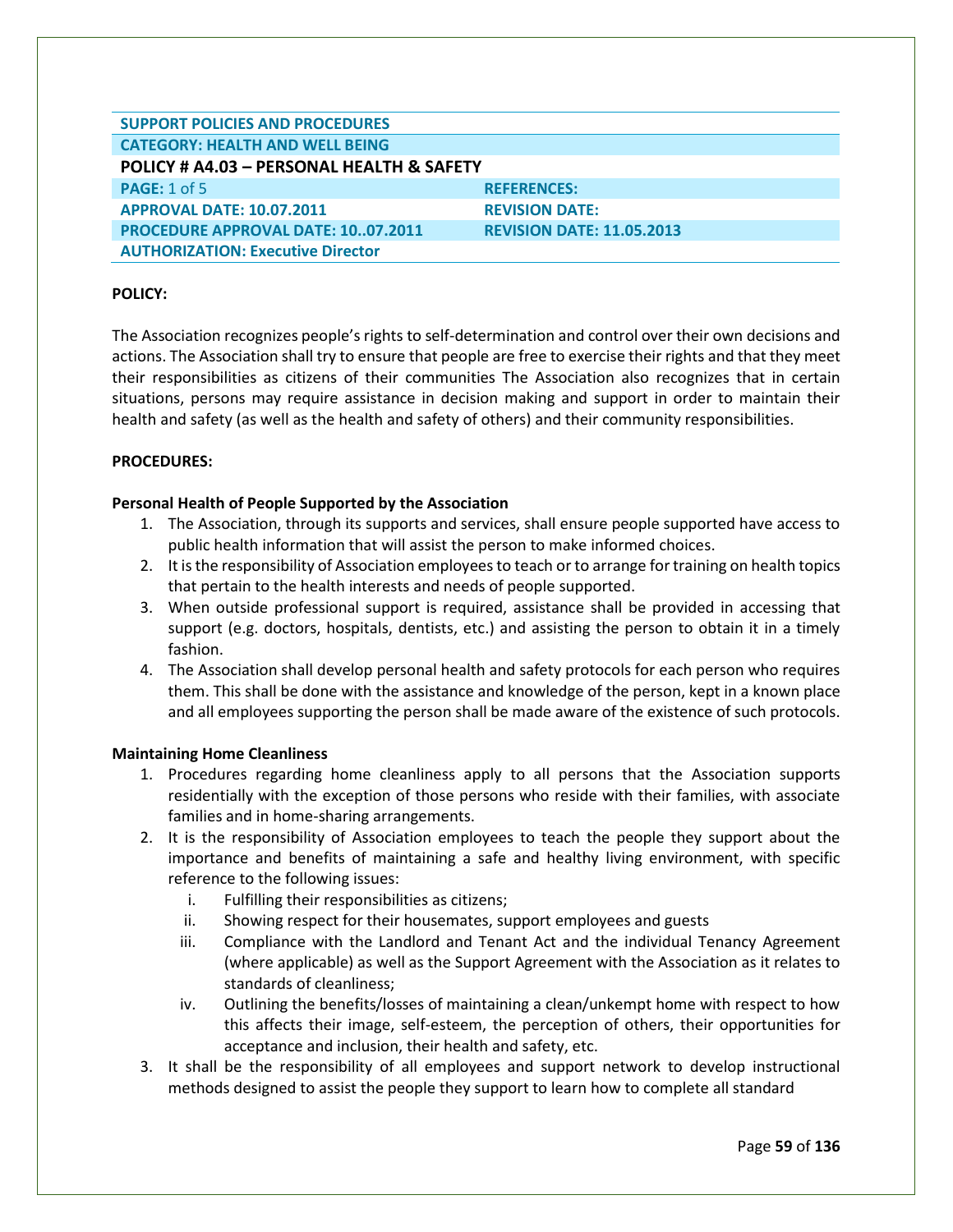# **SUPPORT POLICIES AND PROCEDURES CATEGORY: HEALTH AND WELL BEING POLICY # A4.03 – PERSONAL HEALTH & SAFETY PAGE:** 2 of 5 **REFERENCES: REFERENCES:**

household maintenance chores, with a goal of helping people become as independent as possible in fulfilling such chores or assist them to access these services via other generic or paid services.

- 4. For people who are unable to perform household chores independently for reasons directly related to the nature of their disability, it is the responsibility of employees to access generic community services to assist. In the absence of such service the employees shall provide direct assistance as required to complete such tasks to ensure the living arrangement meets acceptable societal levels of cleanliness as part of their assigned responsibilities.
- 5. With respect to the exterior condition of the living arrangement (lawns, gardens, driveways, condition of physical property), it is expected that employees shall support people to maintain their property in ways that are in keeping with the standard of their community and neighbourhood.
- 6. It is the responsibility of the Managers to design and implement a process to ensure that all living arrangements that fall under their direct support are maintained in ways that are consistent with the intent and scope of this policy in consideration of the wishes of the person.

#### **Protocols for Agitated and Violent Behaviour**

- 1. The Association shall take every reasonable precaution in the circumstances to protect the health and safety of both persons' supported and the employees who are involved with incidents of aggressive behaviour.
- 2. Recognizing the uniqueness of each person and the need for flexibility in responding to each situation, the Association provides the following statements of principles and policy objectives which are intended to provide information, guidance and to set overall limits but are not meant to be rigidly interpreted.
	- i. The Association recognizes and appreciates the burdens of stress and anxiety that are placed upon employees who deal with aggressive behaviour, especially in circumstances where an employee feels a sense of isolation from colleagues and management. In addition to the normal processes of program review and monitoring, senior employees shall take every reasonable action to support and sustain the efforts of employees in such situations.
	- ii. The Association recognizes that the presence of aggressiveness may be part of a person's disability and may be a primary reason for which the person or family seeks support; therefore, a person's receipt of the Association's supports shall not be made contingent upon "appropriate behaviour".
	- iii. The Association recognizes that a fundamental employee's responsibility is the support and enhancement of the legal and human rights of persons served or supported. Nevertheless, it is necessary at times to make judgments in the interest of safety on the spur of the moment which may temporarily limit those rights. No employees shall be disciplined for taking such action in the responsible performance of duties. It is recognized that the responsibility for the planning and delivery of support to individuals with the potential to be aggressive rests with the employee's team and others involved in the person's support. Senior employees shall support, encourage and collaborate with employee teams in every possible way to resolve safety and programming issues in the most appropriate way.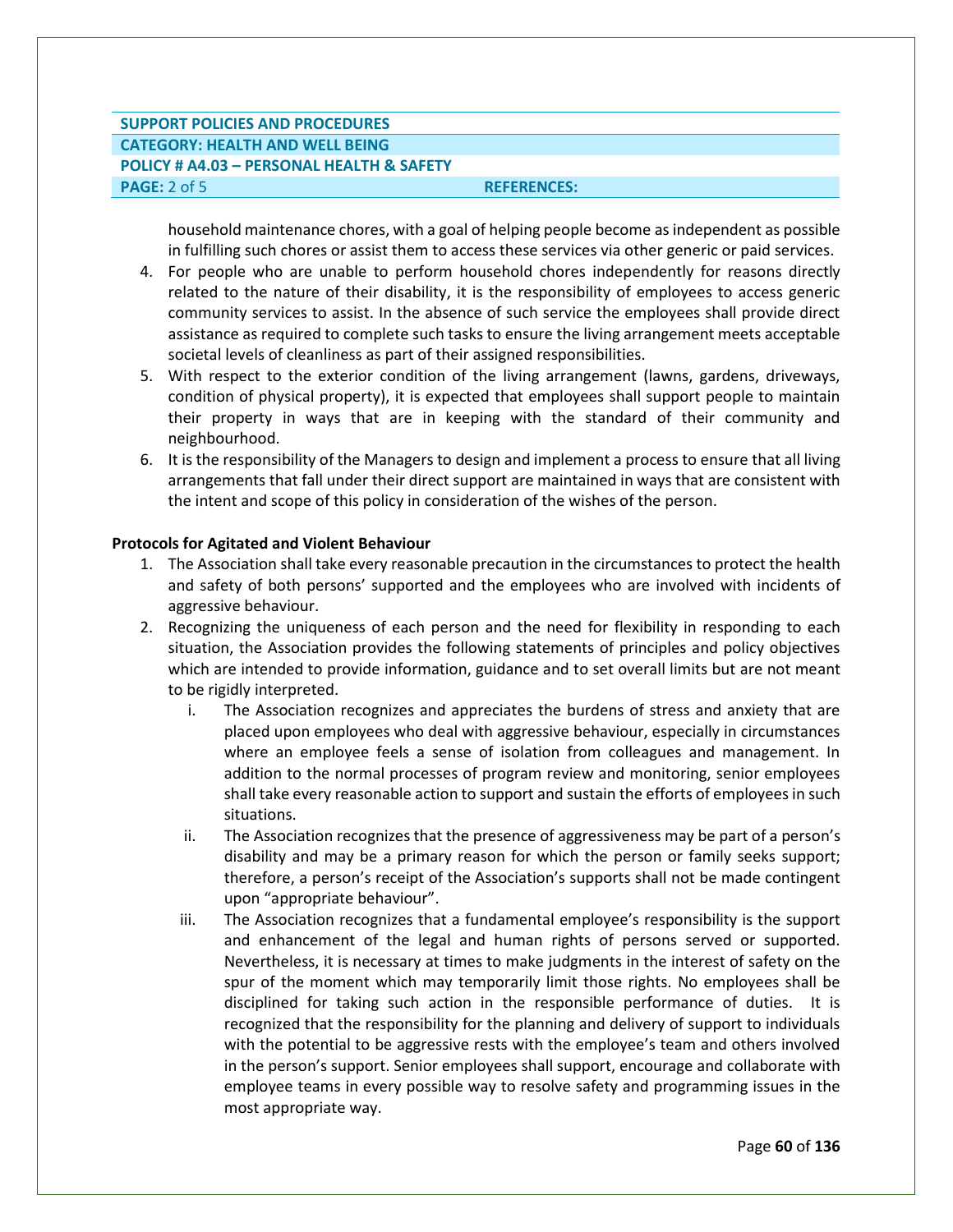# **SUPPORT POLICIES AND PROCEDURES CATEGORY: HEALTH AND WELL BEING POLICY # A4.03 – PERSONAL HEALTH & SAFETY PAGE:** 3 of 5 **REFERENCES:**

- 3. The Association recognizes the value of programs, which are known to be effective in correcting aggressive behaviour. However, the following conditioning techniques are defined as aversive and are unacceptable under any conditions:
	- i. Systematic infliction of physical pain, illness, physical and/or emotional trauma.
	- ii. Dehumanization of the person.
	- iii. Techniques inappropriate for the age of the person.
	- iv. Treatment out of proportion with the target behaviour.
	- v. Procedures which are normally unacceptable for persons without a disability and, in particular social segregation, social isolation, verbal abuse, a sustained systematic program of electric shock, mechanical restraint, water/lemon juice spray, and noxious stimulation (taste, smell, noise).
- 4. It is also recognized that some Individuals or employees may have personal objections to participating in programs, which establish and maintain extraordinary limits for a person. Such employees shall be supported to express these objections in a way that is both private and free from fear of discipline or other reprisal. Such employees are encouraged to bring such concerns directly to the Manager who shall treat the matter as privileged and confidential.
- 5. The Association's view is that aggressive personal behaviour can be the result of faulty learning processes, and that such behaviour has a communicative function. All employees should understand that aggressive behaviour is not always an expression of anger or hostility toward others and consequently cannot be predicted. Therefore, measures to assess a person's potential to aggress are inappropriate and could result in unfair labeling. The Aggressive behaviour may be the only indicator that the person is upset, unhappy, feeling ill, etc. As such, it can be a symptom of any underlying issue or cause, which needs to be discovered and understood. The persistence of such behaviour may be the result of our failure to understand the message that is being communicated.
- 6. The proper role of support to individuals who engage in such behaviour is to stand beside the person and to offer support in an empathetic and unconditional way. As it stands in direct contradiction to the principles and policy objectives outlined in this statement, the Association does not encourage the involvement of the police in situations where persons supported act out aggressively.
- 7. Some types of behavior described as aggressive which are experienced by employees can be a reaction to inappropriate action by employees towards a person, particularly in situations where employees may be attempting to assert control over the person. It should be understood that for the purpose of interpreting this policy such behaviour, or situations where individuals are reacting to inappropriate actions by others toward them, is not aggression.
- 8. The Association employees shall ensure that, as much as possible, support workers and people being supported are compatible with each other. Compatibility among people who spend a great deal of time together under demanding circumstances helps to ensure mutual acceptance and understanding, thereby reducing the likelihood of aggressive behaviour occurring.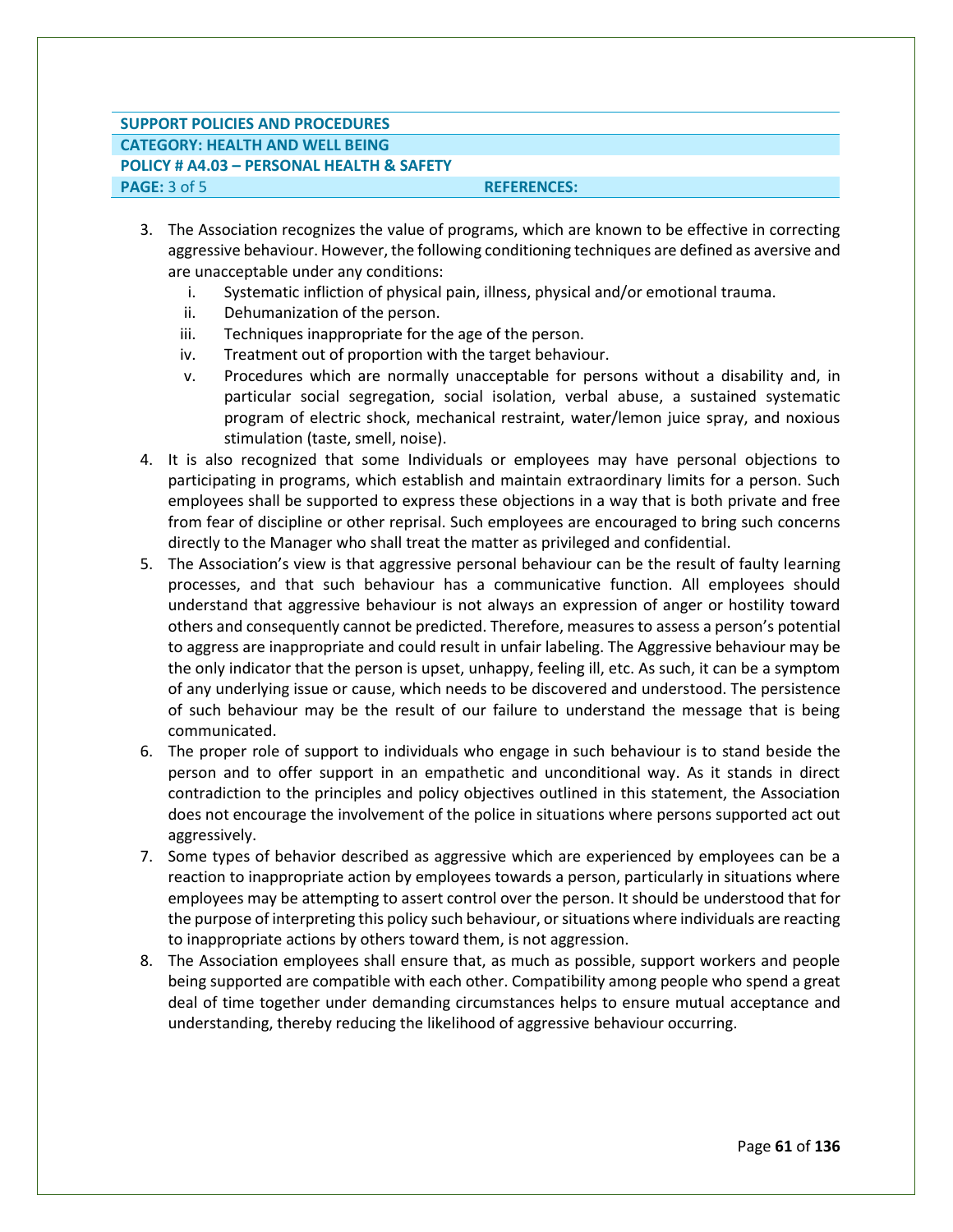# **SUPPORT POLICIES AND PROCEDURES CATEGORY: HEALTH AND WELL BEING POLICY # A4.03 – PERSONAL HEALTH & SAFETY PAGE:** 4 of 5 **REFERENCES:**

## **Policy Objectives**

- 1. Whenever possible the Association shall ensure that appropriate staff training in the prevention of behavioural crises and the provision of specialized support to persons with aggressive behaviour is provided to any employee assigned to work with such people, and the Association shall endeavor to make such training available to all employees.
- 2. The Association shall arrange to provide for external professional consultation to respond to a pattern of aggressive behaviour as required.
- 3. The normal practice shall be to avoid scheduling employees who have not yet received specialized training, to work alone with people who have the potential to behave aggressively.
- 4. The Association shall provide arrangements for back-up systems in particular where employees typically work alone.
- 5. Where there is a known risk of working with a person with aggressive behaviour, the Association shall give priority consideration to requests for reassignment from employees who are experiencing special circumstances, such as pregnancy.
- 6. Association employees are expected to appreciate at all times:
	- i. the unconscionable and destructive effects of the labeling of people;
	- ii. the importance of the promotion of positive images of people with a disability;
	- iii. the importance of the protection of people's privacy and the confidentiality of personal information.

Association employees therefore shall not support any program or other intervention, the object or result which labels, stigmatizes, or otherwise set apart people served or supported by the Association.

7. Notwithstanding the above, the Association shall ensure that there is full disclosure of relevant information, concerning a person served or supported, to all employees assigned to work directly with that person.

# **Procedures for Supporting People with Known Agitated or Violent Behaviour**

- 1. If a person is known to express violent behaviour, a plan shall be developed that is specific to the person's unique situation.
- 2. This plan may include:
	- i. Involvement of professional psychiatric assistance.
	- ii. Identification of back-up strategies for employees.
	- iii. Involvement of medical and/or hospital employees.
	- iv. Identification of managers to be notified immediately in case of altercations.
	- v. Identification of an advocate (parent, other family member, friend, etc.) and procedure for notifying the advocate when required.
	- vi. Identification of employee supports.

# **Consideration for Employees who are Experiencing Concern for Their Safety**

1. At the beginning of the shift, an employee shall make sure s/he is aware of the backup system and the backup resources and how to contact them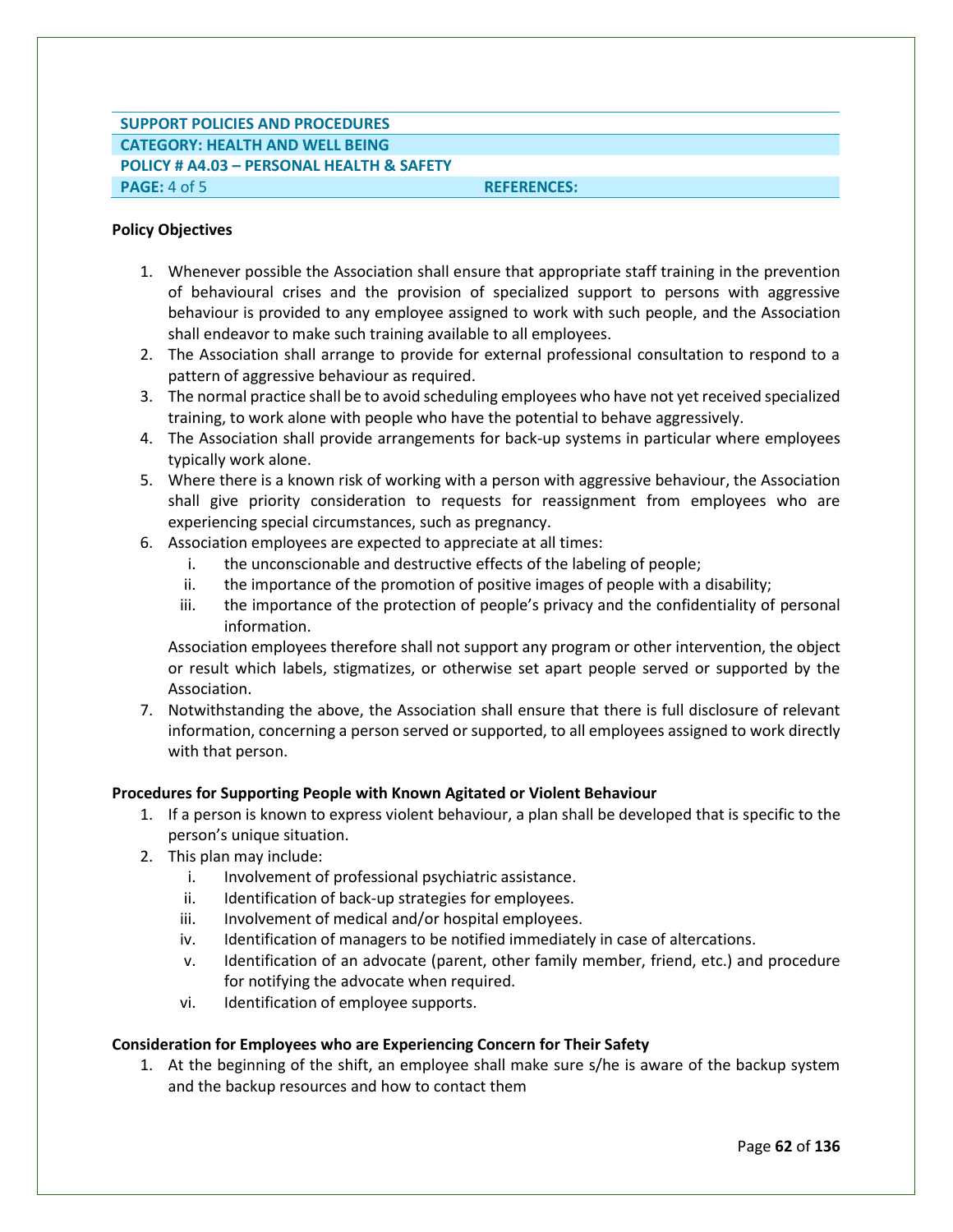# **SUPPORT POLICIES AND PROCEDURES CATEGORY: HEALTH AND WELL BEING POLICY # A4.03 – PERSONAL HEALTH & SAFETY PAGE:** 5 of 5 **REFERENCES:**

- 2. If an employee has not had specific training, the Manager shall be approached with a request for such training as soon as it is offered.
- 3. If an employee requires additional assistance or advice about how to handle aggressive behaviour, it shall be taken up with the Manager. Through established processes, it should be possible to arrange for program advice and assistance in organizing and planning around the person's specific needs.
- 4. If an employee is experiencing special circumstances, such as pregnancy, when tolerance for such risk is reduced, the employee may ask to be rescheduled or reassigned until circumstances are back to normal.
- 5. In the event that the employee is injured s/he shall call for back up and seek medical attention. The injury shall be reported immediately to the supervisor in order that the required report to Worker's Compensation can be filed.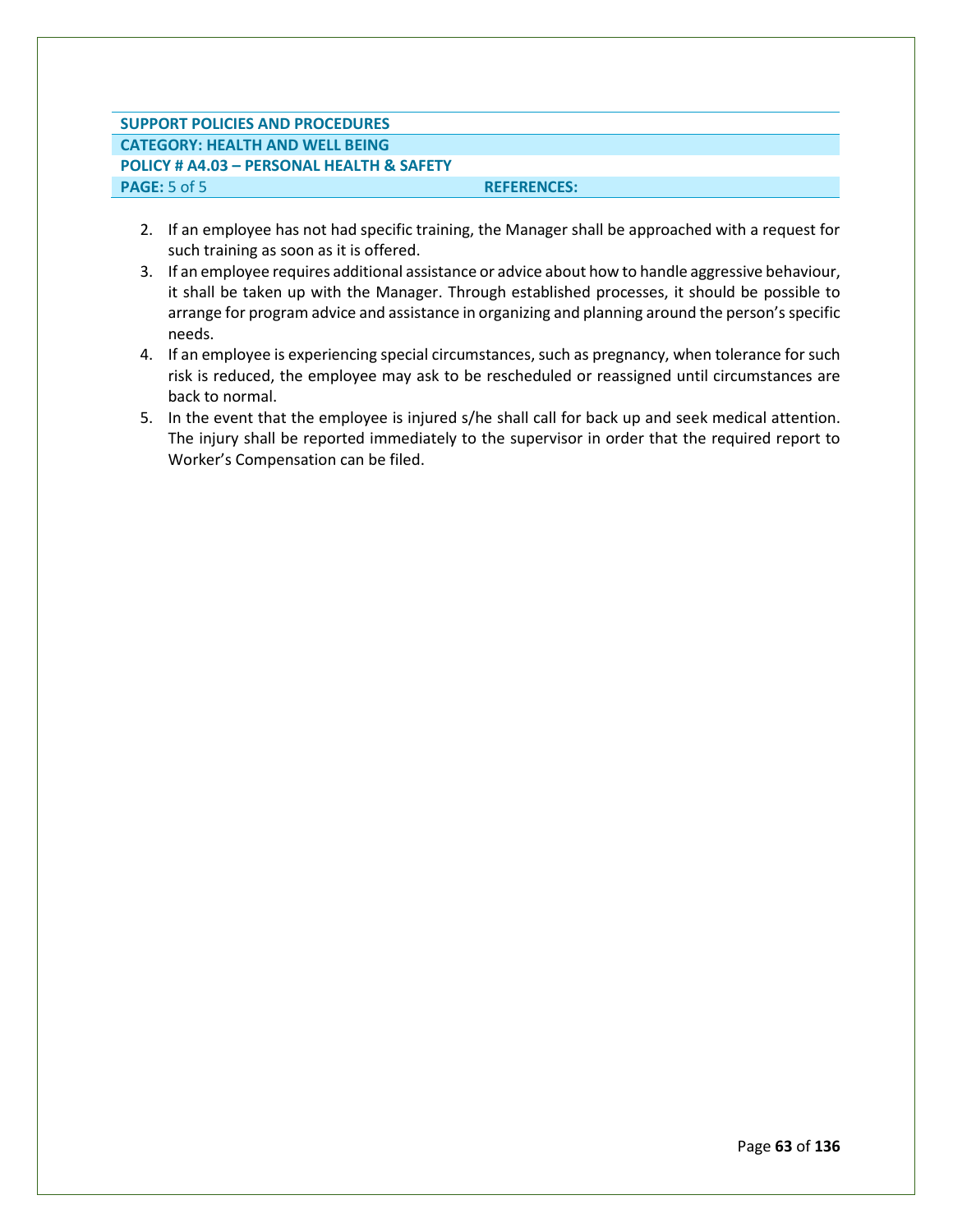| <b>SUPPORT POLICIES AND PROCEDURES</b>    |                                  |
|-------------------------------------------|----------------------------------|
| <b>CATEGORY: HEALTH AND WELL BEING</b>    |                                  |
| POLICY # A4.04 - MEDICAL EMERGENCIES      |                                  |
| <b>PAGE: 1 of 1</b>                       | <b>REFERENCES:</b>               |
| <b>APPROVAL DATE: 10.07.2011</b>          | <b>REVISION DATE:</b>            |
| <b>PROCEDURE APPROVAL DATE: 1007.2011</b> | <b>REVISION DATE: 01.07.2019</b> |
| <b>AUTHORIZATION: Executive Director</b>  |                                  |

The Association shall ensure that all people it supports have access to appropriate medical emergency services.

- 1. In the event that medical emergency assistance is required, 911 will be called.
- 2. Unless there is a DNR or other Advance Care Directive providing otherwise, First Aid shall be administered until first responders arrive. First Aid will include monitoring the person's airway, breathing and circulation along with other life-threatening injuries. Vital signs shall be monitored until first responders arrive and every effort shall be made to ensure the individual is safe and comfortable.
- 3. If possible, the individual in an emergency shall be accompanied to hospital. If not possible, the Manager shall be notified and someone shall be sent to the hospital as soon as possible.
- 4. The following information shall be sent with the individual to the hospital:
	- i. Information Summary Sheet;
	- ii. Medical Record of Contact;
	- iii. List of current medications.
- 5. All relevant information pertaining to the medical emergency shall be documented in the person's file and the appropriate reports shall be completed. (e.g. Incident Report).
- 6. The Manager shall be notified immediately. If the Manager is not available, the On-Call Manager shall be notified immediately.
- 7. Should the incident occur at a day service and the individual is supported in a residential setting, the individual's residential staff will be contacted immediately and the Manager will determine if and when supports will be handed off to residential supports.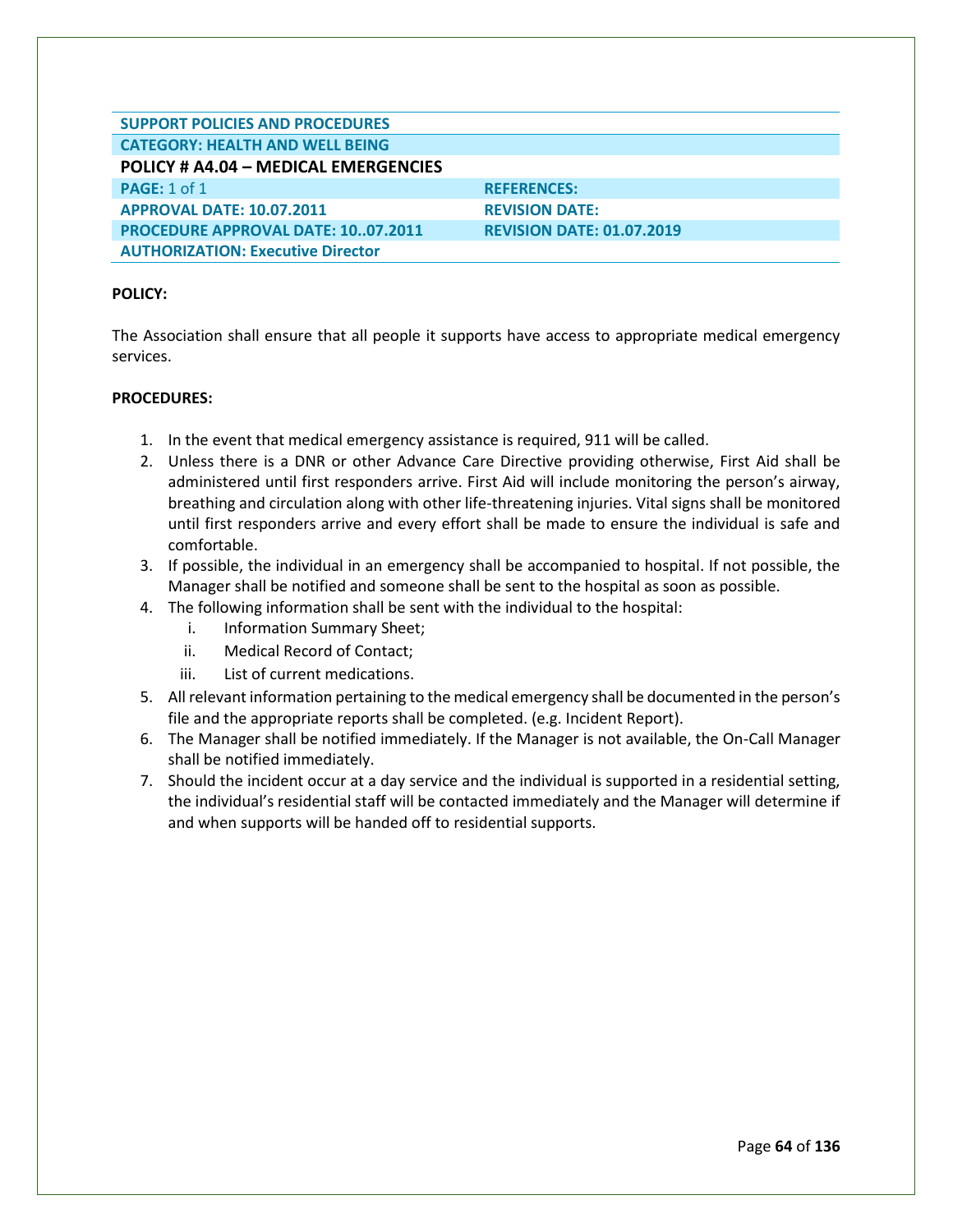| <b>SUPPORT POLICIES AND PROCEDURES</b>     |                                                 |
|--------------------------------------------|-------------------------------------------------|
| <b>CATEGORY: HEALTH AND WELL BEING</b>     |                                                 |
| POLICY # A4.05 - CONSENT TO TREATMENT      |                                                 |
| <b>PAGE: 1 of 2</b>                        | <b>REFERENCES: Health Care Consent Act 1996</b> |
| <b>APPROVAL DATE: 01.14.2008</b>           | <b>REVISION DATE:</b>                           |
| <b>PROCEDURE APPROVAL DATE: 01.14.2008</b> | <b>REVISION DATE:</b>                           |
| <b>AUTHORIZATION: Executive Director</b>   |                                                 |

Regulated health practitioners providing treatment to people for whom the Association works must ensure that they meet the legislated requirements for obtaining informed consent as defined by the *Health Care Consent Act, 1996*.

Employees of the Association shall identify a list of potential Substitute Decision Makers (SDM) as defined by the Health Care Consent Act, 1996.

Under no circumstance shall employees of the Association provide consent for treatment on behalf of people for whom the Association works.

- 1. Every person for whom the Association works shall have on file a list of persons who have agreed to act as substitute-decision-makers (SDM). The person for whom the Association works shall be involved in the process of determining the SDM. Such a list shall be in the person's file and Information Summary.
- 2. The Association shall endeavor to obtain at least three persons as SDMs and in doing so shall contact all potential SDMs in order to rank them (See Section 20 of the *Health Care Consent Act, 1996* – attached).
- 3. An SDM means a person who is authorized under Section 20 of the *Health Care Consent Act, 1966*  to give or refuse consent to treatment on behalf of a person who is incapable with respect to the treatment (See Section 20 of the *Health Care Consent Act, 1966* attached).
- 4. The Manager of all the residences at which the person in question resides shall be responsible for ensuring that the list of SDMs is established and reviewed on no less than an annual basis.
- 5. The health care practitioner (doctor) shall be the authority and the responsibility that determines if the person for whom the Association works is capable or incapable of making an informed consent with respect to the treatment. An employee of the Association may provide information to assist the health care practitioner to make such a determination but shall not make the determination.
- 6. In the event that a health care practitioner requires urgent/immediate consent for treatment. The Association employee shall provide the names and contact information of the SDMs.
- 7. It is the responsibility of the health care practitioner to contact the SDM, although an Association employee may assist with the contact if requested to do so.
- 8. All discussions with respect to the consent for treatment shall be between the health care practitioner and the SDM.
- 9. A similar process shall be used when the treatment is not of an urgent/immediate manner.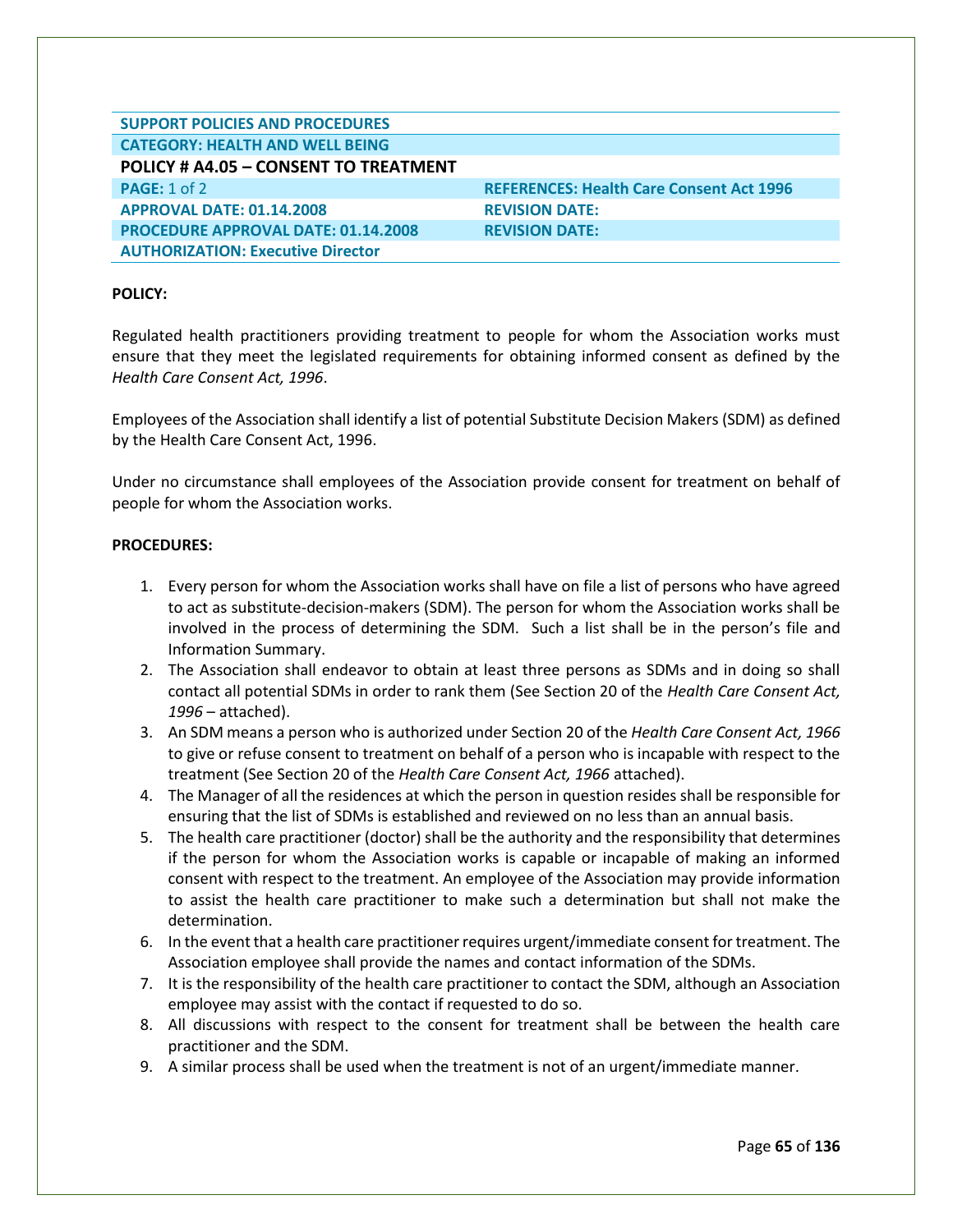# **SUPPORT POLICIES AND PROCEDURES CATEGORY: HEALTH AND WELL BEING POLICY # A4.05 – CONSENT TO TREATMENT PAGE:** 2 of 2 **REFERENCES: Health Care Consent Act 1996**

- 10. This policy and these procedures shall apply: to persons who live in Association operated homes; to persons who live in Family Home situations; and to people who live on their own but are supported by the Association in some other manner.
- 11. For persons who live in homes operated by other agencies, the Association shall share this policy and these procedures with that agency with the encouragement that such persons also have SDMs identified.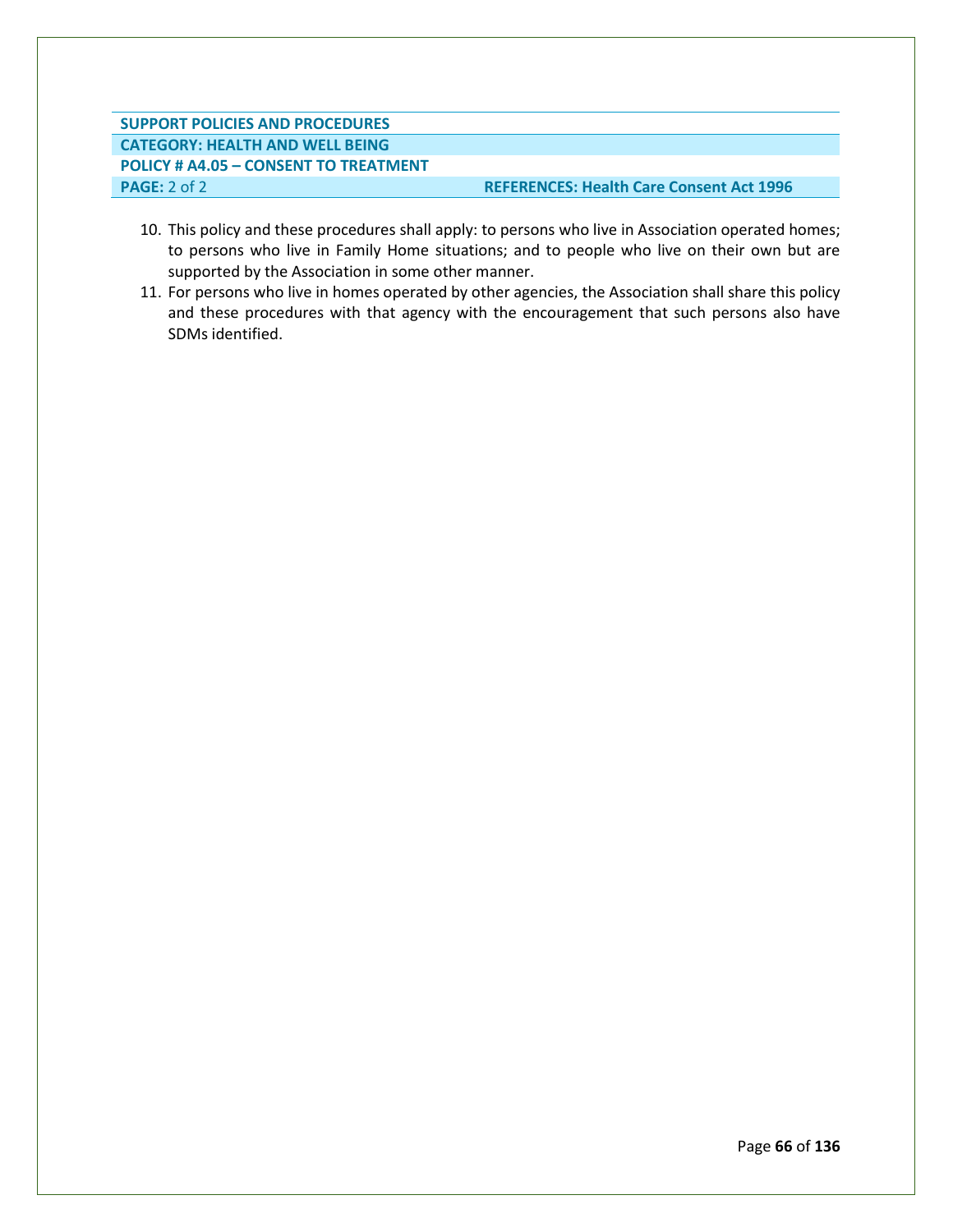| <b>SUPPORT POLICIES AND PROCEDURES</b>     |                                         |
|--------------------------------------------|-----------------------------------------|
|                                            |                                         |
| <b>CATEGORY: HEALTH AND WELL BEING</b>     |                                         |
|                                            |                                         |
| POLICY # A4.06 - RISK ASSESSMENT           |                                         |
|                                            |                                         |
| <b>PAGE: 1 of 1</b>                        | <b>REFERENCES: Risk Assessment Form</b> |
| <b>APPROVAL DATE: 01.14.2008</b>           | <b>REVISION DATE:</b>                   |
|                                            |                                         |
|                                            |                                         |
| <b>PROCEDURE APPROVAL DATE: 01.14.2008</b> | <b>REVISION DATE:</b>                   |
|                                            |                                         |
| <b>AUTHORIZATION: Executive Director</b>   |                                         |

In order to provide the best possible support to its clients, the Association shall ensure that a risk assessment is completed for each individual and employees shall ensure that all precautions are taken to respect the risks outlined.

## **PROCEDURES:**

- 1. A risk assessment shall be completed for each individual supported by the Association as soon as the Association's formal involvement with the individual commences.
- 2. The risk assessment shall be reviewed and updated as information changes and no less than on an annual basis.
- 3. The Risk Assessment Form shall be used to complete the risk assessment.
- 4. It shall be the responsibility of the Manager of the program to ensure that changes and updates are completed as required.
- 5. Every employee working for an individual shall read, be familiar with and follow all information on the Risk Assessment Form of the individual supported.
- 6. Information contained in the risk assessment shall be treated as confidential and shared only with employees who need to know about the information in order to provide appropriate support.
- 7. Language used in the risk assessment shall be respectful and clear.

# **Day Services Support**

- 1. A Risk and Cautions binder will be developed and maintained by the Team Lead.
- 2. The Risk and Cautions binder will be organized as follows:
	- i. By individual (last name, first name)
		- a. Allergies
		- b. Assessments
		- c. Behavioural
		- d. Medical
- 2. The Risk and Cautions binder will be updated as new information becomes available (i.e. change in food preparation) and staff will be notified immediately (team huddle and whiteboard).
- 3. New risks or revisions to risks will be flagged via AIMS as must reads for all staff.
- 4. The Risk and Cautions binder will be reviewed at each team meeting, identifying any new information and any areas of concern.
- 5. The Risk and Cautions binder will be reviewed and signed off by all new staff, students and volunteers (as required).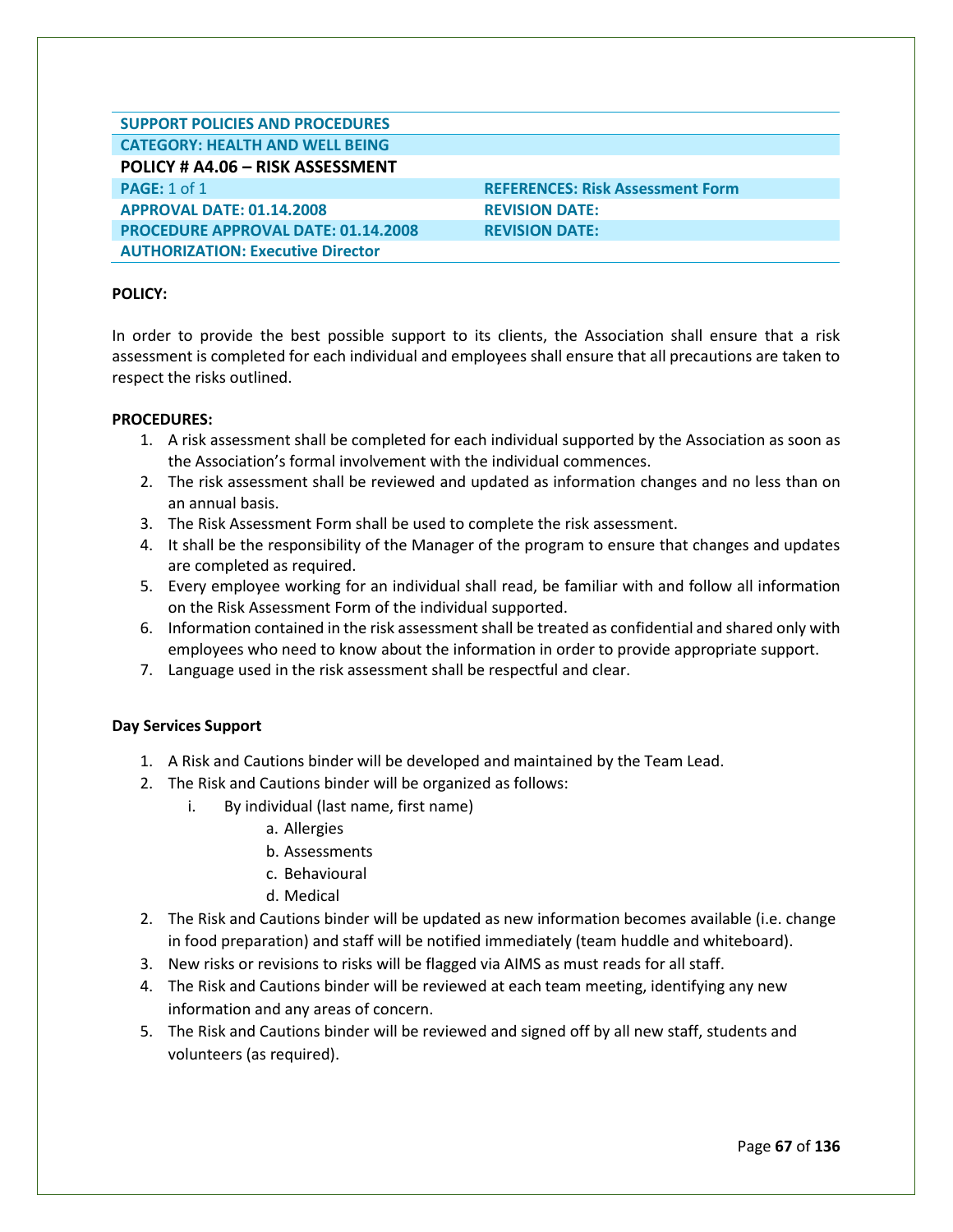| <b>SUPPORT POLICIES AND PROCEDURES</b>     |                       |
|--------------------------------------------|-----------------------|
| <b>CATEGORY: HEALTH AND WELL BEING</b>     |                       |
| POLICY # A4.07 - POLICE ASSISTANCE         |                       |
| <b>PAGE:</b> 1 of 1                        | <b>REFERENCES:</b>    |
| <b>APPROVAL DATE: 10.07.2011</b>           | <b>REVISION DATE:</b> |
| <b>PROCEDURE APPROVAL DATE: 10.07.2011</b> | <b>REVISION DATE:</b> |
| <b>AUTHORIZATION: Executive Director</b>   |                       |

For issues of safety and security not covered by other policies and procedures, the appropriate police service shall be contacted.

- 1. Various policies and procedures cover when the police shall be contacted.
- 2. If in doubt about calling the police, employees shall contact the Manager or On Call Manager.
- 3. If a Manager cannot be contacted and/or if it is an emergency requiring immediate action the employee shall contact the appropriate police service.
- 4. If contacting police without first contacting the Manager, ensure that the Manager is aware of the contact as soon as possible.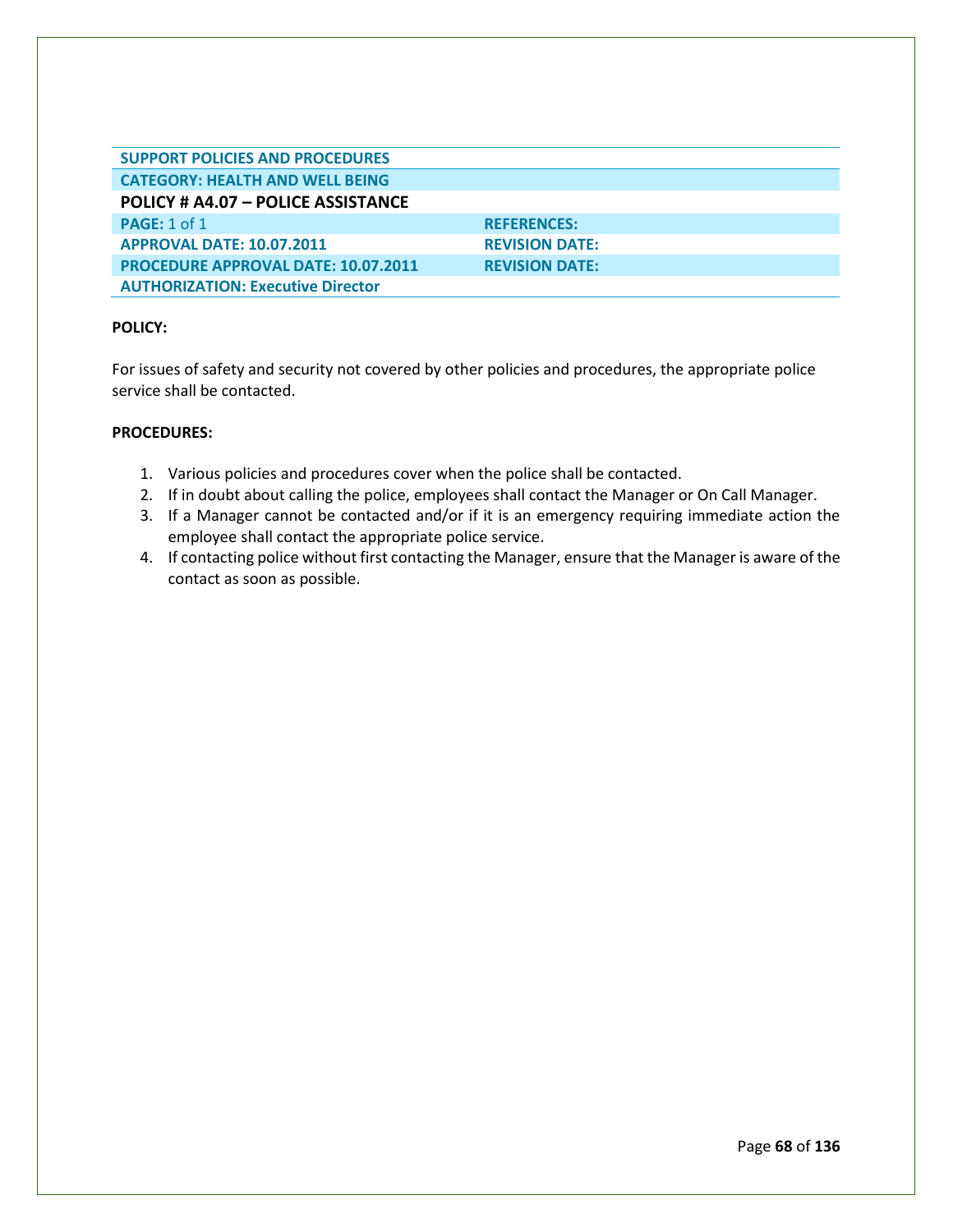| <b>SUPPORT POLICIES AND PROCEDURES</b>       |                                  |
|----------------------------------------------|----------------------------------|
| <b>CATEGORY: HEALTH AND WELL BEING</b>       |                                  |
| POLICY # A4.08 - EMERGENCY PREPAREDNESS PLAN |                                  |
| <b>PAGE: 1 of 1</b>                          | <b>REFERENCES:</b>               |
| <b>APPROVAL DATE: 10.07.2011</b>             | <b>REVISION DATE:</b>            |
| <b>PROCEDURE APPROVAL DATE: 10.07.2011</b>   | <b>REVISION DATE: 01.07.2019</b> |
| <b>AUTHORIZATION: Executive Director</b>     |                                  |

The Association shall develop and maintain an Emergency Preparedness Plan (consistent with supports provided) that addresses emergencies inside Association premises and outside Association premises which would also address continuity of operation.

- 1. All services will have an Emergency Preparedness Plan (consistent with supports provided) posted at all exits to the service areas.
- 2. Plans will include:
	- i. list of what should be in an emergency kit:
		- a. Flashlight and batteries
		- b. Radio and batteries or crank radio
		- c. Spare batteries (for radio, flashlight, assistive devices, etc.)
		- d. First aid kit
		- e. Telephone that can work during a power disruption
		- f. Candles and matches/lighter
		- g. Extra car keys and cash
		- h. Important papers (identification)
		- i. Non-perishable food and bottled water
		- j. Manual can opener
		- k. Clothing and footwear
		- l. Blankets or sleeping bags
		- m. Toilet paper and other personal items
		- n. Medication
		- o. Medic Alert® bracelet or identification
		- p. Backpack/duffle bag
		- q. Whistle (to attract attention if needed)
		- r. Playing cards
	- ii. a list of people in the service and emergency contact information
	- iii. a meeting place designated in the event of an evacuation
	- iv. a list of all emergency contact numbers the location of the emergency kit
	- v. identified home floor plan and service floor plan
	- 3. People living in Independent Living environments will be provided information on what they need to do in an emergency situation. People will be assisted to complete their own emergency kit and contact list.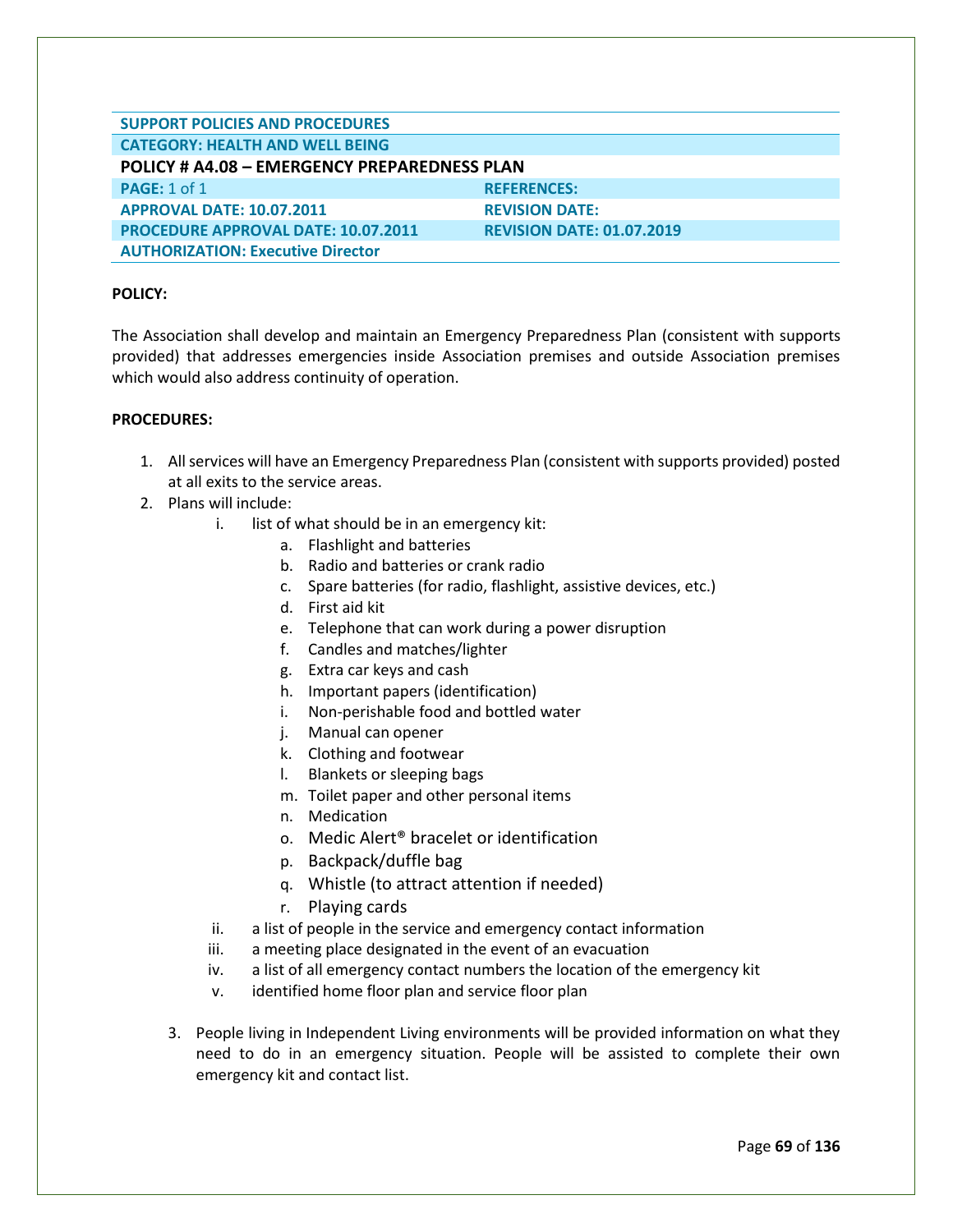| <b>SUPPORT POLICIES AND PROCEDURES</b>     |                                  |
|--------------------------------------------|----------------------------------|
| <b>CATEGORY: HEALTH AND WELL BEING</b>     |                                  |
| POLICY # A4.09 - BATHING                   |                                  |
| <b>PAGE: 1 of 1</b>                        | <b>REFERENCES:</b>               |
| <b>APPROVAL DATE: 10.07.2011</b>           | <b>REVISION DATE:</b>            |
| <b>PROCEDURE APPROVAL DATE: 10.07.2011</b> | <b>REVISION DATE: 01.07.2019</b> |
| <b>AUTHORIZATION: Executive Director</b>   |                                  |

The Association shall ensure that appropriate physical safeguards and bathing practices are in place to address the dignity, protection and safety of persons for whom the Association works while bathing or being bathed.

- 1. The dignity and self-esteem of the person shall be ensured.
- 2. Documentation shall include the person's personal preferences regarding bathing and bathing skills according to the level of care and supervision required.
- 3. Each person's privacy shall be respected by ensuring the person is appropriately covered during and after bathing.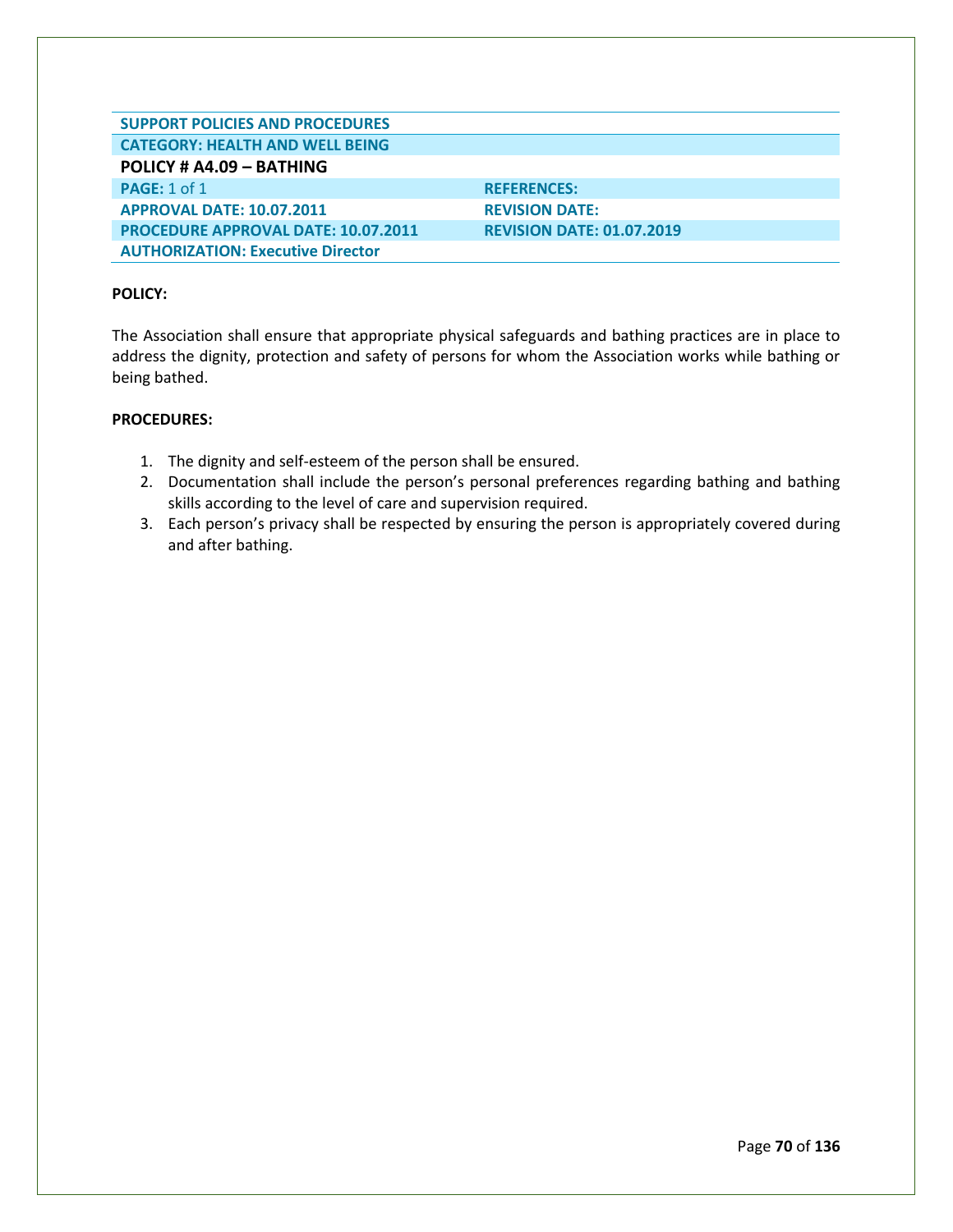| <b>SUPPORT POLICIES AND PROCEDURES</b>                                        |                       |
|-------------------------------------------------------------------------------|-----------------------|
| <b>CATEGORY: HEALTH AND WELL BEING</b>                                        |                       |
| <b>POLICY # A4.10 - MINIMUM AND MAXIMUM TEMPERATURES IN ASSOCIATION HOMES</b> |                       |
| <b>PAGE: 1 of 1</b>                                                           | <b>REFERENCES:</b>    |
| <b>APPROVAL DATE: 10.07.2011</b>                                              | <b>REVISION DATE:</b> |
| <b>PROCEDURE APPROVAL DATE: 10.07.2011</b>                                    | <b>REVISION DATE:</b> |
| <b>AUTHORIZATION: Executive Director</b>                                      |                       |

The Association shall ensure that minimum and maximum temperatures are kept at a minimum of 20 degrees Celsius from October 1st to May 31st of each year, the Association will also ensure that each environment will have a minimum of one cooling room with a humidex level set below 35 degrees Celsius.

- 1. The Association will ensure the environment of a group home or family home is kept at a minimum of 20 degrees Celsius from October 1st, to May 31st of each year.
- 2. The Association will ensure that each environment will have a minimum of one cooling room with a humidex level set below 35 degrees Celsius.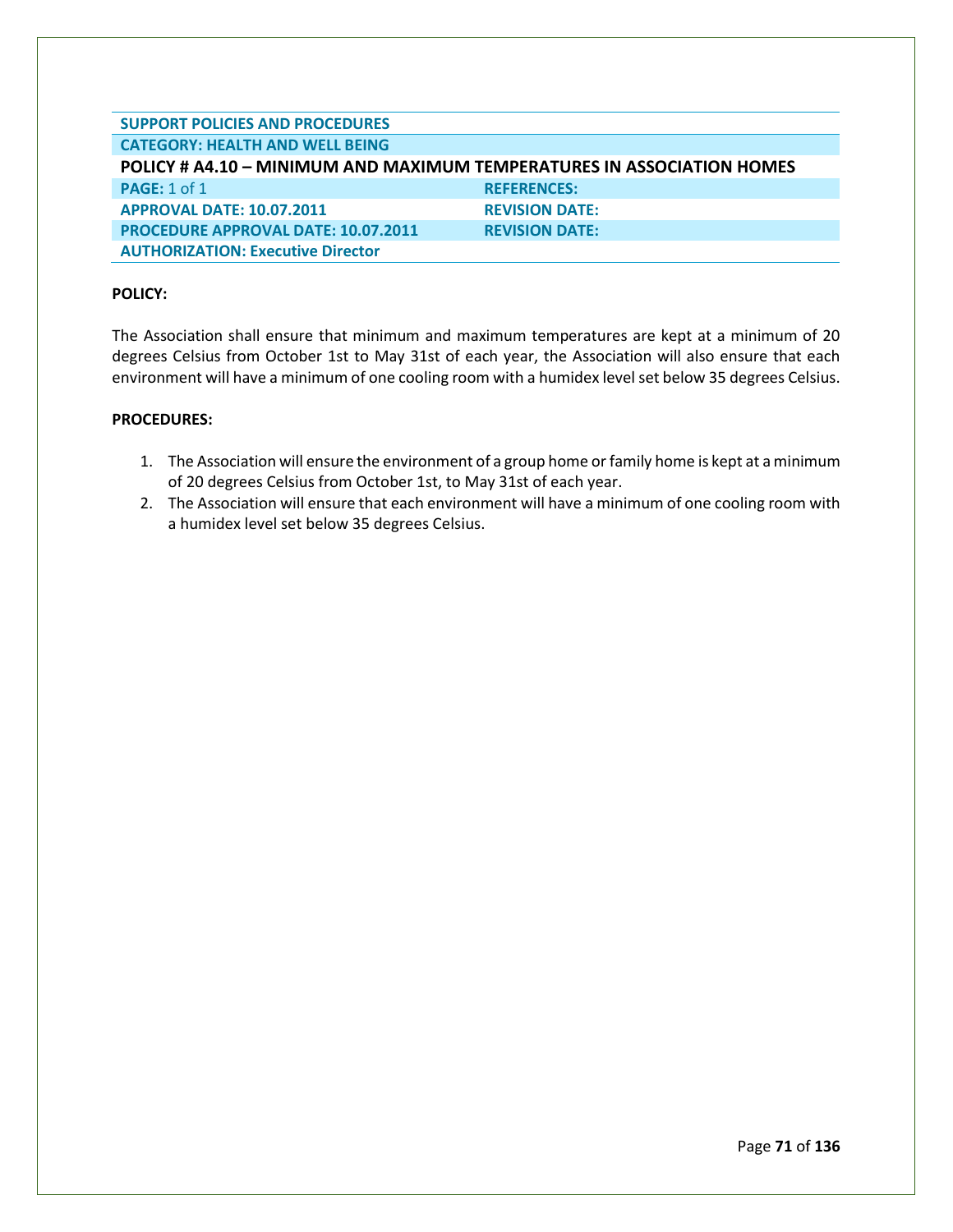| <b>SUPPORT POLICIES AND PROCEDURES</b>     |                                  |
|--------------------------------------------|----------------------------------|
| <b>CATEGORY: HEALTH AND WELL BEING</b>     |                                  |
| POLICY # A4.11 - WATER TEMPERATURE         |                                  |
| <b>PAGE: 1 of 1</b>                        | <b>REFERENCES:</b>               |
| <b>APPROVAL DATE: 10.07.2011</b>           | <b>REVISION DATE:</b>            |
| <b>PROCEDURE APPROVAL DATE: 10.07.2011</b> | <b>REVISION DATE: 01.07.2019</b> |
| <b>AUTHORIZATION: Executive Director</b>   |                                  |

The staff of the Association will ensure water temperature is monitored for people whom the Association works that do not demonstrate the ability to recognize hot and cold on their own. The Association shall safeguard people who live in or use Association buildings from injury due to scalding from excessive water temperatures.

- 1. The Association shall ensure all regulators are on all main hot water tanks are in good working order in all Association operated homes. Regulators will be monitored to ensure the temperature is maintained at no more than 49 degrees Celsius.
- 2. The Association will ensure inspection of water temperature is monitored and tested to ensure the water from taps is no hotter than 49 degrees Celsius on a daily basis.
	- a. A hot water tap is to be run for one minute before using a digital thermometer to check the scald guard is working and the water temperature from the tap is no hotter than 49 degrees Celsius.
	- b. The Association will document the information on the duties and responsibilities checklist on a daily basis.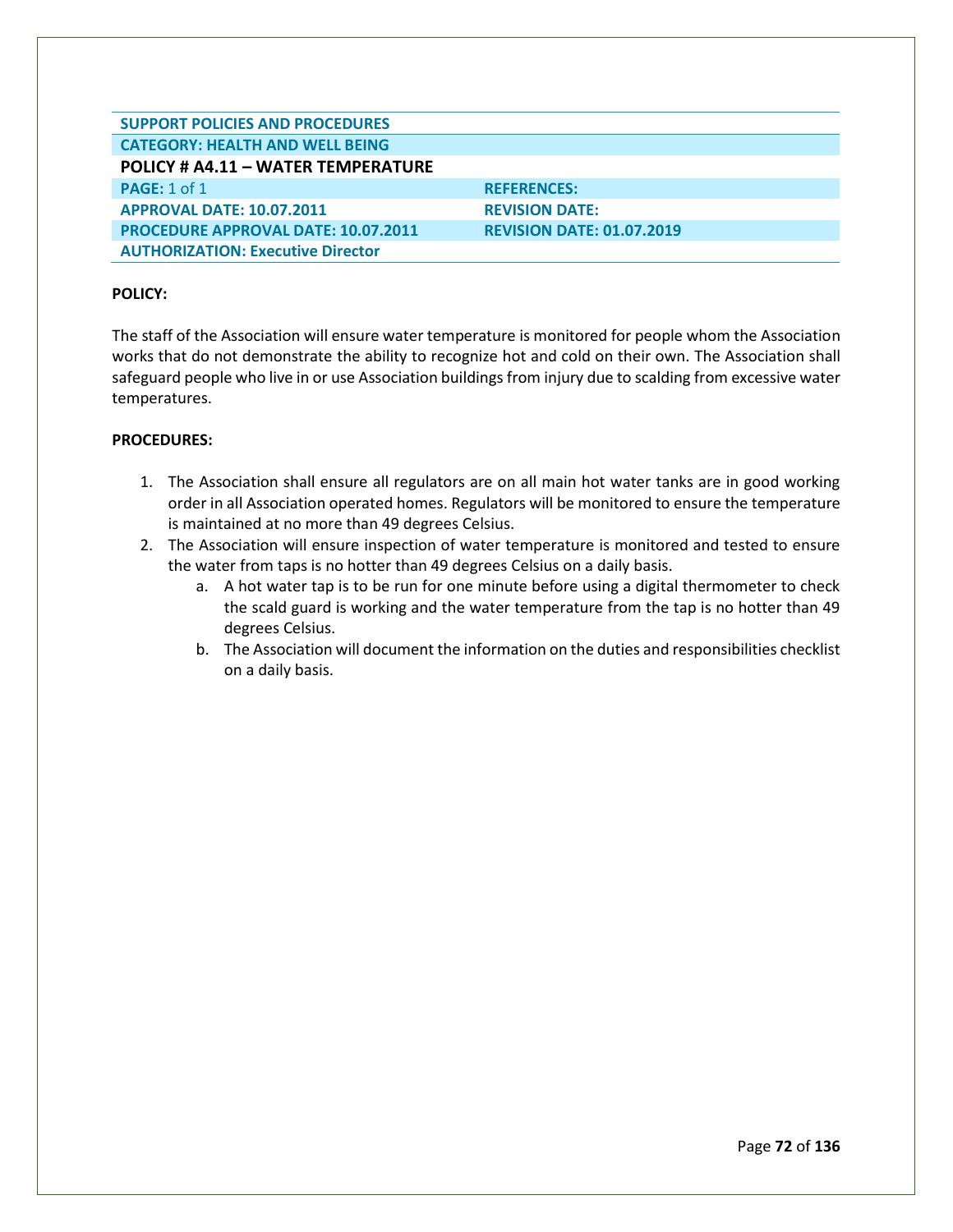| <b>SUPPORT POLICIES AND PROCEDURES</b>                    |                                  |  |
|-----------------------------------------------------------|----------------------------------|--|
| <b>CATEGORY: HEALTH AND WELL BEING</b>                    |                                  |  |
| <b>POLICY # A4.12 - SELF ADMINISTRATION OF MEDICATION</b> |                                  |  |
| <b>PAGE: 1 of 1</b>                                       | <b>REFERENCES:</b>               |  |
| <b>APPROVAL DATE: 10.07.2011</b>                          | <b>REVISION DATE:</b>            |  |
| <b>PROCEDURE APPROVAL DATE: 10.07.2011</b>                | <b>REVISION DATE: 01.07.2019</b> |  |
| <b>AUTHORIZATION: Executive Director</b>                  |                                  |  |

The Association shall support people to self-medicate when a person asked to do so or when a person has the ability to self-medicate. The self-medication procedure will be adhered to by the person supported and ultimately the staff providing the support will be held accountable until such time the person supported has completed self-medication standards as outlined in the person's self-medication program.

- 1. Staff will monitor the person's medication on a daily basis, until such time as the person supported has successfully completed all self-administration steps in their individual self-medication program.
- 2. The person supported will obtain a supply of medications as required from pharmacist.
- 3. The staff will ensure the person supported has all Dr.'s orders filed in the medication section of person's file. Written doctor's orders are required.
- 4. Calendar/modified MAR/checklist will be implemented specific to individual's needs to be checked by individual and monitored by support worker.
- 5. There will be no self-administration of medication without a specific program that will be written for self-administration of medications.
- 6. Personal medication must be locked up.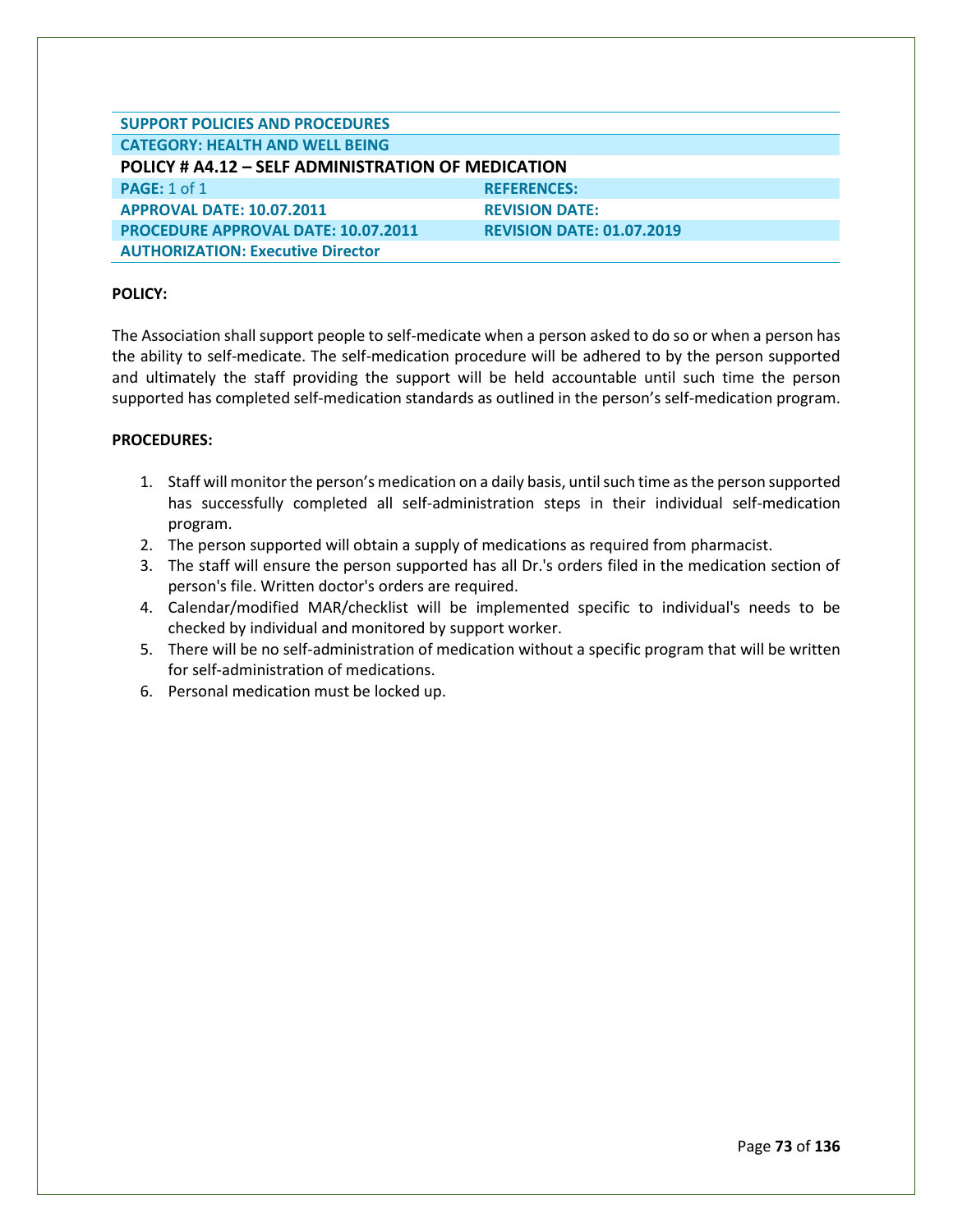| <b>SUPPORT POLICIES AND PROCEDURES</b>     |                                  |
|--------------------------------------------|----------------------------------|
| <b>CATEGORY: HEALTH AND WELL BEING</b>     |                                  |
| POLICY # A4.13 - FOOD & NUTRITION          |                                  |
| <b>PAGE:</b> $1$ of $1$                    | <b>REFERENCES:</b>               |
| <b>APPROVAL DATE: 10.07.2011</b>           | <b>REVISION DATE:</b>            |
| <b>PROCEDURE APPROVAL DATE: 10.07.2011</b> | <b>REVISION DATE: 01.07.2019</b> |
| <b>AUTHORIZATION: Executive Director</b>   |                                  |

The Association shall ensure that when it provides meals, they are nutritious and reflect the culture and diversity of the people it supports and are in compliance with Canada's Food Guide.

#### **PROCEDURES:**

- 1. Menus will be designed to meet the needs of the people living in the home.
- 2. The people living in the home will participate in menu planning. They will be involved in the decisions about what types of food they eat and how they like it prepared.
- 3. Menus will be reviewed by a dietician on a semi-annual basis.
- 4. Staff will adhere to all dietary recommendations/orders by a medical doctor.
- 5. All food restrictions will be honoured and food preparations (such as puree) will be followed.
- 6. Staff will be trained by a medical professional on the various consistencies required for food consumption as needed.
- 7. Staffing numbers during meal times will be consistent with the needs of the individuals supported.

#### **Day Services Cooking Programs/Lunches**

- 1. Menus will be designed to meet the needs of the individuals attending the program and will be based on Canada's Food Guide.
- 2. Staff will adhere to all dietary recommendations/orders by a medical doctor.
- 3. All food preparation will be closely monitored and food/drink will not remain unmonitored on counters.
- 4. All food restrictions will be honoured and food preparations (such as puree) will be followed.
- 5. All food that requires restrictions must be prepared by the individual's residential home program.
	- i. If staff have to prepare an individual's food, all dietary recommendations/restrictions will be followed.
	- ii. Staff will be trained by a medical professional on the various consistencies required for food consumption as needed.
- 6. Staff will closely monitor individuals with restrictions during meal times.
- 7. Staffing numbers during meal times will be consistent with the needs of the individuals supported.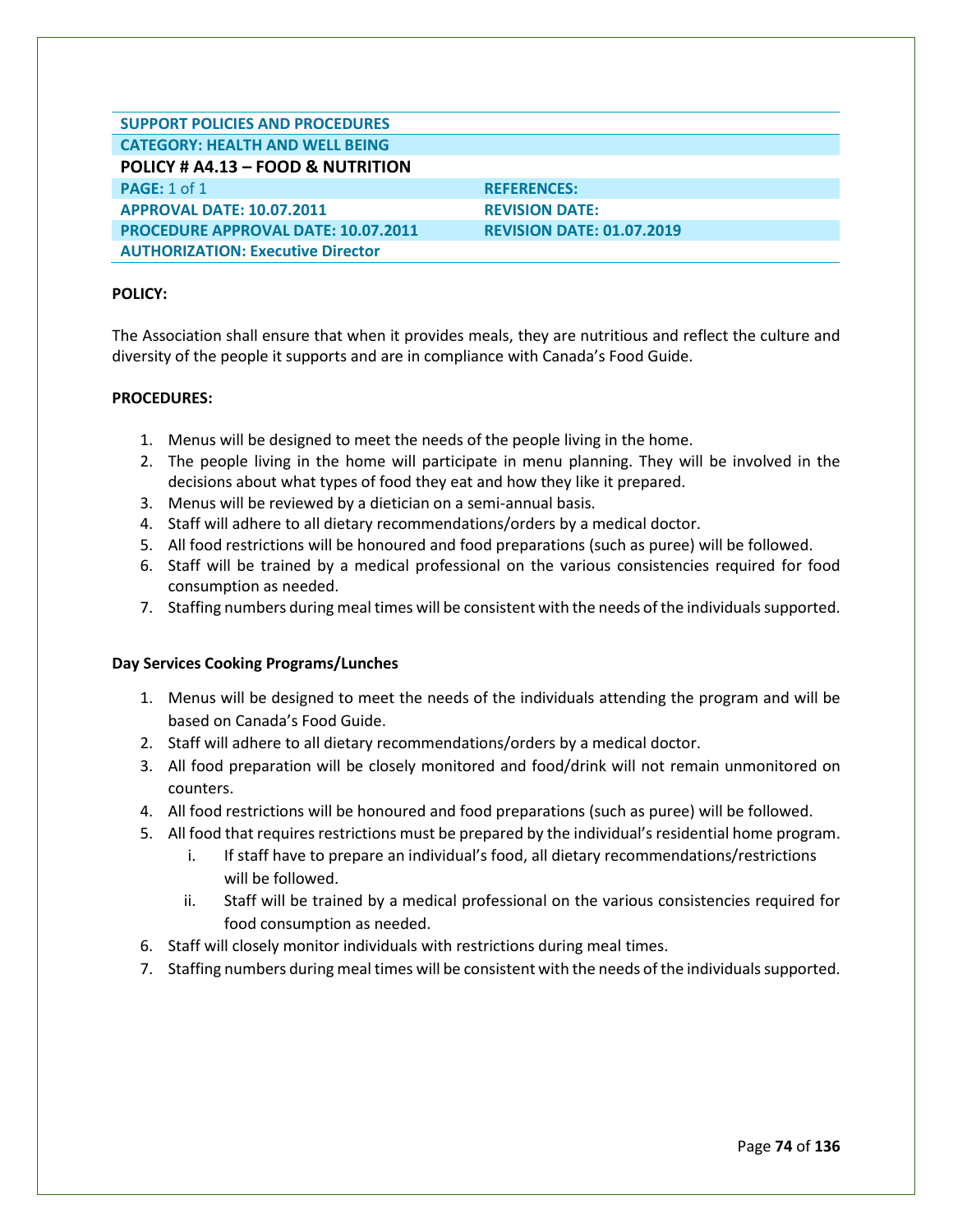| <b>SUPPORT POLICIES AND PROCEDURES</b>     |                       |
|--------------------------------------------|-----------------------|
| <b>CATEGORY: HEALTH AND WELL BEING</b>     |                       |
|                                            |                       |
| POLICY # A4.14 - MISSING PERSONS           |                       |
| <b>PAGE: 1 of 4</b>                        | <b>REFERENCES:</b>    |
| <b>APPROVAL DATE: 03.31.2018</b>           | <b>REVISION DATE:</b> |
| <b>PROCEDURE APPROVAL DATE: 03.31.2018</b> | <b>REVISION DATE:</b> |
| <b>AUTHORIZATION: Executive Director</b>   |                       |

Community Living Association, Lanark County is committed to a person centered approach to service delivery, and recognizes that many people who use our services are able to go about their daily lives very independently while others may need varying levels of support and/or supervision. In accordance with this, each person will be afforded dignity and respect by recognizing their individuality, their personal abilities and their support and supervision requirements within the day or residential service and the wider community. The risk of an individual going missing is considered on an individual basis as part of the person's individual support plan and risk assessment.

#### **PURPOSE:**

The purpose of this policy is to set out the procedure to be taken if someone is suspected and/or confirmed to be missing or absent without explanation while being supported by Community Living Association, Lanark County. The policy does not address supervision levels or prevention strategies as these are decided on an individual basis in response to the person s needs and wishes and as part of their individual support plan.

#### **POLICY SCOPE**

This policy applies to all staff employed by Community Living Association, Lanark County, including those contracted for services, volunteers, the people who use our supports and their families/carers.

## **CORE PRINCIPLE UNDERPINNING THE POLICY**

- 1. The balancing of rights and risk.
- 2. Each person s right to independence and freedom of movement both within and outside of the day or residential service and the wider community is respected.
- 3. Unnecessary restrictions are not placed on a person's right to freedom of movement.
- 4. Staff are responsible for promoting an active and flexible approach to managing potential dangers in order to minimize restrictions and promote independence.
- 5. Staff should support people to be as independent as possible based on their individual support and supervision requirements and personal wishes.

## **DEFINITION OF A 'MISSING PERSON'**

A person is considered missing when they are absent from the place where they ought to be and their whereabouts is unknown.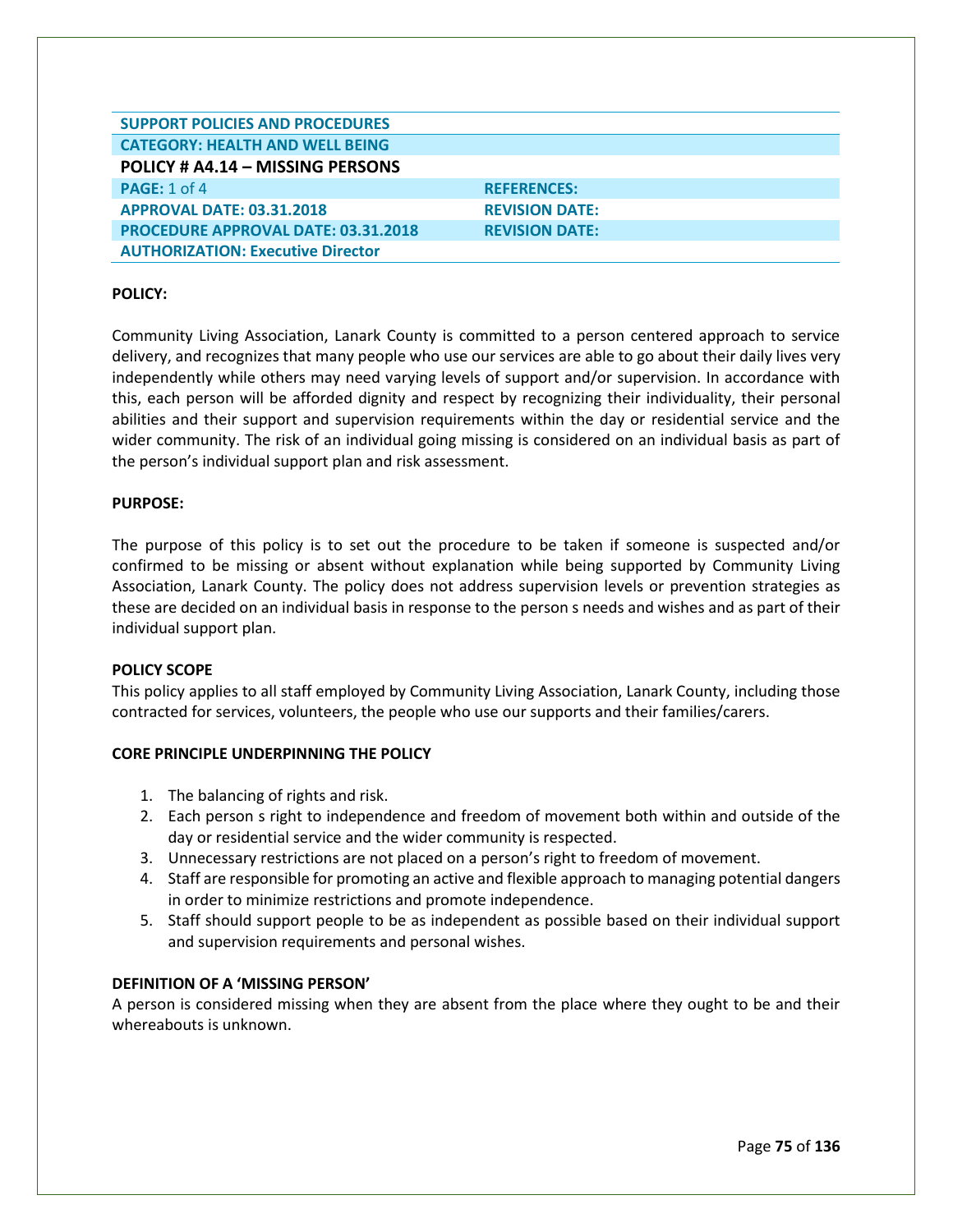## **SUPPORT POLICIES AND PROCEDURES CATEGORY: HEALTH AND WELL BEING POLICY # A4.14 – MISSING PERSONS**

**PAGE:** 2 of 4 **REFERENCES:** 

## **CONFIRMING IF A PERSON IS MISSING**

- 1. Staff must take the following steps to confirm whether the person is missing:
	- i. A person goes missing from their day or residential service.
	- ii. Check the person's support plan, file notes or other relevant sources to see if the person is at a prearranged meeting or appointment. Ask other people at the day or residential service whether the person has told anyone where they were going.
	- iii. If there is no record of this information inform the manager or Team Lead of the day or residential service, who then becomes the coordinator of the search.
- 2. Inform all persons in the immediate vicinity.
- 3. Send a staff member to cover the main exits of the service/home.
- 4. A full search of the buildings and grounds should be organized immediately.

#### **AN INDIVIDUAL GOES MISSING ON AN OUTING**

- 1. Search the immediate area
- 2. Seek assistance from bystanders and police if the person is at risk if on their own.
- 3. Notify manager and staff at the day or residential.

#### AN INDIVIDUAL DOES NOT ARRIVE TO THEIR DAY SERVICE

- 1. Contact the person's place of residence to enquire as to their whereabouts.
- 2. If no response, contact their usual mode of transport to find out if the person was picked up or dropped off.

#### AN INDIVIDUAL DOES NOT RETURN TO THEIR RESIDENTIAL SERVICE AT THE EXPECTED TIME

- 1. Contact the place where the person was last known to be and make enquiries regarding their whereabouts.
- 2. If necessary, contact their usual mode of transport to find out if the person was picked up or dropped off If the missed person is not found and no explanation is forthcoming then the person is confirmed as 'missing'.

NB: The length of time between a person being missed' and being confirmed as a missing person' should be decided on an individual basis. For example, if the missed person is known to be at increased risk of harm if unsupervised then they should be confirmed as missing immediately. Staff should seek guidance from their manager with respect to this and if in doubt should always confirm the person as missing sooner rather than later.

- 1. If a person is confirmed as missing:
	- i. The Manager or Team Lead becomes the Search Coordinator.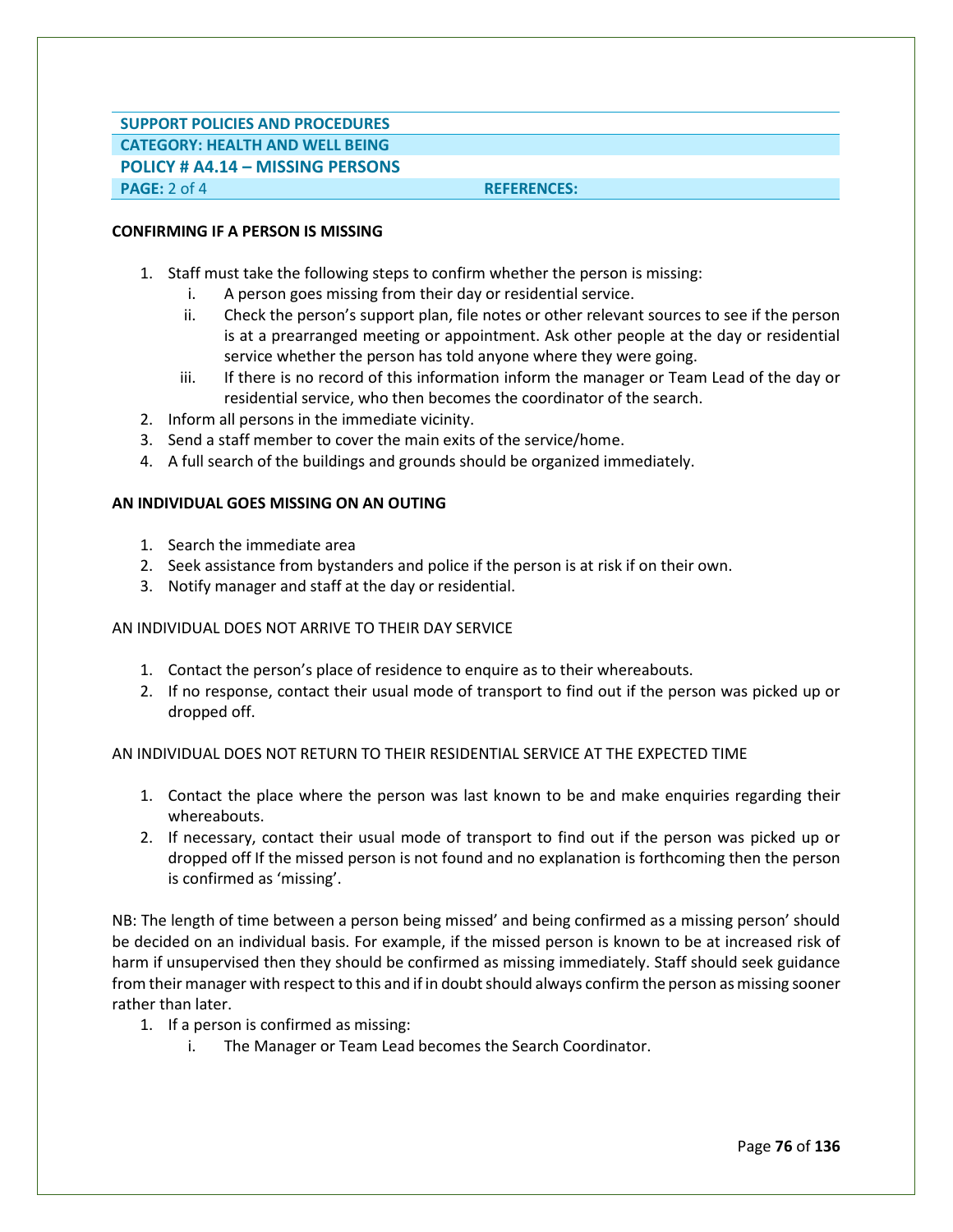# **SUPPORT POLICIES AND PROCEDURES CATEGORY: HEALTH AND WELL BEING**

**POLICY # A4.14 – MISSING PERSONS**

## **PAGE:**  $3$  of 4 **REFERENCES:**

- ii. The Search Coordinator calls all available staff including those in other areas for inclusion in a search party.
- iii. The Search Coordinator coordinates the members of the search party and designates areas to be searched.
- iv. The Search Coordinator informs the Executive Director of the missing person.
- v. An extended search should take place.
- vi. The Search Coordinator should stay behind in the day or residential area and remain contactable by phone.
- vii. Depending on individual circumstances the search party may require any or all of the following:
	- a. A fully charged flash light in the case of a person going missing after dark
	- b. Warm blanket or silver rescue sheet
	- c. Drinking water
	- d. First aid kit
- 2. The Search Coordinator should inform police and provide them with a completed missing persons' identification form from AIMS including a photograph of the Individual.
- 3. Reporting and Informing
	- i. The Executive Director or Search Coordinator (when delegated by the Executive Director) must inform the missing person's family/guardian/next of kin and keep them updated.
	- ii. The Manager (Search Coordinator) or Executive Director must inform the missing person's family/guardian/next of kin and keep them updated.
	- iii. The Executive Director or designate will complete all reporting documentation required by the Ministry of Children, Community and Social Services.

## WHEN THE INDIVIDUAL IS FOUND

- 1. The Search Coordinator should be informed immediately.
- 2. The Search Coordinator must then inform:
	- i. All members of the search party.
	- ii. The Executive Director.
	- iii. The person's family/guardian/next of kin (when delegated by the Executive Director).
	- iv. Police, if the person was not found by them.
	- v. All relevant staff.
- 3. The Individual should be medically assessed by a medical practitioner if necessary.
- 4. If further medical referral or transfer to hospital is indicated this should be arranged and the person's family/guardian/next of kin informed.
- 5. An Incident report should be completed.
- 6. A serious occurrence report will be completed by the Executive Director or his/her designate.
- 7. Debriefing involving all relevant staff, the person and their family if indicated should occur as soon as possible after the event
- 8. A full review of the incident should be conducted in consultation with the person and their family if indicated.
- 9. Any contributing factors should be addressed and a risk management plan developed.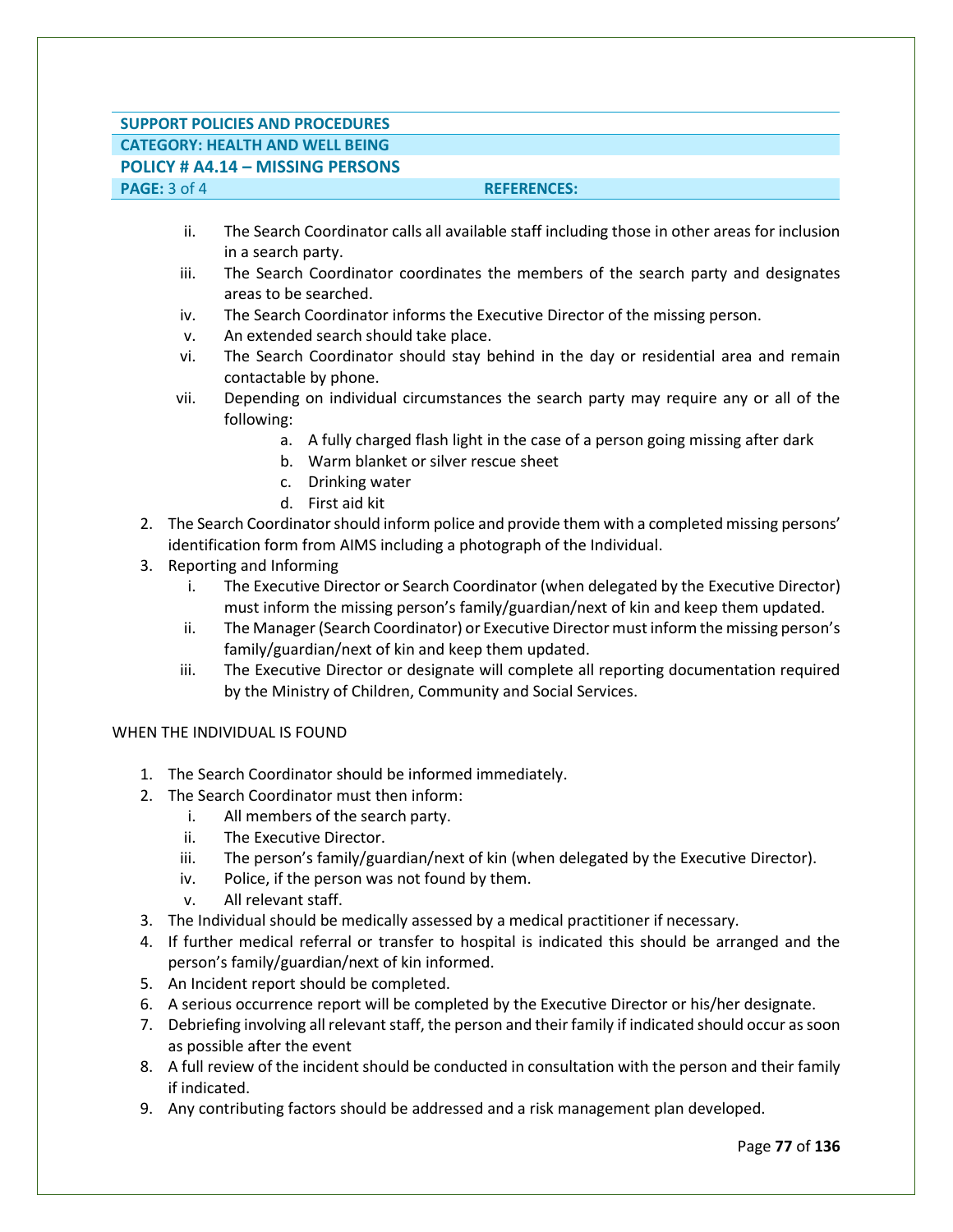# **SUPPORT POLICIES AND PROCEDURES CATEGORY: HEALTH AND WELL BEING POLICY # A4.14 – MISSING PERSONS PAGE:** 4 of 4 **REFERENCES:**

- i. If the person is deemed to be at on-going risk of wandering or going missing an individualized response plan should also be developed and placed in the persons support plan.
- ii. All persons involved in supporting the person must be familiar with their individualized response plan.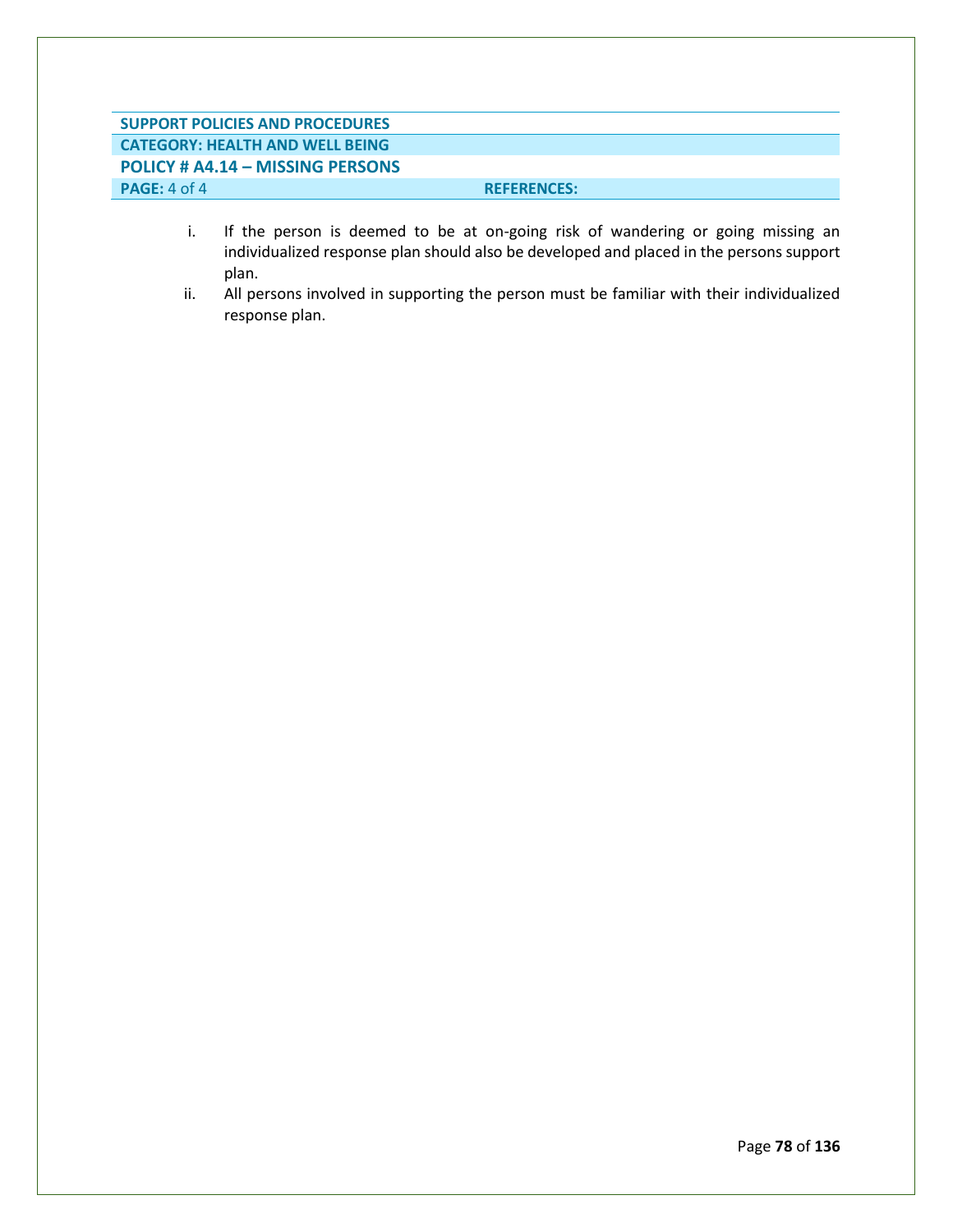| <b>SUPPORT POLICIES AND PROCEDURES</b>     |                       |
|--------------------------------------------|-----------------------|
| <b>CATEGORY: HEALTH AND WELL BEING</b>     |                       |
| POLICY # A4.15 - CONTROLLED ACTS           |                       |
| PAGE: 1 of 2                               | <b>REFERENCES:</b>    |
| <b>APPROVAL DATE: 10.07.2011</b>           | <b>REVISION DATE:</b> |
| <b>PROCEDURE APPROVAL DATE: 10.07.2011</b> | <b>REVISION DATE:</b> |
| <b>AUTHORIZATION: Executive Director</b>   |                       |

The Association shall comply with all legislation pertaining to the administration of controlled health procedures.

#### **PROCEDURES:**

- 1. Staff of the Association will adhere to all regulations regarding controlled acts as outlined in Section 27. (1) of the Regulated Health Professions Act 1991.
- 2. Staff shall not perform a controlled act set out in subsection (2) in the course to providing health care services to an individual unless,
	- i. the person is a member authorized by a health profession Act to perform the controlled act; or
	- ii. the performance of the controlled act has been delegated to the person by a member described in clause (a). 1991, c. 18, s. 27 (1); 1998, c. 18, Sched. G, s. 6.

## **CONTROLLED ACTS**

A "controlled act" is any one of the following done with respect to an individual:

- 1. Communicating to the Individual or his or her personal representative a diagnosis identifying a disease or disorder as the cause of symptoms of the Individual in circumstances in which it is reasonably foreseeable that the individual or his or her personal representative will rely on the diagnosis.
- 2. Performing a procedure on tissue below the dermis, below the surface of a mucous membrane, in or below the surface of the cornea, or in or below the surfaces of the teeth, including the scaling of teeth.
- 3. Setting or casting a fracture of a bone or a dislocation of a joint.
- 4. Moving the joints of the spine beyond the individual's usual physiological range of motion using a fast, low amplitude thrust.
- 5. Administering a substance by injection or inhalation.
- 6. Putting an instrument, hand or finger,
	- i. beyond the external ear canal,
	- ii. beyond the point in the nasal passages where they normally narrow,
	- iii. beyond the larynx,
	- iv. beyond the opening of the urethra,
	- v. beyond the labia majora,
	- vi. beyond the anal verge, or
	- vii. into an artificial opening into the body.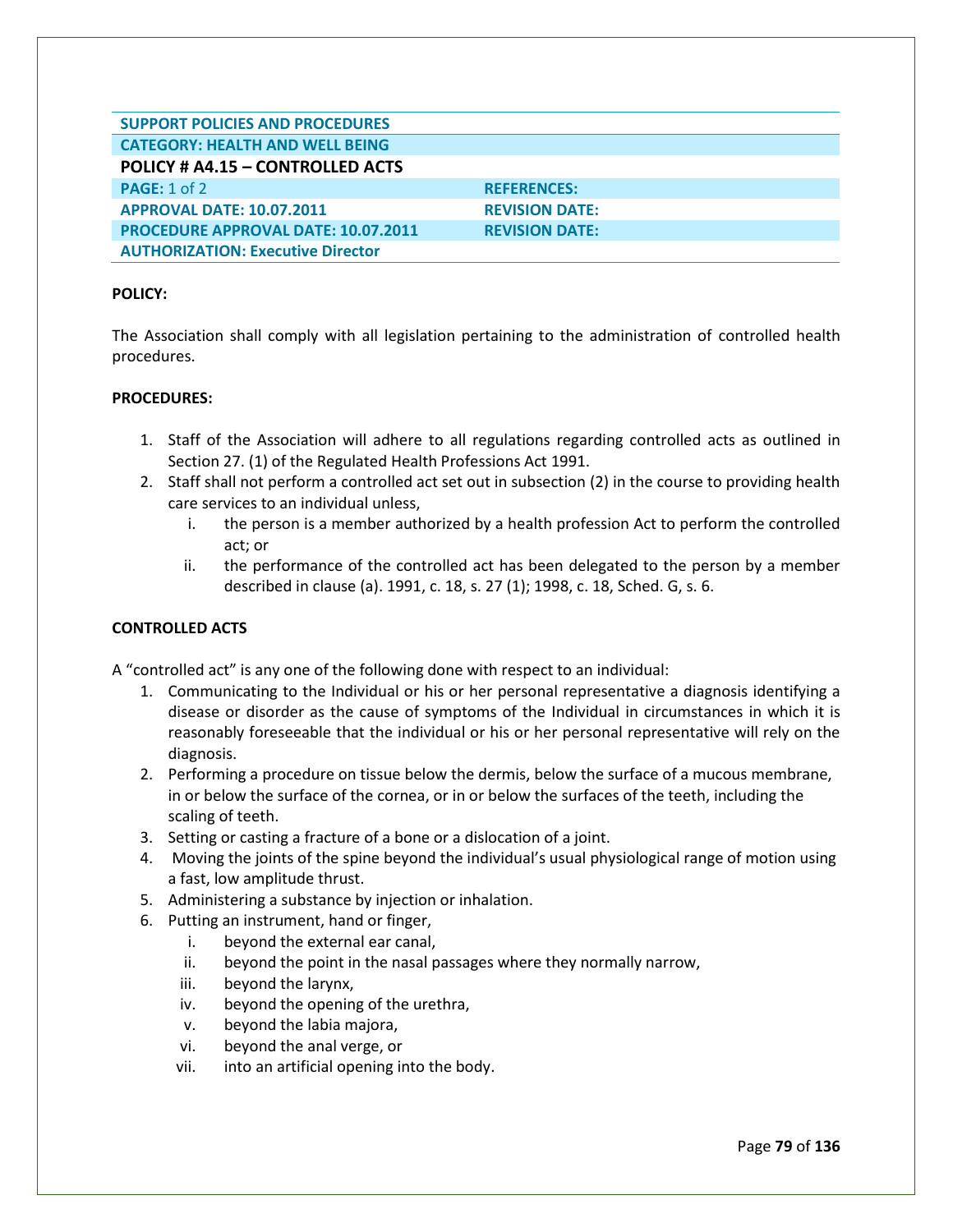## **SUPPORT POLICIES AND PROCEDURES CATEGORY: HEALTH AND WELL BEING POLICY # A4.15 – CONTROLLED ACTS**

**PAGE:** 2 of 2 **REFERENCES: REFERENCES:** 

- 7. Applying or ordering the application of a form of energy prescribed by the regulations under this Act.
- 8. Prescribing, dispensing, selling or compounding a drug as defined in the *Drug and Pharmacies Regulation Act*, or supervising the part of a pharmacy where such drugs are kept.
- 9. Prescribing or dispensing, for vision or eye problems, subnormal vision devices, contact lenses or eye glasses other than simple magnifiers.
- 10. Prescribing a hearing aid for a hearing impaired person.
- 11. Fitting or dispensing a dental prosthesis, orthodontic or periodontal appliance or a device used inside the mouth to protect teeth from abnormal functioning.
- 12. Managing labour or conducting the delivery of a baby.
- 13. Allergy challenge testing of a kind in which a positive result of the test is a significant allergic response. 1991, c. 18, s. 27 (2); 2007, c. 10, Sched. L, s. 32.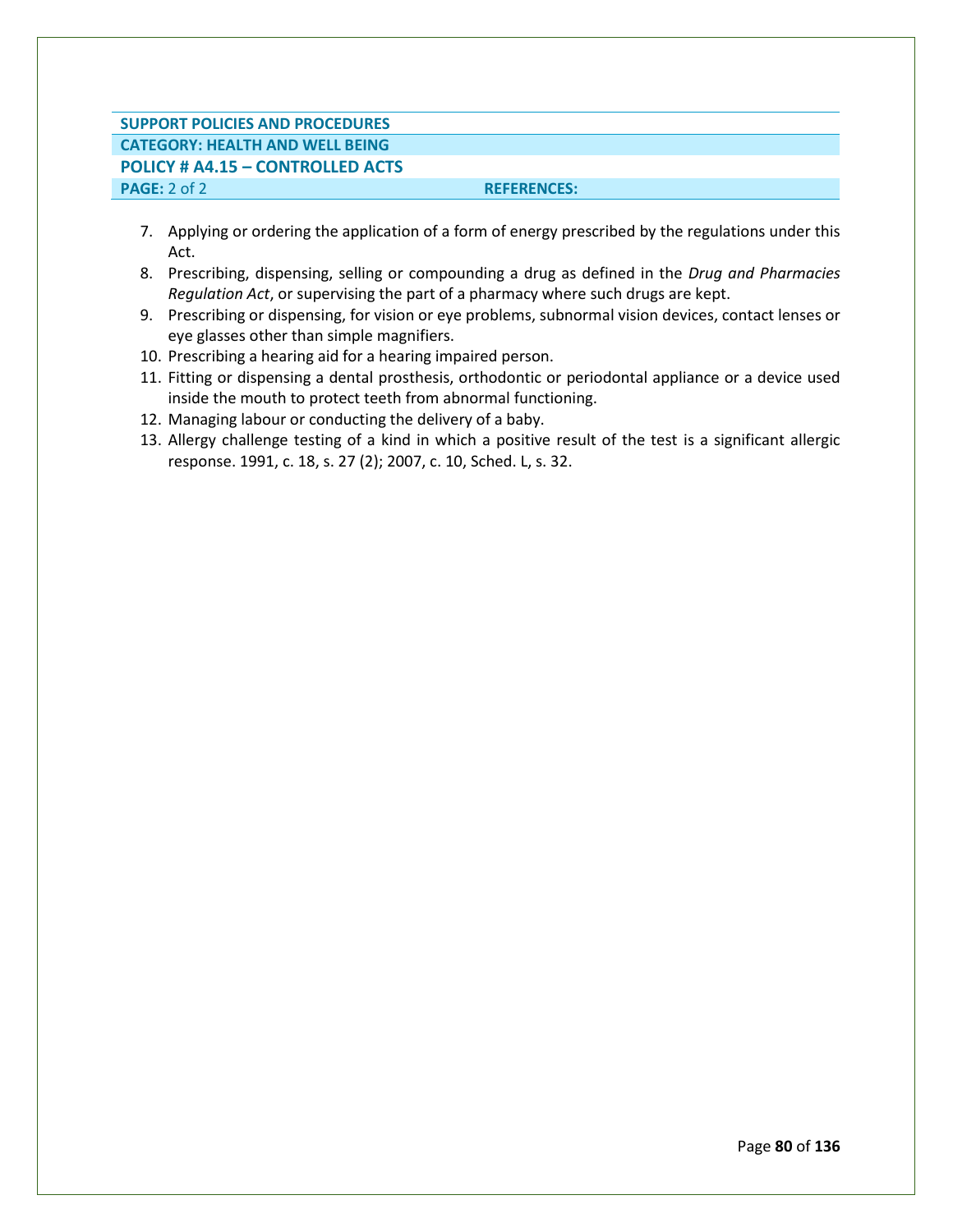| <b>SUPPORT POLICIES AND PROCEDURES</b>               |                       |  |
|------------------------------------------------------|-----------------------|--|
| <b>CATEGORY: HEALTH AND WELL BEING</b>               |                       |  |
| POLICY # A4.16 - OXYGEN THERAPY IN RESIDENTIAL HOMES |                       |  |
| PAGE: 1 of 3                                         | <b>REFERENCES:</b>    |  |
| <b>APPROVAL DATE: 11.2019</b>                        | <b>REVISION DATE:</b> |  |
| <b>PROCEDURE APPROVAL DATE: 11.2019</b>              | <b>REVISION DATE:</b> |  |
| <b>AUTHORIZATION: Executive Director</b>             |                       |  |

**Policy:** Home oxygen therapy is commonly used for in residential settings. Oxygen therapy involves breathing air that contains more oxygen than normal air from a cylinder or machine. It may be prescribed for people who have a condition that causes low oxygen levels in the blood. When an Individual requires the use of oxygen therapy. Home oxygen therapy can be given via:

- tube positioned under the nose (nasal cannula)
- face mask placed over the nose and mouth
- mask attached to an opening in the throat (tracheostomy)

Oxygen is delivered via the tube or mask from a cylinder, concentrator or ventilator machine.

It is the financial responsibility of the Individual to obtain, maintain and service the oxygen equipment; in accordance with the manufacturer's recommendations. Prior to initiation of treatment, a registered respiratory technologist or qualified representative of the supplier must visit the facility and instruct the Individual and appropriate staff members in the operation and maintenance of the unit. This instructional session shall include the appropriate safety precautions to be followed.

**Procedure**: Where oxygen therapy is prescribed the Team Lead and Manager will meet with the respiratory therapist to develop protocols for use of oxygen therapy. A binder will be developed with the following but not limited to information:

- o Monitoring of the person using the oxygen including how and frequency.
- o Administration of oxygen. This should include:
	- o flow rate
	- o frequency
	- o duration of use
	- o prescriber's details.

Check these each time to make sure you're administering the oxygen correctly.

- $\circ$  If the person self-administers the oxygen, you need to have assessed the risks. Keep a copy of the risk assessment in their care plan binder.
- o Make sure the tubing and masks are clean and in good condition. Replace them when needed. Only use them for the person they were prescribed for.
- $\circ$  Individual risk assessments should include information about the potential dangers of having oxygen in the care home.

The Team Lead and Manager must ensure that: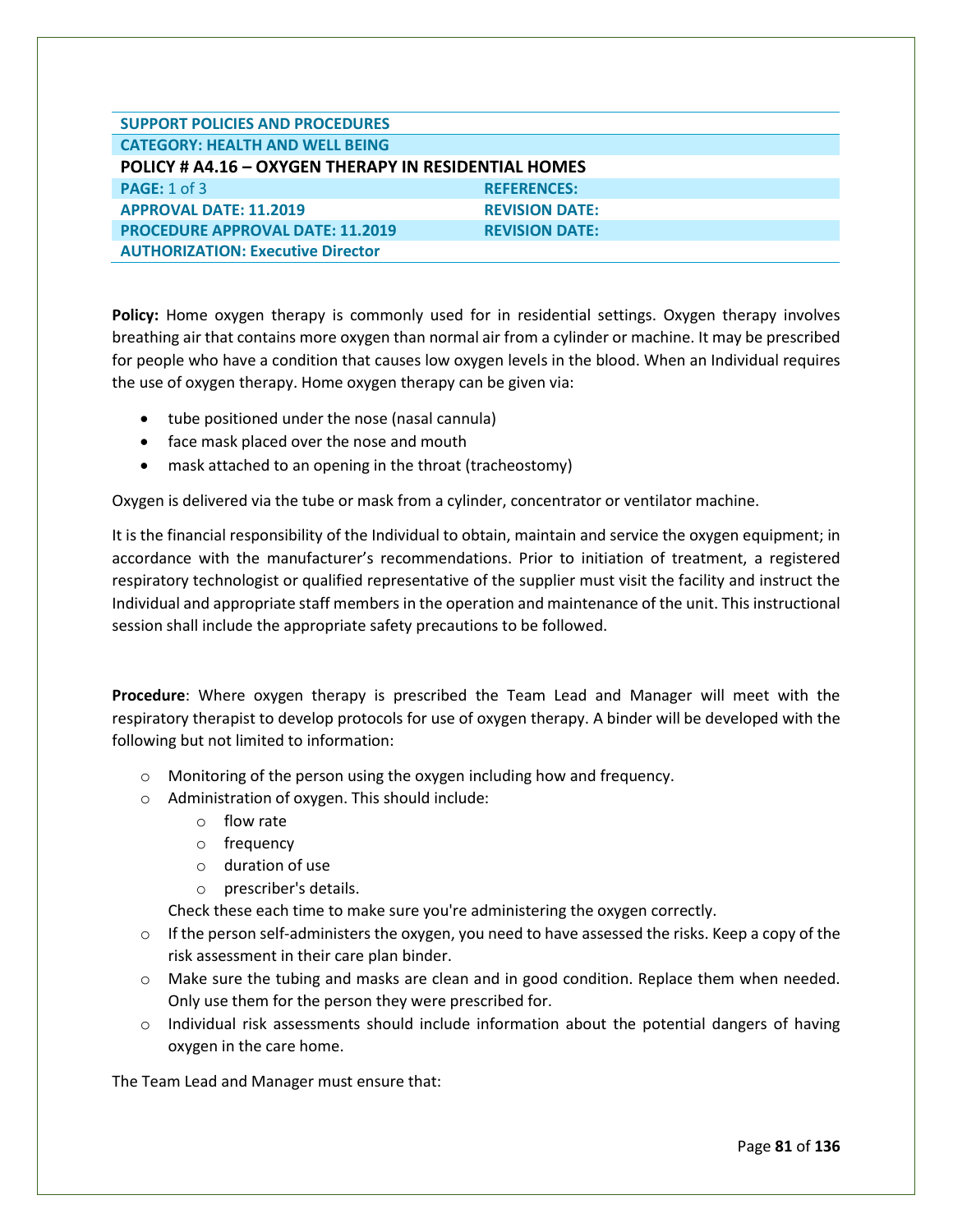## **SUPPORT POLICIES AND PROCEDURES CATEGORY: HEALTH AND WELL BEING POLICY # A4.16 – OXYGEN THERAPY IN RESIDENTIAL HOMES PAGE:** 2 OF 3 **REFERENCES:**

- The equipment is CSA (Canadian Standards Association) approved.
- The name, address, telephone number and person's name of the installer must be provided.
- Proof in writing that the person who fills the cylinders has been given the proper training by the installer. Also, that written instructions have been left at the home.
- Proof that the fire department has been notified in writing of the installation.
- All staff will be trained in the use of oxygen and the corresponding therapy and will sign off on said training. A copy of the training will be forwarded to the main office for inclusion in each staff's personnel file.
- All manufacturers guidelines are followed for storage and use including, but not limited to the following guidelines:
	- o Use
		- **Ensure staff are trained and competent to manage home oxygen therapy. Staff** must be competent and have appropriate training. They must be able to order, check storage, administer and monitor the effects of oxygen.
	- o Storage

Follow the manufacturer's advice on how to store oxygen. Store oxygen cylinders:

- Securely to prevent the cylinder from falling away from areas that would block escape routes or fire exits
- In well-ventilated areas
- Away from heat and light sources
- In an area that is not used to store any other flammable materials
- Away from combustible material (such as paper, cardboard, curtains)
- So that they are not covered by items of clothing
- Store oxygen concentrators upright. Plug them directly into the mains. Do not use an extension lead.
- Place statutory hazard notices in areas where you store oxygen. This includes the person's bedroom.
- Oxygen cylinders have an expiry date. Check the dates regularly to make sure you don't use out of date cylinders.
- Return equipment to the oxygen supplier if it is no longer in use or out of date.
- If you hold supplies of oxygen for emergency use, you need appropriate equipment and storage.

#### o Safety

Follow the manufacturer's safety advice, including but not limited to:

- Oxygen can be a **dangerous fire hazard**. Take adequate precautions while oxygen is being used.
- Inform the fire department of the use of oxygen in the home and where it can be found.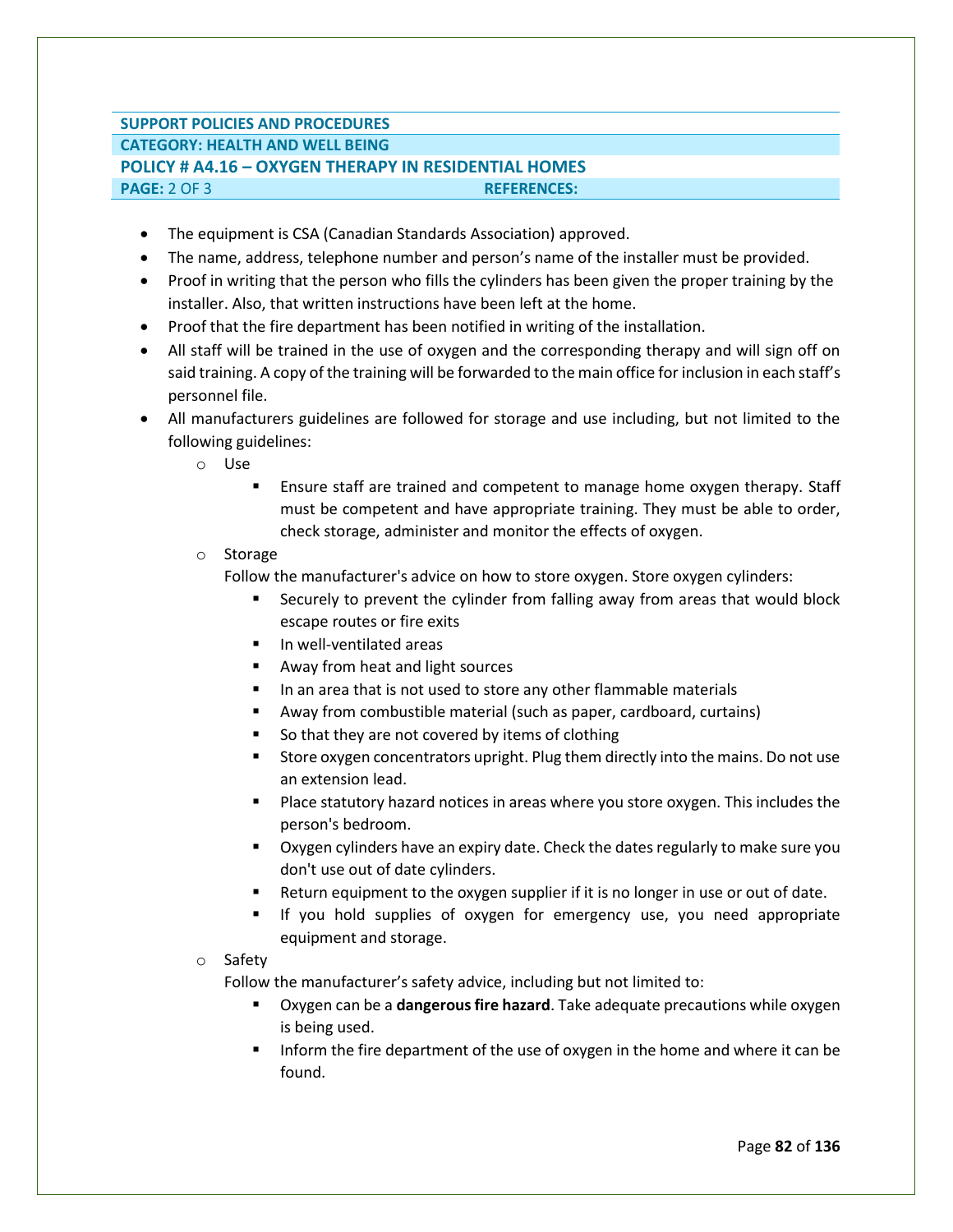## **SUPPORT POLICIES AND PROCEDURES CATEGORY: HEALTH AND WELL BEING POLICY # A4.16 – OXYGEN THERAPY IN RESIDENTIAL HOMES PAGE:** 3 OF 3 **REFERENCES: REFERENCES:**

- Do not allow people to smoke including electronic cigarettes, where oxygen is being used.
- Keep oxygen at least two metres away from flames or heat sources.
- Do not use flammable liquids, such as paint thinners or aerosols, near oxygen.
- Do not attempt to lubricate the oxygen equipment.
- Do not use petroleum based products, such as Vaseline® or Vicks® near oxygen.
- Do not use electronic devices (phones, laptops) in the vicinity of the oxygen.
- Make sure that fire alarms and smoke detectors are working.
- Keep a fire extinguisher within easy reach of anyone using oxygen.
- o Preventative Maintenance
	- Ensure that all manufacturer's guidelines are followed and recorded for the maintenance of the oxygen, masks and tubing.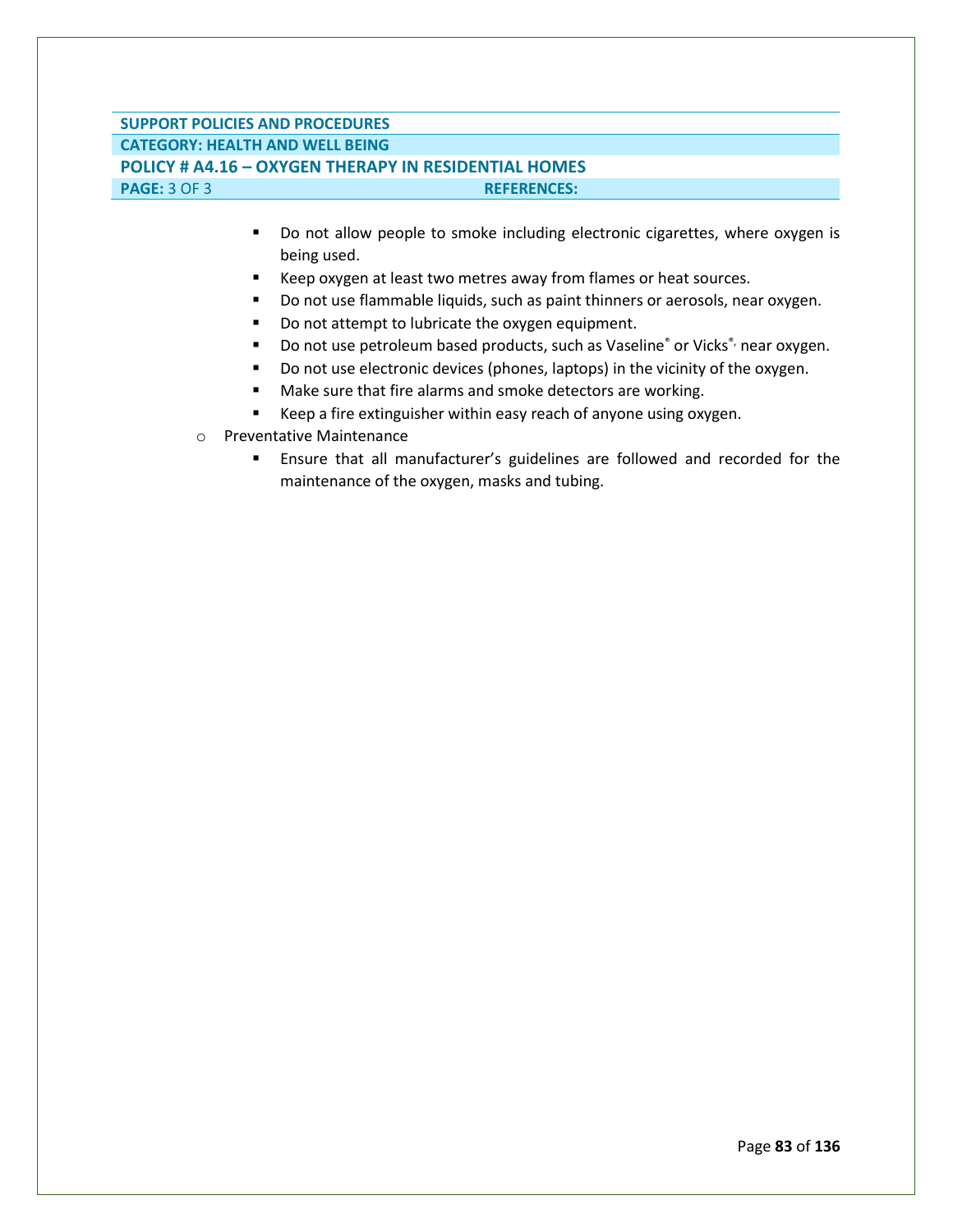| <b>SUPPORT POLICIES AND PROCEDURES</b>     |                       |
|--------------------------------------------|-----------------------|
| <b>CATEGORY: RESTRICTIONS</b>              |                       |
| POLICY # A5.01 - ABUSE/NEGLECT             |                       |
| <b>PAGE: 1 of 5</b>                        | <b>REFERENCES:</b>    |
| <b>APPROVAL DATE: 10.07.2011</b>           | <b>REVISION DATE:</b> |
| <b>PROCEDURE APPROVAL DATE: 10.07.2011</b> | <b>REVISION DATE:</b> |
| <b>AUTHORIZATION: Executive Director</b>   |                       |

The Association is committed to providing a safe, nurturing and respectful environment that promotes the rights of persons for whom it works. There is zero tolerance of abuse or neglect of any kind. Any alleged, suspected or witnessed abuse will be reported to the local authorities in compliance with Ontario Regulation 299/10, it is noted that the person's consent is not required. Abuse happens when a person or group of people use their power (authority, control or influence) to cause or create a significant likelihood of harm to a person. The following are types of abuse: emotional abuse; verbal abuse; financial or material exploitation; neglect; professional malpractice; civic and human rights abuse; sexual abuse; or physical abuse. Any person supported where abuse of that person has been alleged, suspected or witnessed will be supported, in a way that works for the person. Everyone within the Association must be empowered to make complaints without fear of consequences. All incidents of alleged abuse will be reported. Any staff member accused of abuse will be held accountable.

#### **DEFINITION**:

"Abuse" means action or behaviour that causes or is likely to cause physical injury or psychological harm or both to a person with a developmental disability, or results or is likely to result in significant loss or destruction of his or her property. ("mauvais traitements") Abuse also includes any and all physical, sexual, emotional, verbal and financial abuse. Types of abuse include:

#### **Physical abuse, which may include**:

- i. hitting
- ii. pushing
- iii. kicking
- iv. rough handling
- v. using an object or weapon to hurt someone

#### **Neglect, which may include**:

- i. not giving proper food, clothing or hygiene
- ii. not taking care of health and safety needs
- iii. wrong use of medication

#### **Sexual abuse, which may include**:

- i. touching someone's sexual body parts or forcing them to do something of a sexual nature they do not want to do
- ii. forcing someone to have sex when they do not want to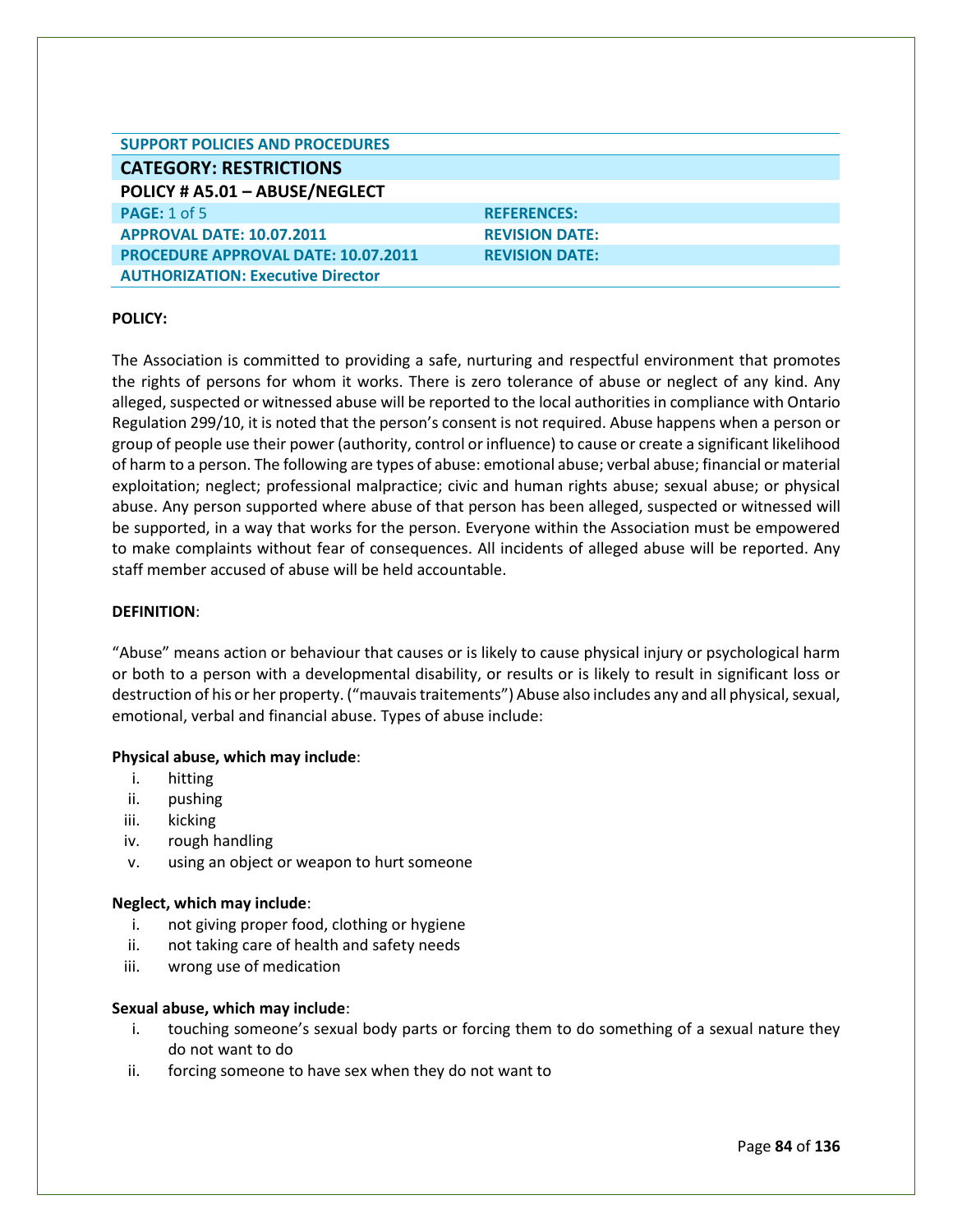### **SUPPORT POLICIES AND PROCEDURES**

## **CATEGORY: RESTRICTIONS**

#### **POLICY # A5.01 – ABUSE/NEGLECT**

## **PAGE:** 2 of 5 **REFERENCES:**

- iii. making someone watch pictures or videos that make them uncomfortable
- iv. making offensive sexual comments and jokes and saying things that hurt someone or make them uncomfortable

#### **Emotional abuse, which may include**:

- i. bullying
- ii. creating fear or scaring people
- iii. keeping someone away from their friends and family
- iv. not giving people privacy
- **Verbal abuse, which may include**:
	- i. making comments on things like race and gender
	- ii. threatening people
	- iii. using abusive language or swearing

#### **Financial abuse, which may include:**

- i. stealing or taking someone's money by forcing or tricking them
- ii. using someone's money without asking them
- iii. forcing someone to sign documents to give their money to someone else
- iv. making changes to someone's financial documents
- v. asking someone to steal or claim money that does not belong to them

### **INDICATORS OF ABUSE:**

#### **Physical Abuse**

Some of the indicators of physical abuse are: signs of new injuries when old injuries have not yet healed; unexplained and unusual burns, cuts, bites, blisters/bruises, broken bones or bald spots on head in unusual or clustered patterns; unusual imprints on the skin from the instrument used to inflict abuse (such as the round pattern of a stove burner etc.); and injuries inconsistent with the description of cause

#### **Neglect**

Some of the indicators of neglect are: poor hygiene; dirty, torn clothes worn every day; insufficient clothing; bug infestation in the person's clothes or body; unattended medical or dental needs; and underweight or overweight (when not associated with the primary disability).

#### **Sexual Abuse**

Some of the indicators of sexual abuse are: existence of sexually transmitted diseases or pregnancy; stained, torn and/or bloody underclothes; bruised or swollen genitalia/anal area; sore throat (which may be due to pressure applied to the throat through choking or forced oral sex); pain while walking or sitting (with evasive or illogical explanation); semen around the mouth, genitals or on clothing; unusual or offensive odor; and a significant change in sexual behavior or attitude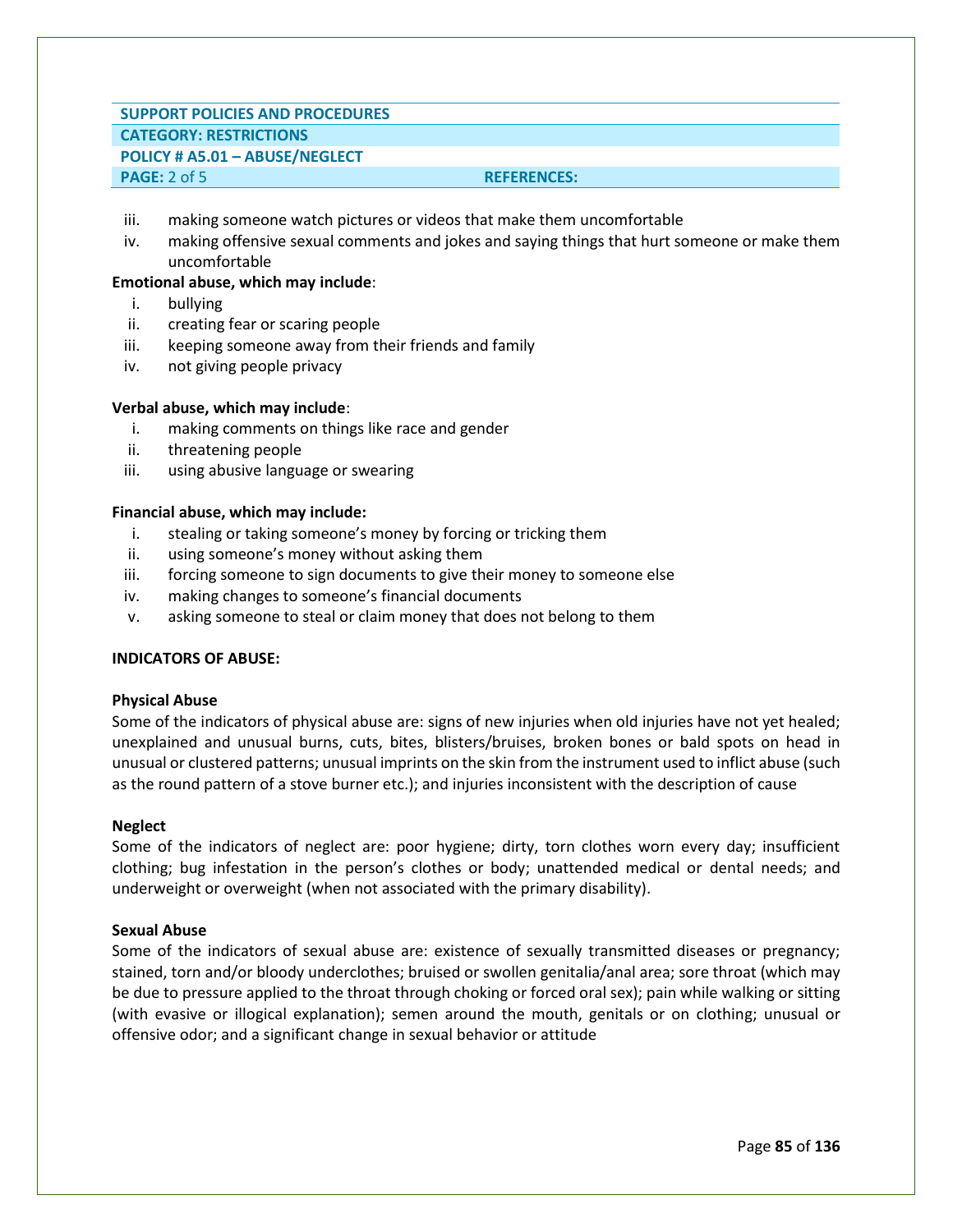## **SUPPORT POLICIES AND PROCEDURES CATEGORY: RESTRICTIONS POLICY # A5.01 – ABUSE/NEGLECT PAGE:** 3 of 5 **REFERENCES:**

#### **Emotional**

Some of the indicators of emotional abuse are: extreme, unusual behavior (aggression, compliance, withdrawal); high level of anxiety/fear of returning to a particular place; attempted suicide; and lack of attachment to parents or other caregiver.

#### **Financial**

Some of the indicators of financial abuse are: person has no money, when they have just been paid or received a payment. Documentation is not balanced or there are consistent inaccuracies with no explanation.

#### **PREAMBLE:**

People's disabilities can often make them vulnerable. This vulnerability could be countered by the meaningful involvement of family, friends and community friends. The design and delivery of programs and services should minimize the vulnerability of individuals by ensuring that employees who provide support demonstrate competency in terms of appropriate practices using training/teaching programs which are permitted and promoted by the Association. Appropriate use of psychotropic medications, Behavior management, and medical and physical care practices, with an understanding of how such practices could contribute to or result in the abuse of individuals who are vulnerable.

If someone says that they have been abused, staff see abuse happening, staff thinks that abuse might be happening or someone else reports abuse, the Association will report all accusations of abuse to the authorities immediately upon notification.

- 1. All staff hired by the Association and volunteers shall complete a Criminal reference checks to work with people that are vulnerable.
- 2. All incidents, allegations or suspicions of abuse toward a person supported, whether by an Association employee or by another person, shall be immediately reported to Police.
- 3. The immediate manager or manger designate shall be notified of the incident. A written followup will be completed using the Association reporting forms.
- 4. Support will be given to the person reporting abuse to seek medical assistance as required, set up counseling and ensure they are informed of all their rights. Staff will inform and educate on the process of reporting abuse.
- 5. Supports will be given to a person we support who has been accused of an alleged assault, ensuing information is given around all rights and that education is given around steps taken through the process alleged abuse.
- 6. The Manager will report the incident to the Executive Director.
- 7. The staff will obtain consent from the person support to notify any persons acting on behalf of them. i.e.: family or substitute decision maker. The guardian may give consent for medical treatment if required. It is noted that the guardian family member or a person that may inform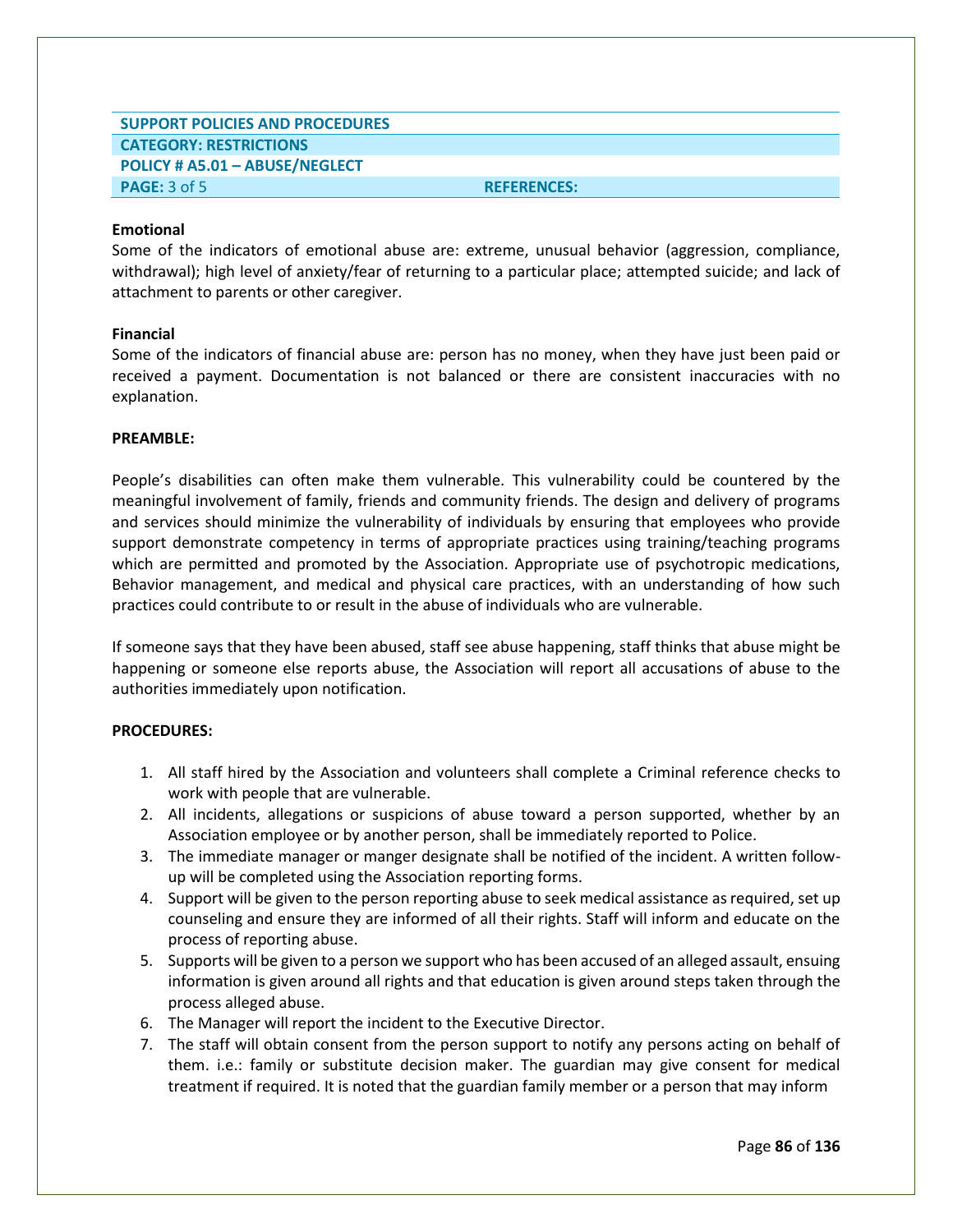## **SUPPORT POLICIES AND PROCEDURES CATEGORY: RESTRICTIONS POLICY # A5.01 – ABUSE/NEGLECT PAGE:** 4 of 5 **REFERENCES:**

- 8. the abuser will not be contacted if there is suspicion or notification they may be the abuser. All staff will seek advice from their manager on the immediate actions.
- 9. All staff will ask for guidance from manger regarding the safety and security of the individual making the allegations of the person by providing supports including but not limited to the following:
	- i. Assist the person to be comfortable in a private confidential setting suitable to the person.
	- ii. **Employees will not ask any direct questions.**
	- iii. Remain calm take all statements seriously
	- iv. Use all communication and language ensuring consideration of the cognitive ability of the person.
	- v. Listen non judgmentally leaving time for the person to process and reflect on what is being alleged using resources, tools and individual communication aides such as pictures either drawn by the person or pointed to by the person.
	- vi. Document all statements
	- vii. Gather information without leading avoid all yes no questions or questions that may suggest an answer. Yes, no questions or questions that lead to a specific response will invalidate the allegation.
	- viii. Inform the person you may not be able to keep the information confidential or private.
	- ix. Ask the person if there is anyone else they would like to be a part of this process
	- x. A medical examination with a written report and follow up on all recommendations of the attending physician.
	- xi. If the abuse has just happened encourage the person to go to hospital right away, not to shower/bath, change clothes or comb hair.
- 10. A serious occurrence will be completed and forwarded to the Ministry of Community and Social Services.
- 11. The Executive Director shall ensure the person abused has received the appropriate support and follow up.
- 12. The Manager will ensure the person who has been abused has given consent before any family members or another person acting on that person's behalf about the abuse, is told an thing about the accusation/situation.
- 13. There will be no internal investigations until such time as the authorities have conducted and completed their investigation.
- 14. The Association shall ensure that all people supported by the Association shall receive the support, training and assistance necessary to take action in identification and prevention of abuse and neglect. People shall be taught in the "language" they understand. All board, employees, volunteers and caregivers of the Association shall be oriented to this policy and procedures and have an annual review of said policies.
- 15. In the event that a staff/employee of the Association is accused of abuse, such employee will be suspended with pay until such time the investigation is completed.
- 16. In the event that a staff employee is charged with an abuse, such employee will be suspended without pay until such time as a court case is determined and a verdict is found. If said employee is found guilty by law, such employee will be dismissed.
- 17. All Association employees will be trained on how to document an accusation of abuse.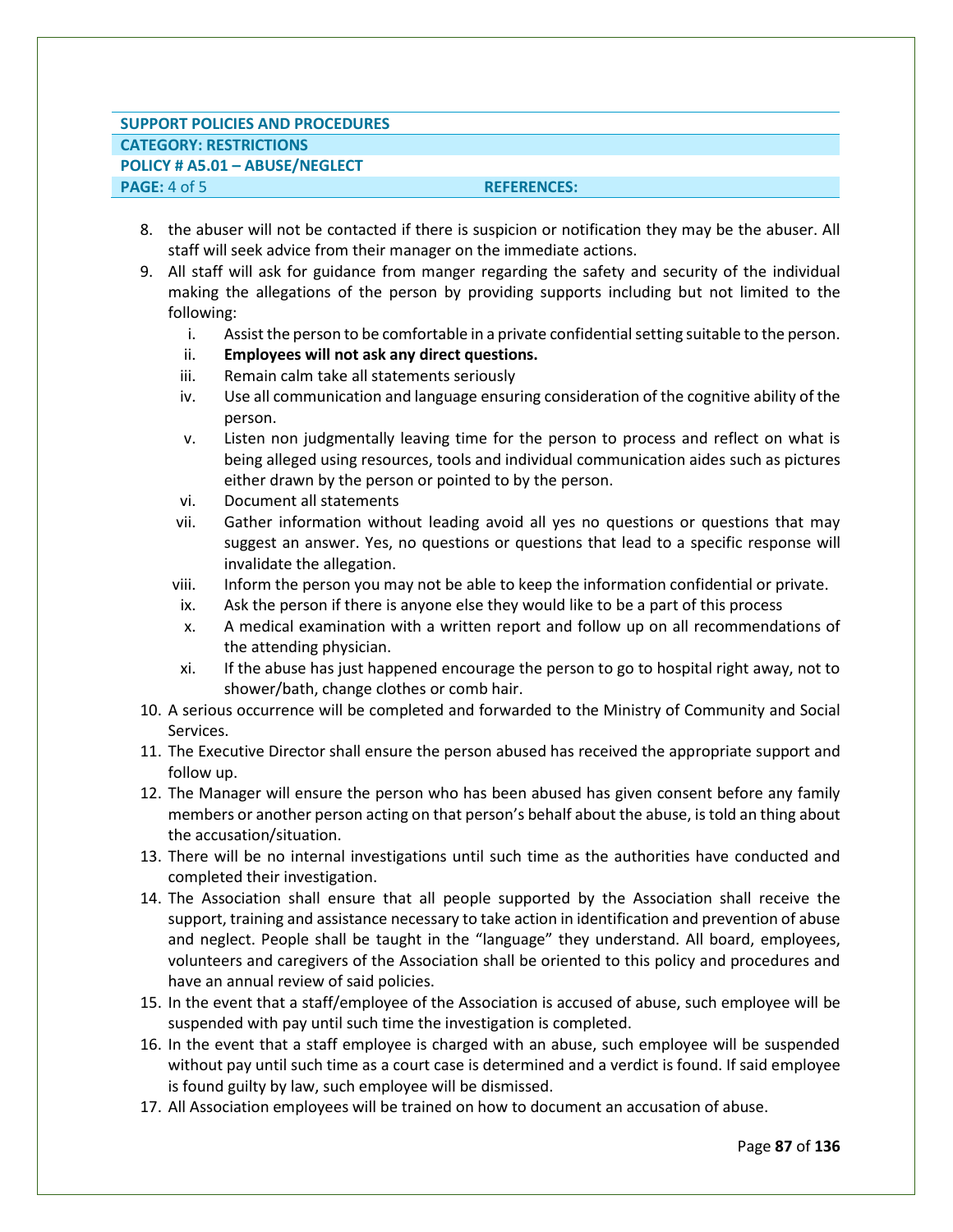## **SUPPORT POLICIES AND PROCEDURES CATEGORY: RESTRICTIONS POLICY # A5.01 – ABUSE/NEGLECT PAGE:** 5 of 5 **REFERENCES:**

- 18. In the event that an Association volunteer is accused of abuse, such volunteer support will be ended. In the event the external investigation determine the volunteer is not to be charged the Association reserves the right to reassign or end the volunteer supports
- 19. If a person requests support, assistance shall be given. It may be necessary to explain
- 20. What the person's rights are and what type of assistance as available, and to provide the appropriate help to receive the necessary supports.
- 21. The Association will review the effectiveness of the abuse policy and procedure to determine the effectiveness and make changes if necessary to ensure abuse to people whom are vulnerable stops.
- 22. The attached protocol on reporting Abuse shall be adhered to at all times.

#### **EXECUTIVE DIRECTOR ANNUAL SIGN OFF**

\_\_\_\_\_\_\_\_\_\_\_\_\_\_\_\_\_\_\_\_\_\_\_\_\_\_\_\_\_\_\_\_\_\_\_\_\_\_\_\_

Tony Pacheco Date **Date**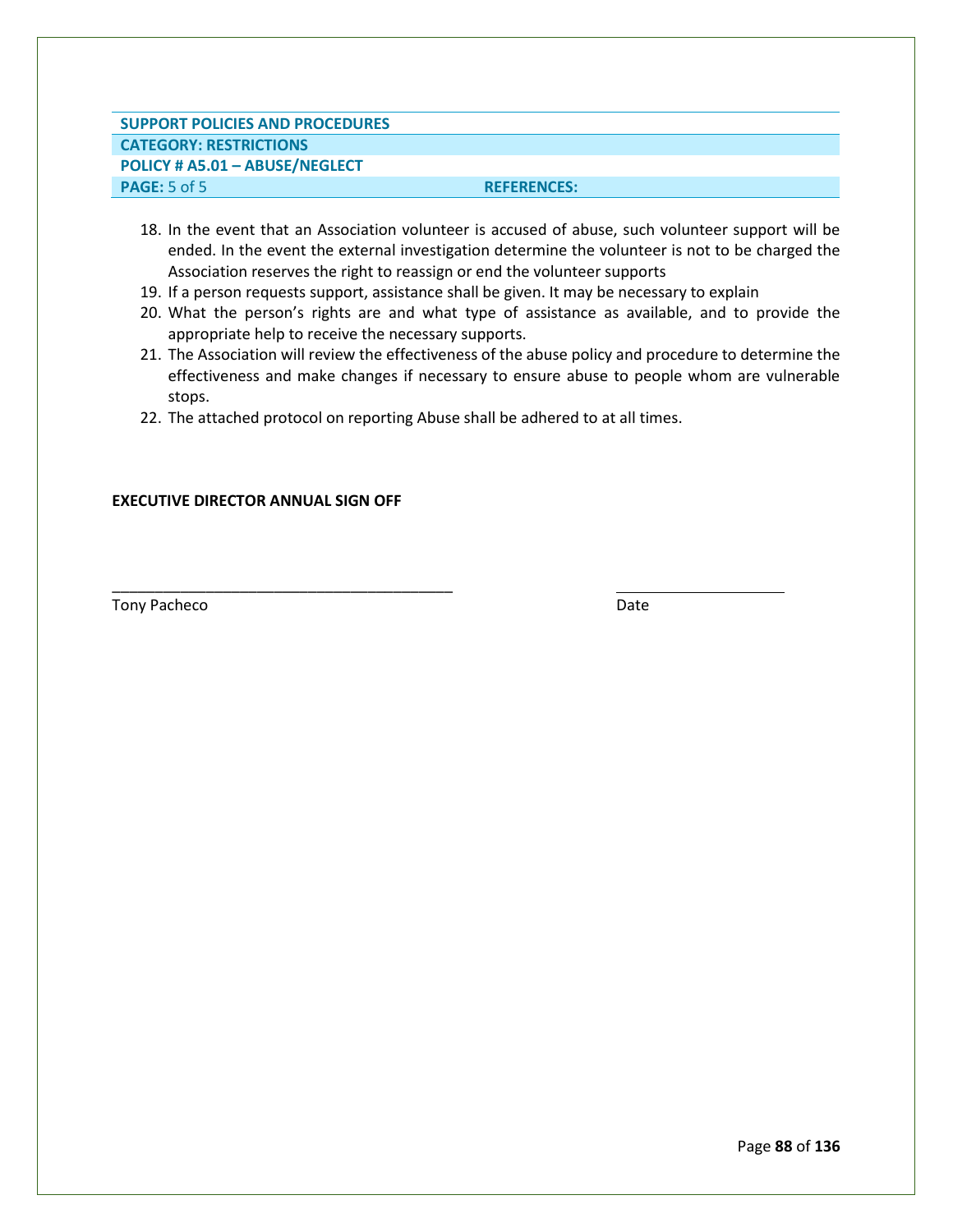| <b>SUPPORT POLICIES AND PROCEDURES</b>                   |                       |  |
|----------------------------------------------------------|-----------------------|--|
| <b>CATEGORY: RESTRICTIONS</b>                            |                       |  |
| POLICY # A5.02 - USE OF AVERSIVE AND INTRUSIVE PRACTICES |                       |  |
| <b>PAGE: 1 of 2</b>                                      | <b>REFERENCES:</b>    |  |
| <b>APPROVAL DATE: 10.07.2011</b>                         | <b>REVISION DATE:</b> |  |
| <b>PROCEDURE APPROVAL DATE: 10.07.2011</b>               | <b>REVISION DATE:</b> |  |
| <b>AUTHORIZATION: Executive Director</b>                 |                       |  |

The Association shall not tolerate the use of aversive conditioning techniques and intrusive practices.

#### **DEFINITION:**

Techniques which have one or more of the following characteristics are defined as aversive:

- 1. systematic infliction of physical pain, illness, physical and/or emotional trauma;
- 2. dehumanization of the person;
- 3. techniques inappropriate to the age of the person;
- 4. treatment or consequences out of proportion to the target behaviour;
- 5. procedures which are normally unacceptable for non-disabled people and in particular:
	- i. systematic or prolonged social segregation or social isolation;
	- ii. verbal abuse,
	- iii. a program of electric shock or mechanical restraint,
	- iv. the use of tranquilizing drugs as a form of restraint,
	- v. water or lemon juice spray, and/or other noxious stimulation (taste, smell, or noise).
	- vi. removal of a person's privileges or rights

- 1. The use of aversive conditioning techniques by Association employees, other Association paid service providers, students, or volunteers shall be considered cause for disciplinary action, up to and including termination of employment
- 2. The Association shall advocate against any aversive conditioning techniques practiced by other services in the community.
- 3. The Association shall not refer people to other organizations the Association knows or suspects the practicing of aversive conditioning techniques.
- 4. Association employees shall not engage in implementing or carrying out intrusive interventions with a person supported unless it is for health/safety or life/death reasons (e.g. moving someone out of the path of a speeding car, jumping from a bridge, hospitalization without consent).
- 5. Physical intervention shall be considered as a last resort and shall only be used by employees to intervene on behalf of the person to ensure care, health and safety to the persons and those around the person.
	- i. An intervention of this kind shall be maintained only as long as safety requires it and for a period of no longer than two months.
	- ii. Approved methods of physical intervention shall only be employed by qualified employees assigned to support the person.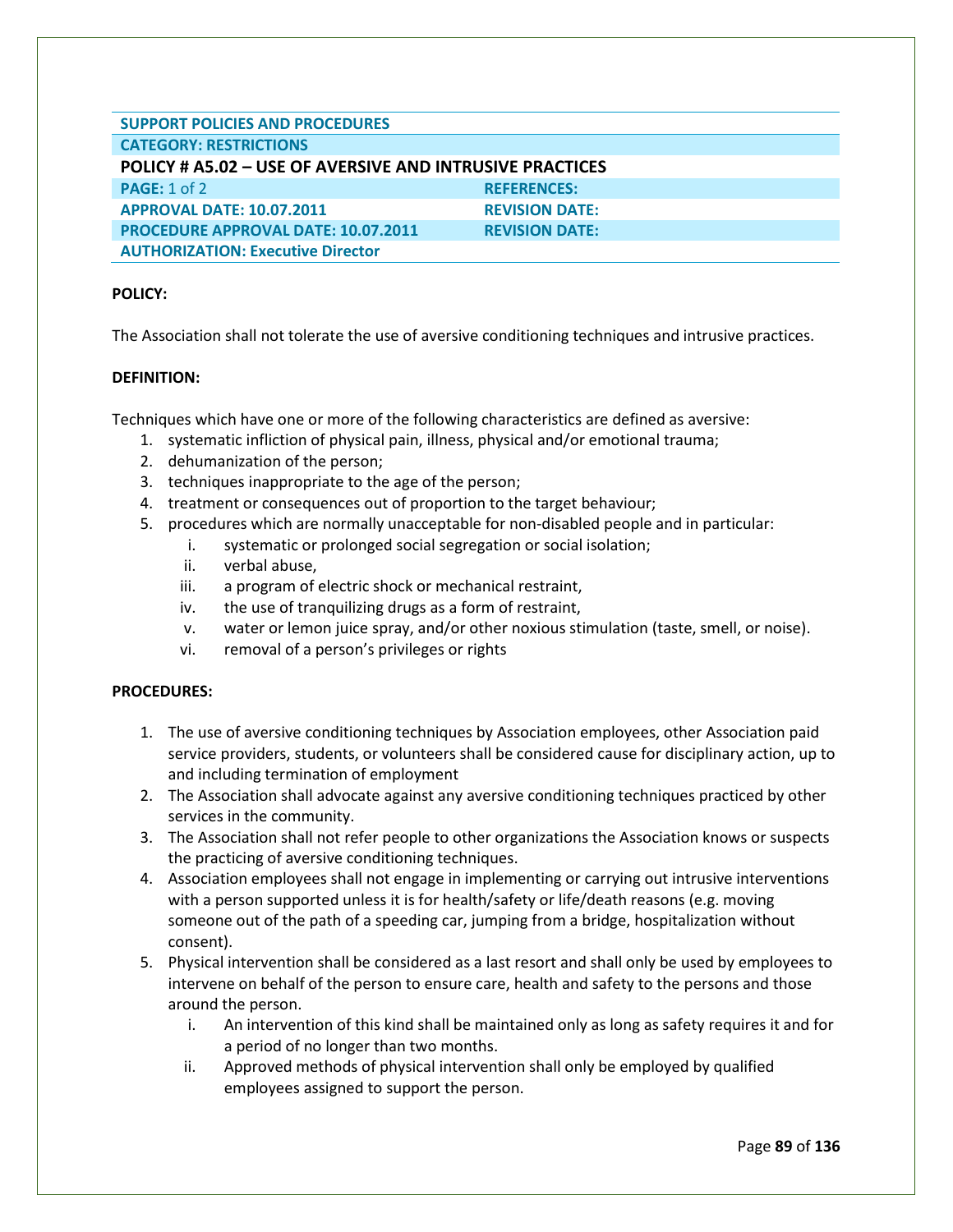**SUPPORT POLICIES AND PROCEDURES CATEGORY: RESTRICTIONS POLICY # A5.02 – USE OF AVERSIVE AND INTRUSIVE PRACTICES PAGE:** 2 of 2 **REFERENCES:** 

> iii. All incidents that involve physical restraint shall be documented and kept on file with a copy immediately sent to the Executive Director.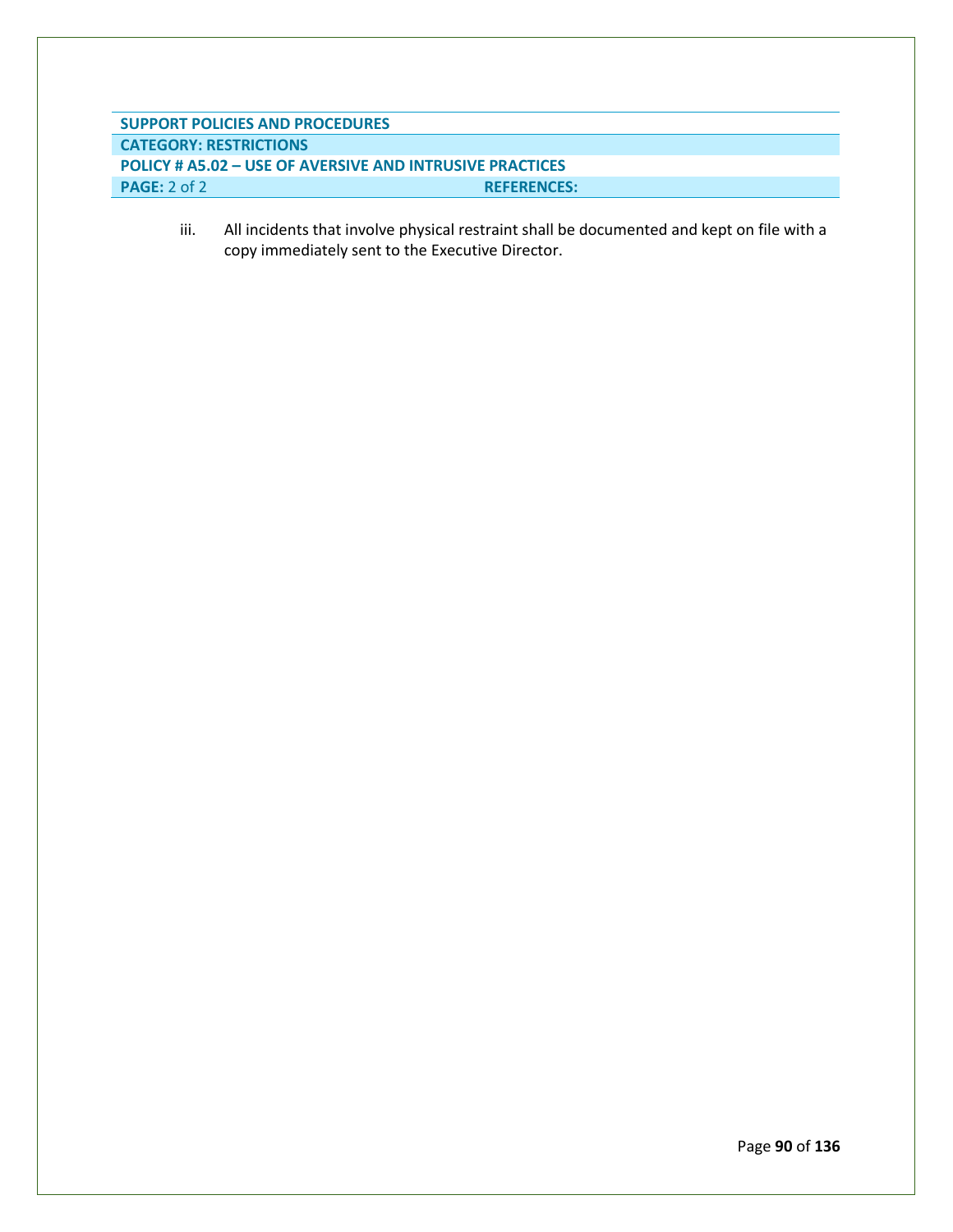| <b>SUPPORT POLICIES AND PROCEDURES</b>     |                       |
|--------------------------------------------|-----------------------|
| <b>CATEGORY: RESTRICTIONS</b>              |                       |
| POLICY # A5.03 - PHYSICAL RESTRAINTS       |                       |
| <b>PAGE: 1 of 2</b>                        | <b>REFERENCES:</b>    |
| <b>APPROVAL DATE: 10.07.2011</b>           | <b>REVISION DATE:</b> |
| <b>PROCEDURE APPROVAL DATE: 10.07.2011</b> | <b>REVISION DATE:</b> |
| <b>AUTHORIZATION: Executive Director</b>   |                       |

Use of physical force to constrain or control the behaviour of a person for whom the Association works shall not be tolerated under normal conditions of support. Even with the consent of the person for whom the Association works, use of physical force by employees to control or restrain a person is considered by the Association to be a form of abuse and may result in disciplinary action up to and including termination of employment, except under the conditions described below.

It is recognized that under extreme conditions, physical intervention may be necessary to save lives or prevent serious injury.

It is further recognized that carefully controlled use of restraint may be the least intrusive option available for some people during episodes of violent behaviour. **The following apply to extreme conditions only, and then only after less intrusive options have been exhausted.** 

## **PROCEDURES:**

The following procedures are intended to set limits, give guidance and otherwise support the Association's employees when dealing with challenging or extreme behaviours. "Extreme behaviour" is generally understood to mean behaviour that poses a danger to oneself or others and/or behaviour that so seriously deviates from social norms as to place the person in conflict with the law or at risk of severe consequences. Failure to control such behaviour implies consequences for the person that ought to be avoided even if the means of doing so involves a compromise of one's civil rights and freedoms.

- 1. Physical restraint may be carried out only if there is a clear and imminent risk of, or for the purpose of preventing a person from physically injuring or further physically injuring himself or herself or others.
- 2. Physical restraint may never be carried out for the purpose of punishing a person.
- 3. Physical restraint may be carried out only after is a determined that less intrusive interventions would be ineffective in preventing the person from physically injuring himself or herself or others.
- 4. Only direct support staff members who have received training in Non-Violent Crisis Prevention Intervention (CPI) may carry out physical restraint.
- 5. When physical restraint is carried out, it must be carried out using the least amount of force that is necessary to restrict the person's ability to move freely.
- 6. During physical restraint, the person's condition must be continually monitored and assessed.
- 7. Physical restraint must be stopped upon the earlier of the following:
	- i. When there is no longer a clear and imminent risk that the person will injure himself or herself or others.
	- ii. When there is a risk that the physical restraint itself will endanger the health and safety of the person.
- 8. Within 48 hours following a physical restraint, a debriefing process shall be conducted among the staff members who were involved in the restraint.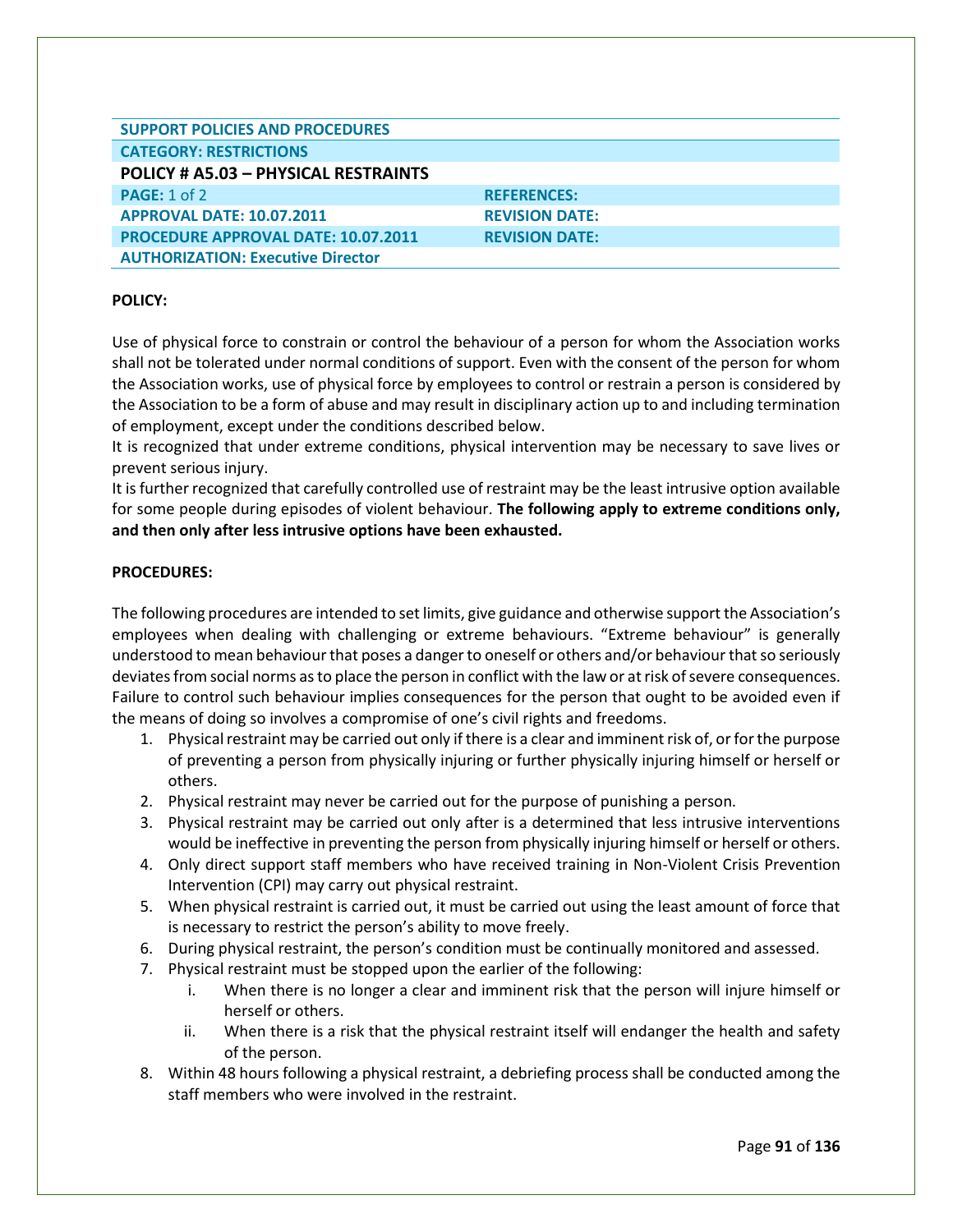## **SUPPORT POLICIES AND PROCEDURES CATEGORY: RESTRICTIONS POLICY # A5.03 – PHYSICAL RESTRAINTS PAGE:** 2 of 2 **REFERENCES:**

- 9. Within 48 hours following a physical restraint, a debriefing process shall be conducted among the staff members who were involved in the restraint and the person who was restrained. This process must be structured to accommodate the person's psychological and emotional needs.
- 10. All incidents that involve the use of physical restraint shall be documented using the Unusual Occurrence Reporting Format and reported to the Ministry of Community and Social Services according to its protocol.
- 11. Definition of "physical restraint" means using a holding technique to restrict a person's ability to move freely, and "physically restrain" has a corresponding meaning.
- 12. Generally, physical restraint is used in connection with an approved behavioural plan or program.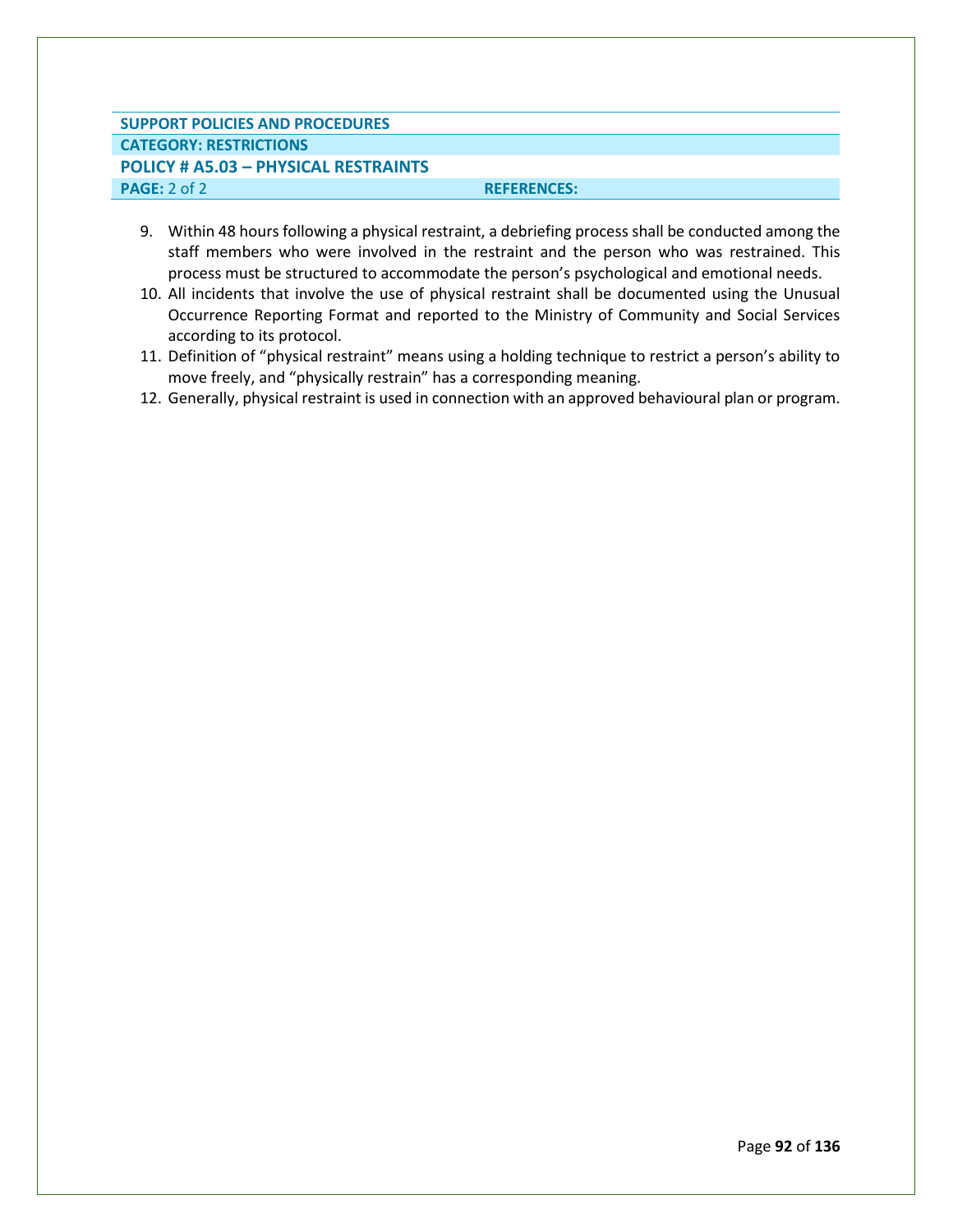| <b>SUPPORT POLICIES AND PROCEDURES</b>     |                                              |
|--------------------------------------------|----------------------------------------------|
| <b>CATEGORY: REPORTS</b>                   |                                              |
| POLICY # A6.01 - SERIOUS OCCURENCES        |                                              |
| PAGE: 1 of 3                               | <b>REFERENCES:</b>                           |
|                                            | <b>Reporting to MCCSS Process</b>            |
|                                            | <b>Reporting Timelines/Occurrence Levels</b> |
|                                            | <b>Serious Occurrence Process</b>            |
| <b>APPROVAL DATE: 10.07.2011</b>           | <b>REVISION DATE:</b>                        |
| <b>PROCEDURE APPROVAL DATE: 10.07.2011</b> | <b>REVISION DATE: 01.07.2019</b>             |
| <b>AUTHORIZATION: Executive Director</b>   |                                              |

All Serious Occurrences shall be reported to the appropriate Manager and to the Executive Director immediately after the occurrence.

In accordance with the Ministry of Children, Community and Social Services (MCCSS) requirements, certain types of Serious Occurrences (as defined by the Ministry in Appendix B attached to this policy) shall be reported to the Ministry by the Executive Director or designate within 1 to 24 hours of becoming aware of the occurrence and depending on the seriousness of the occurrence.

#### **DEFINITIONS**

#### **Serious Occurrence Reporting** is a process that:

- Allows service providers to manage incidents as they occur, make records of the incidents and monitor actions taken in response to incidents in order to prevent or mitigate further incidents; and
- Supports MCCSS in monitoring and overseeing service providers in the delivery of services.
- The reporting process to MCCSS is provided in Appendix A.

## A **Serious Occurrence** ("SO") is an incident that:

- Requires or may require intervention and/or investigation by a service provider, MCCSS, and/other applicable parties (such as the police); and
- Falls within one or more of the following SO categories (see appendices A & B for definitions and reporting timelines):
	- 1. Death;
	- 2. Serious injury;
	- 3. Serious illness;
	- 4. Serious individual action;
	- 5. Restrictive intervention;
	- 6. Alleged, witnessed or suspected abuse or mistreatment;
	- 7. Error or omission;
	- 8. Serious complaint; and
	- 9. Disturbance, service disruption, emergency or disaster.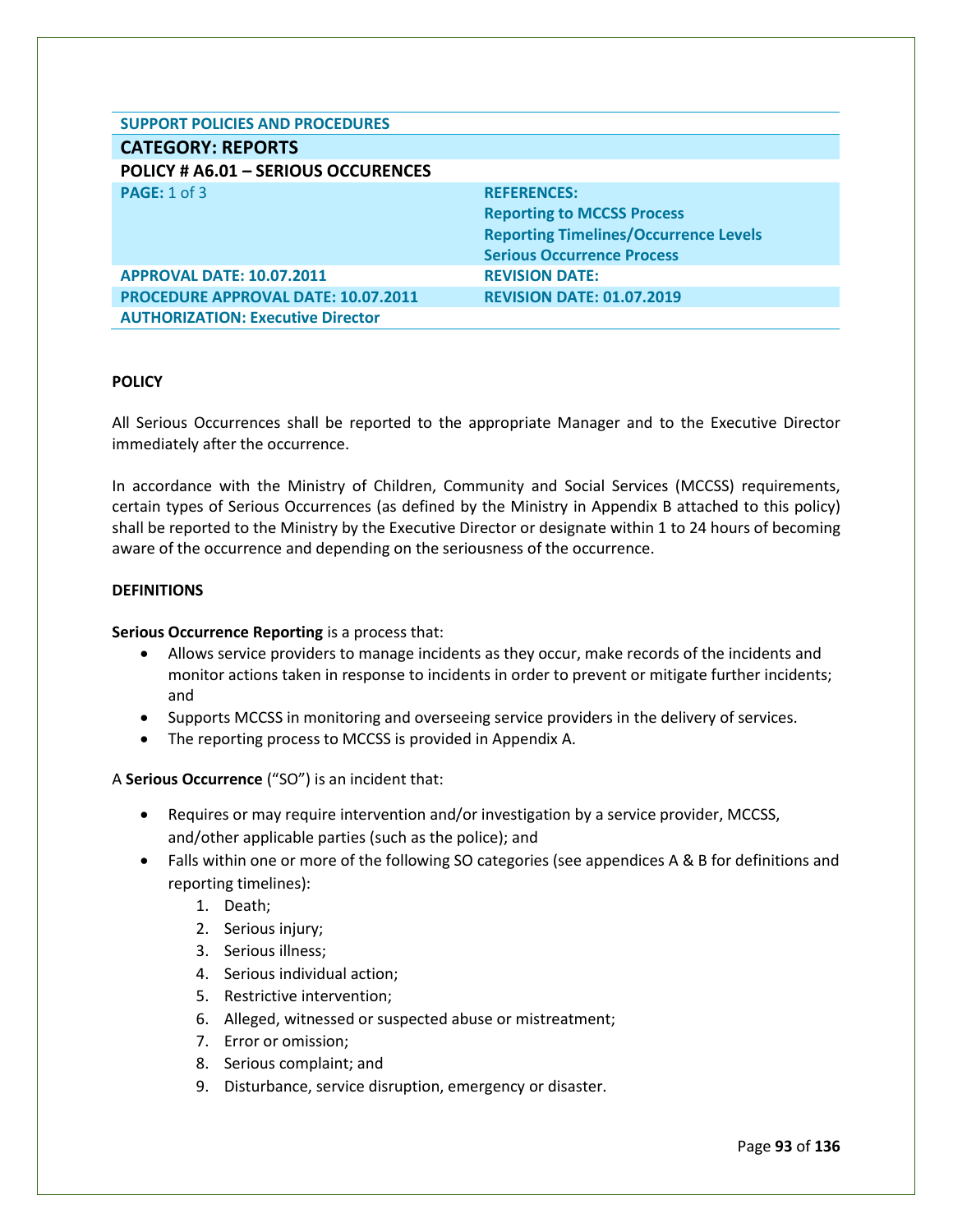# **SUPPORT POLICIES AND PROCEDURES CATEGORY: REPORTS**

**POLICY # A6.01 – SERIOUS OCCURENCES PAGE:** 2 of 3 **REFERENCES: REFERENCES:** 

**Reporting to MCCSS Process Reporting Timelines/Occurrence Levels Serious Occurrence Process**

- Based on the type of incident, a SO is designated as either a Level 1 or a Level 2. The level indicates the timeframe in which the SO must be reported to MCCSS:
	- 1. *Level 1 SO*: MCCSS must be notified immediately and a SOR must be submitted within 1 hour of the SO.
	- 2. *Level 2 SO*: A SOR must be submitted as soon as possible but no later than 24 hours after the SO.

A **Serious Occurrence Report** ("SOR") is the official record used to report information about SOs to MCCSS.

## **PROCEDURES**

#### **Internal Reporting Protocol**

- Employees are encouraged to discuss with each other the circumstances of any unusual or extraordinary occurrences that have transpired during their shift and, in particular, serious occurrences that involve:
	- o death,
	- o serious injury,
	- o serious illness,
	- o serious individual action,
	- o restrictive intervention,
	- $\circ$  alleged, witnessed or suspected abuse, errors or omissions (i.e. medication),
	- o serious complaints,
	- o disturbance, service disruption, emergency or disaster.

Notwithstanding this, each employee is responsible for being aware of their reporting obligations and to determine when a Serious Occurrence must be reported under this policy.

- All Serious Occurrences as per the definitions listed above, shall immediately be reported verbally to the appropriate Manager (or On-Call Manager/Team Lead if after hours) who will report to the Executive Director immediately thereafter.
- The employees must complete a written report in AIMs using the reporting software which shall follow the verbal report.
- All employees who witness or have knowledge of such occurrences shall complete separate reports in AIMS. Written reports shall be directed to the appropriate Manager and the Executive Director prior to the completion of the employee's work period.
- The Executive Director or designate is tasked to complete the Serious Occurrence Report (SOR) with the Ministry in the timelines dictated by the occurrence.

## **Training, Updates, Review**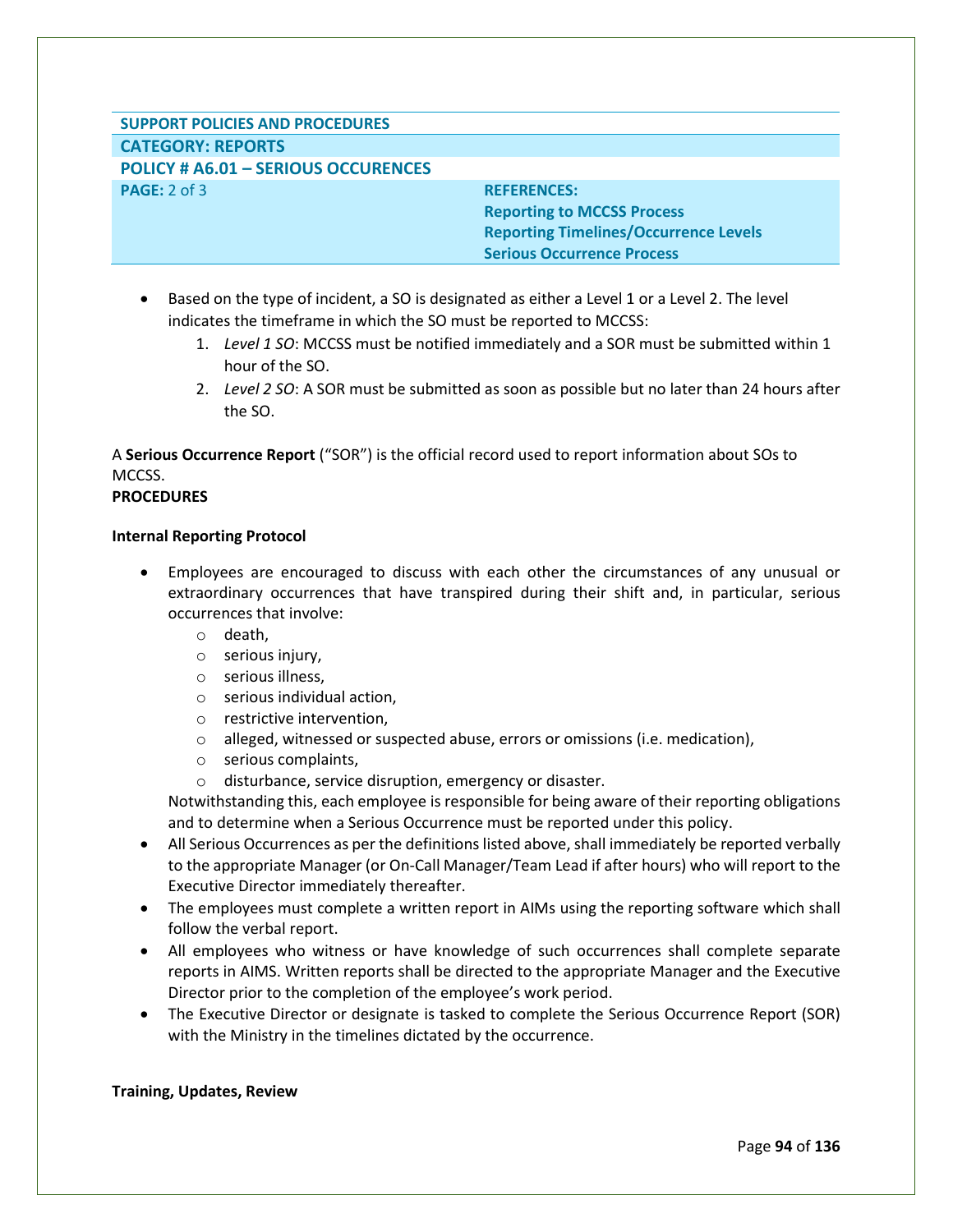# **SUPPORT POLICIES AND PROCEDURES CATEGORY: REPORTS POLICY # A6.01 – SERIOUS OCCURENCES PAGE:** 3 of 3 **REFERENCES: REFERENCES: Reporting to MCCSS Process Reporting Timelines/Occurrence Levels Serious Occurrence Process**

The Association will provide training to all staff regarding the Serious Occurrence policy and procedures upon hire and annually thereafter.

The Association will review and update the Serious Occurrence policy annually and conduct a review and analysis of all SORs for each calendar year. The annual review will:

- Identify issues, trends and/or patterns; and
- Detail actions planned or undertaken in response to any issues or concerning trends and patterns uncovered through the annual review and analysis.

The Association will maintain a record of the annual review and analysis, which is to be made available to MCCSS upon request. Any significant issues or concerning trends/patterns that arise from the review and analysis of SORs must be communicated to the service provider's designated MCCSS contact(s), and the communication must include strategies to address the identified issues or concerning trends/patterns.

## **Confidentiality**

The Association will maintain the confidentiality of all individual's information in accordance with policy A8.03.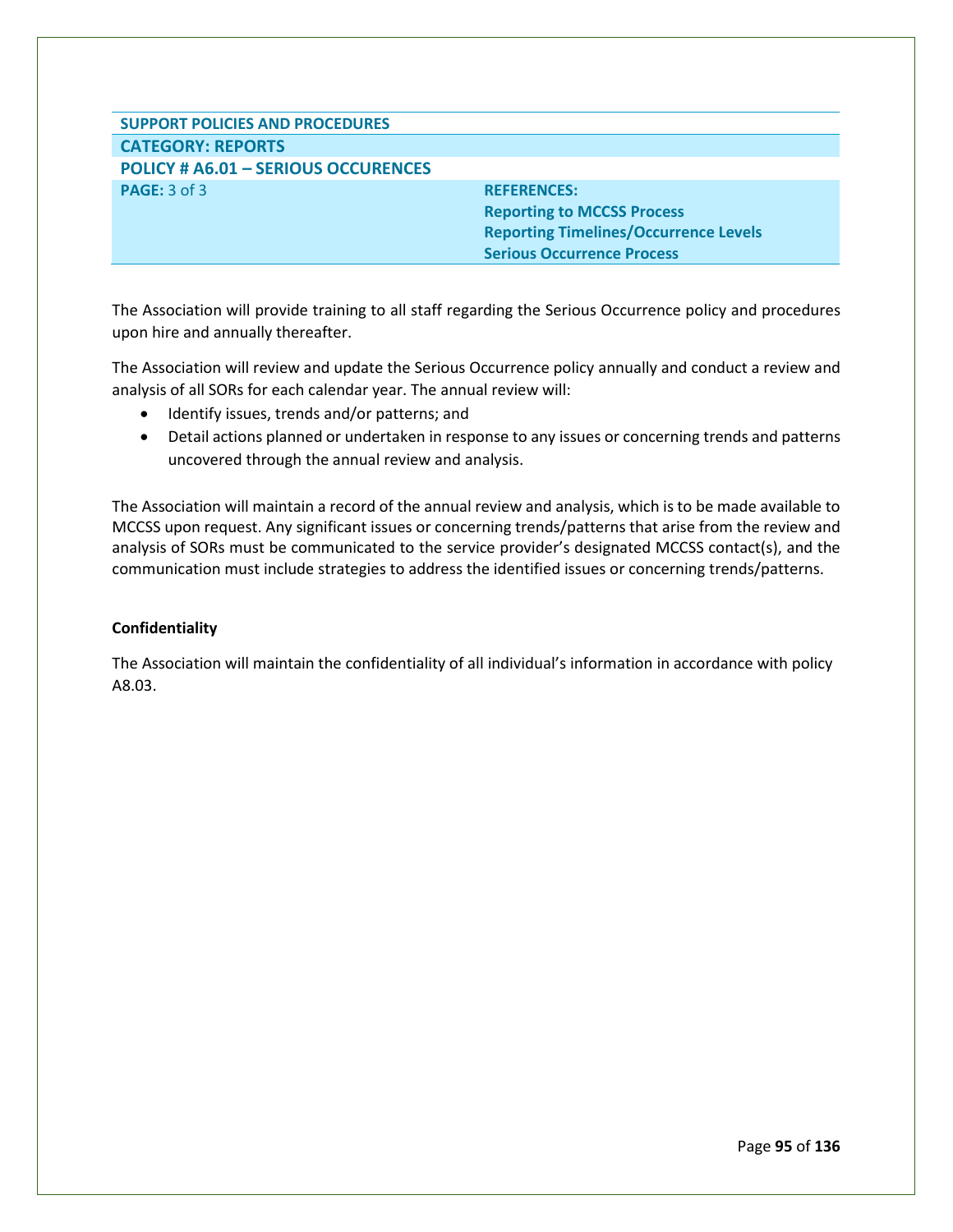#### **REPORTING TO MCCSS PROCESS**

| <b>STEPS</b>                                                          | <b>ACTION</b>                                                                                                                                                                                                                                                                                                                                                                                                                                                                                                                                                                                                                                                                                                                                                                                                                                        |
|-----------------------------------------------------------------------|------------------------------------------------------------------------------------------------------------------------------------------------------------------------------------------------------------------------------------------------------------------------------------------------------------------------------------------------------------------------------------------------------------------------------------------------------------------------------------------------------------------------------------------------------------------------------------------------------------------------------------------------------------------------------------------------------------------------------------------------------------------------------------------------------------------------------------------------------|
| Attend to the incident and individuals involved in the incident<br>1. | Upon becoming aware of an incident, staff shall attend to the incident and any immediate health<br>$\bullet$<br>or safety needs of individual(s) involved in the incident.<br>Staff will report the occurrence to the Manager, who will alert the Executive Director.<br>$\bullet$                                                                                                                                                                                                                                                                                                                                                                                                                                                                                                                                                                   |
| Determine if the incident meets the definition of a SO<br>2.          | The Executive Director or designate will evaluate the incident against the criteria within the<br>$\bullet$<br>guidelines, applicable MCCSS legislation/policy and CLA's internal SO reporting policy to<br>determine whether the incident is a SO.                                                                                                                                                                                                                                                                                                                                                                                                                                                                                                                                                                                                  |
| Determine the category for reporting<br>3.                            | Once an incident is identified as a SO, the Executive Director or designate will determine which<br>$\bullet$<br>category or categories the SO should be reported under.                                                                                                                                                                                                                                                                                                                                                                                                                                                                                                                                                                                                                                                                             |
| Determine the timeline for reporting<br>4.                            | Once the SO category or categories have been identified, the Executive Director or designate will<br>$\bullet$<br>determine which time frame the SO must be reported to MCCSS under (either Level 1 or Level 2).                                                                                                                                                                                                                                                                                                                                                                                                                                                                                                                                                                                                                                     |
| Initial notification to MCCSS about Level 1 SOs<br>5.                 | The Executive Director or designate must immediately notify MCCSS about Level 1 SOs. The<br>$\bullet$<br>initial notification should be a brief description of the incident, including:<br>The type of incident (e.g. death, serious injury, serious illness, etc.);<br>$\circ$<br>The approximate date and time of the incident;<br>$\circ$<br>The approximate number of individuals involved;<br>$\circ$<br>Whether any of the Individuals involved have immediate health or safety needs, and<br>$\circ$<br>what the service provider is doing to address these needs;<br>Who has been notified about the incident;<br>Whether any initial actions have been taken by the Association in response to the<br>$\circ$<br>incident; and<br>Whether the incident has garnered media attention or is expected to garner media<br>$\circ$<br>attention. |
| <b>Submit an initial SOR to MCCSS</b><br>6.                           | Level 1 Serious Occurrences<br>Submit a SOR within 1 hour of becoming aware of the SO or deeming the incident to be<br>$\circ$<br>a SO.<br>Level 2 Serious Occurrences<br>٠<br>Submit a SOR as soon as possible but no later than 24 hours of becoming aware of the<br>SO or deeming the incident to be a SO.<br>All SORs are to be submitted through the SOR-RL online tool.<br>٠<br>Initial SORs must include, at a minimum:<br>٠<br>The service provider's site information (for service providers that have multiple site<br>$\circ$<br>locations, select the site that is submitting the SOR);<br>The date and time of the SO:<br>$\circ$                                                                                                                                                                                                       |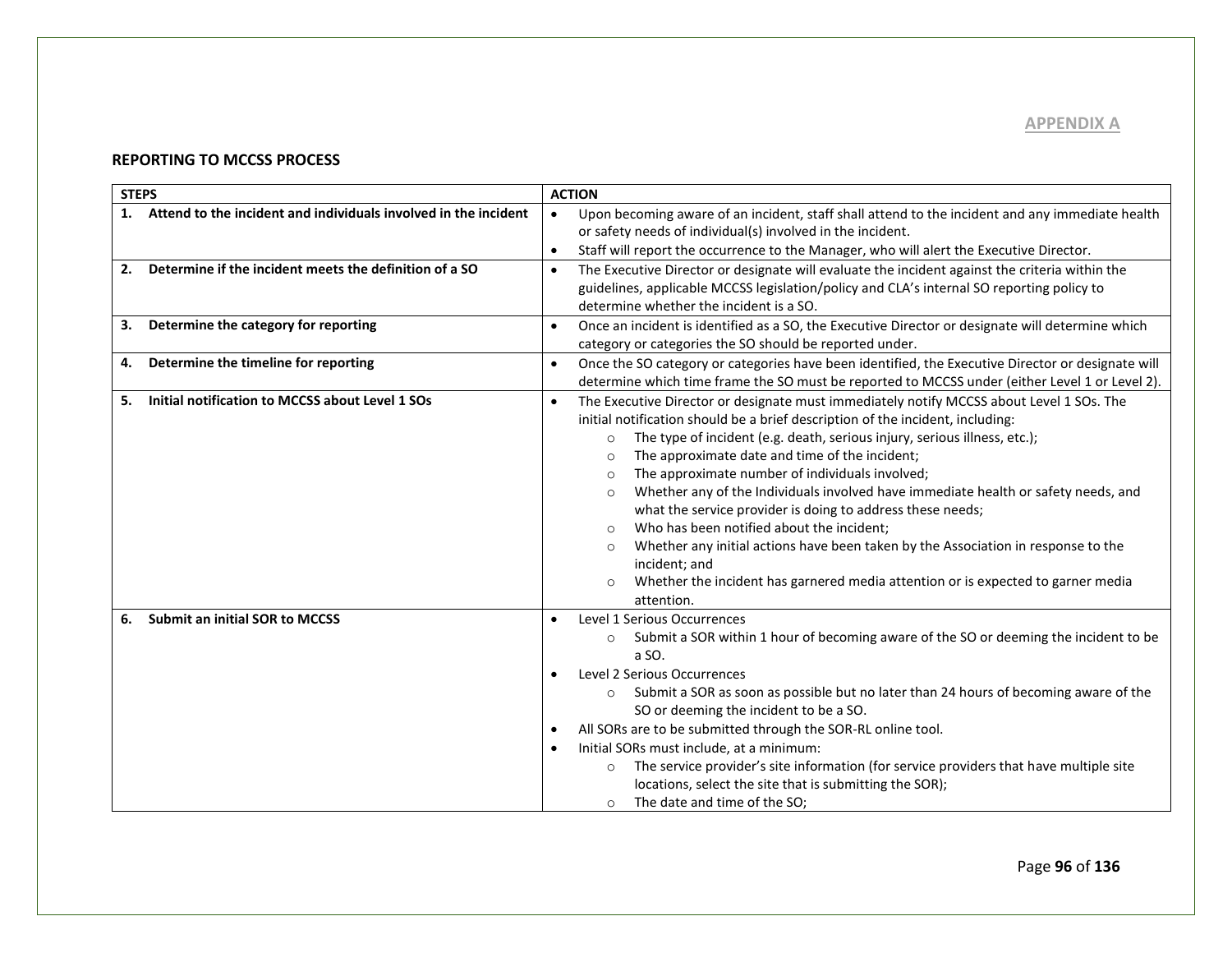| <b>STEPS</b>                                         | <b>ACTION</b>                                                                                                                                                                                                                                                                                                                                                                                                                                                                                                                                                                                                                                                                                                                                                                                                                                                                                                                                                                                             |
|------------------------------------------------------|-----------------------------------------------------------------------------------------------------------------------------------------------------------------------------------------------------------------------------------------------------------------------------------------------------------------------------------------------------------------------------------------------------------------------------------------------------------------------------------------------------------------------------------------------------------------------------------------------------------------------------------------------------------------------------------------------------------------------------------------------------------------------------------------------------------------------------------------------------------------------------------------------------------------------------------------------------------------------------------------------------------|
|                                                      | The date and time of becoming aware of the SO/deeming the incident to be a SO (if<br>$\circ$<br>different from date and time of the SO);<br>Individuals involved;<br>O<br>The SO category or categories;<br>$\circ$<br>A description of the SO and any necessary further details (i.e. explanation if SOR was<br>$\circ$<br>submitted outside required reporting timelines);<br>Who has been notified about the incident;<br>$\Omega$<br>Whether any initial actions have been taken by the service provider in response to the<br>$\circ$<br>incident;<br>Whether the incident resulted in any media attention, and whether the service<br>$\circ$<br>provider expects there to be any media attention in the future;<br>Whether the initial SOR is expected to be the only/last report submitted for the SO;<br>$\circ$<br>Individual's views / perspectives;<br>$\circ$<br>Supporting document that are directly relevant to the SO;<br>$\circ$<br>Executive Director of designate sign-off<br>$\circ$ |
| MCCSS initial response to the SOR<br>7.              | Once MCCSS has received the initial SOR from the service provider, MCCSS will review the<br>$\bullet$<br>submission and may contact the service provider to:<br>Seek clarification of any information submitted;<br>$\circ$<br>Request information submitted to be corrected, including having the service provider<br>$\circ$<br>change the SO category selected if it is not correct or remove any unnecessary personal<br>information;<br>Request additional information about the SO; and/or<br>$\circ$<br>Request or direct that additional action to be taken by the service provider, including<br>$\circ$<br>enforcement action.                                                                                                                                                                                                                                                                                                                                                                  |
| Provide updates (where applicable)<br>8.             | Until MCCSS deems that no further action is required from the service provider with respect to<br>$\bullet$<br>the SO, service providers are required to provide updates as new information becomes available<br>about the SO and no later than 7 business days after submitting the initial SOR.<br>Updates are required at a minimum every 7 business days thereafter until MCCSS deems that no<br>$\bullet$<br>further action is required from the service provider.<br>MCCSS may request updates at any time.<br>$\bullet$                                                                                                                                                                                                                                                                                                                                                                                                                                                                            |
| Determining when no further action is required<br>9. | MCCSS will review each SOR to determine when no further action is required from the service<br>$\bullet$<br>provider with respect to the SO, which includes checking that the service provider:<br>Filled out all required fields;<br>$\circ$<br>Made all required notifications;<br>$\circ$<br>Has undertaken all further action or follow-up, as requested; and<br>$\circ$<br>Met all SOR requirements.<br>$\circ$                                                                                                                                                                                                                                                                                                                                                                                                                                                                                                                                                                                      |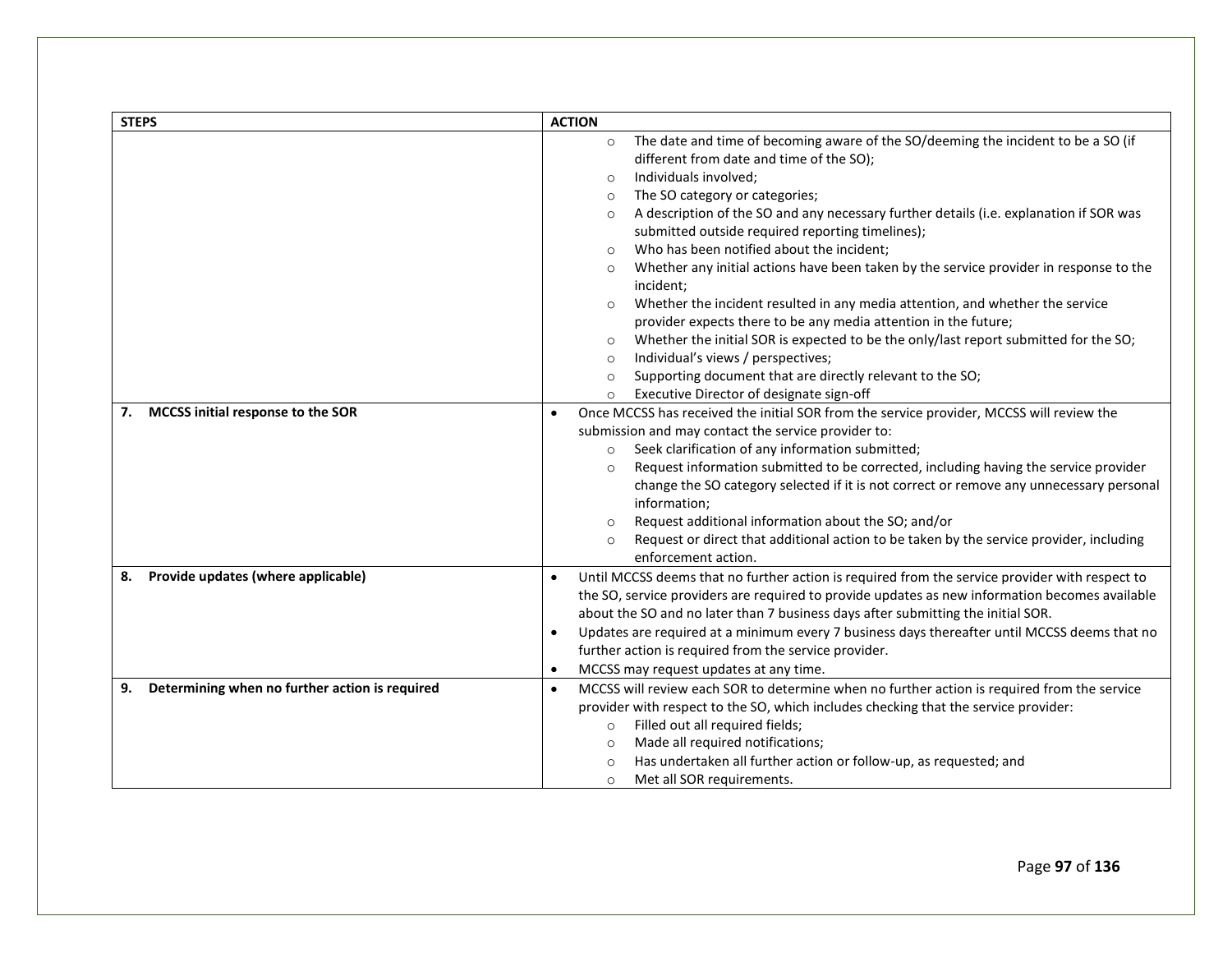## **APPENDIX B**

## **CATEGORY-SPECIFIC REPORTING REQUIREMENTS**

*For additional details refer to the Ministry of Children, Community and Social Services Serious Occurrence Reporting Guidelines, 2019*

| <b>CATEGORY</b>        | <b>DESCRIPTOR</b>                                                | <b>LEVEL 1</b>                             | <b>LEVEL 2</b>                |
|------------------------|------------------------------------------------------------------|--------------------------------------------|-------------------------------|
|                        |                                                                  | Immediately notify MCCSS and submit        | Submit a SOR as soon as       |
|                        |                                                                  | a SOR within 1 hour of becoming            | possible but no later than 24 |
|                        |                                                                  | aware of the SO or deeming the             | hours of becoming aware of    |
|                        |                                                                  | incident to be a SO.                       | the SO or deeming the         |
|                        |                                                                  |                                            | incident to be a SO.          |
| <b>DEATH</b>           | Where the death of an individual occurs while receiving a        | All deaths                                 |                               |
|                        | service:                                                         |                                            |                               |
|                        | Suicide<br>а.                                                    |                                            |                               |
|                        | Violence/homicide<br>b.                                          |                                            |                               |
|                        | Accidental (choking, falling object, fire, MVA,<br>c.            |                                            |                               |
|                        | poisoning, etc.)                                                 |                                            |                               |
|                        | Known illness or other natural cause<br>d.                       |                                            |                               |
|                        | Unknown cause (at the time of reporting)<br>e.                   |                                            |                               |
| <b>SERIOUS INJURY</b>  | Where an individual receiving a service incurs a serious injury  | A life-threatening injury<br>$\bullet$     | All other serious injury SOs  |
|                        | which requires unscheduled medical attention from a regulated    | An injury caused by a service<br>$\bullet$ |                               |
|                        | health professional and/or unplanned hospitalization:            | provider or;                               |                               |
|                        | Accidental (i.e. choking, falling object, fire, MVA,<br>f.       | An injury requiring emergency              |                               |
|                        | poisoning, etc.)                                                 | medical services.                          |                               |
|                        | Aggressive behaviour (i.e. physical altercation)<br>g.           |                                            |                               |
|                        | Self-harm (including injuries sustained during a suicide<br>h.   |                                            |                               |
|                        | attempt)                                                         |                                            |                               |
|                        | Unknown cause (at the time of reporting)<br>i.                   |                                            |                               |
|                        | During a physical restraint, mechanical restraint, or            |                                            |                               |
|                        | placement in a secure de-escalation room                         |                                            |                               |
|                        | Other (specify)<br>k.                                            |                                            |                               |
| <b>SERIOUS ILLNESS</b> | Where an individual receiving a service incurs a serious illness | A life-threatening illness; or             | All other serious illness SOs |
|                        | or has an existing serious illness which requires unscheduled    | An illness requiring emergency             |                               |
|                        | medical attention from a regulated health professional and/or    | medical services                           |                               |
|                        | unplanned hospitalization:                                       |                                            |                               |
|                        | Mental health (i.e. individual taken to hospital due to          |                                            |                               |
|                        | mental health concerns)                                          |                                            |                               |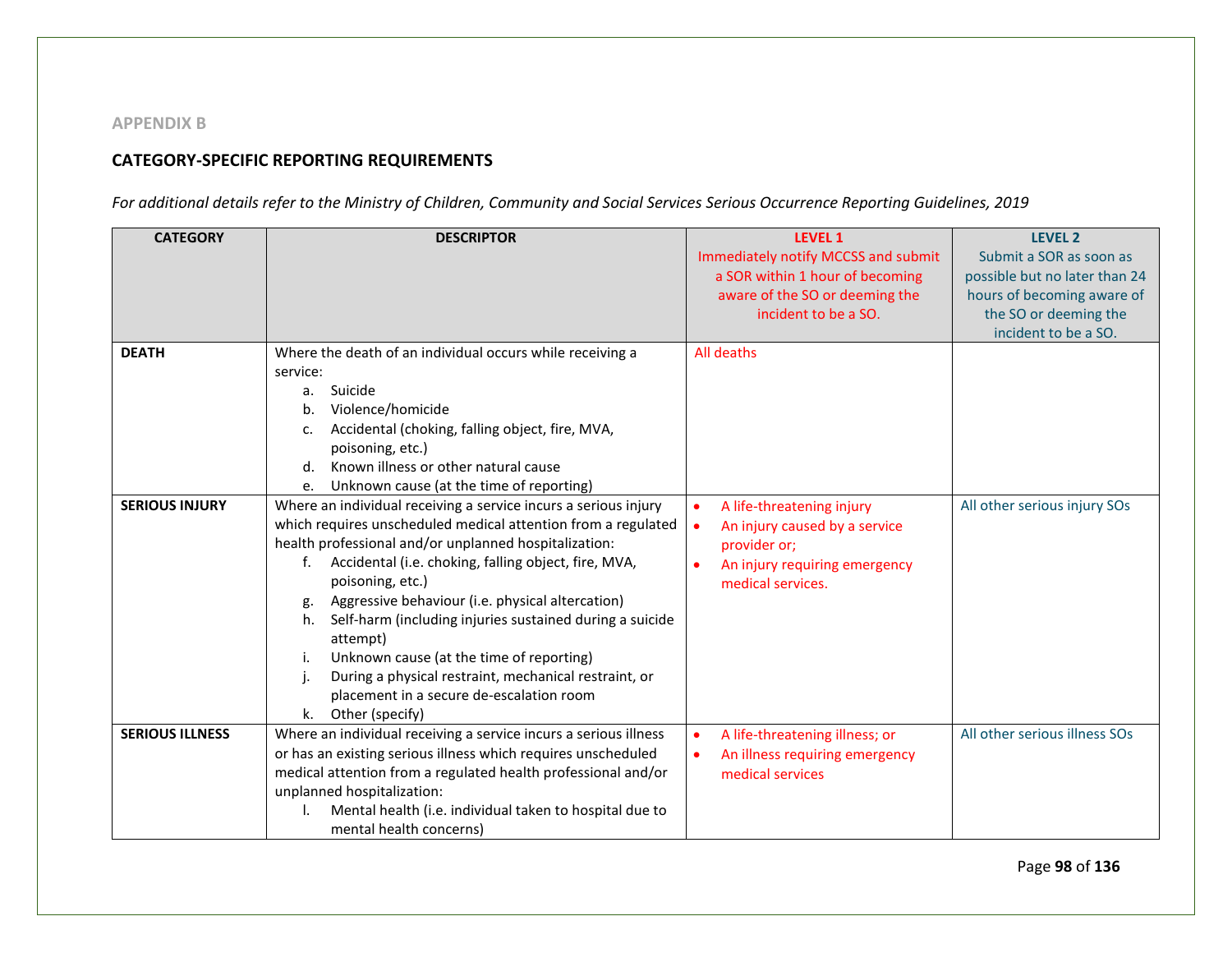| <b>CATEGORY</b>           | <b>DESCRIPTOR</b>                                                                                                        | <b>LEVEL 1</b><br>Immediately notify MCCSS and submit | <b>LEVEL 2</b><br>Submit a SOR as soon as |
|---------------------------|--------------------------------------------------------------------------------------------------------------------------|-------------------------------------------------------|-------------------------------------------|
|                           |                                                                                                                          | a SOR within 1 hour of becoming                       | possible but no later than 24             |
|                           |                                                                                                                          | aware of the SO or deeming the                        | hours of becoming aware of                |
|                           |                                                                                                                          | incident to be a SO.                                  | the SO or deeming the                     |
|                           | m. Communicable disease                                                                                                  |                                                       | incident to be a SO.                      |
|                           | Other disease, illness or infection<br>n.                                                                                |                                                       |                                           |
|                           | Unknown cause (at the time of reporting)<br>о.                                                                           |                                                       |                                           |
| <b>SERIOUS INDIVIDUAL</b> | Suicidal behaviour: Where an individual receiving a service                                                              | Suicidal behaviour: Threat to the                     | All other serious individual              |
| <b>ACTION</b>             | attempts suicide, utters a suicidal threat of a serious nature or                                                        | health and safety of the individual or                | action SO <sub>s</sub>                    |
|                           | utters a suicidal threat that results in the individual being                                                            | immediate risk of harm to the                         |                                           |
|                           | placed on suicide watch:                                                                                                 | individual.                                           |                                           |
|                           | Attempt<br>p.                                                                                                            |                                                       |                                           |
|                           | Threat that results in placement on suicide watch<br>q.                                                                  |                                                       |                                           |
|                           | Alleged, witnessed, or suspected assault: Where an individual                                                            | Any assault that results in serious                   |                                           |
|                           | receiving a service is assaulted or is accused of assaulting                                                             | injury to the individual or service                   |                                           |
|                           | someone:                                                                                                                 | provider staff                                        |                                           |
|                           | Individual on individual<br>r.                                                                                           |                                                       |                                           |
|                           | Individual on staff<br>S.                                                                                                |                                                       |                                           |
|                           | Individual on other (specify)<br>t.                                                                                      |                                                       |                                           |
|                           | Contraband/safety risk: Where an individual receiving a                                                                  | Contraband /safety risk:                              |                                           |
|                           | service is suspected to be, or is discovered to be, in possession                                                        | has the potential to cause injury or<br>$\bullet$     |                                           |
|                           | of a substance or object that:                                                                                           | death                                                 |                                           |
|                           | is prohibited by legislation or policies and procedures,<br>$\bullet$                                                    | is being actively investigated by<br>$\bullet$        |                                           |
|                           | has the potential to cause injury or death, and/or<br>$\bullet$<br>is deemed by the service provider to be a significant | police and/or MCCSS<br>Resulted in the use of         |                                           |
|                           | $\bullet$<br>danger or concern.                                                                                          | lockdown/searches                                     |                                           |
|                           | Weapons                                                                                                                  |                                                       |                                           |
|                           | Narcotics/illegal substances                                                                                             |                                                       |                                           |
|                           | Fire setting (including arson)                                                                                           |                                                       |                                           |
|                           | Other items that pose a threat                                                                                           |                                                       |                                           |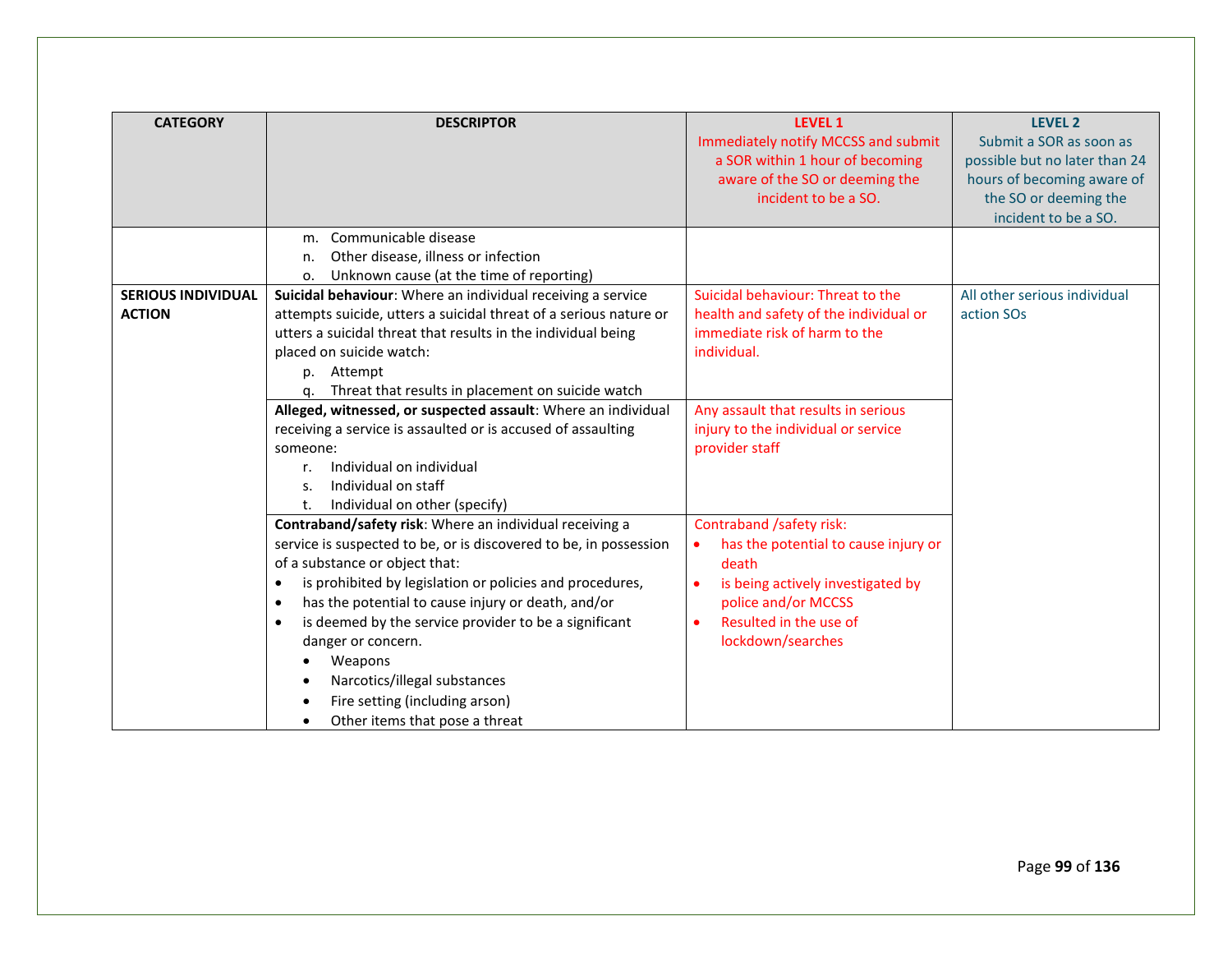| <b>CATEGORY</b> | <b>DESCRIPTOR</b>                                                                                                                                                                                                                                                                                                                                                                                                                                                                                                                                                                                                                                                                                                                                                                                                                                                                                                                                                                                                       | <b>LEVEL 1</b><br>Immediately notify MCCSS and submit<br>a SOR within 1 hour of becoming<br>aware of the SO or deeming the<br>incident to be a SO.                                                                                                                                                                                                                                                                          | LEVEL 2<br>Submit a SOR as soon as<br>possible but no later than 24<br>hours of becoming aware of<br>the SO or deeming the |
|-----------------|-------------------------------------------------------------------------------------------------------------------------------------------------------------------------------------------------------------------------------------------------------------------------------------------------------------------------------------------------------------------------------------------------------------------------------------------------------------------------------------------------------------------------------------------------------------------------------------------------------------------------------------------------------------------------------------------------------------------------------------------------------------------------------------------------------------------------------------------------------------------------------------------------------------------------------------------------------------------------------------------------------------------------|-----------------------------------------------------------------------------------------------------------------------------------------------------------------------------------------------------------------------------------------------------------------------------------------------------------------------------------------------------------------------------------------------------------------------------|----------------------------------------------------------------------------------------------------------------------------|
|                 | Inappropriate/unauthorized use of information technology<br>(IT): Where an individual receiving a service uses IT in an<br>inappropriate and/or unauthorized way that:<br>has or could result in criminal charges, and/or<br>$\bullet$<br>is or could be a threat to the health, safety or well-being of<br>$\bullet$<br>the individual, other individuals or the public.<br>Unusual, suspicious or unauthorized individual absence:<br>Where an individual receiving a service is discovered to be<br>absent, and their absence is unauthorized, or the individual is<br>missing/absent without permission, which includes an<br>individual who is missing/absent without permission or is<br>missing/absent under unusual or suspicious circumstances.,<br>which includes:<br>An individual who is missing/absent without permission or<br>$\bullet$<br>is missing/absent under unusual or suspicious<br>circumstances.<br>Escape lawful custody<br>Unlawfully at large<br>Missing/absent without permission or under | The information technology usage<br>results in or could result in criminal<br>charges, the usage is tied to<br>engagement in prostitution or human<br>trafficking, or the usage is a threat to<br>public safety.<br>The absence poses a serious concern<br>about the individuals' immediate<br>safety or poses a serious concern<br>about the individual's immediate<br>safety or poses a serious public safety<br>concern. | incident to be a SO.                                                                                                       |
|                 | suspicious circumstances<br>Serious charges: Where an individual receiving a service incurs<br>serious charges.<br>Relinquishment of care/threat of relinquishment of care:<br>Where the family/primary caregiver of an adult with a disability<br>receiving a service relinquishes care of the individual,<br>the family/primary caregiver of an adult with a developmental<br>disability receiving a service threatens to relinquish care, or<br>another individual (e.g. a staff, volunteer, etc.) suspects that<br>relinquishment of care may occur.                                                                                                                                                                                                                                                                                                                                                                                                                                                                | New charges that represent a<br>significant individual or public safety<br>concern.<br>Relinquishment of care by<br>family/primary caregivers has been<br>fulfilled.                                                                                                                                                                                                                                                        |                                                                                                                            |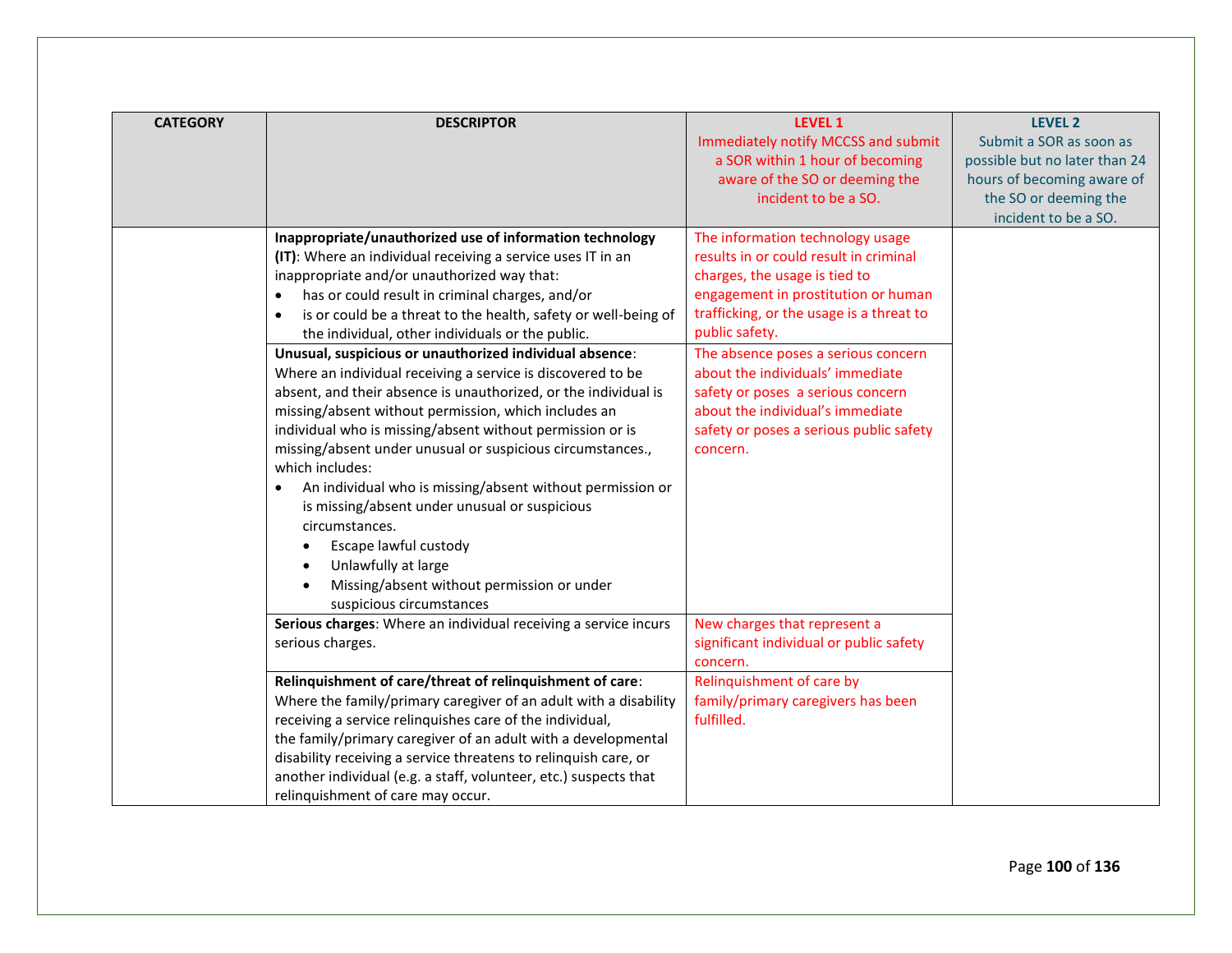| <b>CATEGORY</b>                           | <b>DESCRIPTOR</b>                                                                                                                                                                                                                                                                                                                                                                                                                                                                                                                                                                                                                                                                                                                                                                                                                                                                                                                                                                                                                                                                                                                                                                                                                                                                                                                                                                                                                                                                                                                                                                                                                | <b>LEVEL 1</b><br>Immediately notify MCCSS and submit<br>a SOR within 1 hour of becoming<br>aware of the SO or deeming the<br>incident to be a SO.                                                                                                                                                                                                                               | <b>LEVEL 2</b><br>Submit a SOR as soon as<br>possible but no later than 24<br>hours of becoming aware of<br>the SO or deeming the<br>incident to be a SO. |
|-------------------------------------------|----------------------------------------------------------------------------------------------------------------------------------------------------------------------------------------------------------------------------------------------------------------------------------------------------------------------------------------------------------------------------------------------------------------------------------------------------------------------------------------------------------------------------------------------------------------------------------------------------------------------------------------------------------------------------------------------------------------------------------------------------------------------------------------------------------------------------------------------------------------------------------------------------------------------------------------------------------------------------------------------------------------------------------------------------------------------------------------------------------------------------------------------------------------------------------------------------------------------------------------------------------------------------------------------------------------------------------------------------------------------------------------------------------------------------------------------------------------------------------------------------------------------------------------------------------------------------------------------------------------------------------|----------------------------------------------------------------------------------------------------------------------------------------------------------------------------------------------------------------------------------------------------------------------------------------------------------------------------------------------------------------------------------|-----------------------------------------------------------------------------------------------------------------------------------------------------------|
| <b>RESTRICTIVE</b><br><b>INTERVENTION</b> | Physical restraint: Where a physical restraint is used on an<br>adult with a developmental disability who is receiving a service<br>in circumstances where:<br>The physical restraint was used with an adult with a<br>developmental disability to address a crisis when positive<br>interventions have proven to be ineffective, where:<br>A person with a developmental disability is displaying<br>challenging behaviour that is new or more intense<br>than behaviour that has been displayed in the past<br>and the person lacks a behaviour support plan that<br>would address the behaviour, or the behaviour<br>intervention strategies that are outlined in the<br>person's behaviour support plan do not effectively<br>address the challenging behaviour,<br>The challenging behaviour places the person at<br>immediate risk of harming themselves or others or<br>causing property damage, and<br>Attempts to de-escalate the situation have been<br>ineffective.<br>The physical restraint was used with an adult with a<br>developmental disability who was displaying challenging<br>behaviour (either as part of the person's behaviour<br>support plan or in a crisis) and the physical restraint<br>resulted in the injury to the individual who was restrained,<br>and/or the staff person(s) who employed the use of the<br>physical restraint, and/or anyone else in the vicinity where<br>the physical restraint took place; or<br>The physical restraint was used with an adult with a<br>developmental disability who was displaying challenging<br>behaviour (either as part of the person's behaviour | Any restrictive intervention that:<br>Contravenes MCCSS legislation,<br>regulations and/or policy;<br><b>Resulted in physical</b><br>impairment/injury and/or<br>emotional harm of the individual;<br>Resulted in treatment by a<br>$\bullet$<br>regulated health professional,<br>requiring emergency medical<br>services; or<br>Was administered by an<br>unauthorized person. | All other serious restrictive<br>intervention SOs                                                                                                         |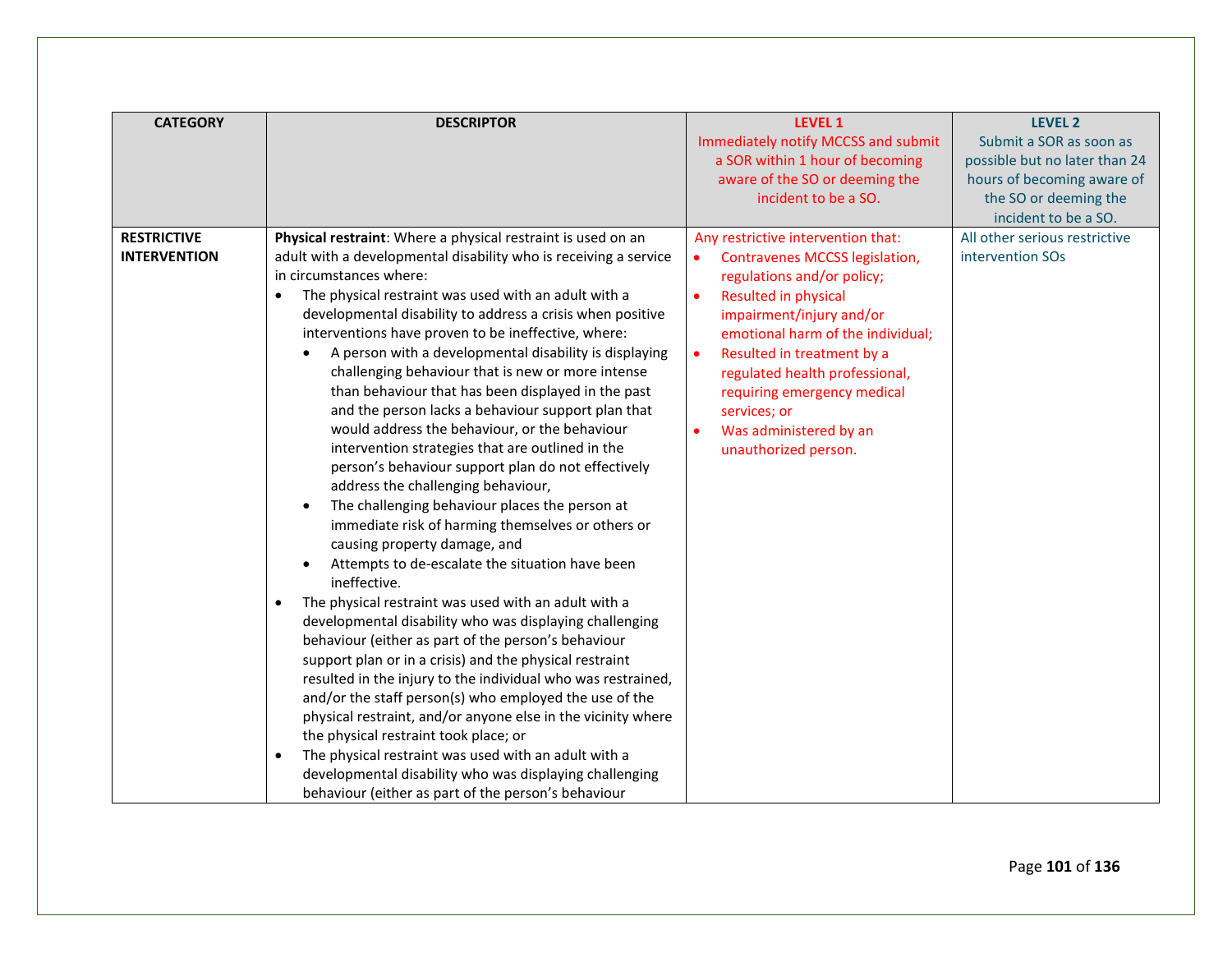| <b>CATEGORY</b>                        | <b>DESCRIPTOR</b>                                                                                                                                                                                                                                                                                                                                                                                                                                                                                                                                                                                                                                                                                                             | <b>LEVEL 1</b><br>Immediately notify MCCSS and submit<br>a SOR within 1 hour of becoming                                                                                                                                                                                                                                                                                                                                                                            | <b>LEVEL 2</b><br>Submit a SOR as soon as<br>possible but no later than 24  |
|----------------------------------------|-------------------------------------------------------------------------------------------------------------------------------------------------------------------------------------------------------------------------------------------------------------------------------------------------------------------------------------------------------------------------------------------------------------------------------------------------------------------------------------------------------------------------------------------------------------------------------------------------------------------------------------------------------------------------------------------------------------------------------|---------------------------------------------------------------------------------------------------------------------------------------------------------------------------------------------------------------------------------------------------------------------------------------------------------------------------------------------------------------------------------------------------------------------------------------------------------------------|-----------------------------------------------------------------------------|
|                                        |                                                                                                                                                                                                                                                                                                                                                                                                                                                                                                                                                                                                                                                                                                                               | aware of the SO or deeming the<br>incident to be a SO.                                                                                                                                                                                                                                                                                                                                                                                                              | hours of becoming aware of<br>the SO or deeming the<br>incident to be a SO. |
|                                        | support plan or in a crisis situation) and the physical<br>restraint resulted in an allegation of abuse.<br>Mechanical restraint: Where a mechanical restraint is used on<br>an adult with a developmental disability contrary to the<br>individual's behaviour support plan, the provisions of Ontario<br>Regulation 299 under the SIPDDA and/or the policy directives<br>(2.0 - Supporting People with Challenging Behaviour) under the<br>SIPDDA.<br>Secure de-escalation (or secure isolation/confinement time-<br>out): Where an individual receiving a service is placed in a<br>secure de-escalation (or secure isolation/confinement time-<br>out) room. Any placement in such settings is to be reported as<br>a SO. |                                                                                                                                                                                                                                                                                                                                                                                                                                                                     |                                                                             |
| <b>ABUSE OR</b><br><b>MISTREATMENT</b> | Where there are allegations of abuse or mistreatment<br>$\bullet$<br>(witnessed or otherwise), or suspected abuse or<br>mistreatment of an individual receiving a service which<br>occurred, or is alleged to have occurred, while the<br>individual was receiving a service; or<br>Where there are new allegations of historical abuse or<br>neglect of a child or young person receiving a service.<br>Physical abuse<br>$\bullet$<br><b>Emotional harm</b><br>Neglect<br>Exploitation<br>Sexual abuse                                                                                                                                                                                                                      | Any allegations of, witnessed or<br>suspected abuse or mistreatment<br>where:<br>There is an immediate threat to<br>$\bullet$<br>the health, safety or well-being of<br>the individual or others;<br>A current service provider staff,<br>$\bullet$<br>volunteer, etc. is implicated in the<br>alleged, witnessed or suspected<br>abuse or mistreatment of an<br>individual; or<br>The individual is receiving threats<br>or harassment from a human<br>trafficker. | All other alleged, witnessed<br>or suspected abuse or<br>mistreatment SOs.  |
| <b>ERROR OR</b><br><b>OMISSION</b>     | Medication errors: Where there is a medication error involving<br>the prescribing, transcribing, dispensing, administration and/or<br>distribution of medication(s) to an individual receiving a<br>service.                                                                                                                                                                                                                                                                                                                                                                                                                                                                                                                  | There is a medication error involving<br>the prescribing, transcribing,<br>dispensing, administration and/or                                                                                                                                                                                                                                                                                                                                                        | All other error and omission<br>SOs                                         |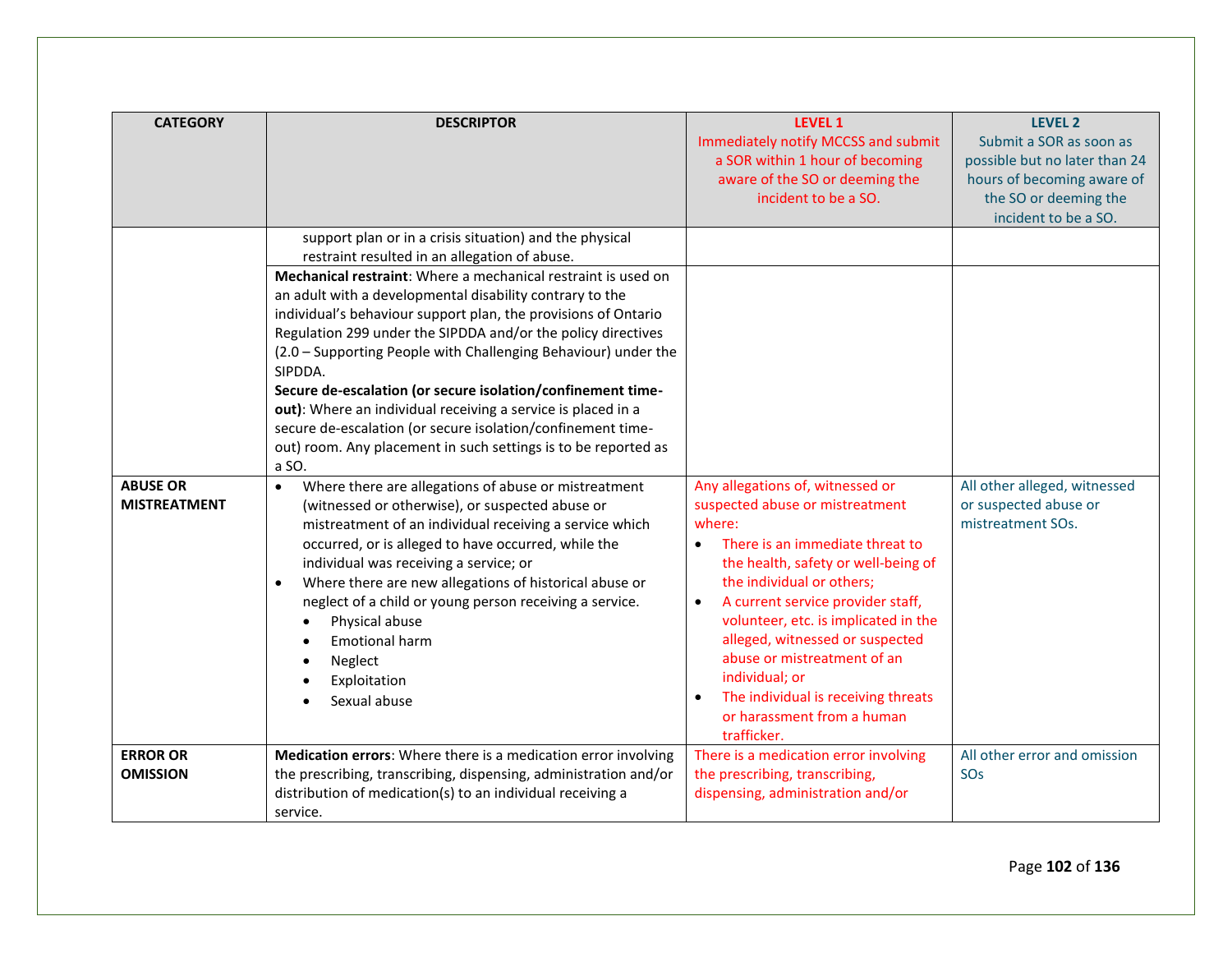| <b>CATEGORY</b>                    | <b>DESCRIPTOR</b>                                                                                                                                                                                                                                                                                                                                                                                                                                                                                                                                                                                                                                                                                                                                                                                                                                                                                                                                                                                                                                                                                                           | <b>LEVEL 1</b><br>Immediately notify MCCSS and submit<br>a SOR within 1 hour of becoming                                                                                                                                                         | <b>LEVEL 2</b><br>Submit a SOR as soon as<br>possible but no later than 24  |
|------------------------------------|-----------------------------------------------------------------------------------------------------------------------------------------------------------------------------------------------------------------------------------------------------------------------------------------------------------------------------------------------------------------------------------------------------------------------------------------------------------------------------------------------------------------------------------------------------------------------------------------------------------------------------------------------------------------------------------------------------------------------------------------------------------------------------------------------------------------------------------------------------------------------------------------------------------------------------------------------------------------------------------------------------------------------------------------------------------------------------------------------------------------------------|--------------------------------------------------------------------------------------------------------------------------------------------------------------------------------------------------------------------------------------------------|-----------------------------------------------------------------------------|
|                                    |                                                                                                                                                                                                                                                                                                                                                                                                                                                                                                                                                                                                                                                                                                                                                                                                                                                                                                                                                                                                                                                                                                                             | aware of the SO or deeming the<br>incident to be a SO.                                                                                                                                                                                           | hours of becoming aware of<br>the SO or deeming the<br>incident to be a SO. |
|                                    | Privacy breach: Where there is a breach or a potential breach<br>of privacy and/or confidentiality, including any<br>instance/suspected instance when personal information of an<br>individual who is receiving a service has been collected, used,<br>stolen, lost or disclosed without authority that results in                                                                                                                                                                                                                                                                                                                                                                                                                                                                                                                                                                                                                                                                                                                                                                                                          | distribution of medication(s) to an<br>individual receiving a service.<br>The individual has been seriously<br>harmed or is at risk of serious harm as<br>a result of a breach of personal<br>information or the breach contravenes<br>the YCJA. |                                                                             |
| <b>SERIOUS</b><br><b>COMPLAINT</b> | serious harm or risk of serious harm to the individual and/or<br>others.<br>Where a complaint is made by or on behalf of an individual<br>$\bullet$<br>who is receiving a service regarding the alleged violation of<br>their rights (e.g. under the Canadian Human Rights Act,<br>Canadian Charter of Rights and Freedoms, Ontario Human<br>Rights Code, CYFSA, etc.).<br>Where a complaint is made by or on behalf of an individual<br>receiving a service regarding a violation of their privacy<br>rights (i.e. improper collection, use or disclosure of the<br>individual's personal information).<br>Where a complaint is made by or about an individual who<br>$\bullet$<br>is receiving a service that the service provider considers to<br>be of a serious nature.<br>Where a complaint is made about the operational, physical<br>$\bullet$<br>or safety standards of the services received by an<br>individual.<br>Rights-based complaint (privacy or human rights)<br>Service-related complaint (operational, physical<br>environment, safety standards)<br>Complaint about an individual receive in a service | The complaint is about a service<br>provider staff; director or owner being<br>charged or arrested for a crime that<br>may affect or has affected an<br>individual or Individuals receiving a<br>service.                                        | All other serious complaints<br>SO <sub>S</sub>                             |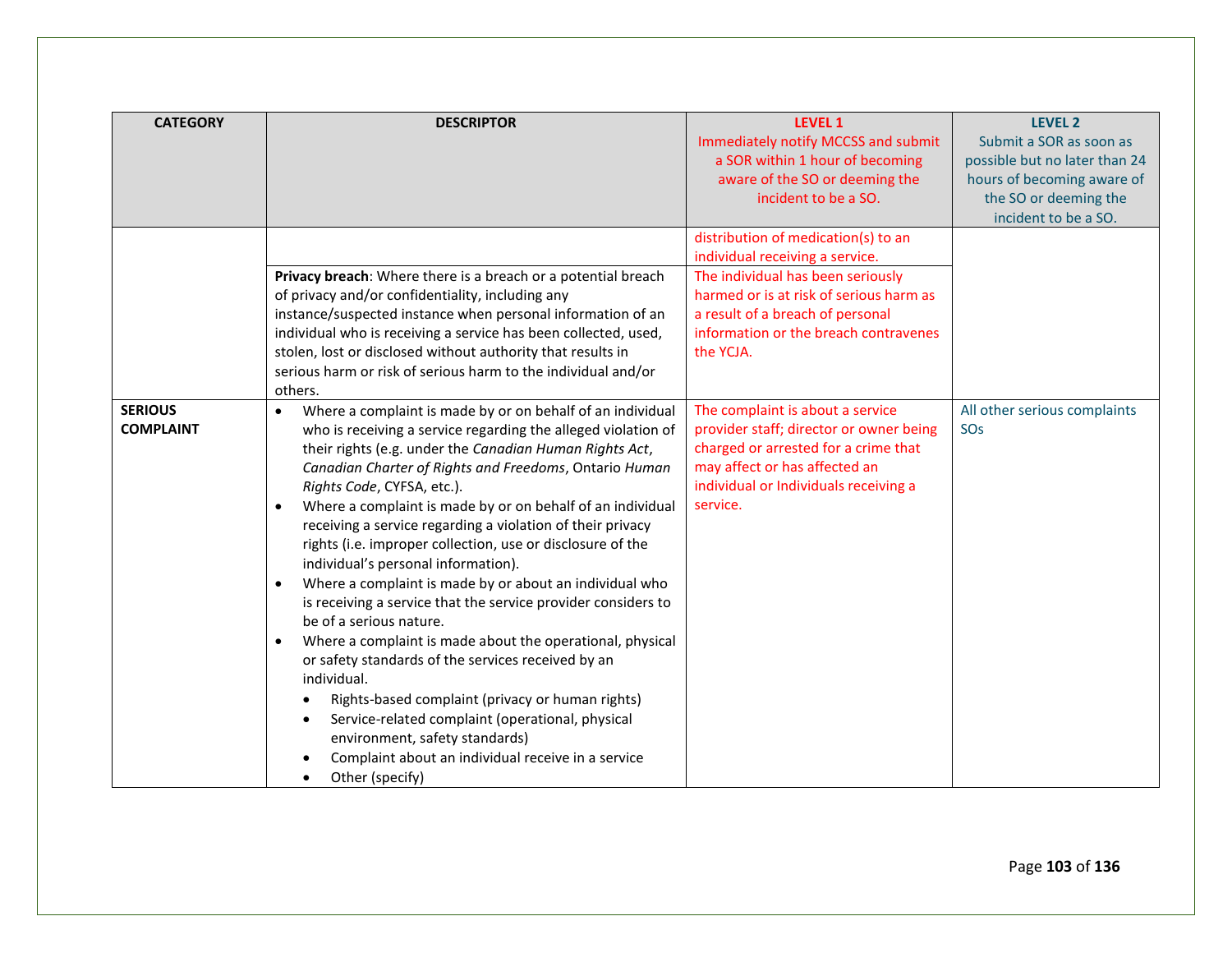| <b>CATEGORY</b>     | <b>DESCRIPTOR</b>                                                  | <b>LEVEL 1</b>                                   | <b>LEVEL 2</b>                 |
|---------------------|--------------------------------------------------------------------|--------------------------------------------------|--------------------------------|
|                     |                                                                    | Immediately notify MCCSS and submit              | Submit a SOR as soon as        |
|                     |                                                                    | a SOR within 1 hour of becoming                  | possible but no later than 24  |
|                     |                                                                    | aware of the SO or deeming the                   | hours of becoming aware of     |
|                     |                                                                    | incident to be a SO.                             | the SO or deeming the          |
|                     |                                                                    |                                                  | incident to be a SO.           |
| <b>DISTURBANCE,</b> | Where the disturbance, service disruption, emergency or            | The Continuity of Operations Plan<br>$\bullet$   | All other disturbance, service |
| <b>SERVICE</b>      | disaster occurs on the service provider premises or in the case    | (COOP) or business continuity plan               | disruption, emergency or       |
| <b>DISRUPTION,</b>  | of residential care, the place where residential care is provided, | was activated in response to an                  | disaster Serious Occurrences.  |
| <b>EMERGENCY OR</b> | or within close proximity of where the service is provided, and    | incident that threatened the                     |                                |
| <b>DISASTER</b>     | it interferes with the service provider or foster parents' ability | health or safety of individuals or               |                                |
|                     | to provide routine services.                                       | others;                                          |                                |
|                     | Adverse water quality<br>$\bullet$                                 | The incident is or was perceived to<br>$\bullet$ |                                |
|                     | Fire<br>$\bullet$                                                  | be a significant danger to or                    |                                |
|                     | Flood<br>٠                                                         | concern of the community;                        |                                |
|                     | Natural disaster<br>$\bullet$                                      | There was/is a site evacuation<br>$\bullet$      |                                |
|                     | Power outage (i.e. that causes a significant disruption)<br>٠      | because of this incident;                        |                                |
|                     | Gas leak<br>$\bullet$                                              | There was/is a site lockdown<br>$\bullet$        |                                |
|                     | Carbon monoxide<br>$\bullet$                                       | because of this incident; or                     |                                |
|                     | Abduction<br>٠                                                     | Police intervention or assistance<br>$\bullet$   |                                |
|                     | Infection outbreak (where public health officials are<br>$\bullet$ | was/is required.                                 |                                |
|                     | involved)                                                          |                                                  |                                |
|                     | Riot<br>$\bullet$                                                  |                                                  |                                |
|                     | Stand-off<br>$\bullet$                                             |                                                  |                                |
|                     | Hostage taking<br>٠                                                |                                                  |                                |
|                     | External threat (i.e. bomb threat, hacking, etc.)<br>٠             |                                                  |                                |
|                     | Other (specify)<br>$\bullet$                                       |                                                  |                                |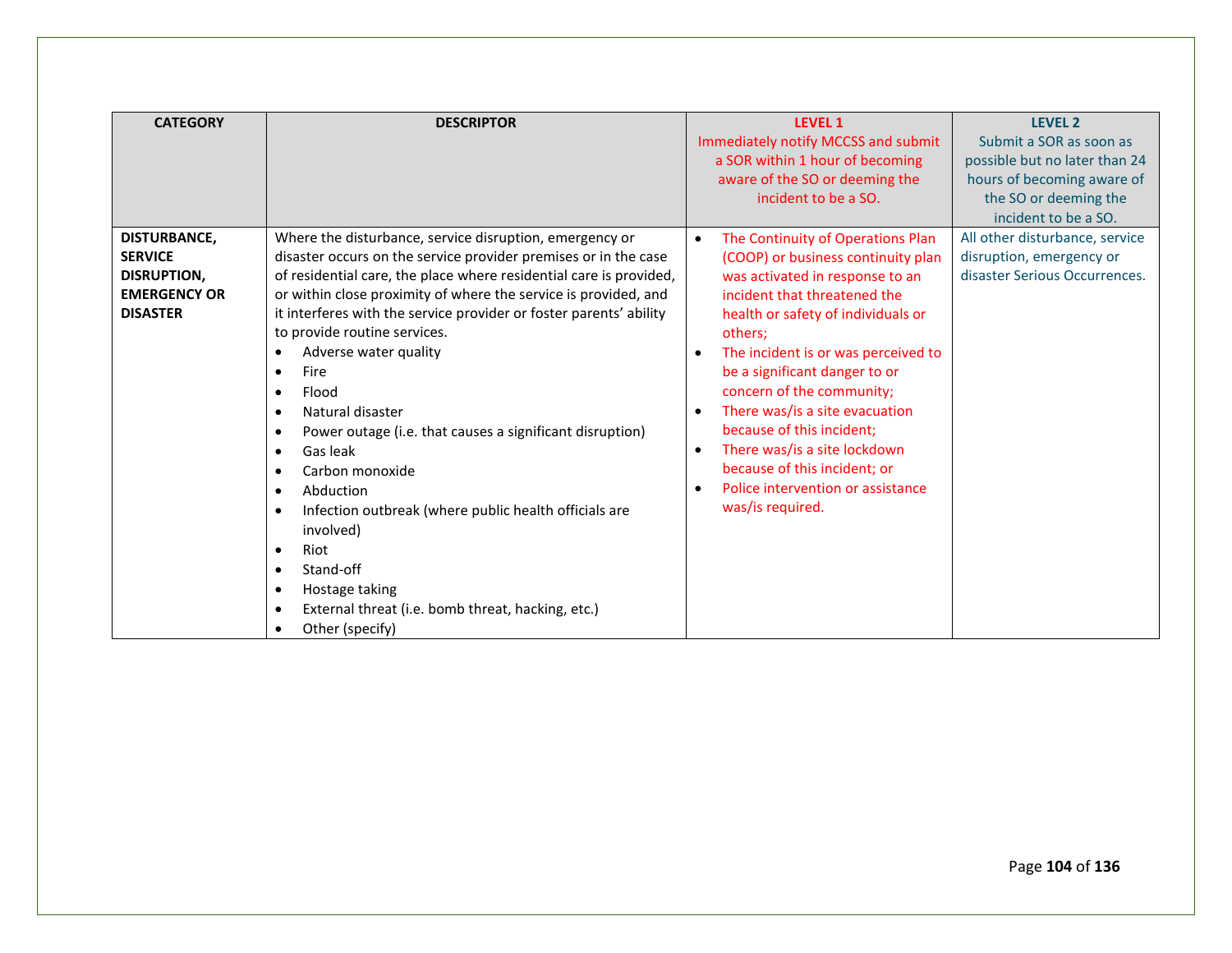#### **Serious Occurrence Process**



Page **105** of **136**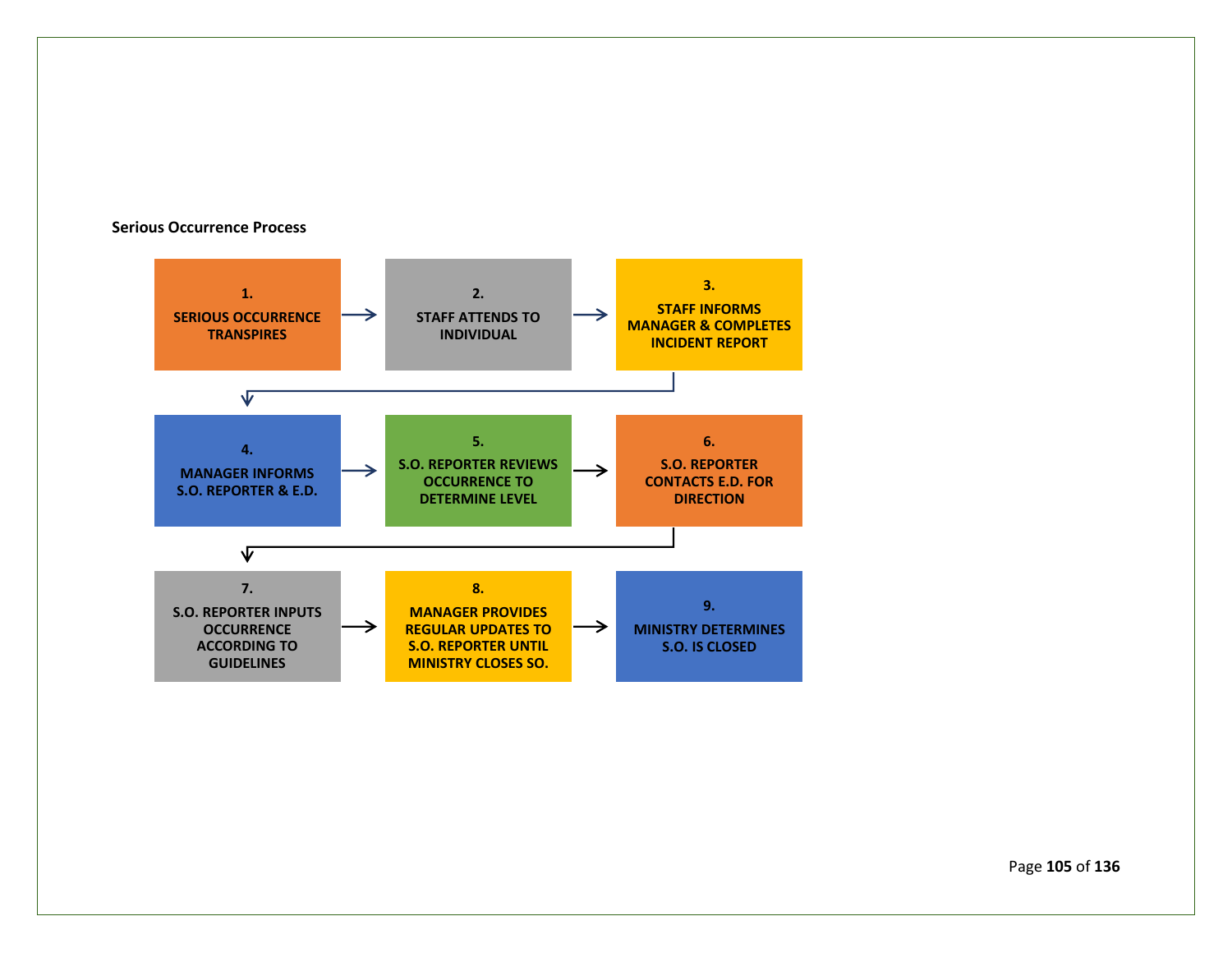| <b>SUPPORT POLICIES AND PROCEDURES</b>                 |                                  |
|--------------------------------------------------------|----------------------------------|
| <b>CATEGORY: REPORTS</b>                               |                                  |
| <b>POLICY # A6.02 - INCIDENT OR UNUSUAL OCCURENCES</b> |                                  |
| <b>PAGE: 1 of 1</b>                                    | <b>REFERENCES:</b>               |
| <b>APPROVAL DATE: 10.07.2011</b>                       | <b>REVISION DATE:</b>            |
| <b>PROCEDURE APPROVAL DATE: 10.07.2011</b>             | <b>REVISION DATE: 01.07.2019</b> |
| <b>AUTHORIZATION: Executive Director</b>               |                                  |

All unusual incidents or occurrences affecting people for whom we work shall be recorded.

- 1. An unusual incident or occurrence shall be defined as something that occurs that is out of the ordinary, such as medication error, falling, minor injuries, hitting an employee, etc.
- 2. If an employee is unsure if an incident or occurrence falls in this category, it should be reported and the Manager shall indicate if it is an unnecessary report.
- 3. The employee shall complete in full the Incident/Unusual Occurrence Report as soon after the incident or occurrence as possible.
- 4. The completed form shall be forwarded electronically to the Manager who shall acknowledge the report and take any necessary action as a result of the incident or occurrence.
- 5. The Manager shall electronically forward the incident to the Executive Director who shall review it, and take appropriate action, analyze any emerging trends and maintain it in an annual file.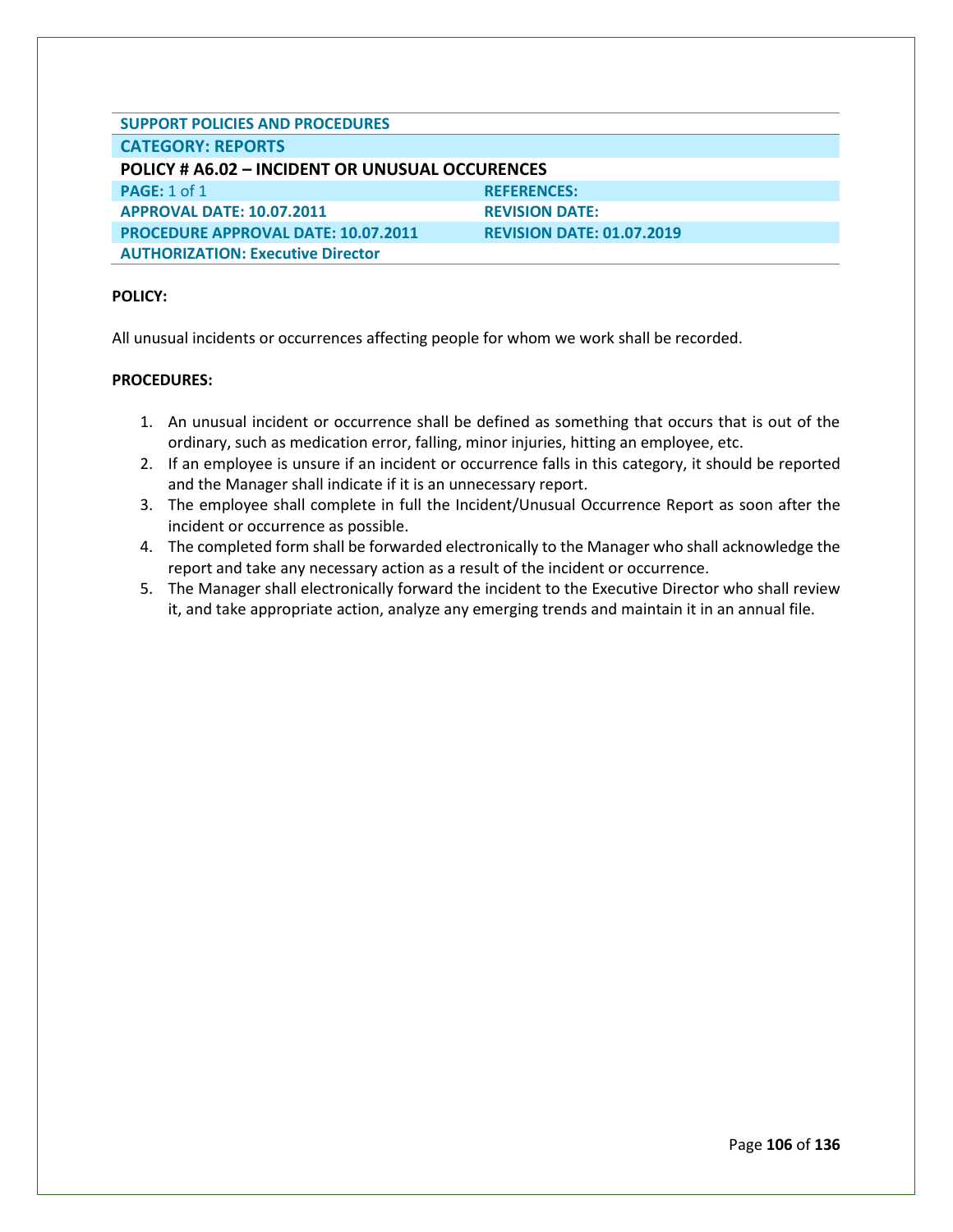| <b>SUPPORT POLICIES AND PROCEDURES</b>     |                                  |
|--------------------------------------------|----------------------------------|
| <b>CATEGORY: REPORTS</b>                   |                                  |
| POLICY # A6.03 - COMPLIANCE                |                                  |
| <b>PAGE: 1 of 1</b>                        | <b>REFERENCES:</b>               |
| <b>APPROVAL DATE: 10.07.2011</b>           | <b>REVISION DATE:</b>            |
| <b>PROCEDURE APPROVAL DATE: 10.07.2011</b> | <b>REVISION DATE: 01.07.2019</b> |
| <b>AUTHORIZATION: Executive Director</b>   |                                  |

As an agency funded under the *Services and Supports to Promote the Social Inclusion of Persons with Developmental Disabilities Act, 2008*, the Association shall obtain and maintain compliance as established by the Ministry of Children, Community and Social Services.

- 1. All the appropriate managers are to ensure all compliance is followed and all documentation is on file.
- 2. A compliance checklist will be kept in each service and staff will receive orientation on their role in ensuring compliance with regulations and laws.
- 3. All staff, of the Association will cooperate with Ministry designate and or staff in the completion of compliance checks.
- 4. All recommendations in order to be in compliance will be addressed as agreed upon at time of compliance checks within the specified deadlines.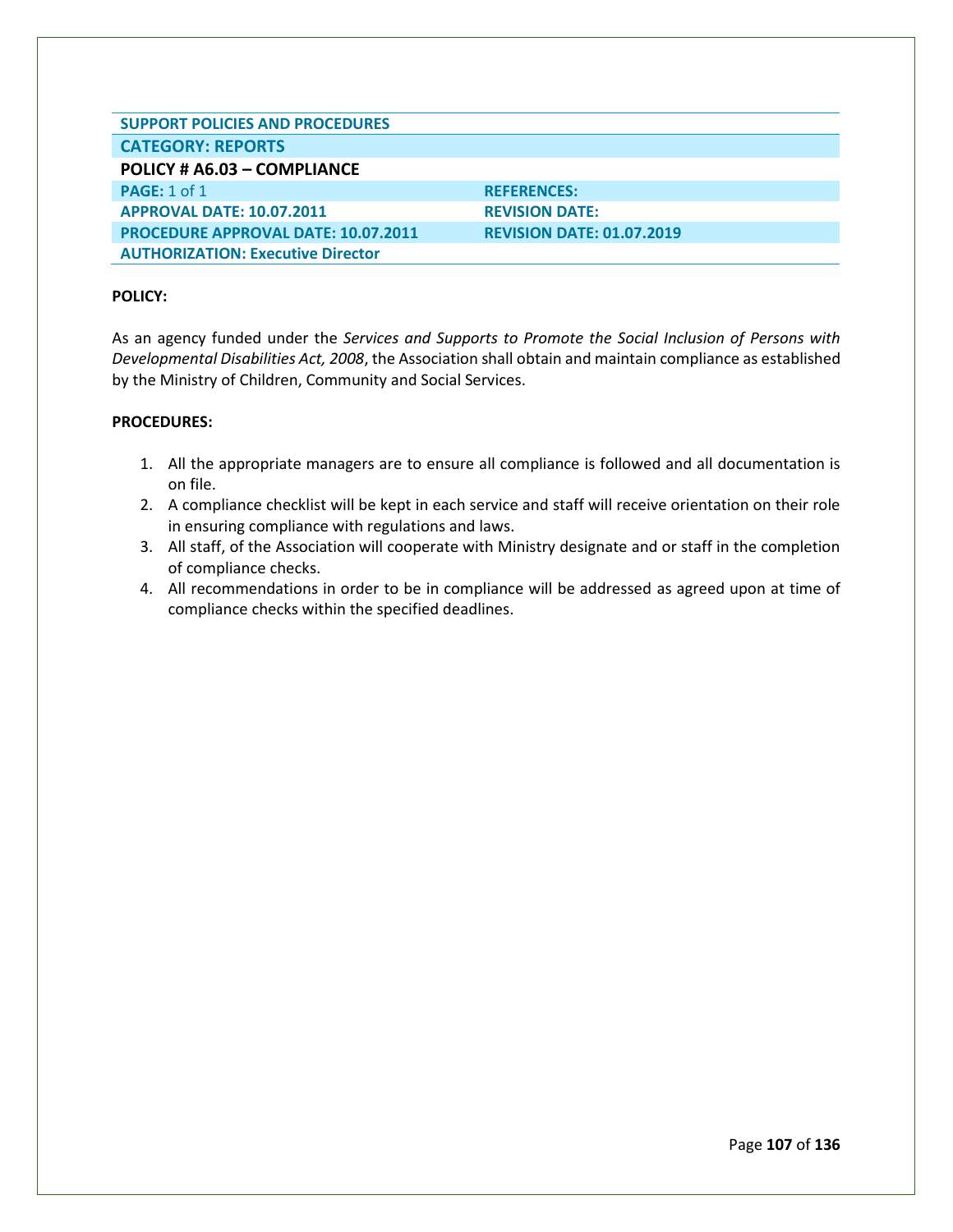| <b>SUPPORT POLICIES AND PROCEDURES</b>     |                                  |
|--------------------------------------------|----------------------------------|
| <b>CATEGORY: SATISFACTION</b>              |                                  |
| POLICY # A7.01 - RIGHTS                    |                                  |
| <b>PAGE: 1 of 1</b>                        | <b>REFERENCES:</b>               |
| <b>APPROVAL DATE: 10.07.2011</b>           | <b>REVISION DATE:</b>            |
| <b>PROCEDURE APPROVAL DATE: 10.07.2011</b> | <b>REVISION DATE: 01.07.2019</b> |
| <b>AUTHORIZATION: Board of Directors</b>   |                                  |

The Association shall develop, implement and maintain a Rights process that is person focused, known to all employees and people for whom the Association works and is as neutral as possible.

## **PROCEDURES:**

- 1. All Association staff and people supported shall participate in Rights Training at least on an annual basis.
- 2. The Association shall establish a Rights Committee in line with the Association's Rights Respect and Responsibilities Training Package.
- 3. If there is a rights infringement the association will follow the complaints process as laid out in the Rights Respect and Responsibilities training package.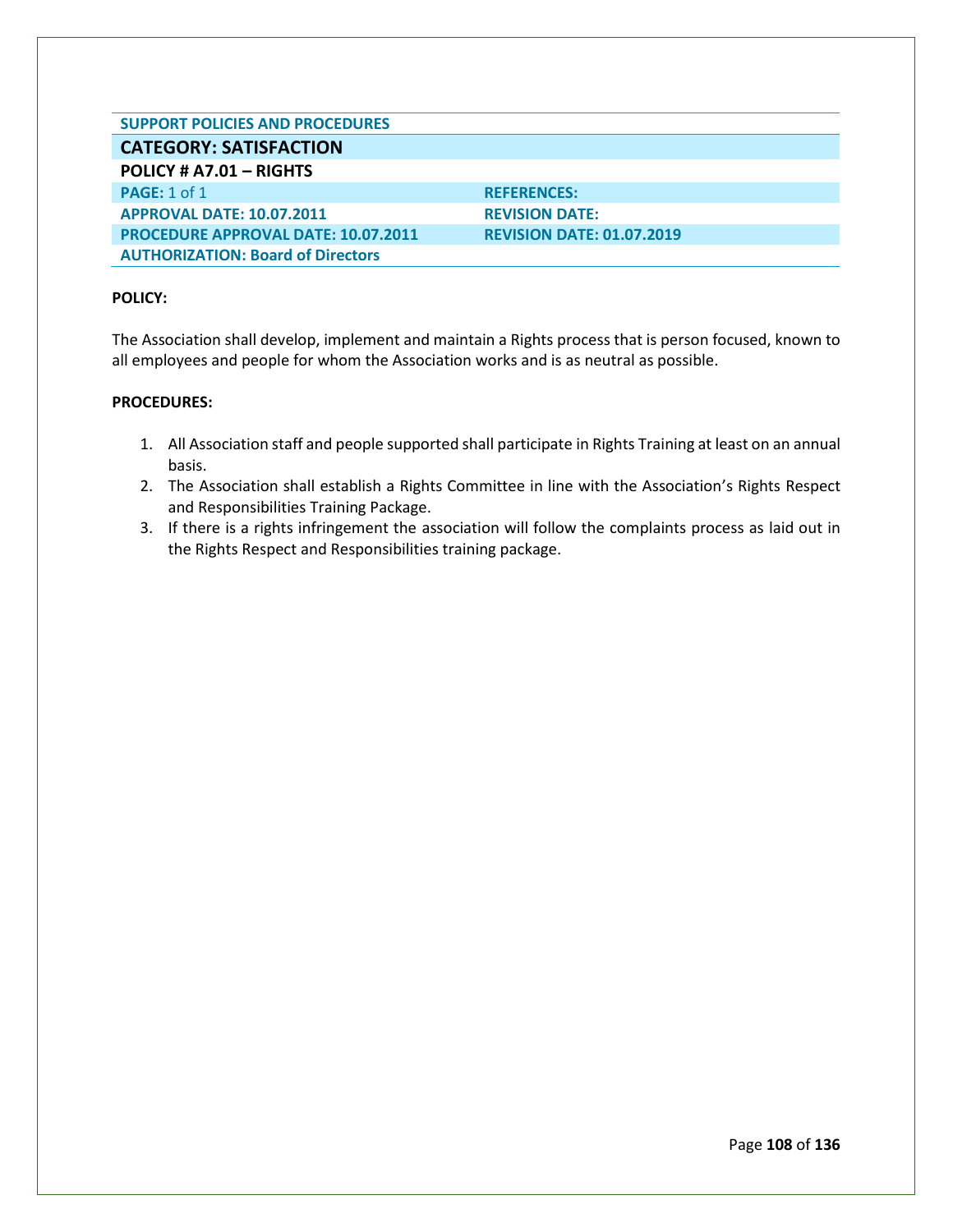| <b>SUPPORT POLICIES AND PROCEDURES</b>     |                                  |
|--------------------------------------------|----------------------------------|
| <b>CATEGORY: SATISFACTION</b>              |                                  |
| POLICY # A7.02 - PERSONAL SATISFACTION     |                                  |
| <b>PAGE: 1 of 1</b>                        | <b>REFERENCES:</b>               |
| <b>APPROVAL DATE: 10.07.2011</b>           | <b>REVISION DATE:</b>            |
| <b>PROCEDURE APPROVAL DATE: 10.07.2011</b> | <b>REVISION DATE: 01.07.2019</b> |
| <b>AUTHORIZATION: Executive Director</b>   |                                  |

The Association is in the business of supporting people to experience a quality of life of their choice as citizens of their community. Personal satisfaction ensures that the supports being provided to people are consistent with the Association's Goal and Vision and in fact do assist the person to attain this quality of life and the desired lifestyle.

## **PROCEDURES:**

Personal satisfaction is measured on two levels: satisfaction of the person's life in general and satisfaction of the person with the service or supports provided by the Association.

# **1. Personal Satisfaction with his/her Life**

- i. Formally: As part of a yearly review of the person's service planning/agreement process, a review of the person's lifestyle plan shall be discussed with the person and/or support network to determine if the person is enjoying the lifestyle identified for themselves (personal outcomes). Adjustments to the lifestyle plan shall be made so that supports (support agreements) can be re-tailored to help achieve newly identified needs
- ii. Informally: On an ongoing basis, support employees shall "check-in" with the person and their support network to see if they are satisfied with the overall direction with their life and personal lifestyle. This shall be recorded on the person's file.

# **2. Association's Support and Service**

- i. Regular and at least annual contact by the appropriate support employee shall be made with the person and personal support network, and family if appropriate to ensure that the Association is responding to its commitment as outlined in the Personal Support Agreement.
- ii. A personal satisfaction process shall be conducted on no less than an annual basis to ensure that the person is satisfied with the Association's responses to his/her needs.
- iii. Internal and external audits of the Association's service and support practices shall be conducted on a regular basis using appropriate measurement tools and processes.

#### **3. Dissatisfaction**

If there is dissatisfaction identified or expressed in any of the above, the person supported needs to be encouraged and supported to use the Complaints Policy and Procedure.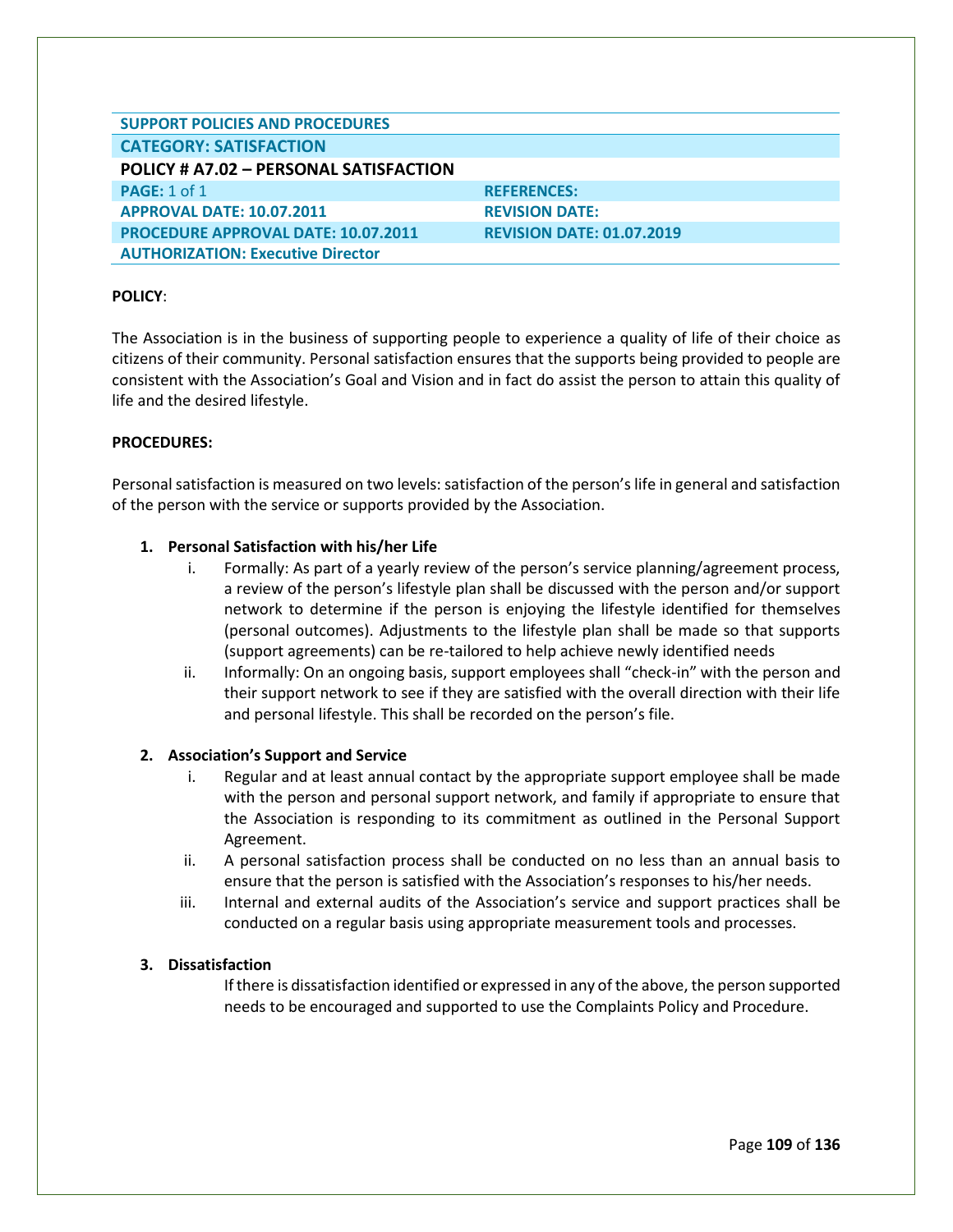| <b>SUPPORT POLICIES AND PROCEDURES</b>       |                                  |
|----------------------------------------------|----------------------------------|
| <b>CATEGORY: SATISFACTION</b>                |                                  |
| POLICY # A7.03 - COMPLAINTS/FEEDBACK PROCESS |                                  |
| <b>PAGE: 1 of 3</b>                          | <b>REFERENCES:</b>               |
|                                              | <b>COMPLAINT FORM</b>            |
| <b>APPROVAL DATE: 10.07.2011</b>             | <b>REVISION DATE:</b>            |
| <b>PROCEDURE APPROVAL DATE: 10.07.2011</b>   | <b>REVISION DATE: 01.07.2019</b> |
| <b>AUTHORIZATION: Executive Director</b>     |                                  |

The Association shall ensure that all people receiving support, persons acting on their behalf of Individuals supported and the public have the right and are aware of the right to express complaints or grievances about any Association service or support.

## **PROCEDURES:**

- 1. The person supported (family or their representative) will be made aware of their right to express a complaint regarding the association's services and supports to the association at any time. Such a right will be addressed with the Individuals at time of intake and with mandatory annual training.
- 2. The public shall be made aware of our complaint/feedback process through the Association website and its official publications.
- 3. The person has the right to ask and expect whatever assistance is required to make such a complaint.
- 4. The person supported (family or their representative) shall present (in written or other form) the details of the complaint to the appropriate employee who shall in turn explain the complaint process.
	- i. Employees shall document all facts about the complaint and send a copy to the person making the complaint and to the Executive Director. Roles and responsibility of the Individual submitting the complaint will be reviewed.
	- ii. The appropriate employee shall meet with the person making the complaint (and a representative(s) of his/her choice if so desired) in an attempt to address the complaint to the satisfaction of the person supported. This meeting shall occur within seven business days of receipt of the complaint.
	- iii. If the complaint is resolved at this level, all documentation shall be forwarded to the Executive Director, who shall review the situation, and meet within seven business days with the person supported (and a representative(s) of his/her choice) and the appropriate employee.
	- iv. If the issue is not resolved at this level, all documentation shall be forwarded to the Executive Director, who shall review the situation, and meet within seven business days with the person supported (and a representative(s) of his/her choice) and the appropriate employee.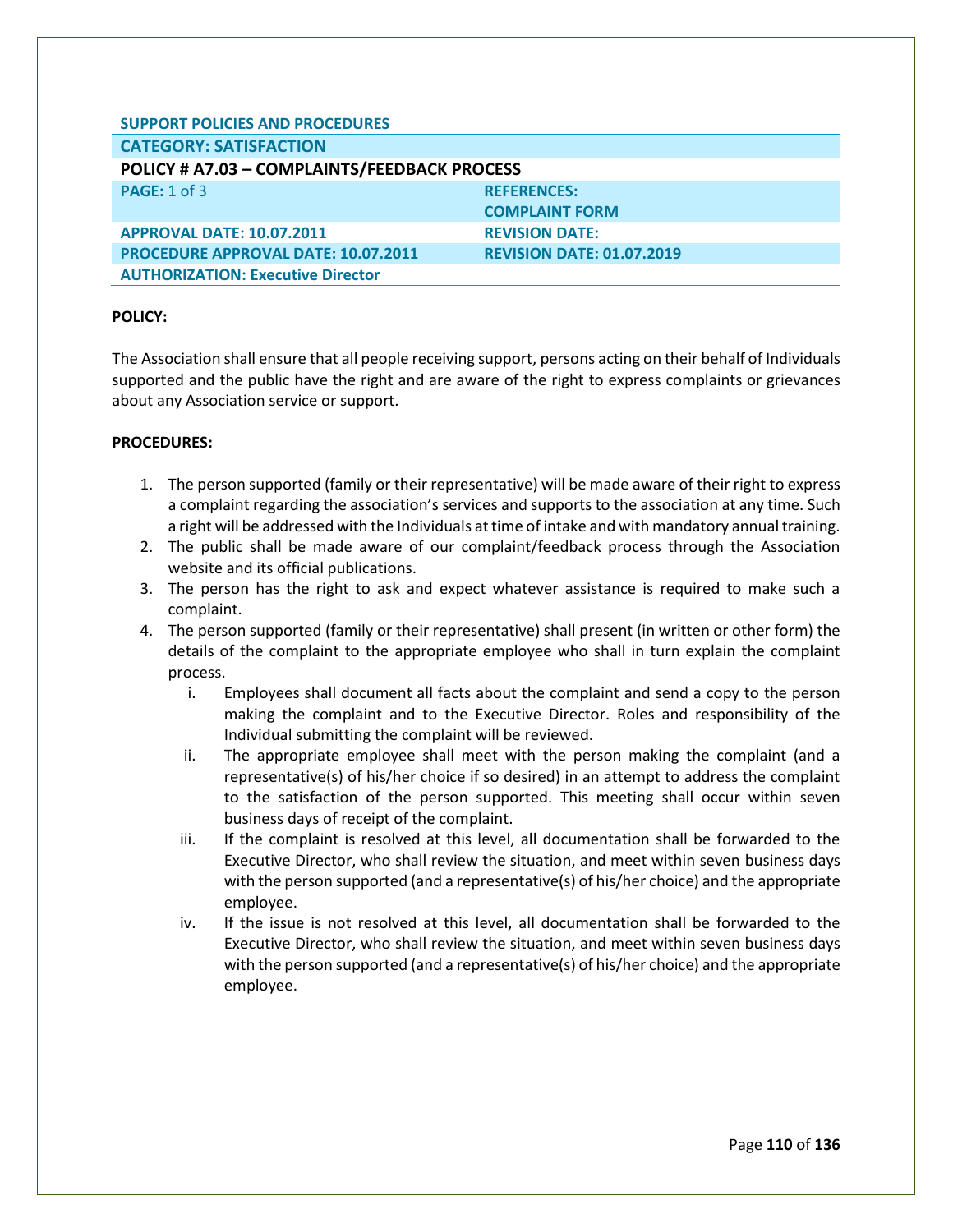## **SUPPORT POLICIES AND PROCEDURES**

## **CATEGORY: SATISFACTION**

## **POLICY # A7.03 – COMPLAINTS/FEEDBACK PROCESS PAGE:** 2 of 3 **REFERENCES:**

- v. If the issue is still not resolved, the Executive Director shall inform the President of the Board of the situation (maintaining confidentiality). The Board shall appoint an advisor or working group to work towards a resolution. The Board will appoint an employee who shall assist the person supported to seek outside assistance (mediator, adult protective service worker, etc.) to work toward a resolution of the issue.
- vi. All documentation of the complaint/feedback process will be kept in the Individual's file that made the complaint and kept on file at the Association's main office.
- 5. During steps one through six (above) of the complaint process the Executive Director will review documentation and the investigation process to ensure it is free of any conflict of interest.
- 6. Roles and responsibilities of each person involved in receiving complaints/feedback, documentation, investigation, resolving and providing notification or confirmation with the Individuals who submitted the complaint/feedback will be reviewed with the Manager of the service at step one (above) of the complaint process.
- 7. The Executive Director, unless the complaint involves him/her, shall keep the Board apprised of the progress of their directives regarding the complaint process from step five (above) onward.
- 8. If the nature of the complaint involves the Executive Director, the complaint will be forwarded to the Board President. The Board of Directors will respond within one month of the initial complaint.
	- i. The Board shall appoint an advisor or working group to review the specific complaint.
	- ii. The Board, at their discretion, will call in the Individuals to hear their complaint in person.
	- iii. The Board shall document their findings and respond to the Individual in writing and/or in person within the month's timeframe of the initial complaint.
- 9. Role of the Board of Directors
	- i. The Board shall have the authority to refer the issue to proper authorities if deemed necessary and/or to resolve issues if it is within their policy framework.
	- ii. It is the Board's responsibility to review all complaints in #4 (steps iv-vi) and all steps in #8. The Board will review the evidence objectively and recommend mediation and/or arbitration, if appropriate, and respond back to the Individuals within the thirty-day period.
- 10. The Manager of the service supports the Individual who has filed a complaint and/or the Executive Director will ensure the complaint/feedback process is free of any coercion or intimidation of bias, either before, during, or after the review process.
- 11. All complaints/feedback shall be serious until evidence demonstrates that it may be frivolous or unsubstantiated. If the complaint is deemed frivolous, the association, its representatives shall meet with the plaintiff to explain their findings.
- 12. Based on the nature of the complaint/feedback brought forward, the Association will follow the Ministry of Children, Community and Social Services Serious Occurrences Reporting process where applicable.
- 13. If the complaint submitted is one of abuse, the Association's policy on Abuse/Neglect (A4.01) shall come into effect and the foregoing procedures shall be negated.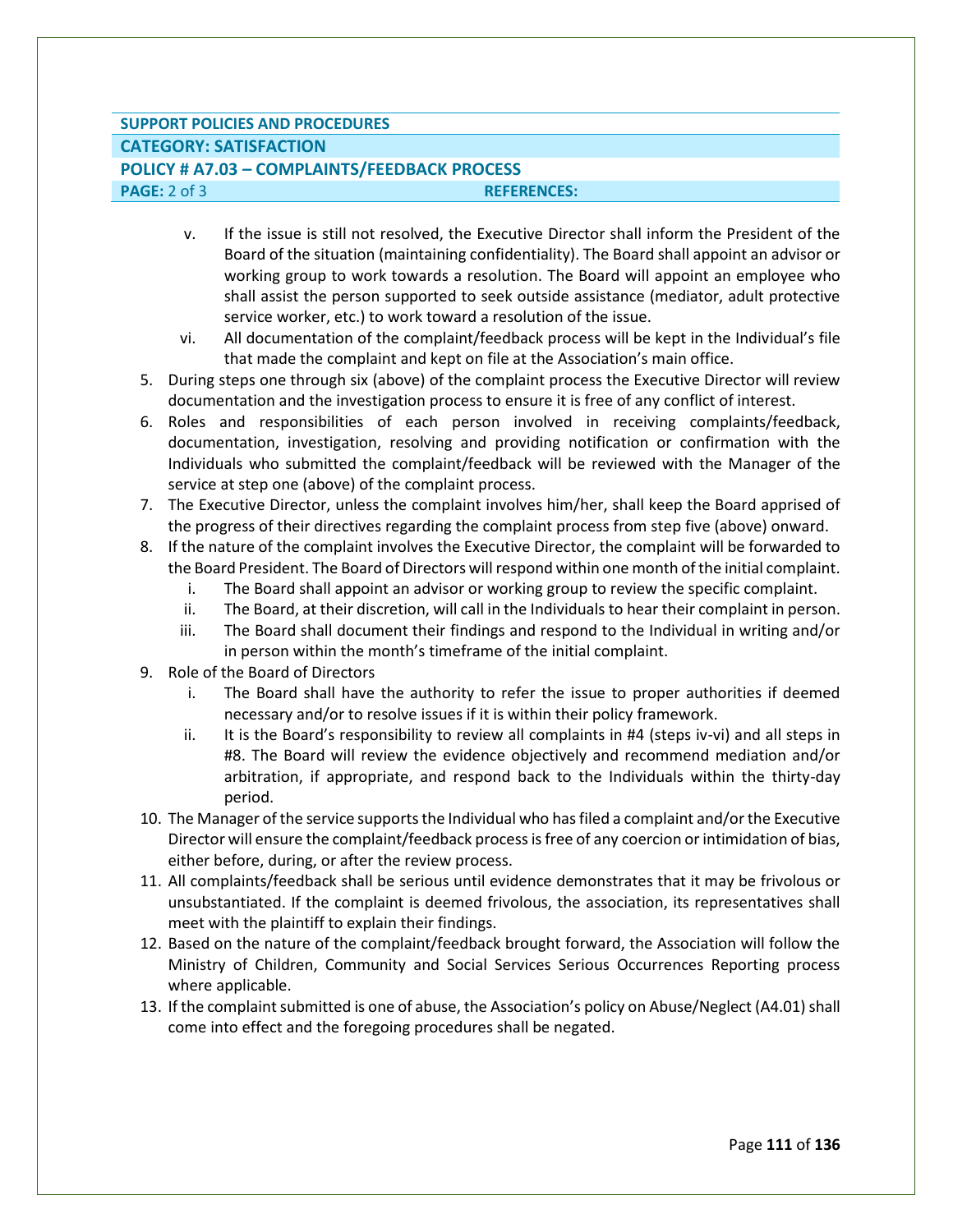**SUPPORT POLICIES AND PROCEDURES**

**CATEGORY: SATISFACTION**

**POLICY # A7.03 – COMPLAINTS/FEEDBACK PROCESS PAGE:** 3 of 3 **REFERENCES:**

**Complaint Feedback Process**



Page **112** of **136**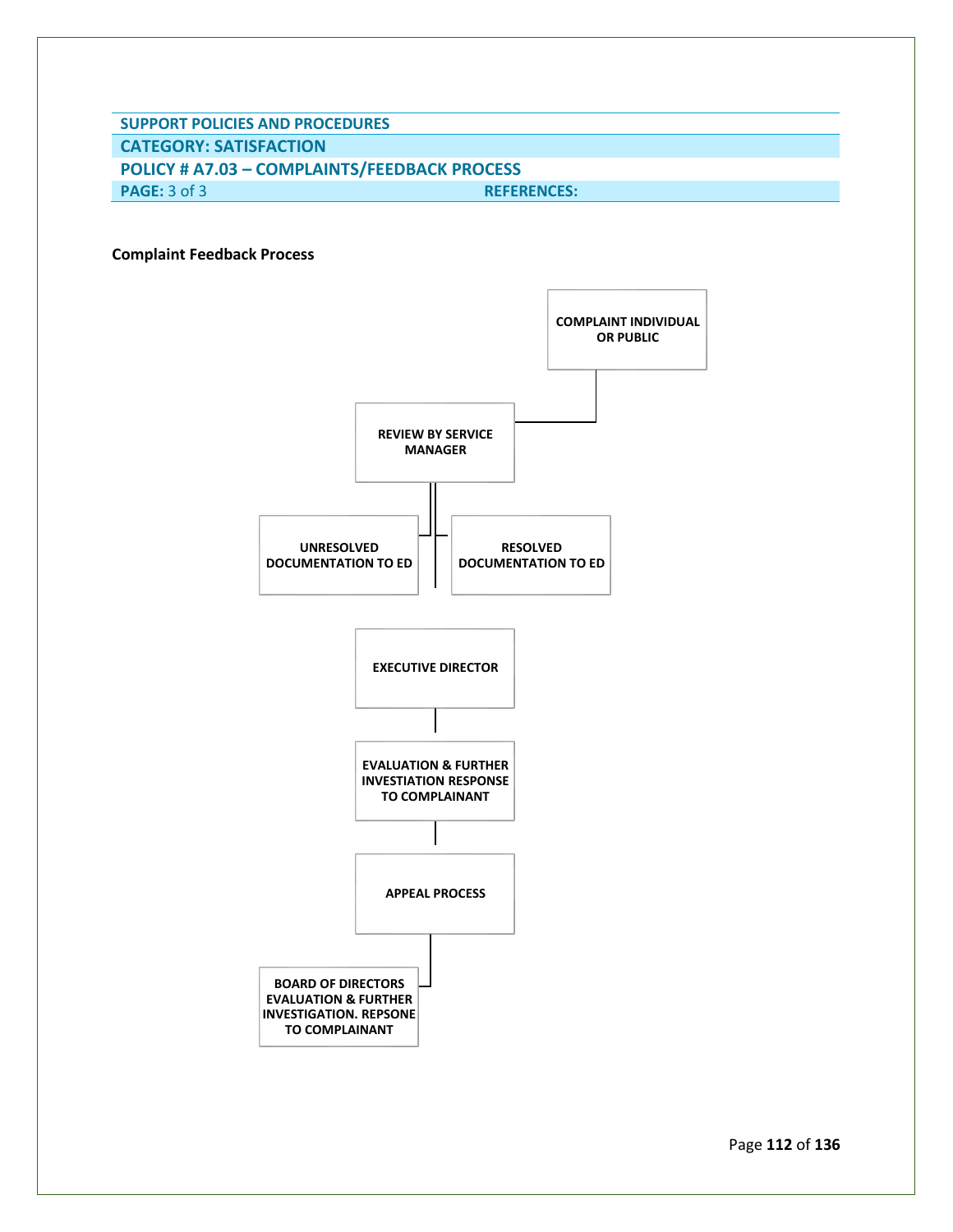

## **COMPLAINT FORM**

This form has been created for Individuals who wish to file a complaint in regards to the support and services provided by Community Living Association, Lanark County.

Please fill out the form to the best of your abilities. Forms that contain vulgar language or are of a harassing nature as defined by the Occupational Health and Safety Act will not be accepted. All information shall be handled in accordance with the Freedom of Information and Protection and Privacy Act.

**Personal Information**

| <b>Name</b>             |  |
|-------------------------|--|
| <b>Current Date</b>     |  |
| Address <sup>*</sup>    |  |
| <b>Phone Number*</b>    |  |
| <b>Service Location</b> |  |

\*You are not required to fill out these sections. The information is collected only for follow up on complaints, and will not be used for other purposes.

**Complaint Information**

**Please explain your complaint with as much detail as possible including specific dates, locations and individuals involved when possible.**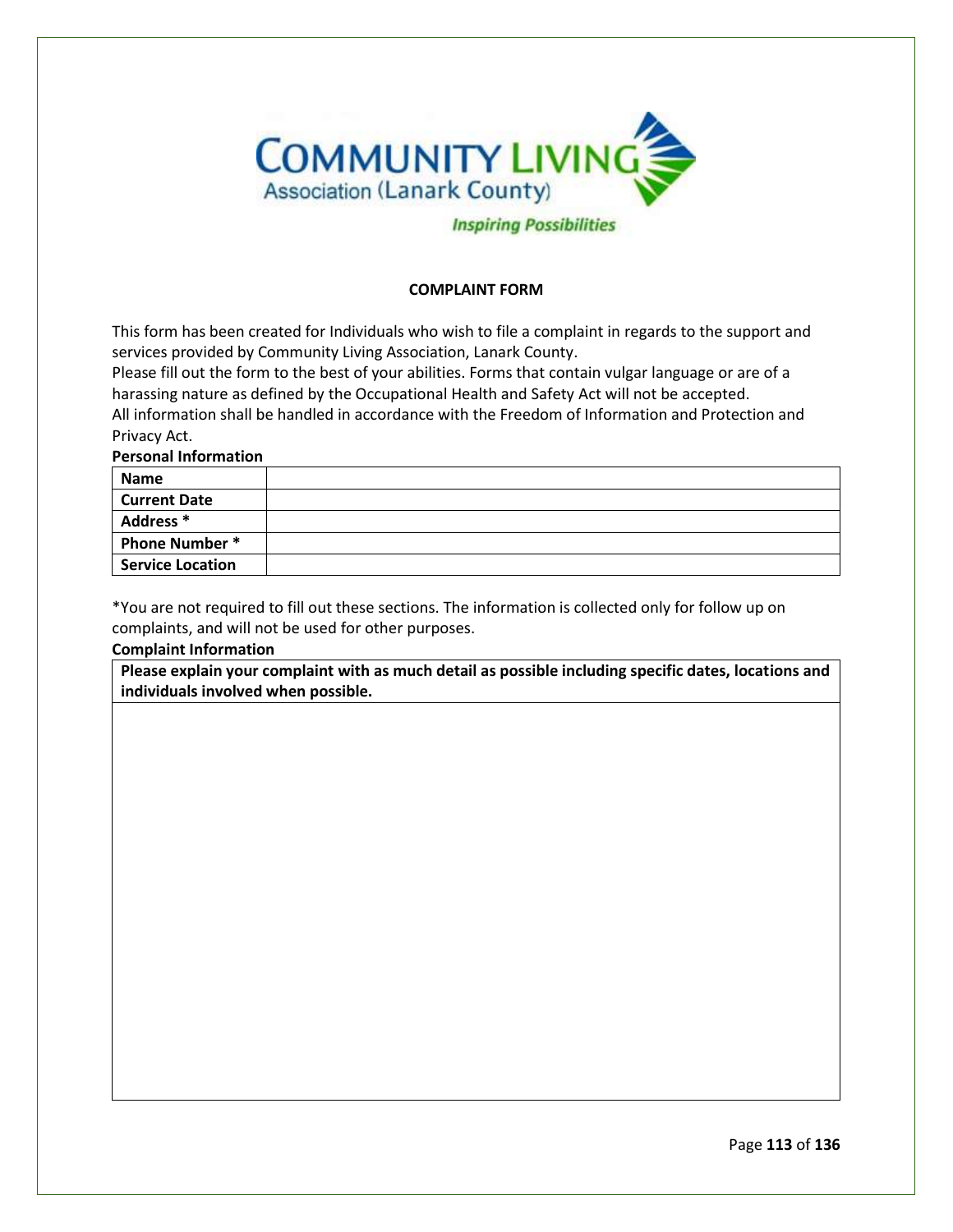**If you have a specific resolution you would like to have occur as a result of this complaint (such as increased services, an apology, or additional actions) please provide the information below.**

Please note, that by signing this document you are confirming that the information you provided is true to the best of your knowledge.

**Name**: \_\_\_\_\_\_\_\_\_\_\_\_\_\_\_\_\_\_\_\_\_\_\_\_\_\_\_\_\_\_\_\_\_\_\_\_\_\_\_\_\_\_\_\_\_\_\_\_\_ (PLEASE PRINT)

**Signature**: \_\_\_\_\_\_\_\_\_\_\_\_\_\_\_\_\_\_\_\_\_\_\_\_\_\_\_\_\_\_\_\_\_\_\_\_\_\_\_\_\_\_\_\_\_\_\_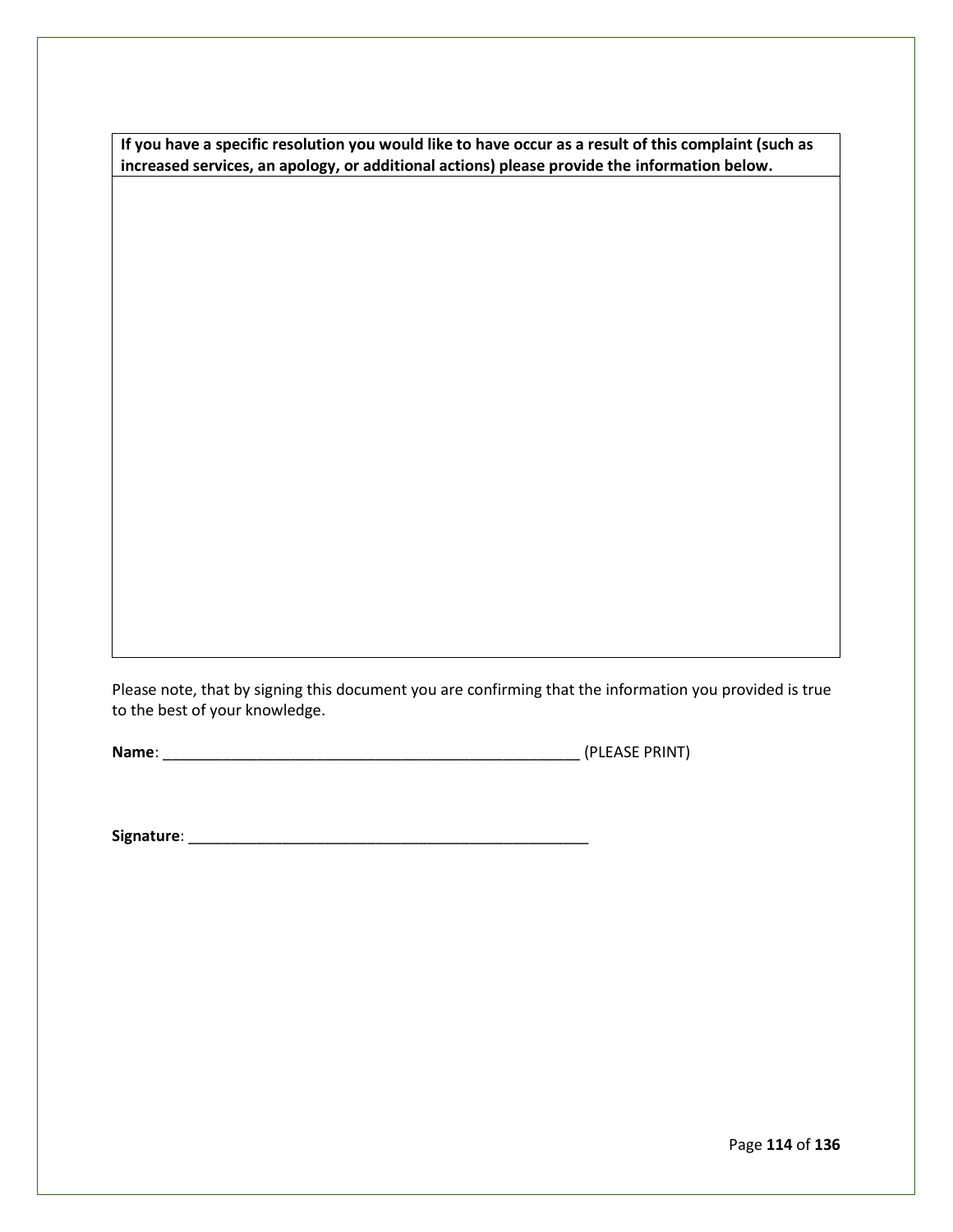| <b>SUPPORT POLICIES AND PROCEDURES</b>              |                       |
|-----------------------------------------------------|-----------------------|
| <b>CATEGORY: SATISFACTION</b>                       |                       |
| POLICY # A7.04 - INVESTIGATIONS (INTERNAL/EXTERNAL) |                       |
| <b>PAGE: 1 of 5</b>                                 | <b>REFERENCES:</b>    |
|                                                     | <b>COMPLAINT FORM</b> |
| <b>APPROVAL DATE: 10.2019</b>                       | <b>REVISION DATE:</b> |
| <b>PROCEDURE APPROVAL DATE: 10.2019</b>             | <b>REVISION DATE:</b> |
| <b>AUTHORIZATION: Executive Director</b>            |                       |

The Association is committed to ensuring that all investigations are conducted in a fair, impartial, thorough, thoughtful manner and in compliance with all applicable laws within Ontario.

## **PURPOSE**

The purpose of this policy is to provide guidance for conducting investigations of serious occurrences (as defined by Policy # A5.01), complex issues, alleged workplace misconduct or other violations of the Association's policies, rules and standards of conduct. Investigations must ensure that events are deconstructed, understood, and documented according to what occurred. The form of Investigations may vary on a case by case basis, having regard to the individual circumstances at hand.

#### **APPLICABILITY**

This policy applies to all staff, students, and volunteers of the Association and the individuals it supports.

#### **RESPONSIBILITY**

Where appropriate, the Association will promptly initiate an investigation into serious occurrences, complex issues, possible workplace misconduct and/or violation of its policies in proportionality with the subject matter of the situation. The Executive Director or designate will have primary responsibility for investigating complaints relating to employee misconduct. In certain situations, the Executive Director may retain a third party investigator for purposes of conducting an investigation. The third party investigator must be experienced and competent to conduct the investigation and must be neutral and impartial.

#### **SITUATIONS TO BE INVESTIGATED**

The following list, while not exhaustive, provides examples of the types of situations that the Association will investigate:

- 1. a Serious Occurrence, as defined by Policy # A5.01
- 2. a complex occurrence
- 3. an employee workplace issue
- 4. where there is a need for transparency
- 5. where there is a request from the board or from the Ministry of Children, Community and Social Services.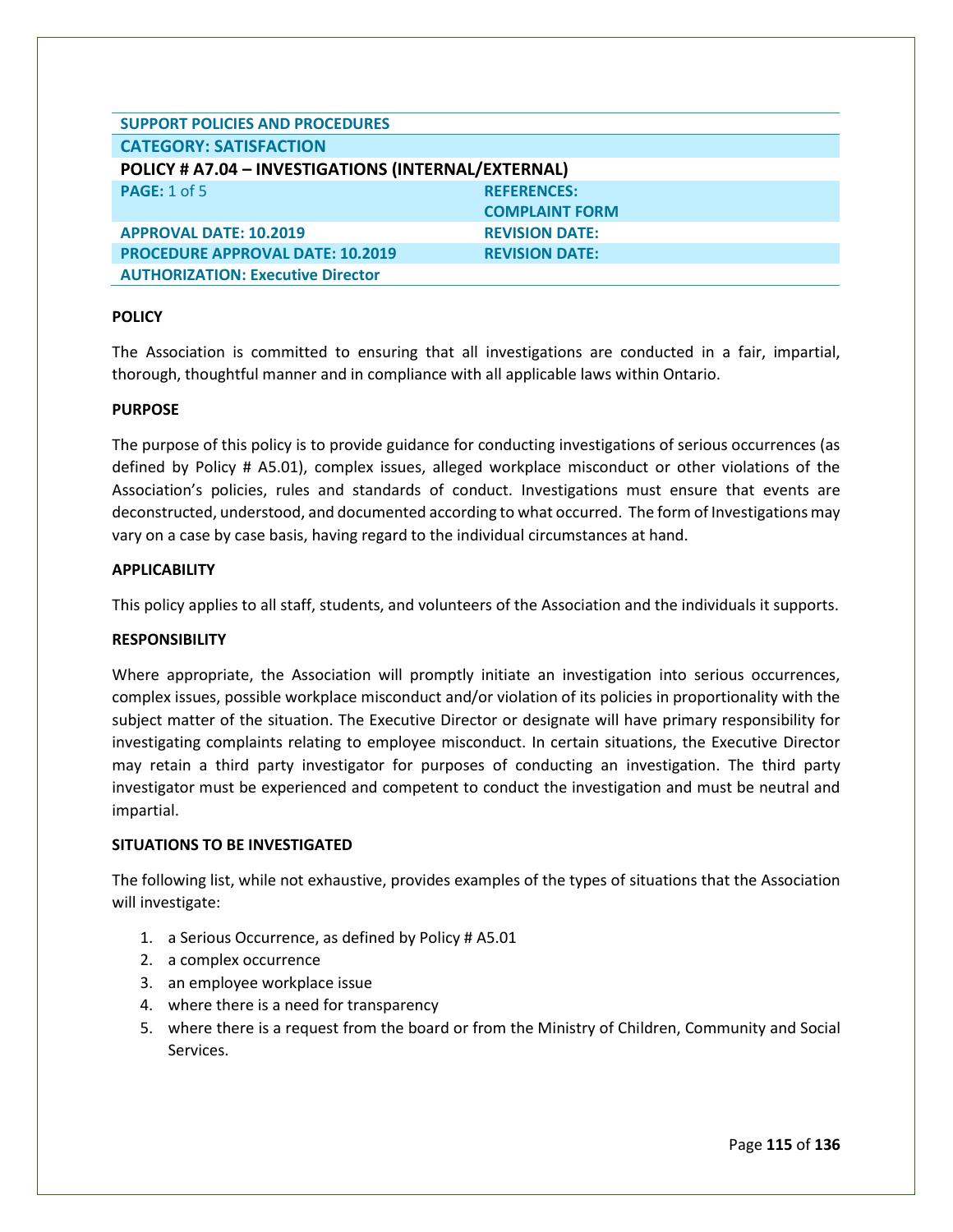# **SUPPORT POLICIES AND PROCEDURES CATEGORY: SATISFACTION**

# **POLICY # A7.04 – INVESTIGATIONS (INTERNAL/EXTERNAL) PAGE:** 2 of 5 **REFERENCES:**

## **EXCEPTION FOR ABUSE**

In accordance with O Reg 299/10 of SIPDDA and the Association's Policy # A4.01, where the Association suspects any alleged, suspected or witnessed incidents of abuse of a person with a developmental disability may constitute a criminal offence, the Association shall:

- 1. immediately report the alleged, suspected or witnessed incident of abuse to the local authorities; and
- 2. not initiate an internal investigation before the authorities have completed their investigation.

## **PRIVACY AND CONFIDENTIALITY**

The investigator will inform the parties that the ongoing investigation will be handled on a need-to-know basis; however, if information is learned that requires personnel or legal action, there is a potential that disclosure of this information may occur in the process.

Investigations will comply with all applicable privacy legislation and privacy and confidentiality obligations under the Association's funding agreement under the *Services and Supports to Promote the Social Inclusion of Persons with Developmental Disabilities Act*, 2008, SO 2008, c 14.

#### **INVESTIGATIVE FRAMEWORK**

The Association will make all reasonable efforts to initiate an investigation into situations and conclude the investigation in a timely fashion, as appropriate.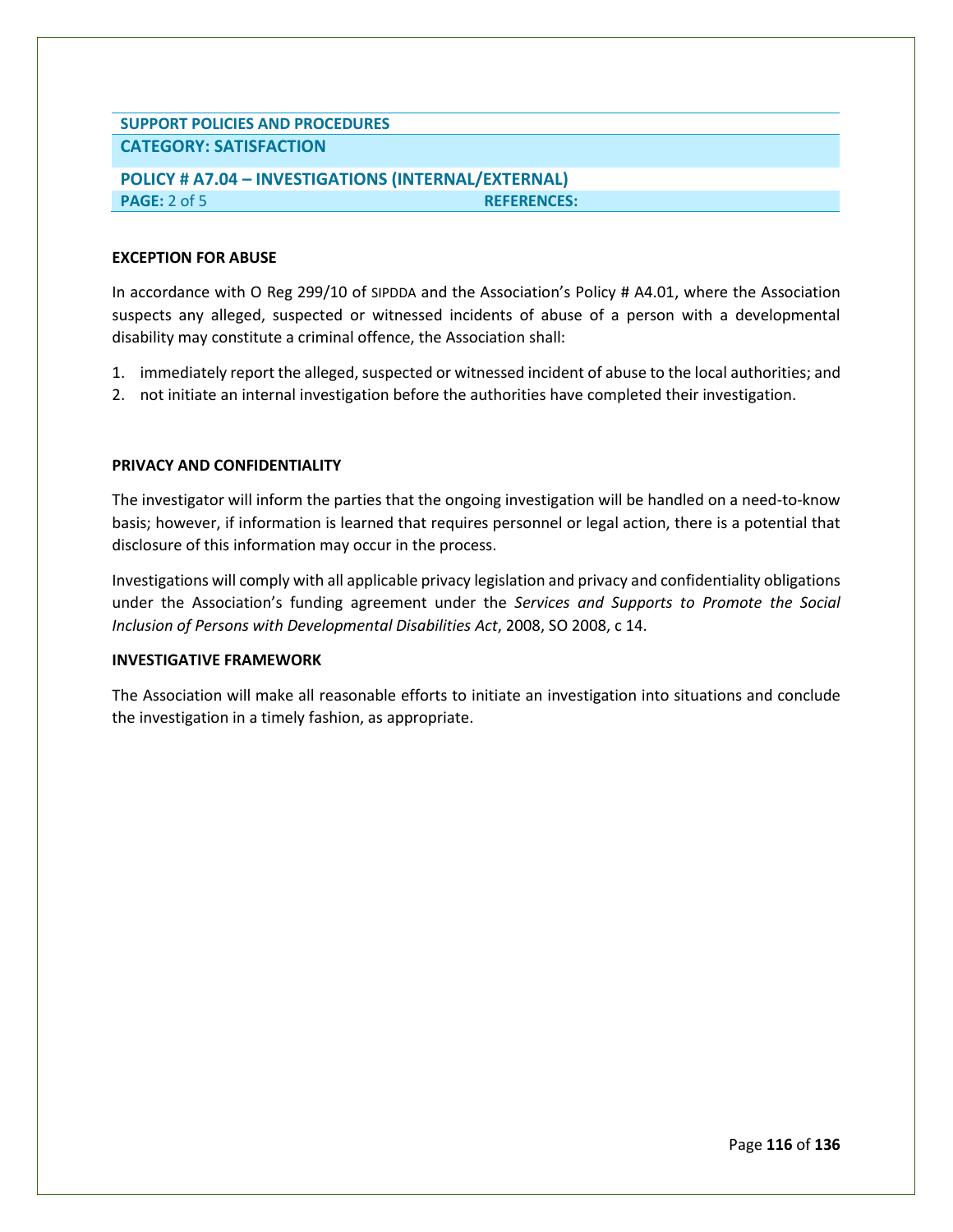# **SUPPORT POLICIES AND PROCEDURES**

# **CATEGORY: SATISFACTION**

# **POLICY # A7.04 – INVESTIGATIONS (INTERNAL/EXTERNAL) PAGE:** 3 of 5 **REFERENCES:**

## **INVESTIGATIVE TASKS**

The following steps should be undertaken, as appropriate, for the particular investigation:

| <b>STEP</b>   | <b>ACTION</b>                                                                                |
|---------------|----------------------------------------------------------------------------------------------|
| $\mathbf{1}$  | Assess the situation and/or complaint to establish the investigative framework, namely the   |
|               | scope, objectives and the timelines and to selecting the appropriate investigator with       |
|               | regards to the circumstances.                                                                |
| $\mathcal{P}$ | Prepare for and conduct witness interviews of relevant witnesses, including the complainant  |
|               | and the subject of the investigation.                                                        |
|               |                                                                                              |
|               | Where conducting interviews would not be proportional to the situation under                 |
|               | investigation, obtain statements from all parties, in writing, if possible/appropriate.      |
|               |                                                                                              |
|               | Secure any publicly available reports from police or other agencies concerning the reporting |
|               | (if applicable and appropriate/proportional to the circumstances).                           |
| 3             | Take photographs/video of any injury or damage (if applicable, appropriate and               |
|               | proportional to the circumstances).                                                          |
| 4             | Preserve all evidence, and secure the evidence in a locked location. Document all evidence   |
|               | obtained. The investigator will be responsible for maintaining the chain of custody for the  |
|               | evidence.                                                                                    |
| 5             | Determine if there is a potential for risk reoccurrence. If there is a potential, take all   |
|               | measures appropriate to protect staff, students, volunteers and individuals supported by     |
|               | the Association and property.                                                                |
| 6             | Complete an investigation report, appropriate to the circumstances, which includes a         |
|               | summary of relevant and necessary information, including findings.                           |

#### **DOCUMENTATION OF FINDINGS**

Based on the investigation, the investigator should determine whether the situation was substantiated, unsubstantiated or inconclusive. This determination should be documented in writing and made part of the investigative report. The determinations are as follows:

• **Substantiated:** Where a violation of the Association's policies or workplace misconduct is found to have occurred, the subject of the investigation should be notified of the finding and of the specific or corrective actions to be taken. The subject of the investigation's Manager will also be notified if appropriate. No details about the nature or extent of disciplinary or corrective actions will be disclosed to the complainant or witnesses unless there is a compelling reason to do so (e.g., personal safety).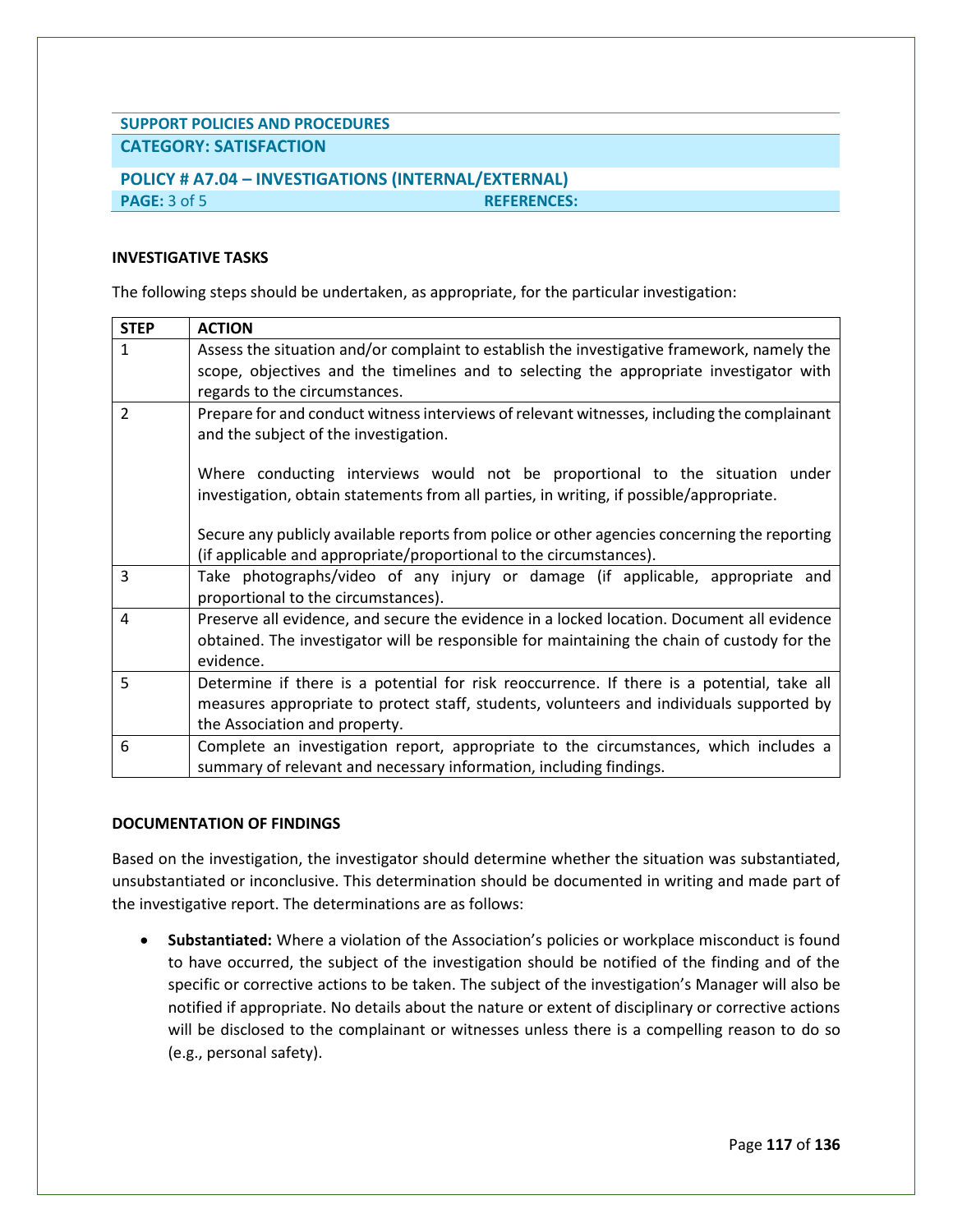# **SUPPORT POLICIES AND PROCEDURES CATEGORY: SATISFACTION**

# **POLICY # A7.04 – INVESTIGATIONS (INTERNAL/EXTERNAL) PAGE:** 4 of 5 **REFERENCES:**

- **Unsubstantiated**: In this situation, the complainant and the subject of the investigation should be notified that the Association investigated the allegation(s) and found that the evidence did not support the claim.
- **Inconclusive**. In some cases, the evidence may not conclusively indicate whether the situation was substantiated or unsubstantiated. If such a situation occurs, the notification to the complainant and the subject of the investigation should state that Association completed a thorough investigation but has been unable to establish the truth or falsity of the situation. The Association will take appropriate steps to ensure that the individuals involved understand the requirements of the Association's policies, and that the Association will monitor the situation to ensure compliance in the future.

## **RETENTION OF INVESTIGATIVE RECORDS**

Unless advised otherwise, the Association will retain records relative to an investigation for the greater of a period of seven years or the minimum retention period required by law.

# **RELEASE OF INVESTIGATIVE RECORDS**

The Association will not release any investigative files, including interviews and findings, unless authorized by the Executive Director or designate, a statutory requirement or a court order (i.e. subpoena).

#### **SAMPLE INTERVIEW QUESTIONS**

COMPLAINANT

- What happened?
- What was the date, time and duration of the incident or behaviour?
- How many times did this happen?
- Where did it happen?
- How did it happen?
- Did anyone else see it happen? Who? What did they say? What did they do?
- Was there physical contact? Describe it. Demonstrate it.
- What did you do in response to the incident or behaviour?
- What did you say in response to the incident or behaviour?
- How did the subject of the allegation react to your response?
- Did you report this to anyone in management? To whom? When? What they say and/or do?
- Did you tell anyone about the incident or behaviour? Who? What did they say and/or do?
- Do you know whether the subject of the allegation has been involved in any other incidents?
- Do you know why the incident or behaviour occurred?
- Do you know anyone else who can shed light on this incident?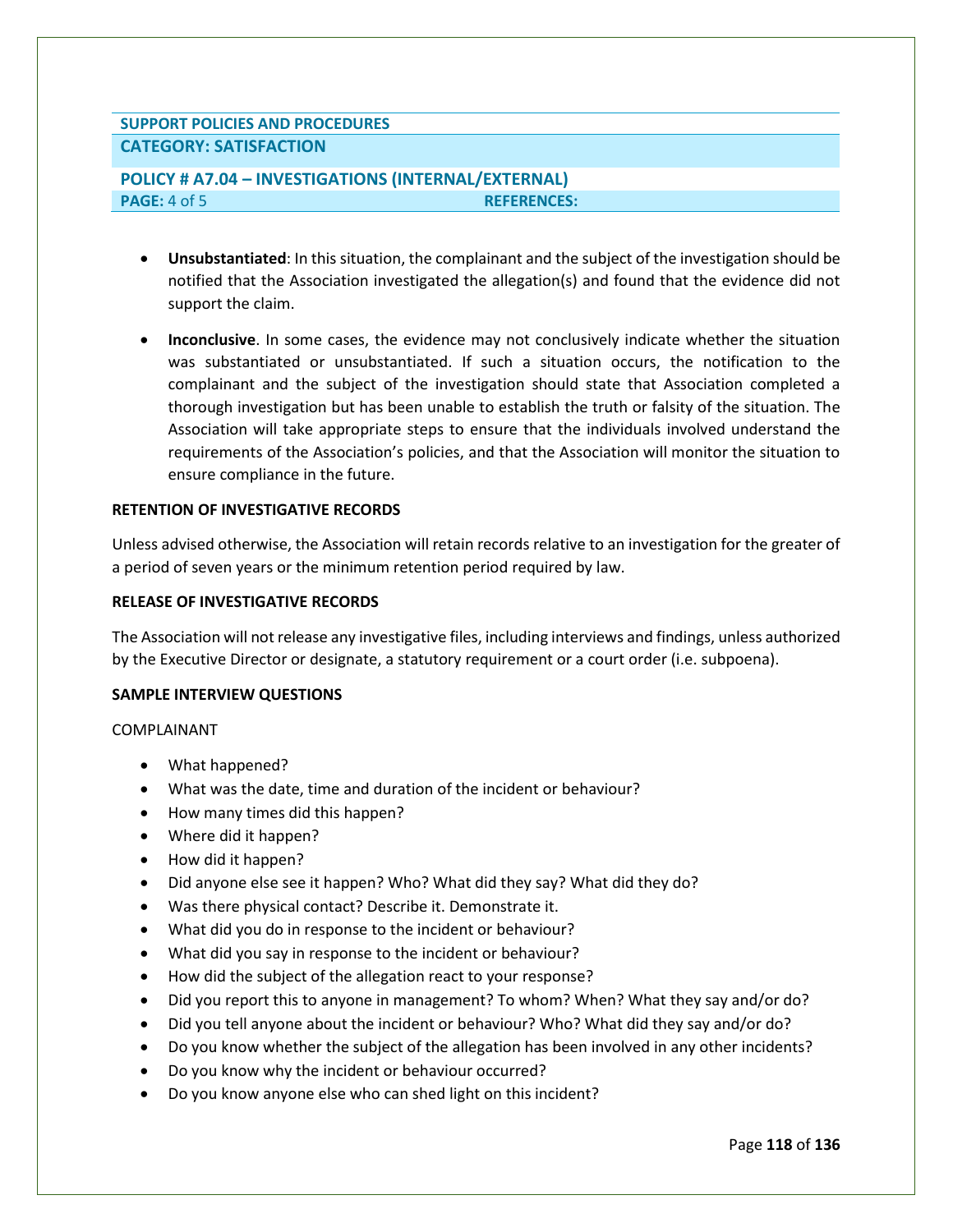# **SUPPORT POLICIES AND PROCEDURES CATEGORY: SATISFACTION**

# **POLICY # A7.04 – INVESTIGATIONS (INTERNAL/EXTERNAL) PAGE:** 5 of 5 **REFERENCES:**

• Is there anything else you want to tell me that I haven't asked you?

## **WITNESSES**

- What did you witness?
- What was the date, time and duration of the incident or behaviour you witnessed?
- Where did it happen?
- Who was involved?
- What did each person do and say?
- Did anyone else see it happen? Who?
- What did you do after witnessing the incident or behaviour?
- Did you say anything to the parties involved in response to what you witnessed?
- How did the complainant and the subject of the allegation react to your response?
- Did you report this to anyone in management? To whom? When? What they say and/or do?
- Did you tell anyone about the incident or behaviour? Who?
- Do you know why the incident or behaviour occurred?
- Do you know anyone else who can shed light on this incident?
- Is there anything else you want to tell me that I haven't asked you?

# SUBJECT OF THE COMPLAINT

- What happened?
- If the subject denies that the incident occurred, ask:
- Is there any reason anyone would invent or lie about the incident?
- Where were you when the alleged incident occurred?
- Do you have any witnesses who can corroborate your whereabouts at the time of the incident?
- If the subject doesn't deny that the incident occurred, ask:
- When and where did this happen?
- What were the circumstances leading up to the incident?
- Who else was involved?
- What is your connection to the complainant?
- Are you aware of any other complaints by this person?
- Recount the dialogue that occurred in order of what was said.
- What did the complainant do or say?
- Is there any evidence to support your account of what happened?
- Is there anyone else we should talk to who had knowledge of the incident or the circumstances surrounding it?
- Have you talked to anyone about the incident? Who? What did you tell them?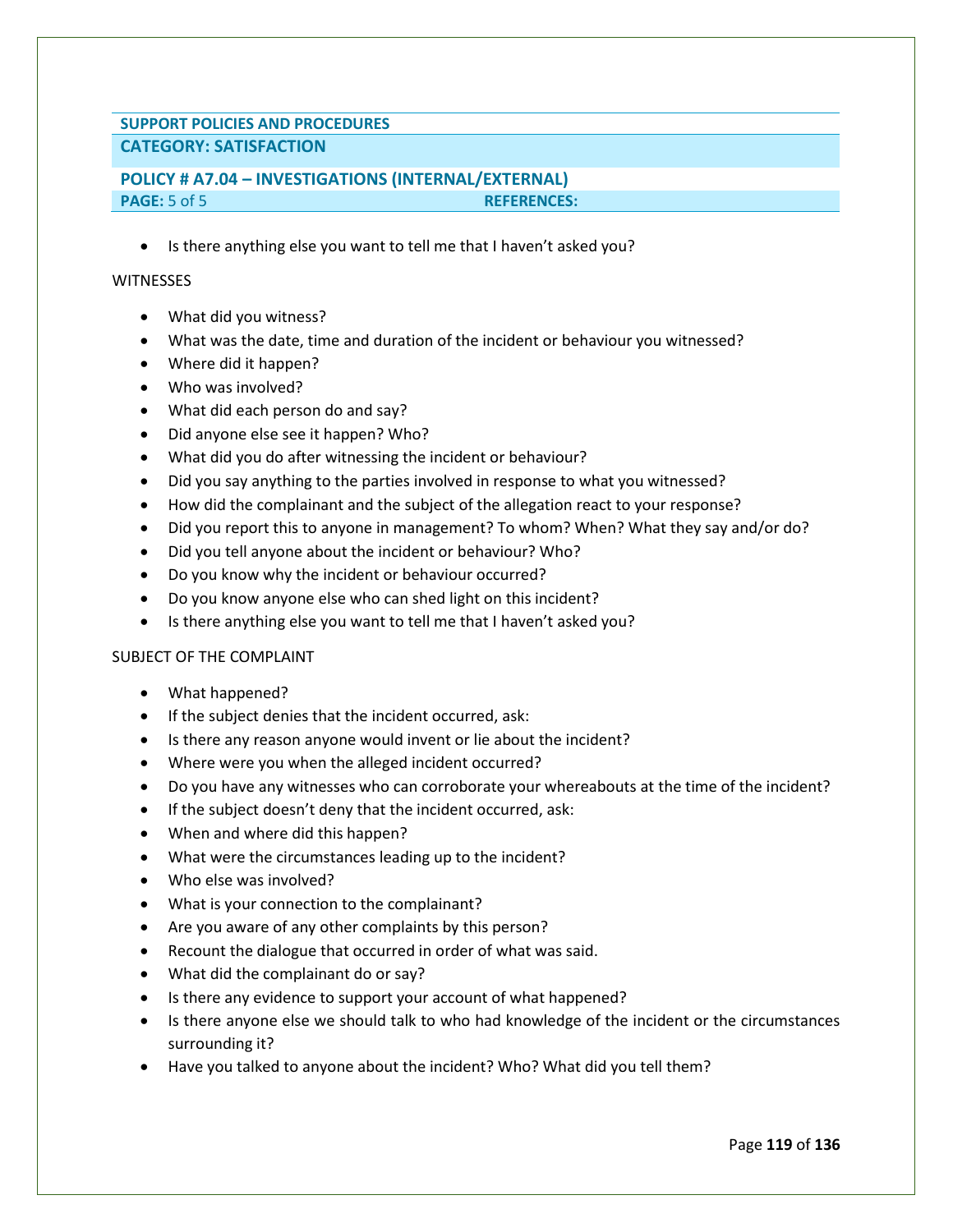| <b>SUPPORT POLICIES AND PROCEDURES</b>     |                                  |
|--------------------------------------------|----------------------------------|
| <b>CATEGORY: RECORDS</b>                   |                                  |
| POLICY # A8.01 - PERSONAL FILES            |                                  |
| <b>PAGE: 1 of 3</b>                        | <b>REFERENCES:</b>               |
| <b>APPROVAL DATE: 10.07.2011</b>           | <b>REVISION DATE:</b>            |
| <b>PROCEDURE APPROVAL DATE: 10.07.2011</b> | <b>REVISION DATE: 01.07.2019</b> |
| <b>AUTHORIZATION: Executive Director</b>   |                                  |

The Association will maintain accurate, current, complete and confidential information for each individual supported. This personal and confidential information will be housed in a web-based case management software program (AIMs) or in a secure file housed on CLA's server as appropriate. Any documents that should be kept in its original form will be housed in a secure and locked file within the residence or service.

The Association will keep a record for each individual supported by the Association, which will include at minimum the individual's (1) application for developmental services and supports; (2) supports intensity scale needs assessment; and (3) individual support plan.

# **PROCEDURES:**

# **1. Personal Information – Original Form**

- i. Any personal information that must be kept in its original form will be maintained in a secure, filing cabinet in each service location. Filing cabinets will be locked at all times unless people are accessing the files. Keys to the filing cabinet will be kept in a secure locked key box.
- ii. All information shared with any person outside the Association will follow the Policy A7.04 Personal Information Privacy for the People the Association works for and staff (Policy A7.04 found on the CLA website).
- iii. When the individual is no longer supported by the Association, the appropriate Manager shall arrange for the appropriate storage of the files in the Association's central file storage.
- iv. An individual's files shall be retained for a minimum of seven (7) years, as legislated under Regulation 299/10 under the *Services and Supports to Promote the Social Inclusion of Persons with Developmental Disabilities Act, 2008*.
- v. An individual's personal information in its original form will accompany the individual when they are no longer supported by the Association or, in the event of death, will be provided to their family or substitute decision-maker. A list of personal information supplied to the family or substitute decision-maker will be developed, signed and placed in the electronic file system.

# 1. **AIMS – Case Management Software/Association Server**

- i. Access to personal information shall be in accordance with the Association's other Support and Service Policies on "Confidentiality" (A8.03) and "Release of Information" (A8.02).
- ii. Personal information shall only be available to the individual supported and to those directly involved with the individual (e.g. support staff, Manager, Executive Director).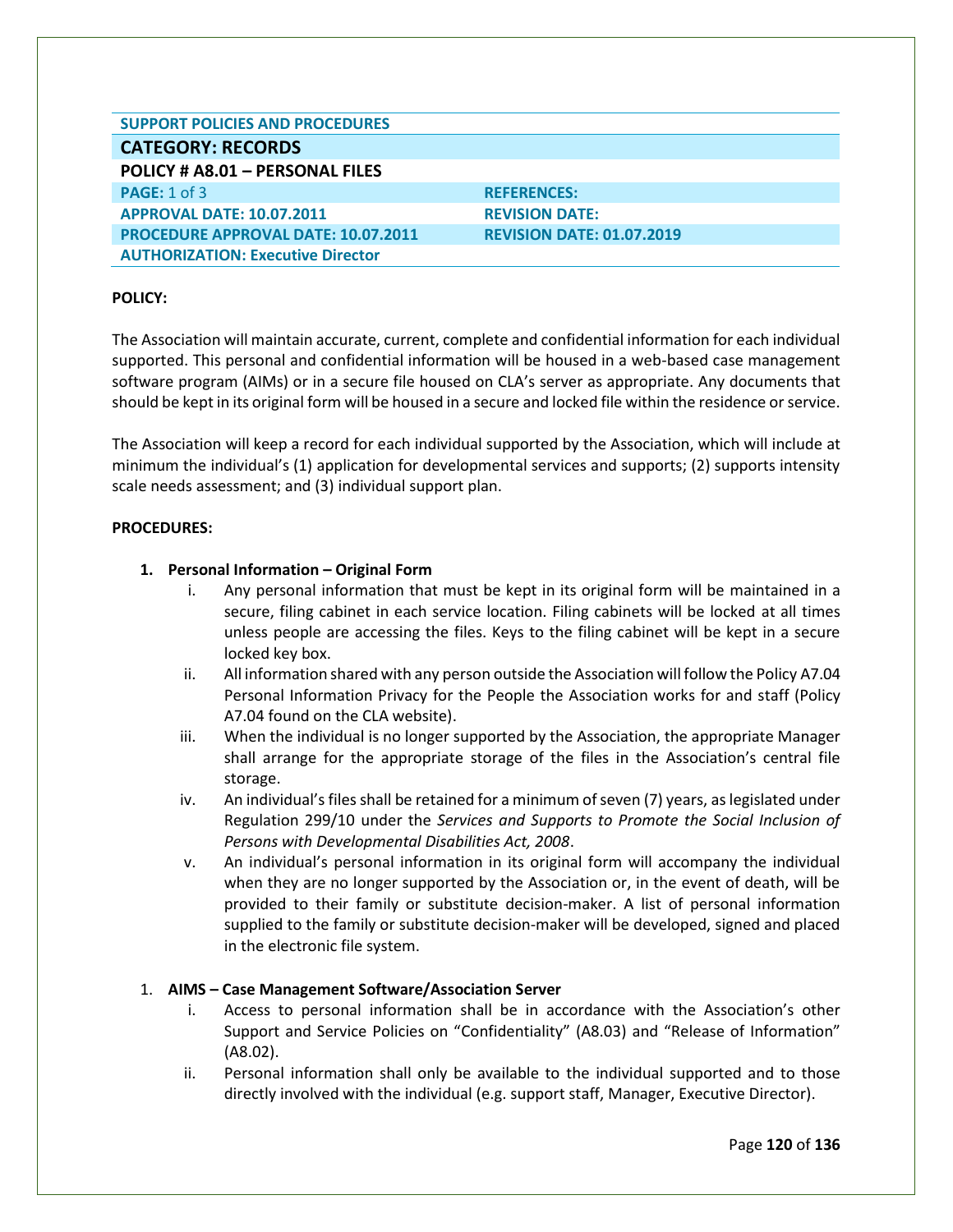#### **SUPPORT POLICIES AND PROCEDURES**

# **CATEGORY: RECORDS**

# **POLICY # A8.01 – PERSONAL FILES**

## **PAGE:** 2 of 3 **REFERENCES:**

- iii. The individual always has access to their personal information but they may be required to make an appointment to do so.
- iv. Access and maintenance of personal information shall be the responsibility of the Manager or designate and/or other persons designated by the Executive Director.
- v. Each individual supported by the Association shall have one main profile located in AIMS, with scanned documentation housed on the Association secured server. These files shall contain all information relevant to the Association's provision of supports and services.
	- a. Content of personal files must comply with the Ministry of Children, Community and Social Services requirements under Regulation 299/10 to the *Services and Supports to Promote the Social Inclusion of Persons with Developmental Disabilities Act, 2008*. (i.e. serious incidents reports)
	- b. In cases where an individual no longer requires the support of the Association, documentation will be moved to a dormant file on AIMS and within the Association's secure server. The file will include a document indicating:
		- i. Details of circumstances for discontinuing supports;
		- ii. Closure of financial issues; and
		- iii. Disbursement of personal property, checklist signed by individuals, their family or substitute decision maker.

# 4. **Review, Access to/Removal of Personal Files, Records and Information in Files.**

- i. All personal files are the property of the Association and the Association agrees to treat all individuals and their files with respect:
	- a. Any personal information collected with the use of technology must be maintained in accordance with PIPEDA (Policy A8.07).
	- b. Any personal health information must be maintained in accordance with PHIPA (Policy # A8.08).
- ii. No file, record or information contained in such can be photocopied or removed without the permission of the individual and the appropriate Manager.
- iii. Access to an individual's information by their family shall only be permitted if:
	- a. The individual supported is under the age of 18 years; or
		- b. The individual supported is over the age of 18 years and:
			- i. Has given written consent/permission,
			- ii. Signed a Release of Information Form, or The parent has guardianship of the individual.
- iv. Upon consideration by the Executive Director, an individual or advocate can request to have certain information in the file sealed but not destroyed.
- v. An individual can have instructions or comments put in the file if they disagree with information contained in the file, but such information shall not be removed.
- vi. Files, records and information shall be disposed of as follows:

**SUPPORT POLICIES AND PROCEDURES**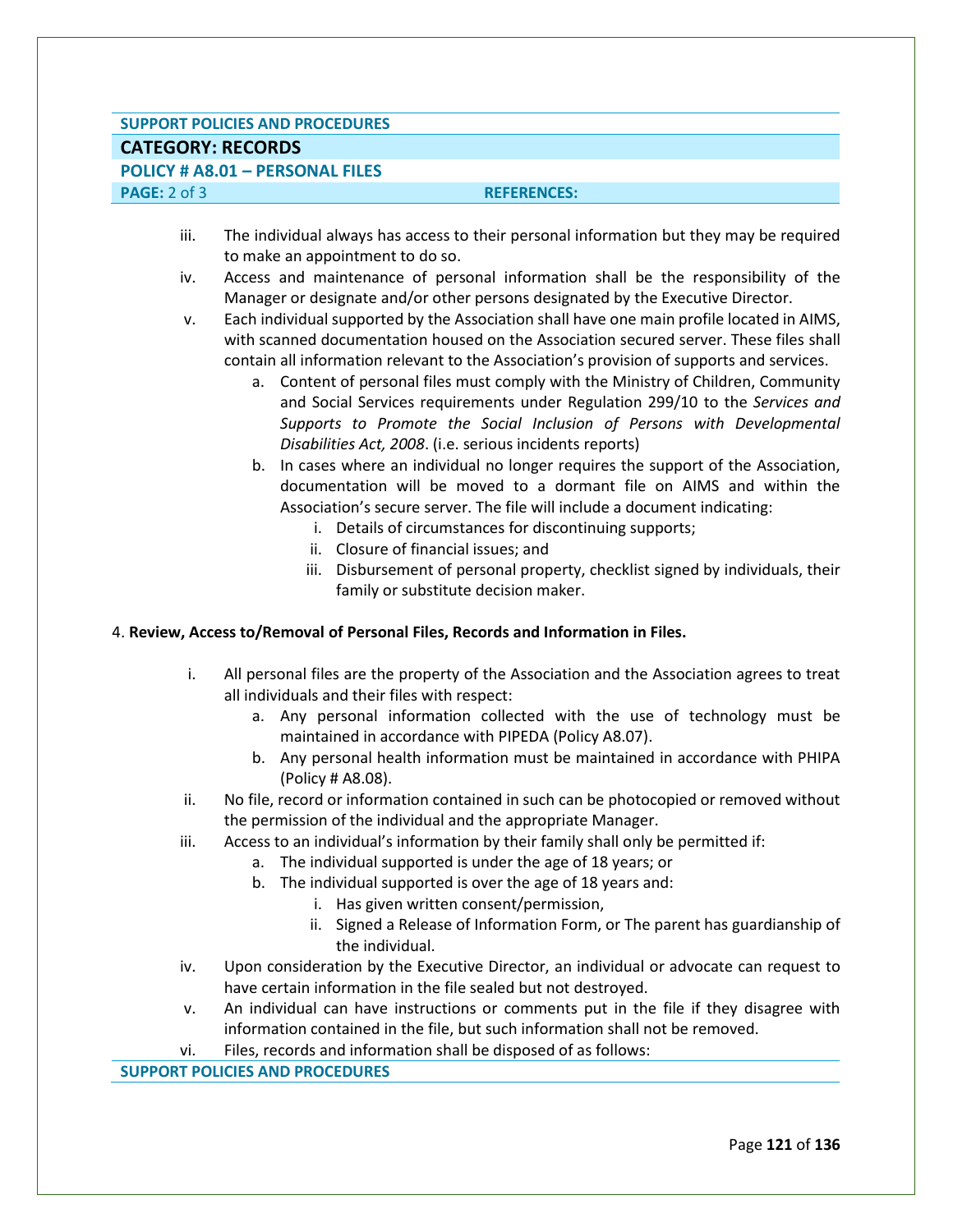# **CATEGORY: RECORDS**

# **POLICY # A8.01 – PERSONAL FILES**

## **PAGE:** 3 of 3 **REFERENCES:**

- a. Personal files shall be reviewed annually to determine any records to be either kept in the central office record's storage or destroyed as per the policy and procedures;
- b. Hard copy records to be destroyed must be summarized, scanned and then shredded and only with the authorization of the appropriate Manager. and certain information (as indicated in Central Office Storage below) is only to be shredded, with Manager's approval, after being summarized and placed in central record storage at the main office;
- c. Electronic files will be purged from the various services and placed in an electronic dormant storage system for inactive files.

#### **UPON INTAKE**

- i. Ensure all information above is entered/uploaded in AIMS/CLA secure server.
- **ii.** Ensure all risk and cautions are placed in the Risk and Cautions binder and are clearly identified in AIMS.

## **CENTRAL OFFICE STORAGE**

#### **ANNUALLY (May of each year)**

- i. Place the following scanned documents into a past year's file on the server:
	- a. Bank statements
	- b. Medical records of contact,
	- c. MAR sheets and
	- d. Annual sign offs, etc.

#### **UPON DEATH OF AN INDIVIDUAL:**

- i. Remove personal information in its original form, from residence or service;
- ii. Place documents in a manila envelope;
- iii. Seal and label (with marker) as follows:
	- a. Last name, first name, date of death (MM, DD, YYYY) (i.e. Smith, John, 11.12.2018)
- iv. Include the following information:
	- a. All personal identification
	- b. Copy of Death Certificate
	- c. Will
	- d. Funeral arrangements
	- e. Correspondence with family members
	- f. Disbursement of personal effects
- v. Transport file to main office to be placed in central storage (files are not to remain in vehicles over extended periods of time during transport).
- vi. Administration will remove old files and shred according to policy.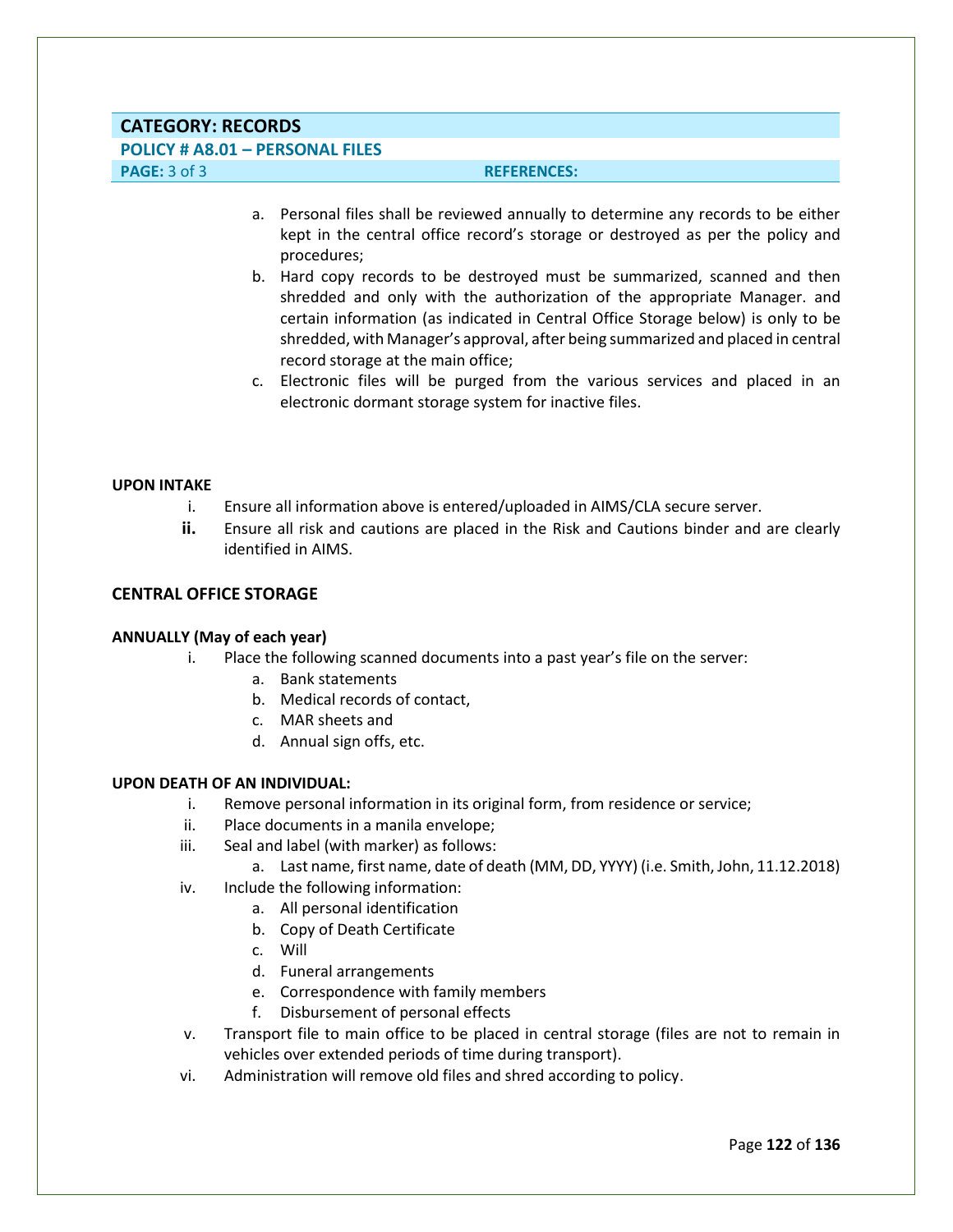| <b>SUPPORT POLICIES AND PROCEDURES</b>     |                       |
|--------------------------------------------|-----------------------|
| <b>CATEGORY: RECORDS</b>                   |                       |
| POLICY # A8.02 - RELEASE OF INFORMATION    |                       |
| <b>PAGE: 1 of 1</b>                        | <b>REFERENCES:</b>    |
| <b>APPROVAL DATE: 10.07.2011</b>           | <b>REVISION DATE:</b> |
| <b>PROCEDURE APPROVAL DATE: 10.07.2011</b> | <b>REVISION DATE:</b> |
| <b>AUTHORIZATION: Executive Director</b>   |                       |

People supported by the Association have the right to expect personal information, whether in written or verbal form, to be treated with respect and in the strictest confidence and any release of such information shall be so noted in signed releases.

## **PROCEDURES:**

- 1. Written authorization to release specific information is required prior to the release of any information, particularly if it is in written form, to an individual or agency outside the Association. (see attached form)
- 2. Each instance for which written information is requested requires separate authorization. The authorization for release must give the time frame in which the release is to be in effect and the specific information being released.
- 3. Authorization to release information is given by adults (over eighteen) and by the parent or legal guardian in the case of a child.
- 4. Consent given for any purpose must be informed consent. That is the individual giving consent must understand to the greatest extent possible what information is being released/obtained, to whom and why. The person shall be encouraged to discuss the request with family and supportive friends
- 5. Written authorization to share information with Association employees is not required, but such information should be treated with respect, and restricted to information that is considered "need to know" and to employees with a "need to know".
- 6. Information released to other agencies/individuals, particularly if it is in written form, must be carefully screened to ensure that "third party" information (information about another person that may be contained in the original documents), is not included.
- 7. Written authorization to release relevant information is not required to release to:
	- i. a public hospital where the person is being treated
	- ii. an attending physician or dentist
	- iii. a coroner or medical examiner
	- iv. a court or officer of the court
- 8. This policy and the procedures shall also apply to photographs taken for the purpose of advertisement or other Association sanctioned reasons.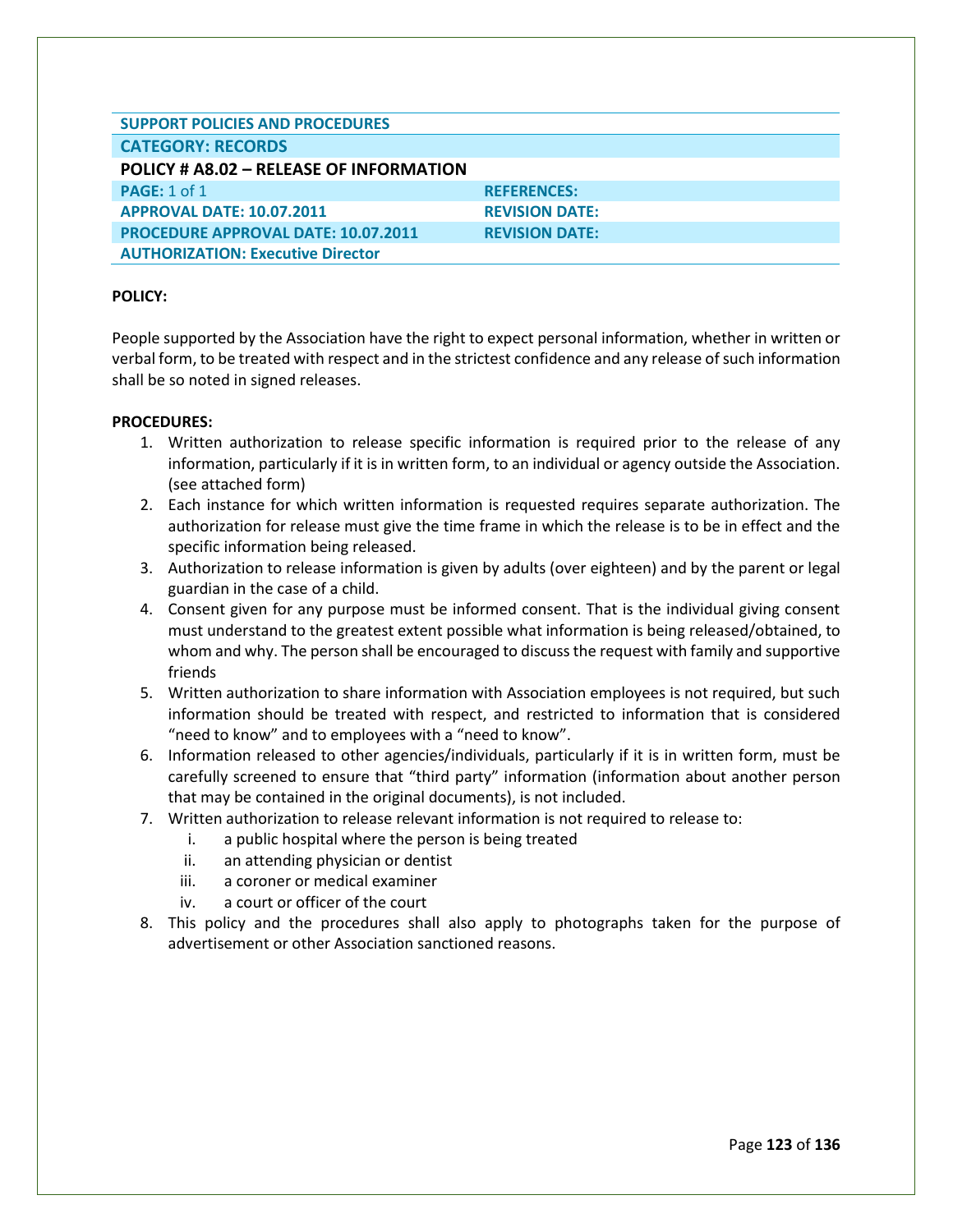| <b>SUPPORT POLICIES AND PROCEDURES</b>     |                       |
|--------------------------------------------|-----------------------|
| <b>CATEGORY: RECORDS</b>                   |                       |
| POLICY # A8.03 - CONFIDENTIALITY           |                       |
| <b>PAGE: 1 of 1</b>                        | <b>REFERENCES:</b>    |
| <b>APPROVAL DATE: 10.07.2011</b>           | <b>REVISION DATE:</b> |
| <b>PROCEDURE APPROVAL DATE: 10.07.2011</b> | <b>REVISION DATE:</b> |
| <b>AUTHORIZATION: Executive Director</b>   |                       |

The Association respects the right of people it supports and their families to privacy and confidentiality and all employees and volunteers involved with the Association shall commit to such in writing.

## **PROCEDURES:**

- 1. Anyone who has contact with the person supported (Association employee, volunteers, students, members of the Board of Directors and other paid service providers) shall sign an oath of confidentiality (see attached form) upon commencing their association with the Association. Breach of this oath shall result in disciplinary action or requested resignation.
- 2. All records shall be maintained in a secure fashion in accordance with the relevant policies and procedures.
- 3. Any time a person supported is photographed, recorded or otherwise identified for purposes of publicity, the permission of the person supported (or parent or guardian in the case of a minor) shall first be obtained in writing.
- 4. In the situation where the Association provides individual funding in order for the person to purchase support, the Association shall support the individual to develop an Affirmation of Confidentiality for the person providing the support.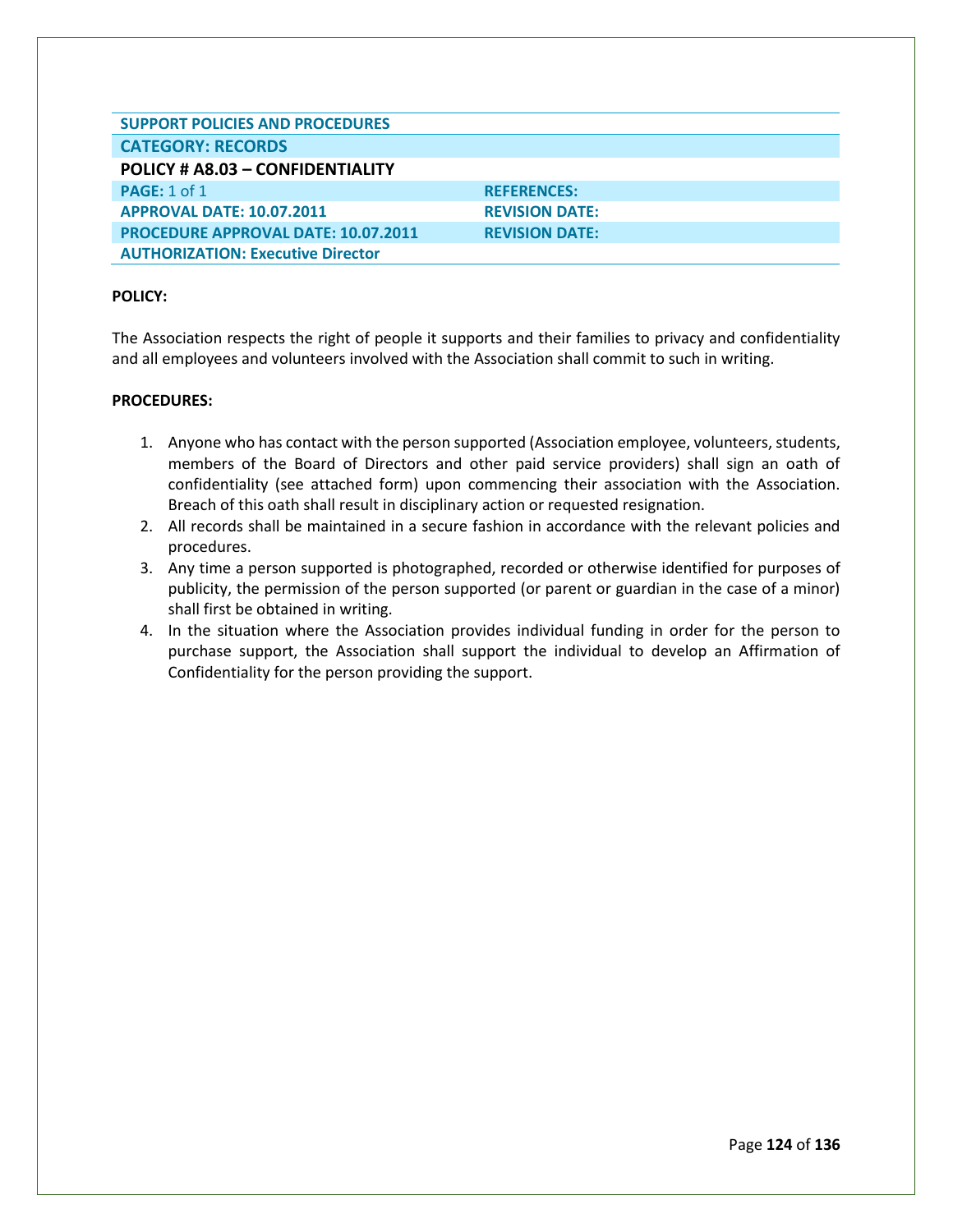| <b>SUPPORT POLICIES AND PROCEDURES</b>     |                                  |
|--------------------------------------------|----------------------------------|
| <b>CATEGORY: RECORDS</b>                   |                                  |
| POLICY # A8.04 - PERSONAL FINANCES         |                                  |
| <b>PAGE: 1 of 1</b>                        | <b>REFERENCES:</b>               |
| <b>APPROVAL DATE: 10.07.2011</b>           | <b>REVISION DATE:</b>            |
| <b>PROCEDURE APPROVAL DATE: 10.07.2011</b> | <b>REVISION DATE: 01.07.2019</b> |
| <b>AUTHORIZATION: Executive Director</b>   |                                  |

An Individual's personal finances should not be supervised or controlled by staff, with the exceptions listed below:

- i. If the person is deemed to need assistance to administer their own finances and does not have a trustworthy personal advisory, they will be referred to the Public Guardian and Trustee (PG&T), or
- ii. Staff will act as an advisor and assist in control of the finances as outlined in the policy Support Policies and Procedures A2.02.

## **PROCEDURES**

- 1. Team Leads or Facilitator 1's shall consult with the Individuals regarding a third party advisor or counsellor.
- 2. If the Team Lead or Facilitator 1 deems the Individual as incompetent to handle their own finances, they will discuss their conclusion with the manager and determine the best course of action for the Individual.
- 3. The Individual shall be referred to PG&T:
	- i. If there are financial assets over \$5,000.
	- ii. If there is a conflict with the association's philosophy of person centered service delivery.
	- iii. If there is a risk of conflict between the Individual and the staff.
	- iv. If there is a risk for potential liability for staff involvement.
- 4. Staff will act as an advisory or assist in the management of finances:
	- i. If the financial assets are under \$5,000.
	- ii. If there is not a conflict with the association's philosophy. People we support shall always have control and/or be involved in decisions regarding their personal finances.
	- iii. If it is deemed by management that the PG&T controls are excessive and encumbers the Individual's lifestyle and right to choose.
- 5. All financial records and activities shall be kept within the guidelines and controls outlined in the corresponding policies.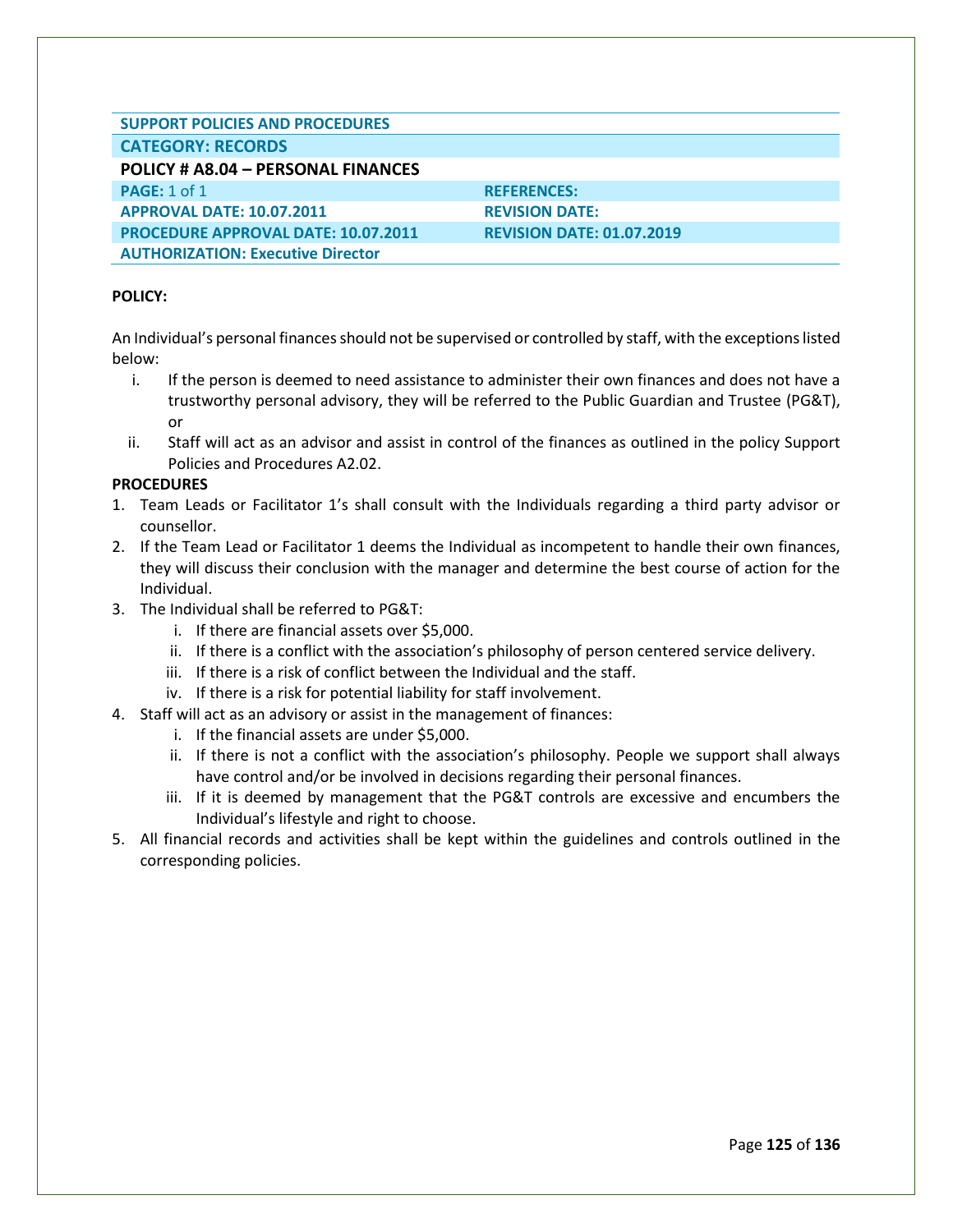| <b>SUPPORT POLICIES AND PROCEDURES</b> |  |
|----------------------------------------|--|
| CATECODY, BECODDC                      |  |

# **CATEGORY: RECORDS POLICY # A8.05 – GUIDELINES FOR SUPERVISION & MANAGING INDIVIDUAL'S MONEY PAGE:** 1 of 1 **REFERENCES: APPROVAL DATE: 10.07.2011 REVISION DATE: PROCEDURE APPROVAL DATE: 10.07.2011 REVISION DATE: 01.07.2019 AUTHORIZATION: Executive Director**

## **POLICY:**

The association and its staff are accountable to ensure proper administration of the Individual's finances. **PROCEDURES:**

- 1. Budgeting: Team Leads and Facilitator 1's shall assist the Individual to develop an annual budget as part of the annual ISP.
- 2. Individual's money must be kept in a chequing account.
- 3. All accounts will be under the Individual's name and the staff if approved by management be the second signing authority to verify signatures and transactions.
- 4. Bank statements, cheques, personal finances are reconciled monthly,
- 5. Managers will review and sign off the bank and financial reconciliation and Individual budgets monthly.
- 6. The following amounts shall be kept in trust for the Individual on site:
	- a. Group Homes no more than \$200 per Individual (exception: amount may increase due to special occasions or events).
	- b. Day Services Generally discouraged but if necessary due to financial illiteracy or competence, nor more than \$100 per Individual shall be kept on site (exception when day service manages monthly finances please refer to group home protocols).
- 7. Staff shall keep an update financial ledger and accurate account of spending money.
- 8. Lead Hands and Facilitator 1's shall do monthly budgets and statements for the Individual.
- 9. Employees shall not access money without the consent of the Individual that they support.
- 10. Any discrepancies shall be investigated by the person who has found the error. In the case of group home error, the error will be reported to the Team Lead via email, the Team Lead will report the discrepancy to the manager, if the discrepancy cannot be reconciled. In the day services, the error will be reported to the manager.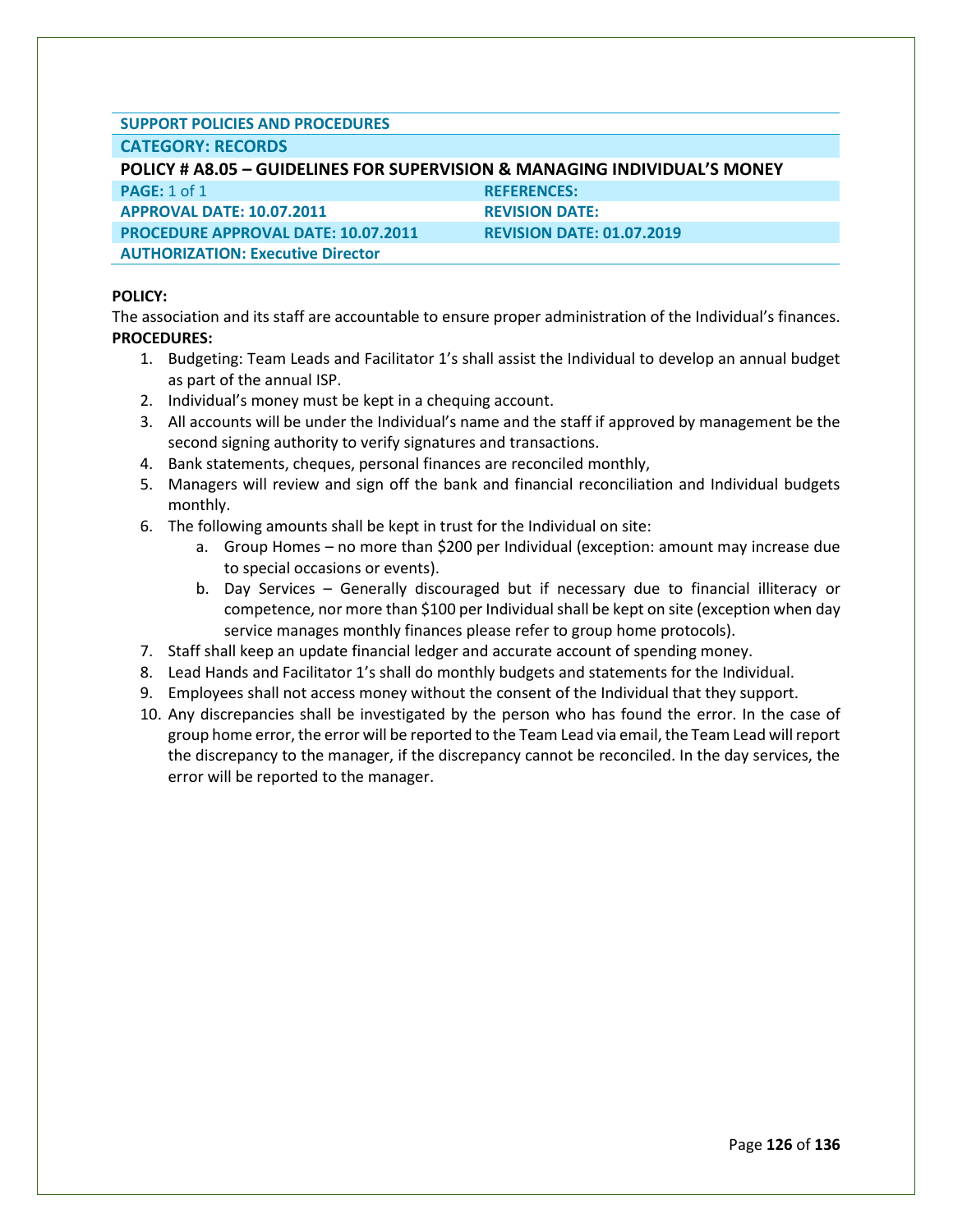| <b>SUPPORT POLICIES AND PROCEDURES</b>                               |                                  |
|----------------------------------------------------------------------|----------------------------------|
| <b>CATEGORY: RECORDS</b>                                             |                                  |
| <b>POLICY # A8.06 - FINANCIAL ACCOUNTABILITY TO PEOPLE SUPPORTED</b> |                                  |
| <b>PAGE: 1 of 1</b>                                                  | <b>REFERENCES:</b>               |
| <b>APPROVAL DATE: 10.07.2011</b>                                     | <b>REVISION DATE:</b>            |
| <b>PROCEDURE APPROVAL DATE: 10.07.2011</b>                           | <b>REVISION DATE: 01.07.2019</b> |
| <b>AUTHORIZATION: Executive Director</b>                             |                                  |

The association will ensure the finances of people supported shall be safe and secure. The staff supporting people with their finances will ensure the documentation of all funds.

#### **PROCEDURES**

- 1. Philosophy
	- i. Individuals have the right to manage their own finances.
	- ii. Individuals have the right to make decisions regarding their personal spending.
	- iii. Individuals have the right and responsibility to plan for their future security.
	- iv. The association has a responsibility to ensure that the Individual is informed of these rights and responsibilities.
	- v. The association has the responsibility to assess the Individual's ability to manage their own personal finances.
	- vi. The association has the responsibility to ensure that an Individual's assets are secure and used appropriately.
- 2. Team Leads and Facilitator 1's
	- i. Ensures that Individuals are aware of their financial rights and responsibilities.
	- ii. Ensures that Individuals can make informed decisions regarding their finances.
	- iii. If a CLA employee deems the person to need assistance to manage their finances they will recommend the following choices:
	- iv. The Individual select someone who is capable and willing to manage their finances.
	- v. The Individual can choose to elect the Public Guardian and Trustee oversee their finances.
	- vi. The Individual elects to have CLA manage their finances.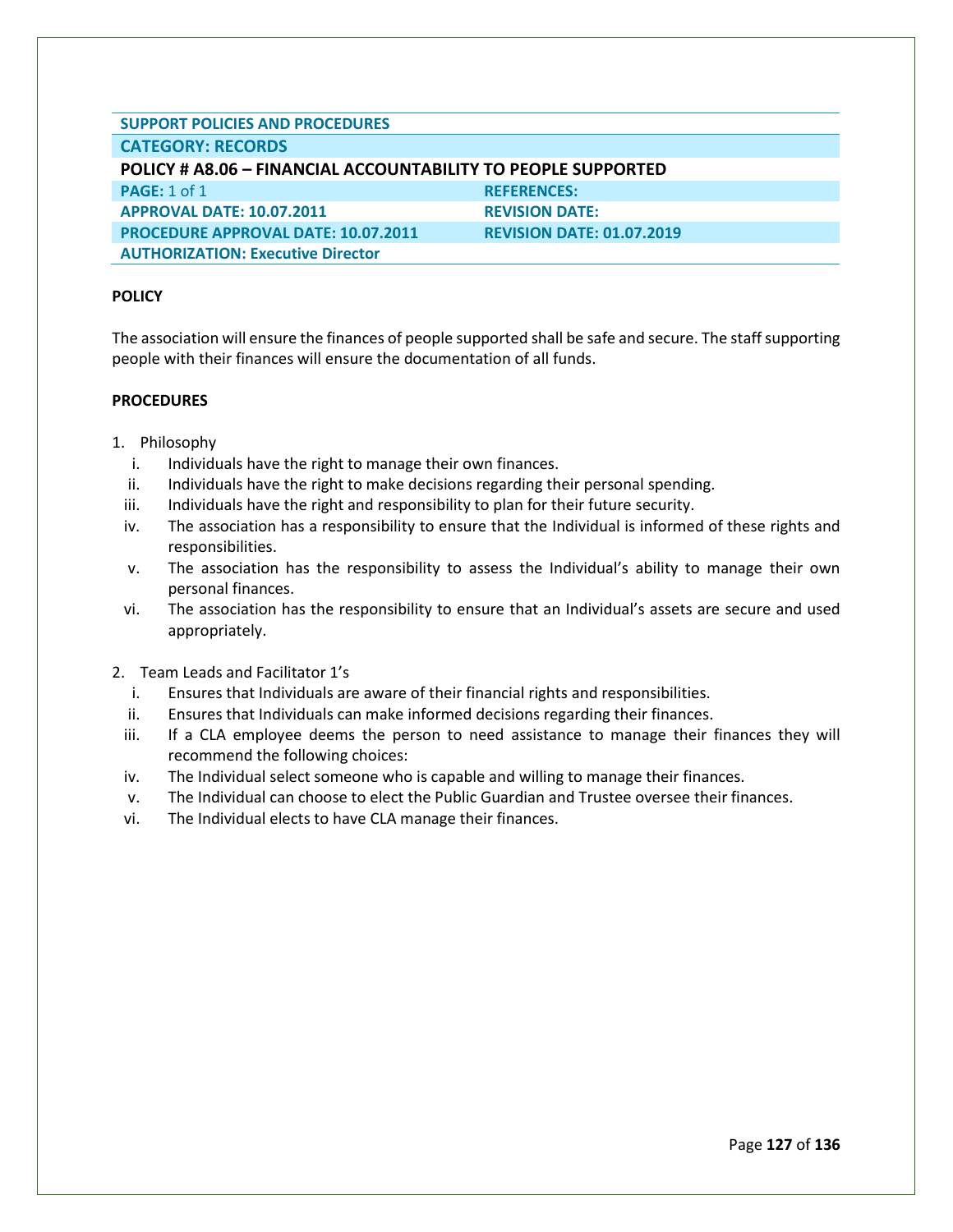| <b>SUPPORT POLICIES AND PROCEDURES</b>                                         |                                  |  |
|--------------------------------------------------------------------------------|----------------------------------|--|
| <b>CATEGORY: RECORDS</b>                                                       |                                  |  |
| <b>POLICY # A8.07 - PERSONAL INFORMATION PRIVACY FOR INDIVIDUALS SUPPORTED</b> |                                  |  |
| <b>PAGE: 1 of 2</b>                                                            | <b>REFERENCES:</b>               |  |
| <b>APPROVAL DATE: 10.07.2011</b>                                               | <b>REVISION DATE:</b>            |  |
| <b>PROCEDURE APPROVAL DATE: 10.07.2011</b>                                     | <b>REVISION DATE: 01.07.2019</b> |  |
| <b>AUTHORIZATION: Executive Director</b>                                       |                                  |  |

The Association shall ensure that all people receiving support will only be used for purposes outlined in the following procedure. For the purposes of this policy and applicable legislation (Canada's federal Personal Information Privacy and Electronic Documents Act) the Executive Director is responsible for ensuring compliance with this policy and such legislation.

#### **PROCEDURES:**

- 5. Personal information provided to Community Living Association (Lanark County) will only be used for the following purposes:
	- a. To confirm the identity of the individuals receiving support.
	- b. To determine the qualifications and eligibility of individuals to receive support.
	- c. To fulfill legislated reporting requirements (such as but not limited to, ODSP, CPP, EI, Income Tax).
	- d. To protect Community Living Association (Lanark County), the individuals receiving support.
	- e. Staff having knowledge of the Individual's support requirements.

# **CONSENT**

Community Living Association obtains the consent from those persons about to receive supports (to collect, store, use and exchange or disclose personal information for the above stated purposes) at the time the individual first joins Community Living through the acceptance of the service. Those individuals already receiving support will grant this consent through the publication, distribution and acceptance of this privacy policy.

# **COLLECTION OF INFORMATION**

Community Living collects only that personal information necessary to achieve the purposes set out above, from and about individuals receiving support or about to receive support using only open, fair and lawful means.

# **USE, DISCLOSURE AND RETENTION OF INFORMATION**

Community Living Association (Lanark County) only uses the individual's personal information for the above stated purposes unless, if for another separate purpose, separate explicit consent is obtained from the individual or unless required or allowed by law. If an individual's personal information is disclosed or exchanged with another party, such as another service provider, Community Living Association (Lanark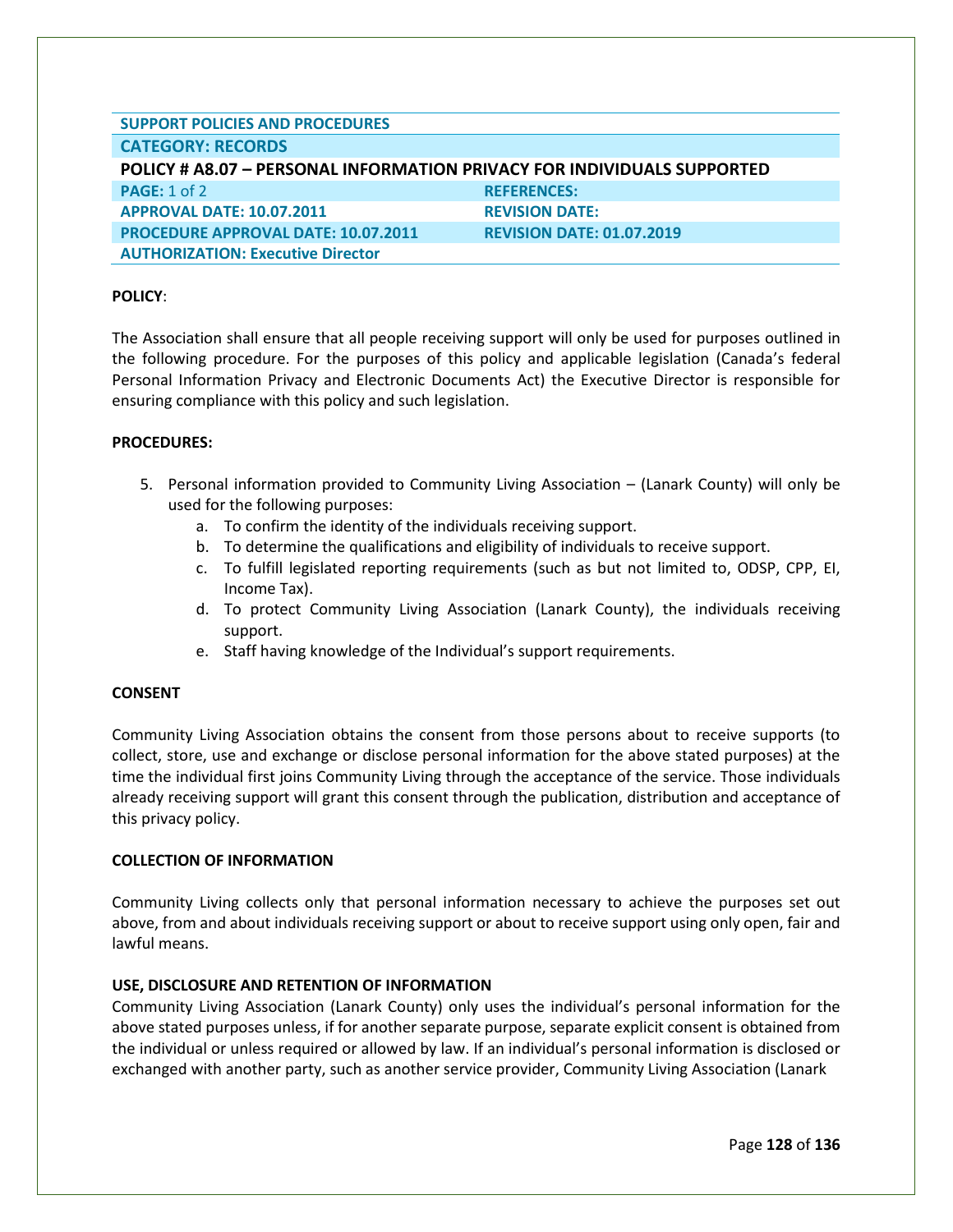# **SUPPORT POLICIES AND PROCEDURES CATEGORY: RECORDS POLICY # A8.07 – PERSONAL INFORMATION PRIVACY FOR INDIVIDUALS SUPPORTED PAGE:** 2 of 2 **REFERENCES:**

County) will ensure that such party accepts and will comply with the provisions of this policy and will complete a release of information form for a specified period. Community Living Association (Lanark County) will retain an individual's personal information as long as necessary to achieve the stated purposes and to comply with legislation and regulations regarding records retention. When information is no longer required to be kept, Community Living Association (Lanark County) will destroy paper files and purge electronic files in a secure way that will eliminate the possibility of information contained in such files ever being accessible to anyone else.

## **ACCURACY**

Community Living Association ((Lanark County) will undertake its best efforts to maintain the accuracy and currency of all personal information contained in its files and will update such information promptly when advised by the individual of a change, or when Community Living (Lanark County) otherwise learns of a change.

## **SAFEGUARDS**

Community Living Association (Lanark County) will store the personal information files of those receiving support, both paper and electronic, in files which only authorized personnel have access. The storage area will be locked filing cabinets and computer files protected by passwords. All employees and volunteers of Community Living Association (Lanark County) sign an Oath of Confidentiality on gaining employment in which they acknowledge their duties subject to this policy and subject to related legislation. Also, all members of the Board of Directors sign a similar oath.

# **OPENNESS**

This policy is publicly posted and accessible via Community Living Association Lanark County's Internet website and paper copies are available on request to the Privacy Officer.

#### **INDIVIDUAL ACCESS**

Upon the receipt of reasonable notice, Individuals receiving support may view the paper and electronic files maintained by the Association with their own personal information. The individual may review the information contained in such files and comment on its accuracy, identify items of information not correct or not current and make specific suggestion or request for their proper revision. The individual has the right to a copy of all documents contained in the files. At no time will documents be removed from a file without the written consent of the person of whom the file belongs.

#### **COMPLIANCE**

Those receiving support may contact the Privacy Officer with questions, suggestions or opinions with regard to the Associations compliance with this policy and relevant legislation.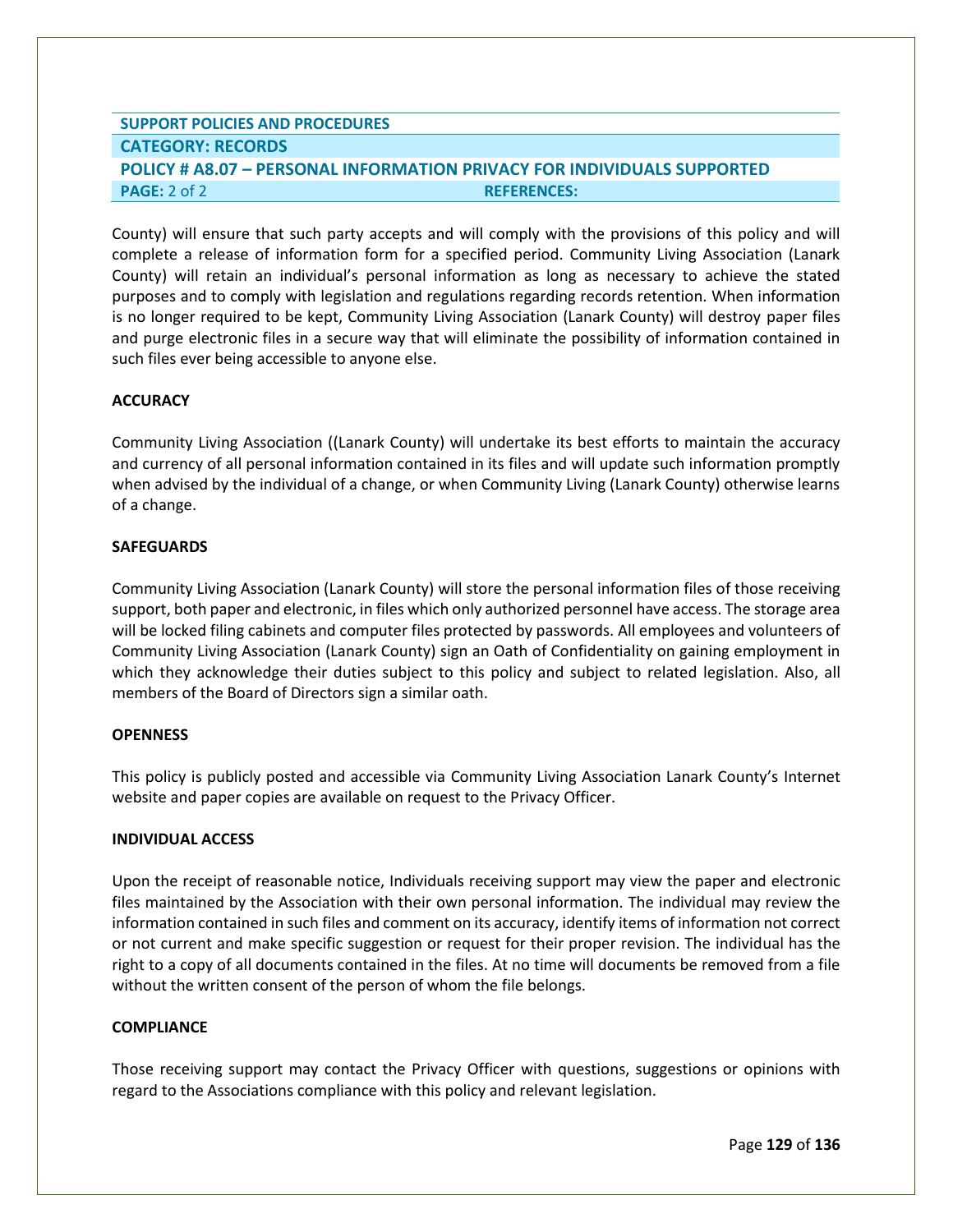| <b>SUPPORT POLICIES AND PROCEDURES</b>                                |                       |  |
|-----------------------------------------------------------------------|-----------------------|--|
| <b>CATEGORY: RECORDS</b>                                              |                       |  |
| POLICY # A8.08 - PERSONAL HEALTH INFORMATION OF SUPPORTED INDIVIDUALS |                       |  |
| <b>PAGE: 1 of 6</b>                                                   | <b>REFERENCES:</b>    |  |
| <b>APPROVAL DATE: 10.2019</b>                                         | <b>REVISION DATE:</b> |  |
| <b>PROCEDURE APPROVAL DATE: 10.2019</b>                               | <b>REVISION DATE:</b> |  |
| <b>AUTHORIZATION: Executive Director</b>                              |                       |  |

As a health information custodian under the Personal Health Information Protection Act, 2004 ("PHIPA"), the Association is responsible for personal health information under its control and custody and is committed to a high standard of privacy for their information practices in accordance with PHIPA.

All personal health information contained in supported individuals' records under the control or custody of the Association shall be regarded as confidential and available only to authorized users. Subject to specific limitations and exceptions, supported individuals (or their substitute decision maker(s)) may access their own personal health information contained in records under the custody or control of the Association following the process outlined in this policy, in conjunction with Policy # A8.02.

## **PURPOSE**

To establish guidelines for the collection, use and disclosure of personal health information to protect the rights and privacy of individuals supported by the Association while facilitating optimal supports and services in compliance with provincial and federal legislation. The protection of privacy will not be utilized as a barrier to the provision of services and supports.

#### **APPLICABILITY**

This policy applies to the Association and all affiliates, including employees, students, volunteers, contract staff, directors and other persons who act of provide services on behalf of the Association.

#### **DEFINITIONS**

"agent", in relation to a health information custodian, means a person that, with the authorization of the custodian, acts for or on behalf of the custodian in respect of personal health information for the purposes of the custodian, and not the agent's own purposes, whether or not the agent has the authority to bind the custodian, whether or not the agent is employed by the custodian and whether or not the agent is being remunerated;

"collect", in relation to personal health information, means to gather, acquire, receive or obtain the information by any means from any source, and "collection" has a corresponding meaning;

"disclose", in relation to personal health information in the custody or under the control of a health information custodian or a person, means to make the information available or to release it to another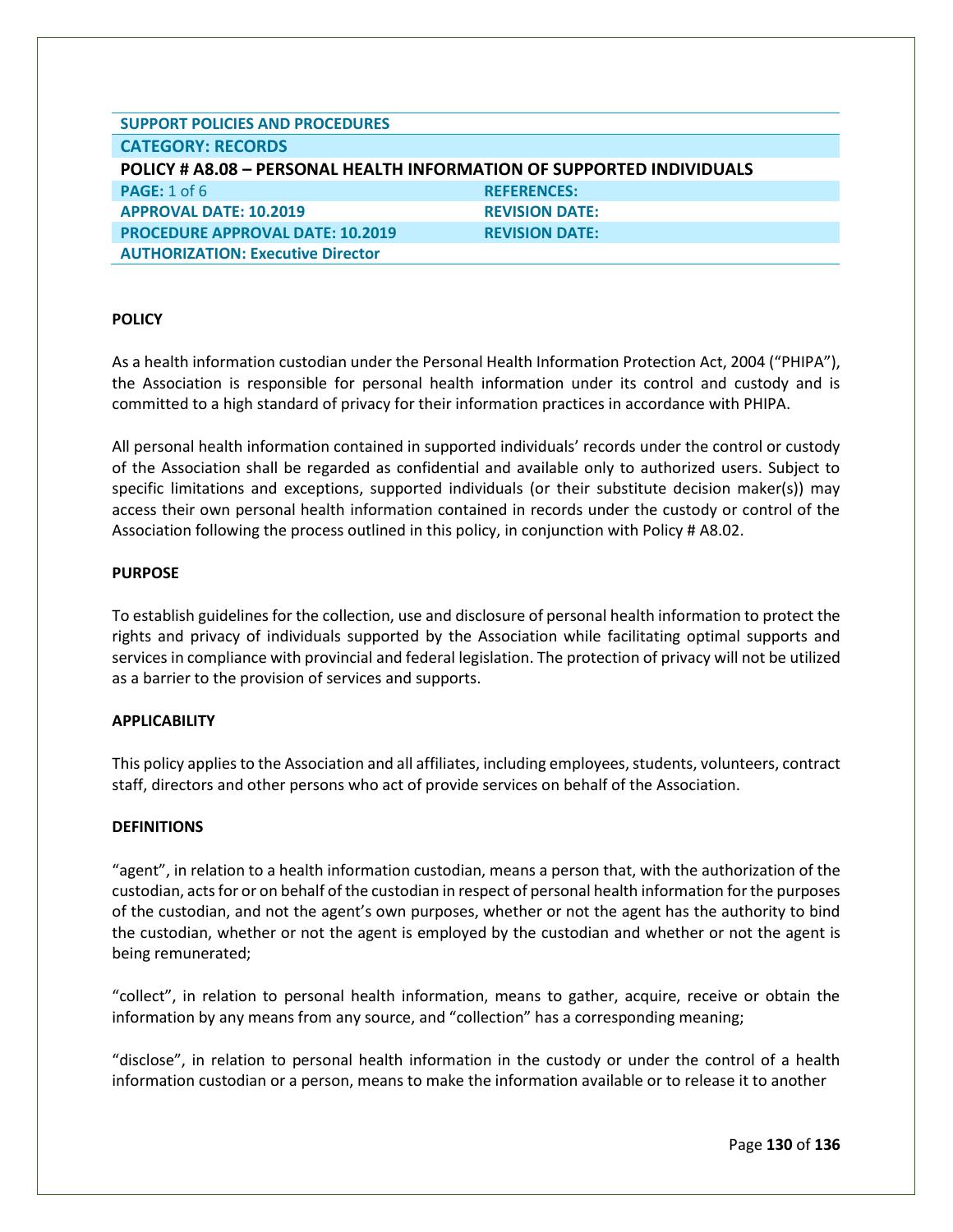# **SUPPORT POLICIES AND PROCEDURES CATEGORY: RECORDS POLICY # A8.08 – PERSONAL HEALTH INFORMATION OF SUPPORTED INDIVIDUALS PAGE:** 2 of 6 **REFERENCES:**

health information custodian or to another person, but does not include to use the information, and "disclosure" has a corresponding meaning;

"health information custodian" refers to an organization or an agent who has custody or control of personal health information as a result of or in connection with performing the organization's powers or duties. The Association is responsible for the personal health information of the individuals it supports and so are their employees as their agents;

"identifying information" means information that identifies an individual or for which it is reasonably foreseeable in the circumstances that it could be utilized, either alone or with other information, to identify an individual;

- 1. "personal health information", subject to certain exceptions, means identifying information about an individual in oral or recorded form, if the information,
- 2. relates to the physical or mental health of the individual, including information that consists of the health history of the individual's family,
- 3. relates to the providing of health care to the individual, including the identification of a person as a provider of health care to the individual,
- 4. is a plan of service within the meaning of the Home Care and Community Services Act, 1994 for the individual,
- 5. relates to payments or eligibility for health care in respect of the individual
- 6. relates to the donation by the individual of any body part or bodily substance,
- 7. is the individual's health number, or
- 8. identifies an individual's substitute decision maker;

"record" means a record of information in any form or in any medium, whether in written, printed, photographic or electronic form or otherwise, but does not include a computer program or other mechanism that can produce a record;

"substitute decision maker", in relation to an individual, means a person who is authorized under PHIPA to consent on behalf of the individual to the collection, use or disclosure of personal health information about the individual;

"use", in relation to personal health information in the custody or under the control of a health information custodian or a person, means to view, handle or otherwise deal with the information.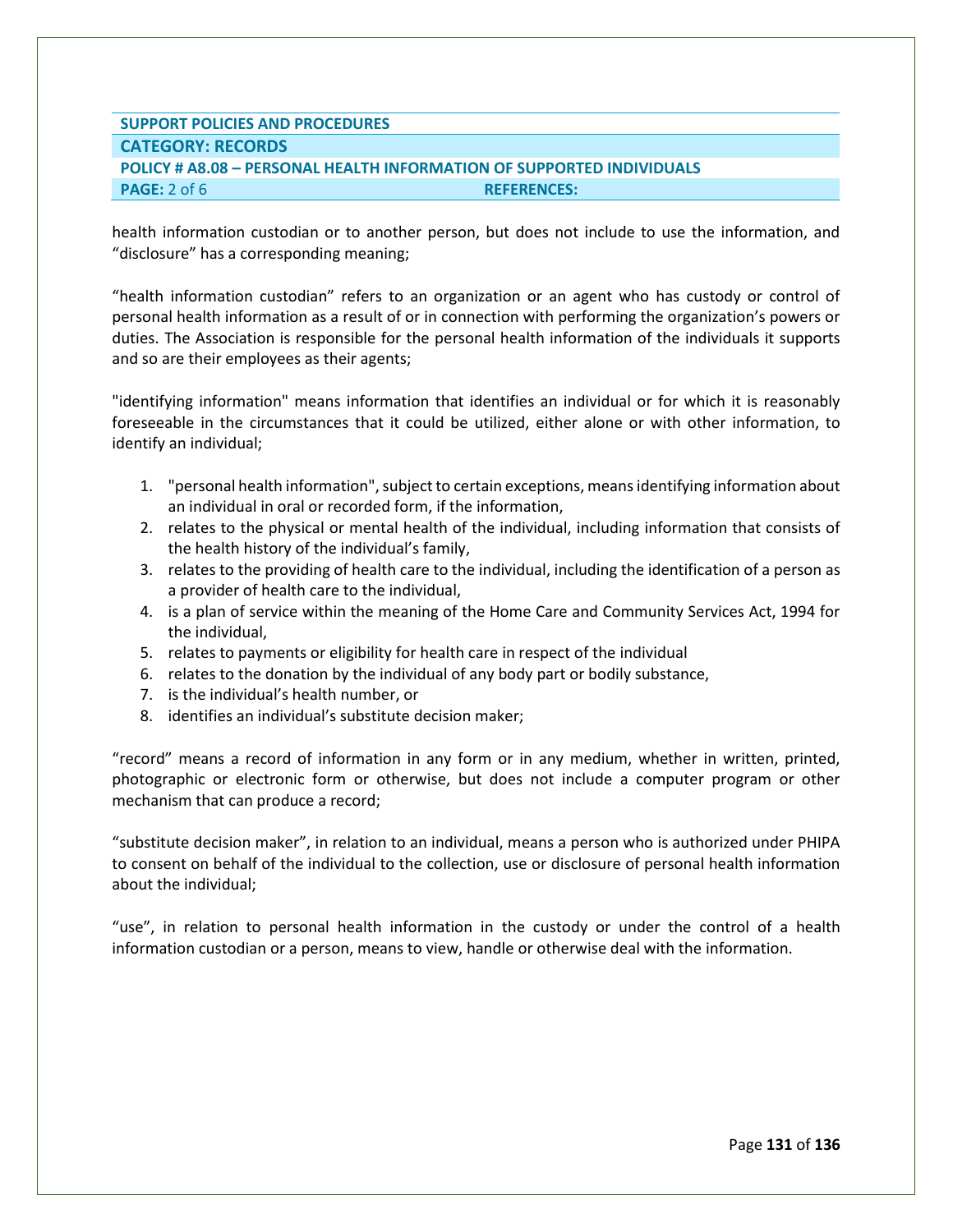# **SUPPORT POLICIES AND PROCEDURES CATEGORY: RECORDS POLICY # A8.08 – PERSONAL HEALTH INFORMATION OF SUPPORTED INDIVIDUALS PAGE:** 3 of 6 **REFERENCES:**

# **PROCEDURE**

#### Accountability for Personal Health Information

The Association is responsible for personal information under its custody and control and has designated individuals (a Privacy Director, Manager and Privacy Office staff) who are accountable for compliance at all Association sites.

The Association is not responsible for personal health information that is kept in a supported individual's home under the individual's control. The individual is fully responsible that their personal health information remains confidential when they have control of the documents.

## Identifying Purposes for the Collection, Use and Disclosure of Personal Health Information

Persons collecting personal health information will explain to the individual who is the subject of the information, their substitute decision maker or a person who is authorized under PHIPA, the purpose(s) for which the information is being collected, subject to applicable federal and provincial laws.

The primary purposes for collection, use and disclosure of personal health information of individuals supported by the Association include, but are not limited to:

- Making decisions about the types of services required;
- Providing appropriate services and supports;
- Communicating with other service providers and agents
- Monitoring the provision of services and evaluating the response to the services provided;
- Administering quality control and risk management programs;
- Providing payment for health care, services or products;
- Billing and accounting purposes; and
- Meeting legal, and regulatory requirements

#### Consent for the Collection, Use, and Disclosure of Personal Health Information

Consent with respect to the collection, use or disclosure of personal health information about an individual may be express or implied. Consent must be express where:

- the Association makes the disclosure to a person that is not a health information custodian; or
- the Association makes the disclosure to another health information custodian and the disclosure is not for the purposes of providing health care or assisting in providing health care.

Where express consent is required, the Association will seek the written authorization of the supported individual in accordance with Policy # A8.02.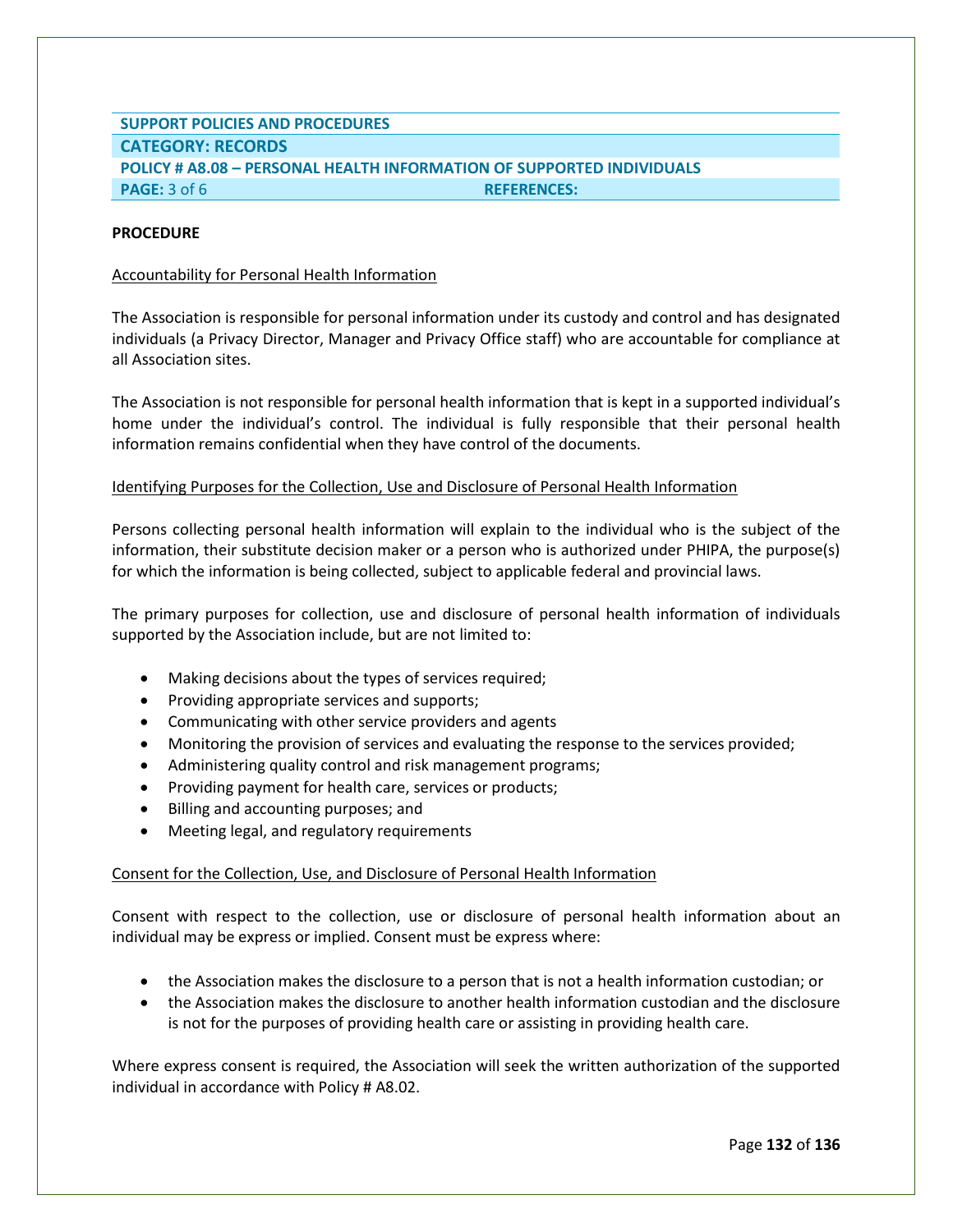# **SUPPORT POLICIES AND PROCEDURES CATEGORY: RECORDS POLICY # A8.08 – PERSONAL HEALTH INFORMATION OF SUPPORTED INDIVIDUALS PAGE:** 4 of 6 **REFERENCES:**

#### 1. Who may Consent:

If the individual is at least 16 years of age and capable of consenting to the collection, use or disclosure of the information:

- the individual, or
- any person who is capable of consenting, whom the individual has authorized in writing to act on his or her behalf and who, if a natural person, is at least 16 years of age.

Except for specific circumstances provided by PHIPA, if the individual is a child who is less than 16 years of age, a parent of the child or a children's aid society or other person who is lawfully entitled to give or refuse consent in the place of the parent.

If the individual is incapable of consenting to the collection, use or disclosure of the information, a substitute decision maker or a person who is authorized under PHIPA to consent.

If the individual is deceased, the deceased's estate trustee or the person who has assumed responsibility for the administration of the deceased's estate, if the estate does not have an estate trustee.

A person whom a provincial or federal law authorizes or requires to act on behalf of the individual.

2. Capacity to Consent:

A resident is capable of consenting to the collection, use or disclosure of personal health information if the individual is able,

- to understand the information that is relevant to deciding whether to consent to the collection, use or disclosure, as the case may be; and
- to appreciate the reasonably foreseeable consequences of giving, not giving, withholding or withdrawing the consent.

Supported individuals, or their substitute decision maker(s), have the right to withdraw consent at any time, unless the collection, use or sharing is required or permitted by law.

# Limiting Collection of Personal Health Information

The personal health information collected will be limited to that which is necessary for the purposes identified by the Association, or as otherwise permitted by law.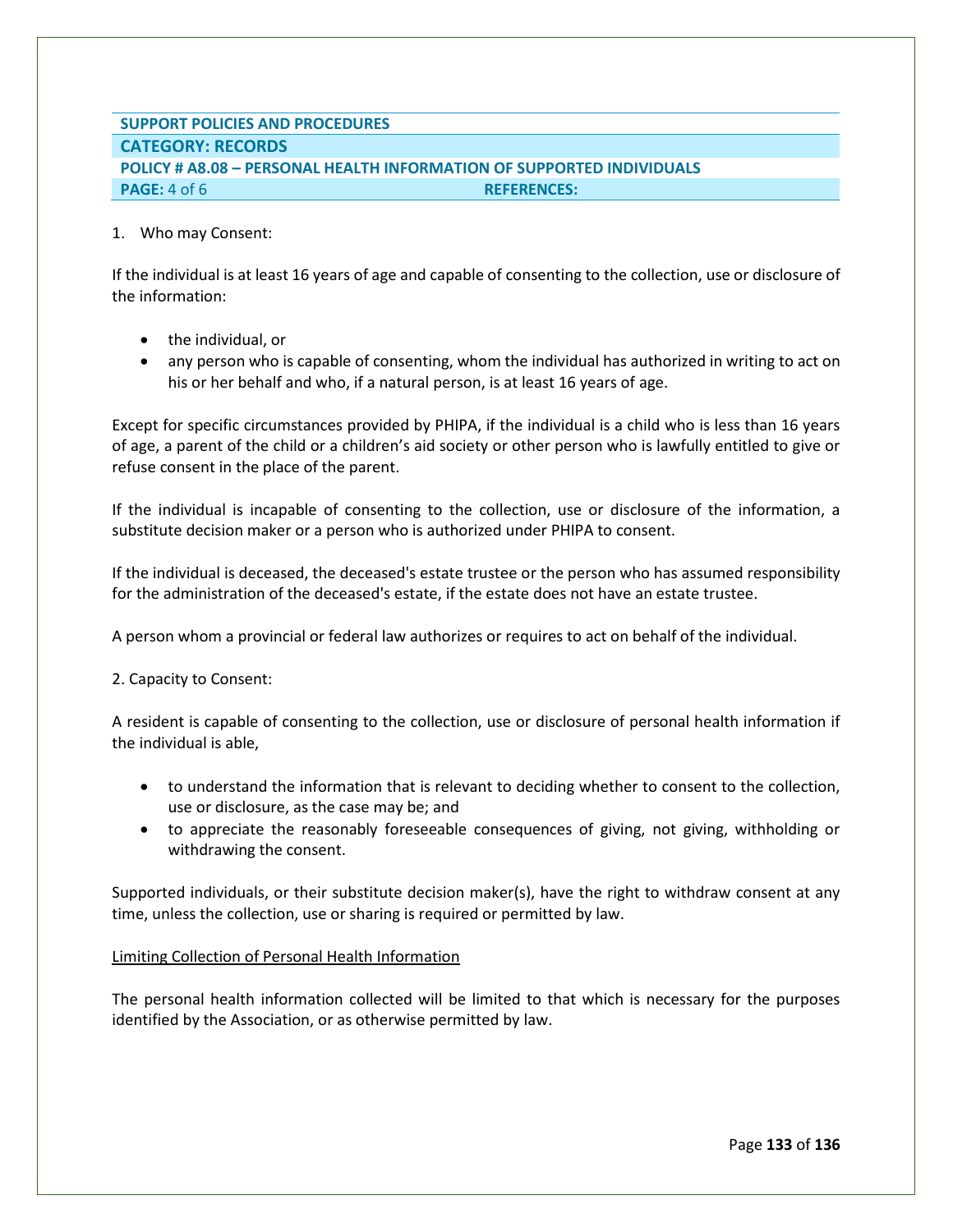# **SUPPORT POLICIES AND PROCEDURES CATEGORY: RECORDS POLICY # A8.08 – PERSONAL HEALTH INFORMATION OF SUPPORTED INDIVIDUALS PAGE:**  $5$  of 6 **REFERENCES:**

#### Limiting Use, Disclosure, and Retention of Personal Health Information

Personal health information may be used only for the purposes for which it was collected, except with the consent of supported individuals or as required by law.

The personal health information is retained only as long as necessary, and it is securely destroyed in accordance with applicable legislation and Association policies.

#### Ensuring Accuracy of Personal Health Information

The Association will make every effort to ensure the information it holds is accurate, complete and up-todate. Supported individuals have the right to challenge the accuracy of the information.

The Association will not routinely update personal health information, unless such a process is necessary to fulfill the purposes for which the information was collected.

#### Ensuring Safeguards for Personal Health Information

The Association applies security safeguards appropriate to the sensitivity of personal health information to aim to protect it against loss, theft, unauthorized access, disclosure, copying, use, or modification, regardless of its format.

Protection may include physical measures (i.e., locked filing cabinets and restricted access), organizational measures (limiting access on a "need-to-know" basis), and technological measures (use of passwords, encryption and audits).

New staff and affiliates are required to complete privacy and confidentiality training and sign a confidentiality agreement as a condition of employment or affiliation. Contracted agents are bound to privacy and confidentiality as a condition of the contract.

#### Openness About Personal Health Information Policies and Practices

The Association makes information about their privacy policies and practices available on its website at https://www.clalanark.com/policies-and-procedures. Information provided includes:

- contact information for the Association's Privacy Director, Manager and Privacy Office, to which complaints or inquiries can be forwarded;
- the means of gaining access to personal health information held by the Association;
- a description of the type of personal health information held by the Association, including a general explanation of its use, and common examples of how the information may be shared.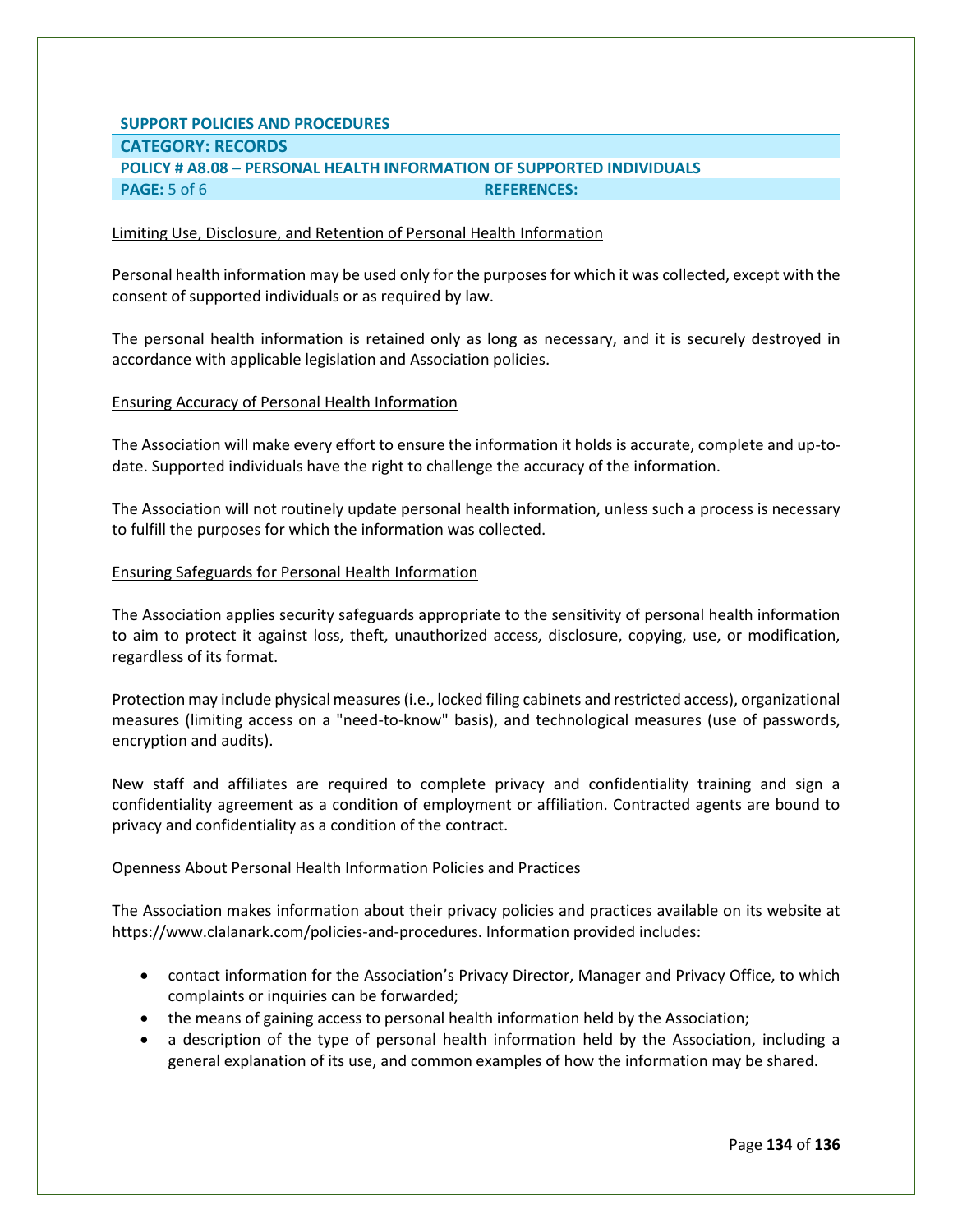# **SUPPORT POLICIES AND PROCEDURES CATEGORY: RECORDS POLICY # A8.08 – PERSONAL HEALTH INFORMATION OF SUPPORTED INDIVIDUALS PAGE:** 6 of 6 **REFERENCES:**

#### Individual Access to Own Personal Health Information

Upon request, within a reasonable time and at a reasonable cost, an individual will be informed of the existence of their personal health information and will be given access to it. In order to receive access to one's own service records, a written request must be made to the Privacy Director, Manager and Privacy Office staff or delegate. Individuals can challenge its accuracy and completeness and have it amended as appropriate.

Exceptions to providing access will be limited and specific. This may include information that is prohibitively costly to provide, refers to other individuals, cannot be disclosed for legal, security or proprietary reasons, and/or is subject to solicitor-client or litigation privilege.

An individual must provide sufficient information to permit the Association to identify the existence of personal health information, including details of third-party recipients, as the case may be.

#### Challenging Compliance with the Association's Privacy Policies and Practices

An individual will be able to challenge the Association's compliance with the Association's policies and privacy law to the Privacy Director, Manager and Privacy Office staff. The Association has procedures in place to receive and respond to complaints or inquiries about their policies and practices relating to the handling of personal health information (Policy # A7.03). The Association will investigate all complaints in accordance with its Investigations Policy (XX). If a complaint is substantiated, the Association will take appropriate measures, including, if necessary, amending their policies and practices.

Moreover, complaints under PHIPA can be made in writing to the Information and Privacy Commissioner of Ontario at:

Information and Privacy Commissioner of Ontario 2 Bloor Street East, Suite 1400 Toronto, Ontario M4W 1A8